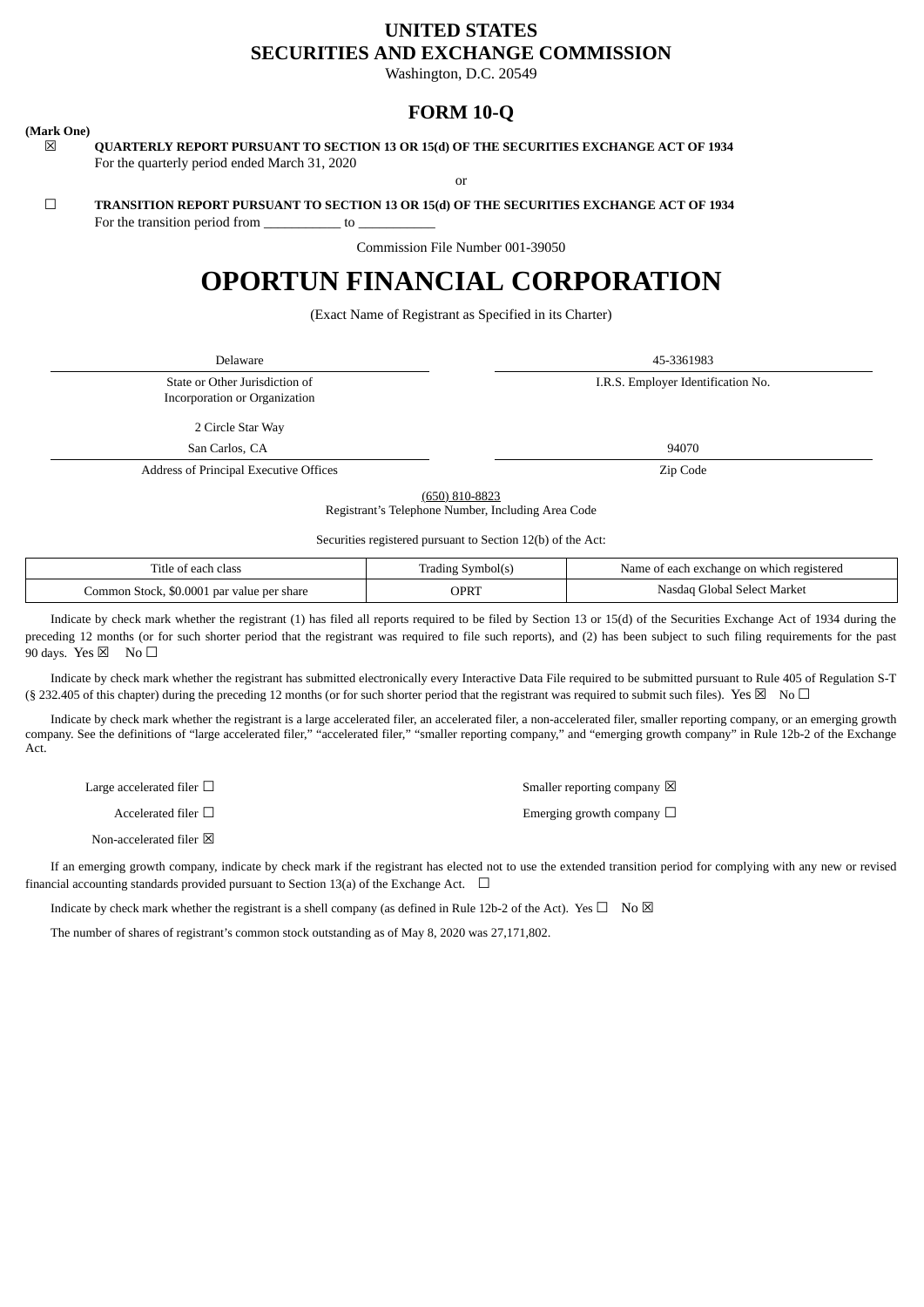*[GLOSSARY](#page-2-0)*

# *PART I ‑ FINANCIAL INFORMATION*

| Item 1. | <b>Financial Statements (Unaudited)</b>                                                      |                 |
|---------|----------------------------------------------------------------------------------------------|-----------------|
|         | <b>Condensed Consolidated Balance Sheets</b>                                                 |                 |
|         | <b>Condensed Consolidated Statements of Operations and Comprehensive Income</b>              | 6               |
|         | Condensed Consolidated Statements of Changes in Stockholders' Equity                         |                 |
|         | <b>Condensed Consolidated Statements of Cash Flow</b>                                        | 8               |
|         | Notes to the Condensed Consolidated Financial Statements                                     | <u>9</u>        |
| Item 2. | <b>Management's Discussion and Analysis of Financial Condition and Results of Operations</b> | $\overline{24}$ |
| Item 3. | <b>Quantitative and Qualitative Disclosures About Market Risk</b>                            | 50              |
| Item 4. | <b>Controls and Procedures</b>                                                               | 50              |

# *PART II ‑ OTHER INFORMATION*

| <b>Item 1.</b> | <b>Legal Proceedings</b>                                           | 51              |
|----------------|--------------------------------------------------------------------|-----------------|
| Item 1A.       | <b>Risk Factors</b>                                                | 51              |
| Item 2.        | <b>Unregistered Sales of Equity Securities and Use of Proceeds</b> | $\overline{24}$ |
| <u>Item 3.</u> | Defaults Upon Senior Securities                                    | $\overline{25}$ |
| Item 4.        | <b>Mine Safety Disclosures</b>                                     | Z <sub>5</sub>  |
| Item 5.        | <b>Other Information</b>                                           | $\overline{25}$ |
| Item 6.        | <b>Exhibit Index</b>                                               | $\overline{26}$ |
|                |                                                                    |                 |

**[Signature](#page-76-0)** [77](#page-76-0) *CONSIGNATION*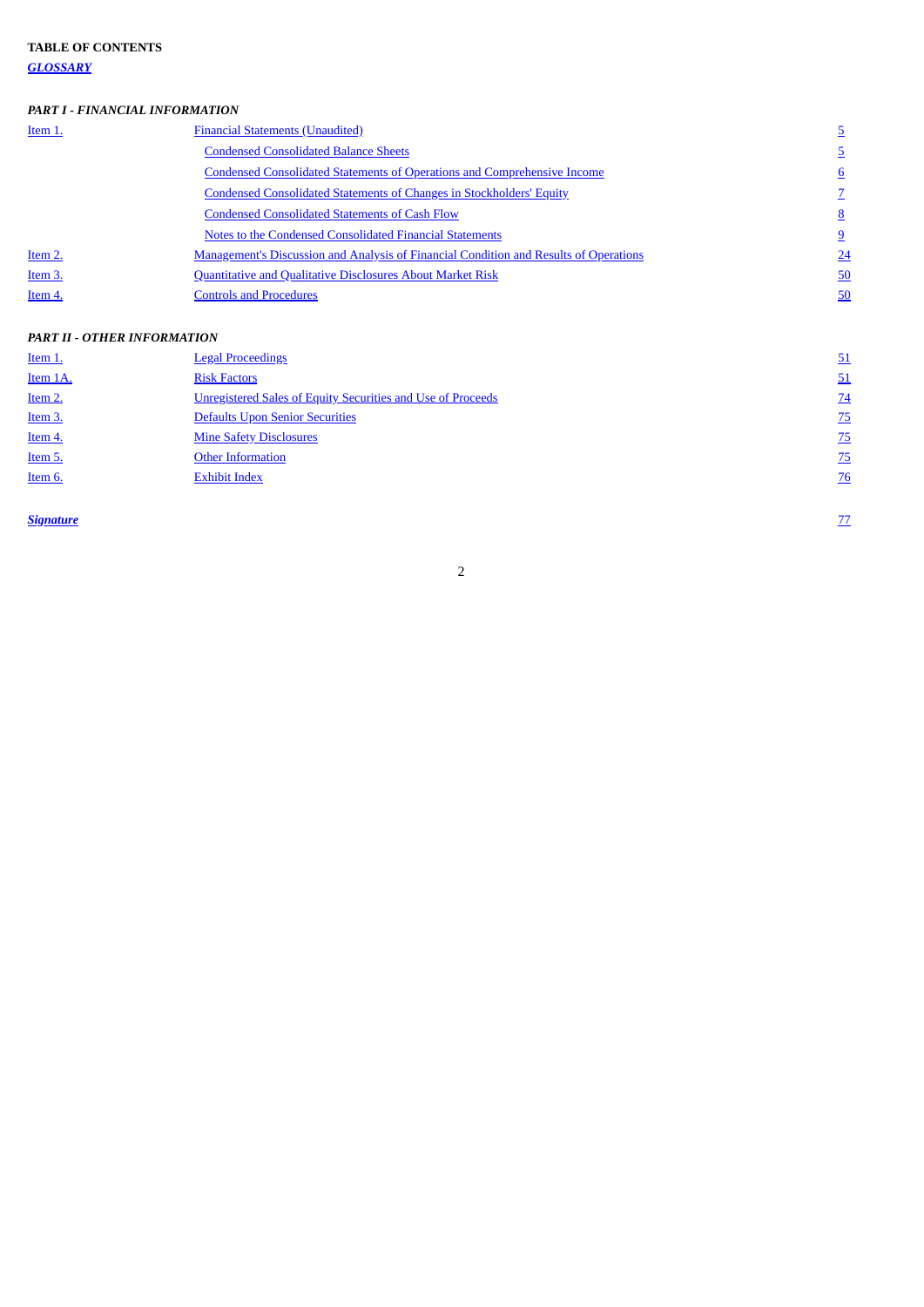# <span id="page-2-0"></span>**GLOSSARY**

Terms and abbreviations used in this report are defined below.

| <b>Term or Abbreviation</b>                                 | <b>Definition</b>                                                                                                                                                                                                                                                                                                                                                                                                                                                                                                                |
|-------------------------------------------------------------|----------------------------------------------------------------------------------------------------------------------------------------------------------------------------------------------------------------------------------------------------------------------------------------------------------------------------------------------------------------------------------------------------------------------------------------------------------------------------------------------------------------------------------|
| 30+ Day Delinquency Rate (1)                                | Unpaid principal balance for our owned loans that are 30 or more calendar days contractually past due as of the end of the period divided by<br>Owned Principal Balance as of such date                                                                                                                                                                                                                                                                                                                                          |
| Access Loan Program                                         | A program intended to make credit available to select borrowers who do not qualify for credit under Oportun's core loan origination program                                                                                                                                                                                                                                                                                                                                                                                      |
| Active Customers (1)                                        | Number of customers with an outstanding loan serviced by us at the end of a period. Active Customers includes customers whose loans are<br>owned by us and loans that have been sold that we continue to service. Customers with charged-off accounts are excluded from Active<br><b>Customers</b>                                                                                                                                                                                                                               |
| <b>Adjusted EBITDA</b>                                      | Adjusted EBITDA is a non-GAAP financial measure calculated as net income (loss), adjusted for the impact of our election of the fair value<br>option and further adjusted to eliminate the effect of the following items: income tax expense (benefit), stock-based compensation, depreciation<br>and amortization, litigation reserve, origination fees for Fair Value Loans, net and fair value mark-to-market adjustment                                                                                                      |
| Adjusted Earnings Per Share<br>("EPS")                      | Adjusted EPS is a non-GAAP financial measure calculated by dividing Adjusted Net Income by adjusted weighted-average diluted common<br>shares outstanding. Weighted-average diluted common shares outstanding have been adjusted to reflect the conversion of all preferred shares as<br>of the beginning of each annual period                                                                                                                                                                                                  |
| Adjusted Net Income                                         | Adjusted Net Income is a non-GAAP financial measure calculated by adjusting our net income (loss), for the impact of our election of the fair<br>value option, and further adjusted to exclude income tax expense (benefit), stock-based compensation expense and litigation reserve, net of tax                                                                                                                                                                                                                                 |
| <b>Adjusted Operating Efficiency</b>                        | Adjusted Operating Efficiency is a non-GAAP financial measure calculated by dividing total operating expenses (excluding stock-based<br>compensation expense and litigation reserve) by Fair Value Pro Forma Total Revenue                                                                                                                                                                                                                                                                                                       |
| Adjusted Return on Equity<br>("ROE")                        | Adjusted Return on Equity is a non-GAAP financial measure calculated by dividing annualized Adjusted Net Income by Average Fair Value<br>Pro Forma total stockholders' equity                                                                                                                                                                                                                                                                                                                                                    |
| Adjusted Tangible Book Value                                | Fair Value Pro Forma total stockholders' equity, excluding intangible assets and system development costs                                                                                                                                                                                                                                                                                                                                                                                                                        |
| Adjusted Tangible Book Value Per<br>Share                   | Adjusted Tangible Book Value divided by common shares outstanding at period end. Common shares outstanding at period end have been<br>adjusted to reflect the conversion of all preferred shares as of the beginning of each annual period.                                                                                                                                                                                                                                                                                      |
| Aggregate Originations (1)                                  | Aggregate amount disbursed to borrowers during a specific period. Aggregate Originations excludes any fees in connection with the origination<br>of a loan                                                                                                                                                                                                                                                                                                                                                                       |
| Annualized Net Charge-Off Rate<br>(1)                       | Annualized loan principal losses (net of recoveries) divided by the Average Daily Principal Balance of owned loans for the period                                                                                                                                                                                                                                                                                                                                                                                                |
| <b>AOCI</b>                                                 | Accumulated other comprehensive income (loss)                                                                                                                                                                                                                                                                                                                                                                                                                                                                                    |
| APR                                                         | Annual Percentage Rate                                                                                                                                                                                                                                                                                                                                                                                                                                                                                                           |
| Average Daily Debt Balance                                  | Average of outstanding debt principal balance at the end of each calendar day during the period                                                                                                                                                                                                                                                                                                                                                                                                                                  |
| Asset-Backed Notes at Fair Value<br>(or "Fair Value Notes") | All asset-backed notes issued by Oportun on or after January 1, 2018                                                                                                                                                                                                                                                                                                                                                                                                                                                             |
| Average Daily Principal Balance (1)                         | Average of outstanding principal balance of owned loans at the end of each calendar day during the period                                                                                                                                                                                                                                                                                                                                                                                                                        |
| Board                                                       | Oportun's Board of Directors                                                                                                                                                                                                                                                                                                                                                                                                                                                                                                     |
| <b>Book Value</b>                                           | Total assets less total liabilities, or equal to total stockholders' equity                                                                                                                                                                                                                                                                                                                                                                                                                                                      |
| Book Value Per Share                                        | Book Value divided by common shares outstanding at period end                                                                                                                                                                                                                                                                                                                                                                                                                                                                    |
| Cost of Debt                                                | Annualized interest expense divided by Average Daily Debt Balance                                                                                                                                                                                                                                                                                                                                                                                                                                                                |
| Customer Acquisition Cost (1)                               | Sales and marketing expenses, which include the costs associated with various paid marketing channels, including direct mail, digital marketing<br>and brand marketing and the costs associated with our telesales and retail operations divided by number of loans originated to new and<br>returning customers during a period                                                                                                                                                                                                 |
| Emergency Hardship Deferral                                 | Any receivable that has had one or more payments deferred and added at the end of the loan payment schedule in connection with a local or<br>wide-spread emergency declared by local, state or federal government such as a natural disaster, government shutdown or pandemic                                                                                                                                                                                                                                                    |
| Fair Value Loans (or "Loans"<br>Receivable at Fair Value")  | All loans receivable held for investment that were originated on or after January 1, 2018                                                                                                                                                                                                                                                                                                                                                                                                                                        |
| Fair Value Pro Forma                                        | In order to facilitate comparisons to periods prior to January 1, 2018, certain metrics included in this presentation have been shown on a pro<br>forma basis, or the Fair Value Pro Forma, as if we had elected the fair value option since our inception for all loans originated and held for<br>investment and all asset-backed notes issued                                                                                                                                                                                 |
| Fair Value Pro Forma Total<br>Revenue                       | Fair Value Pro Forma Total Revenue is calculated as the sum of Fair Value Pro Forma interest income and non-interest income. Fair Value Pro<br>Forma interest income includes interest on loans and fees; origination fees are recognized upon disbursement. Non-interest income includes<br>gain on sales, servicing fees and other income. The Company adopted ASU 2019-05 as of January 1, 2020 and as a result Fair Value Pro Forma<br>Total Revenue and GAAP Total Revenue are equal for all prospective reporting periods. |
| Fair Value Notes (or "Asset-Backed<br>Notes at Fair Value") | All asset-backed notes issued by Oportun on or after January 1, 2018                                                                                                                                                                                                                                                                                                                                                                                                                                                             |
| FICO® score or FICO®                                        | A credit score created by Fair Isaac Corporation                                                                                                                                                                                                                                                                                                                                                                                                                                                                                 |
| <b>GAAP</b>                                                 | <b>Generally Accepted Accounting Principles</b>                                                                                                                                                                                                                                                                                                                                                                                                                                                                                  |
| <b>Initial Fair Value Loans</b>                             | All loans receivable held for investment that were originated on or after January 1, 2018                                                                                                                                                                                                                                                                                                                                                                                                                                        |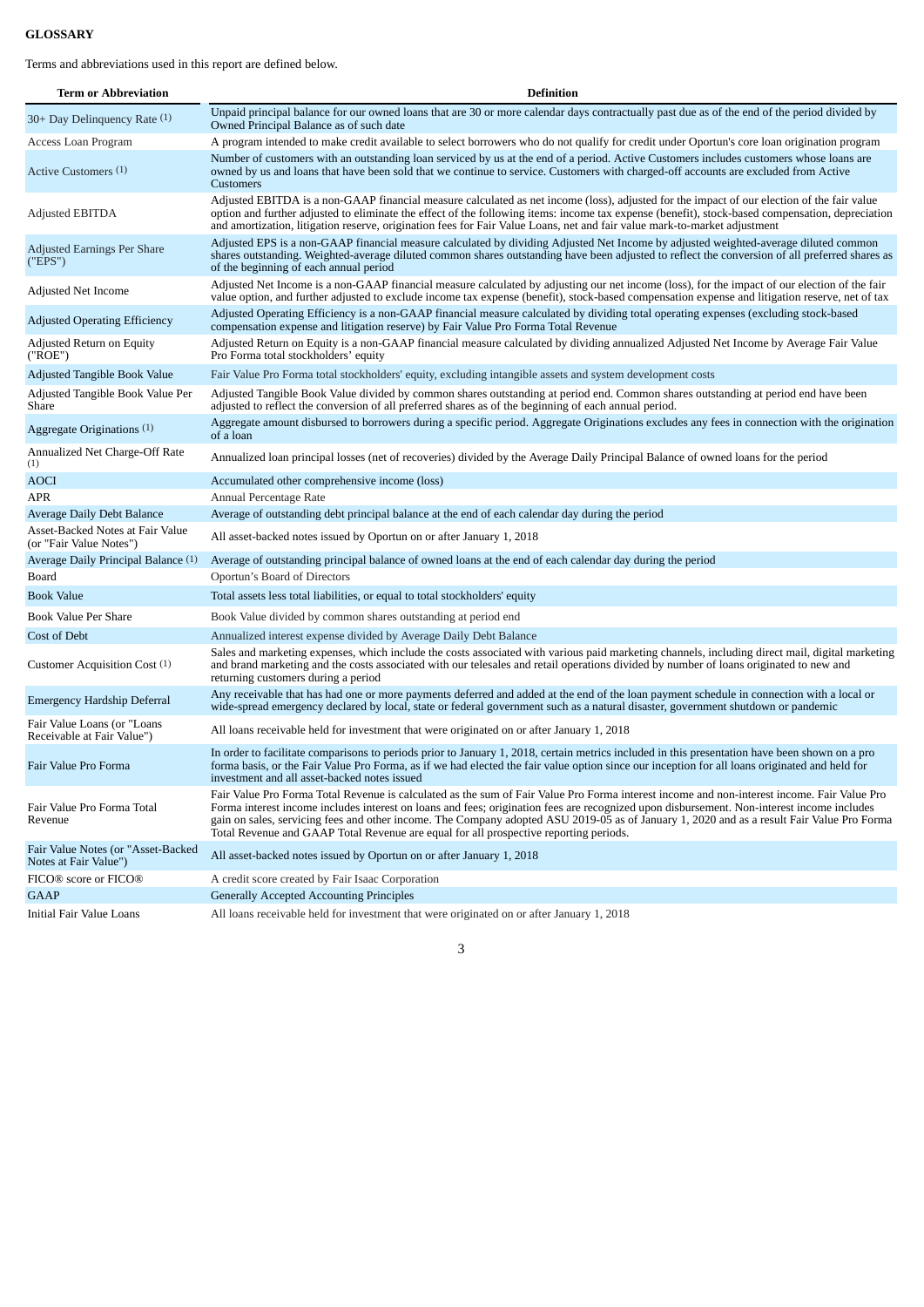| <b>Term or Abbreviation</b>                               | <b>Definition</b>                                                                                                                                                                                                                                                                                                                                                                                                    |
|-----------------------------------------------------------|----------------------------------------------------------------------------------------------------------------------------------------------------------------------------------------------------------------------------------------------------------------------------------------------------------------------------------------------------------------------------------------------------------------------|
| Leverage                                                  | Average Daily Debt Balance divided by Average Daily Principal Balance                                                                                                                                                                                                                                                                                                                                                |
| Loans Receivable at Amortized<br>Cost                     | Loans held for investment that were originated prior to January 1, 2018. Upon the adoption of ASU 2019-05 as of January 1, 2020 this line<br>item has been eliminated for all prospective reporting periods.                                                                                                                                                                                                         |
| Loans Receivable at Fair Value (or<br>"Fair Value Loans") | All Initial Fair Value Loans, together with the Subsequent Fair Value Loans                                                                                                                                                                                                                                                                                                                                          |
| Managed Principal Balance at End<br>of Period (1)         | Total amount of outstanding principal balance for all loans, including loans sold, which we continue to service, at the end of the period                                                                                                                                                                                                                                                                            |
| <b>Net Revenue</b>                                        | Net Revenue is calculated by subtracting interest expense and provision (release) for loan losses from total revenue and adding the net increase<br>(decrease) in fair value.                                                                                                                                                                                                                                        |
| <b>Operating Efficiency</b>                               | Total operating expenses divided by total revenue                                                                                                                                                                                                                                                                                                                                                                    |
| Owned Principal Balance at End of<br>Period (1)           | Total amount of outstanding principal balance for all loans, excluding loans sold, at the end of the period                                                                                                                                                                                                                                                                                                          |
| Principal Balance                                         | Original principal balance reduced by principal payments received to date                                                                                                                                                                                                                                                                                                                                            |
| Return on Equity                                          | Annualized net income divided by average stockholders' equity for a period                                                                                                                                                                                                                                                                                                                                           |
| Subsequent Fair Value Loans                               | All loans receivable held for investment, previously measured at amortized cost for which the Company elected the fair value option upon<br>adoption of ASU 2019-05, effective January 1, 2020                                                                                                                                                                                                                       |
| <b>TDR Finance Receivables</b>                            | Troubled debt restructured finance receivables. This is only applicable to Loans Receivable at Amortized Cost. Debt restructuring in which a<br>concession is granted to the borrower as a result of economic or legal reasons related to the borrower's financial difficulties. Upon the adoption<br>of ASU 2019-05 as of January 1, 2020 this line item has been eliminated for all prospective reporting periods. |
| <b>Secured Financing</b>                                  | Asset-backed revolving debt facility                                                                                                                                                                                                                                                                                                                                                                                 |
| <b>VIEs</b>                                               | Variable interest entities                                                                                                                                                                                                                                                                                                                                                                                           |
| Weighted Average Interest Rate                            | Annualized interest expense as a percentage of average debt                                                                                                                                                                                                                                                                                                                                                          |
| Yield                                                     | Annualized interest income as a percentage of Average Daily Principal Balance                                                                                                                                                                                                                                                                                                                                        |

(1) Credit card data has been excluded from these metrics for the three months ended March 31, 2020 because they are de minimis.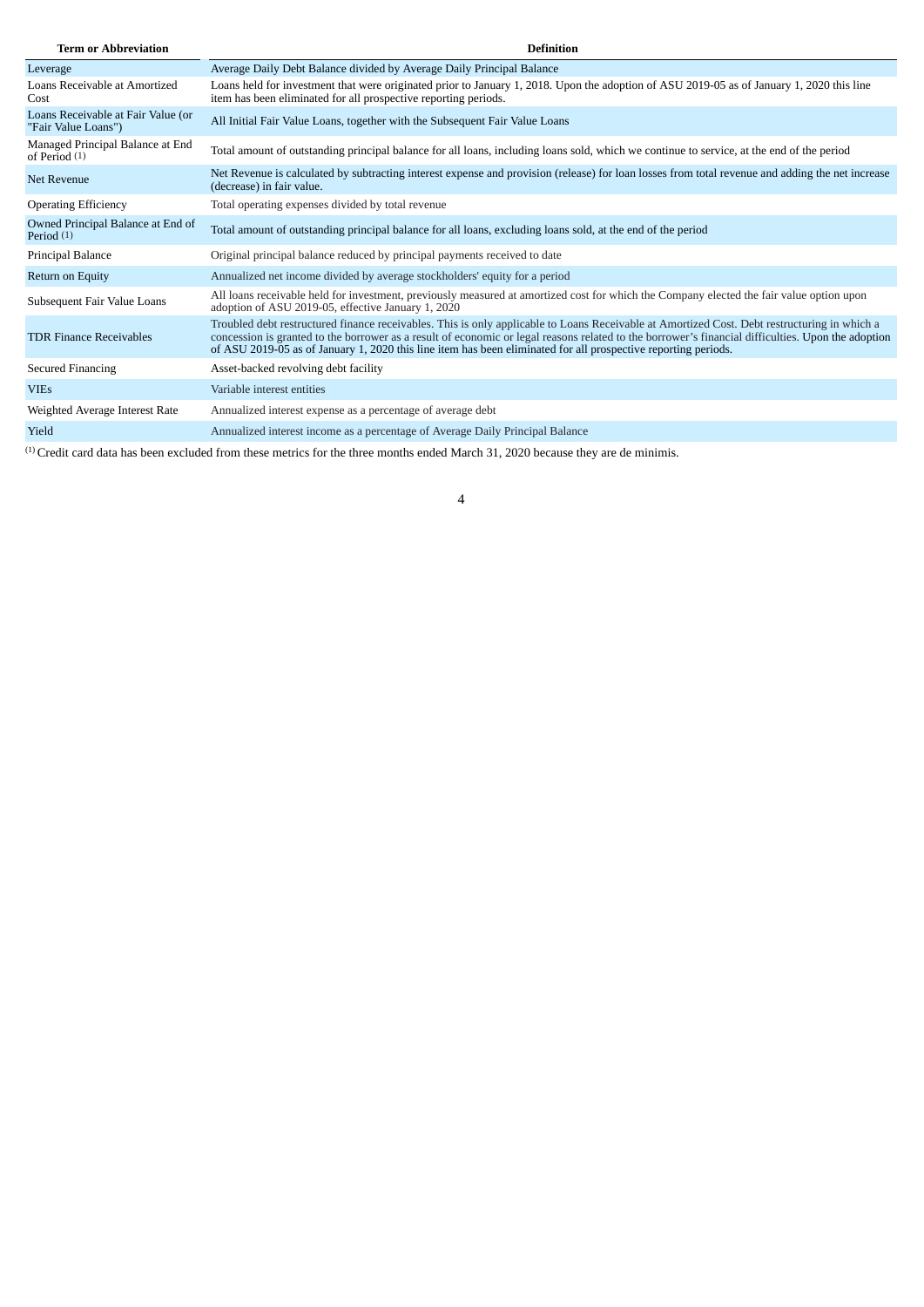# <span id="page-4-1"></span><span id="page-4-0"></span>*Item 1. Financial Statements*

# **OPORTUN FINANCIAL CORPORATION**

# **Condensed Consolidated Balance Sheets (Unaudited)**

**(in thousands, except share and per share data)**

|                                                                                                                                                                                                                                                                                 |              | March 31, |    | December 31, |
|---------------------------------------------------------------------------------------------------------------------------------------------------------------------------------------------------------------------------------------------------------------------------------|--------------|-----------|----|--------------|
|                                                                                                                                                                                                                                                                                 |              | 2020      |    | 2019         |
| Assets                                                                                                                                                                                                                                                                          |              |           |    |              |
| Cash and cash equivalents                                                                                                                                                                                                                                                       | \$           | 144,836   | \$ | 72,179       |
| Restricted cash                                                                                                                                                                                                                                                                 |              | 61,258    |    | 63,962       |
| Loans receivable at fair value                                                                                                                                                                                                                                                  |              | 1,760,481 |    | 1,882,088    |
| Loans receivable at amortized cost                                                                                                                                                                                                                                              |              |           |    | 42,546       |
| Less:                                                                                                                                                                                                                                                                           |              |           |    |              |
| Unamortized deferred origination costs and fees, net                                                                                                                                                                                                                            |              |           |    | (103)        |
| Allowance for loan losses                                                                                                                                                                                                                                                       |              |           |    | (3,972)      |
| Loans receivable at amortized cost, net                                                                                                                                                                                                                                         |              |           |    | 38,471       |
| Loans held for sale                                                                                                                                                                                                                                                             |              | 141       |    | 715          |
| Interest and fees receivable, net                                                                                                                                                                                                                                               |              | 18,254    |    | 17,185       |
| Right of use assets - operating                                                                                                                                                                                                                                                 |              | 50,973    |    | 50,503       |
| Deferred tax assets                                                                                                                                                                                                                                                             |              | 1,261     |    | 1,563        |
| Other assets                                                                                                                                                                                                                                                                    |              | 80,116    |    | 75,208       |
| <b>Total assets</b>                                                                                                                                                                                                                                                             | \$           | 2,117,320 | \$ | 2,201,874    |
|                                                                                                                                                                                                                                                                                 |              |           |    |              |
| Liabilities and stockholders' equity                                                                                                                                                                                                                                            |              |           |    |              |
| Liabilities                                                                                                                                                                                                                                                                     |              |           |    |              |
| Secured financing                                                                                                                                                                                                                                                               | $\mathbb{S}$ | 279,064   | \$ | 60,910       |
| Asset-backed notes at fair value                                                                                                                                                                                                                                                |              | 999,113   |    | 1,129,202    |
| Asset-backed notes at amortized cost                                                                                                                                                                                                                                            |              | 199,602   |    | 359,111      |
| Amount due to whole loan buyer                                                                                                                                                                                                                                                  |              | 33,259    |    | 33,354       |
| Lease liabilities                                                                                                                                                                                                                                                               |              | 53,825    |    | 53,357       |
| Deferred tax liabilities                                                                                                                                                                                                                                                        |              | 24,666    |    | 24,868       |
| Other liabilities                                                                                                                                                                                                                                                               |              | 44,250    |    | 52,306       |
| Total liabilities                                                                                                                                                                                                                                                               |              | 1,633,779 |    | 1,713,108    |
|                                                                                                                                                                                                                                                                                 |              |           |    |              |
| Stockholders' equity<br>Preferred stock, \$0.0001 par value - 100,000,000 shares authorized at March 31, 2020 and December 31, 2019; 0<br>shares issued and outstanding at March 31, 2020 and December 31, 2019                                                                 |              |           |    |              |
| Preferred stock, additional paid-in capital                                                                                                                                                                                                                                     |              |           |    |              |
| Common stock, \$0.0001 par value - 1,000,000,000 shares authorized at March 31, 2020 and December 31, 2019;<br>27,403,279 shares issued and 27,143,797 shares outstanding at March 31, 2020; 27,262,639 shares issued and<br>27,003,157 shares outstanding at December 31, 2019 |              | 6         |    | 6            |
| Common stock, additional paid-in capital                                                                                                                                                                                                                                        |              | 421,657   |    | 418,299      |
| Common stock warrants                                                                                                                                                                                                                                                           |              | 63        |    | 63           |
| Accumulated other comprehensive loss                                                                                                                                                                                                                                            |              | (279)     |    | (162)        |
| Retained earnings                                                                                                                                                                                                                                                               |              | 68,213    |    | 76,679       |
| Treasury stock at cost, 259,482 shares at March 31, 2020 and December 31, 2019                                                                                                                                                                                                  |              | (6, 119)  |    | (6, 119)     |
| Total stockholders' equity                                                                                                                                                                                                                                                      |              | 483,541   |    | 488,766      |
| Total liabilities and stockholders' equity                                                                                                                                                                                                                                      | \$           | 2,117,320 | \$ | 2,201,874    |
| See Notes to the Condensed Consolidated Financial Statements.                                                                                                                                                                                                                   |              |           |    |              |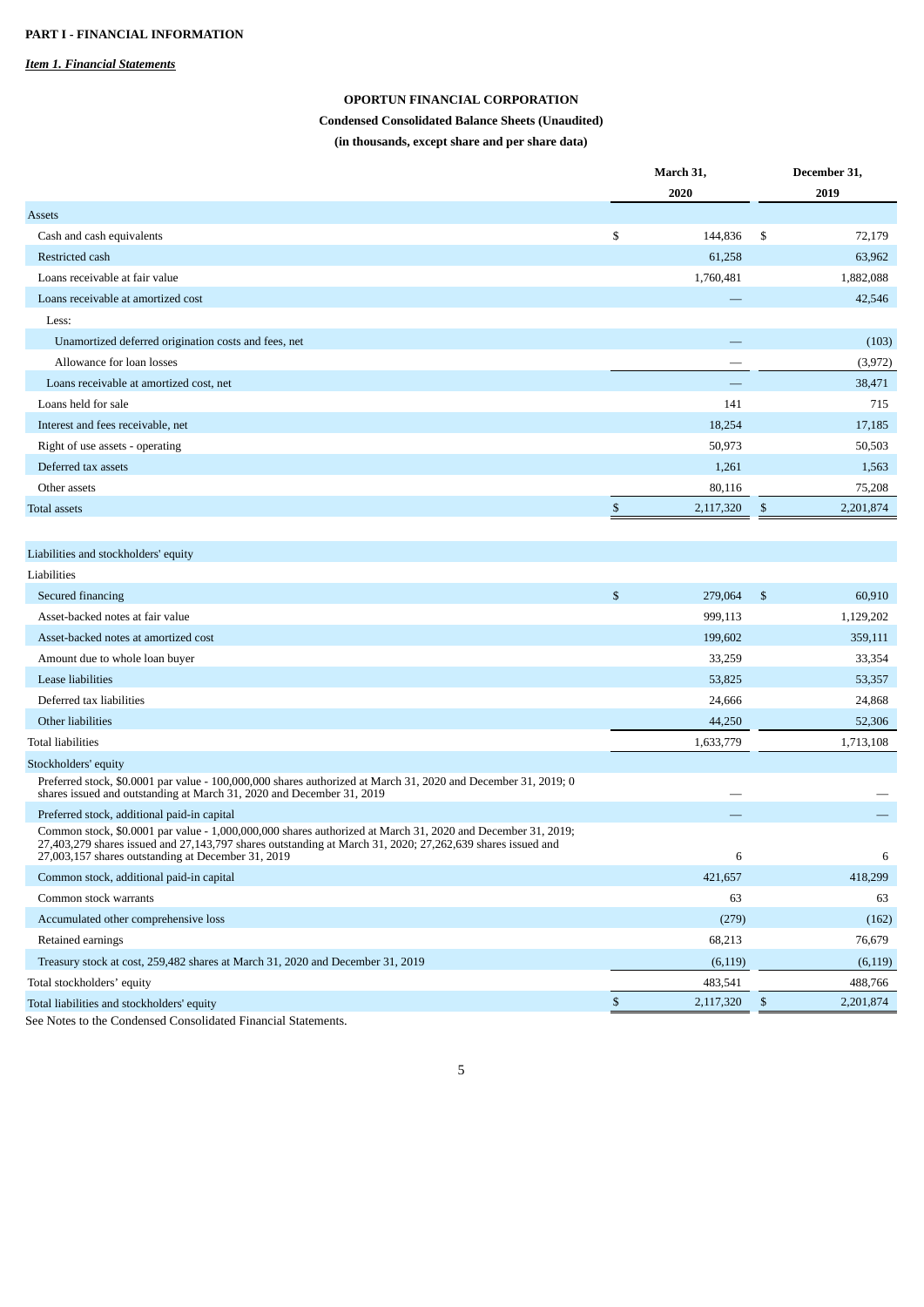# **OPORTUN FINANCIAL CORPORATION**

# **Condensed Consolidated Statements of Operations and Comprehensive Income (Unaudited)**

**(in thousands, except share and per share data)**

<span id="page-5-0"></span>

|                                                                                                                                                     |                           |                           | Three Months Ended March 31, |  |  |
|-----------------------------------------------------------------------------------------------------------------------------------------------------|---------------------------|---------------------------|------------------------------|--|--|
|                                                                                                                                                     | 2020                      |                           | 2019                         |  |  |
| <b>Revenue</b>                                                                                                                                      |                           |                           |                              |  |  |
| Interest income                                                                                                                                     | \$<br>150,700             | \$                        | 126,746                      |  |  |
| Non-interest income                                                                                                                                 | 12,728                    |                           | 11,582                       |  |  |
| <b>Total revenue</b>                                                                                                                                | 163,428                   |                           | 138,328                      |  |  |
| Less:                                                                                                                                               |                           |                           |                              |  |  |
| Interest expense                                                                                                                                    | 16,361                    |                           | 14,619                       |  |  |
| Provision (release) for loan losses                                                                                                                 |                           |                           | (366)                        |  |  |
| Decrease in fair value                                                                                                                              | (66, 469)                 |                           | (25, 416)                    |  |  |
| Net revenue                                                                                                                                         | 80,598                    |                           | 98,659                       |  |  |
|                                                                                                                                                     |                           |                           |                              |  |  |
| <b>Operating expenses:</b>                                                                                                                          |                           |                           |                              |  |  |
| Technology and facilities                                                                                                                           | 30,774                    |                           | 21,641                       |  |  |
| Sales and marketing                                                                                                                                 | 24,827                    |                           | 21,266                       |  |  |
| Personnel                                                                                                                                           | 25,582                    |                           | 18,877                       |  |  |
| Outsourcing and professional fees                                                                                                                   | 13,618                    |                           | 13,549                       |  |  |
| General, administrative and other                                                                                                                   | 3,813                     |                           | 3,358                        |  |  |
| <b>Total operating expenses</b>                                                                                                                     | 98,614                    |                           | 78,691                       |  |  |
|                                                                                                                                                     |                           |                           |                              |  |  |
| <b>Income before taxes</b>                                                                                                                          | (18,016)                  |                           | 19,968                       |  |  |
| Income tax expense (benefit)                                                                                                                        | (4, 715)                  |                           | 5,354                        |  |  |
| <b>Net income (loss)</b>                                                                                                                            | $\mathbb{S}$<br>(13, 301) | $\mathfrak{S}$            | 14,614                       |  |  |
| Change in post-termination benefit obligation                                                                                                       | (117)                     |                           | (3)                          |  |  |
| Total comprehensive income (loss)                                                                                                                   | $\mathbb{S}$<br>(13, 418) | $\$$                      | 14,611                       |  |  |
|                                                                                                                                                     |                           |                           |                              |  |  |
| Net income (loss) attributable to common stockholders                                                                                               | \$<br>(13, 301)           | $\mathfrak{s}$            | 1,688                        |  |  |
|                                                                                                                                                     |                           |                           |                              |  |  |
| Share data:                                                                                                                                         |                           |                           |                              |  |  |
| Earnings (loss) per share:                                                                                                                          |                           |                           |                              |  |  |
| <b>Basic</b>                                                                                                                                        | \$<br>(0.49)              | $\boldsymbol{\mathsf{S}}$ | 0.57                         |  |  |
| Diluted                                                                                                                                             | \$<br>(0.49)              | \$                        | 0.51                         |  |  |
| Weighted average common shares outstanding:                                                                                                         |                           |                           |                              |  |  |
| <b>Basic</b>                                                                                                                                        | 27,015,730                |                           | 2,938,006                    |  |  |
| Diluted                                                                                                                                             | 27,015,730                |                           | 3,314,387                    |  |  |
| $\overline{1}$ $\overline{0}$ $\overline{1}$ $\overline{1}$ $\overline{0}$<br>$\mathbf{1} \cdot \mathbf{1}$ . In the set<br>$\cdot$ $\cdot$ $\cdot$ |                           |                           |                              |  |  |

6

See Notes to the Condensed Consolidated Financial Statements.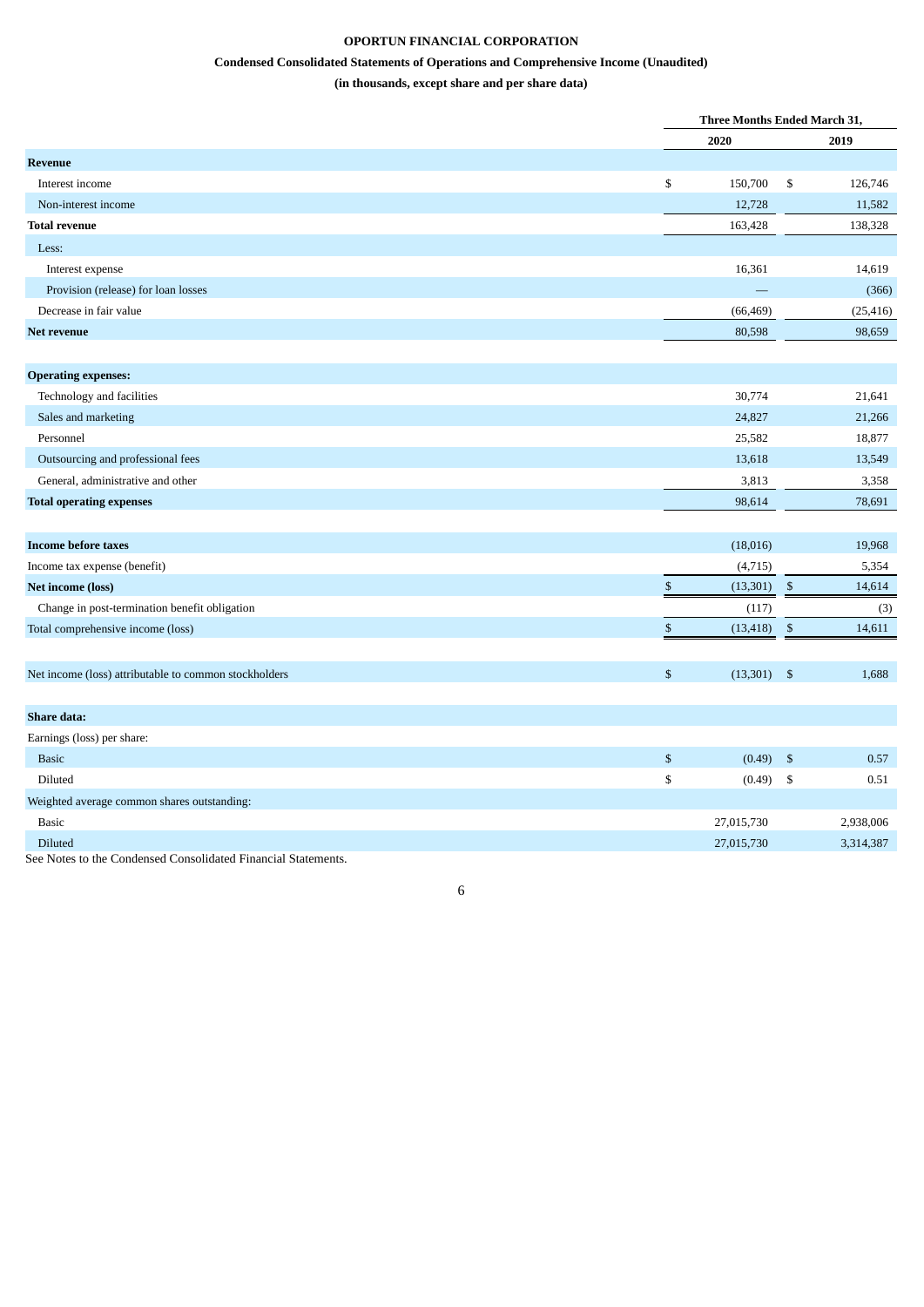# **OPORTUN FINANCIAL CORPORATION**

# **Condensed Consolidated Statements of Changes in Stockholders' Equity (Unaudited)**

# **(in thousands, except share data)**

#### **For the Three Months Ended March 31, 2020**

<span id="page-6-0"></span>

|                                                            |               |                     | <b>Convertible Preferred Stock</b>      | <b>Common Stock</b><br><b>Warrants</b> |              |            | <b>Common Stock</b>            |                                         |   |                                                        |                      |                   |    |                                                |
|------------------------------------------------------------|---------------|---------------------|-----------------------------------------|----------------------------------------|--------------|------------|--------------------------------|-----------------------------------------|---|--------------------------------------------------------|----------------------|-------------------|----|------------------------------------------------|
|                                                            | <b>Shares</b> | Par<br><b>Value</b> | <b>Additional</b><br>Paid-in<br>Capital | <b>Shares</b>                          | Par<br>Value | Shares     | Par<br>Value                   | <b>Additional</b><br>Paid-in<br>Capital |   | Accumulated<br>Other<br>Comprehensive<br>Income (Loss) | Retained<br>Earnings | Treasury<br>Stock |    | <b>Total</b><br>Stockholders'<br><b>Equity</b> |
| Balance - January 1, 2020                                  | $\sim$        | --                  | __                                      | 23,512                                 | 63<br>\$     | 27,003,157 | 6                              | \$418,299                               | S | (162)                                                  | \$76,679             | \$(6, 119)        | S. | 488,766                                        |
| Issuance of common stock upon<br>exercise of stock options |               |                     |                                         |                                        |              | 3,161      | —                              | 20                                      |   |                                                        |                      |                   |    | 20                                             |
| Stock-based compensation expense                           |               |                     |                                         |                                        |              |            |                                | 4,151                                   |   |                                                        |                      |                   |    | 4,151                                          |
| Vesting of restricted stock units, net                     |               |                     |                                         |                                        |              | 137,479    | $\qquad \qquad \longleftarrow$ | (813)                                   |   |                                                        |                      |                   |    | (813)                                          |
| Cumulative effect of adoption of ASU<br>2019-05            |               |                     |                                         |                                        |              |            |                                |                                         |   |                                                        | 4,835                |                   |    | 4,835                                          |
| Change in post-termination benefit<br>obligation           |               |                     |                                         |                                        |              |            |                                |                                         |   | (117)                                                  |                      |                   |    | (117)                                          |
| Net loss                                                   |               |                     |                                         |                                        |              |            |                                |                                         |   | $\hspace{0.1mm}-\hspace{0.1mm}$                        | (13, 301)            |                   |    | (13, 301)                                      |
| <b>Balance - March 31, 2020</b>                            |               |                     |                                         | 23,512                                 | 63<br>\$     | 27,143,797 | 6                              | \$421,657                               |   | (279)                                                  | \$68,213             | \$(6, 119)        |    | 483,541                                        |

# **For the Three Months Ended March 31, 2019**

|                                                            | <b>Convertible Preferred Stock</b> |              |                                         |               | Convertible<br><b>Preferred and</b><br><b>Common Stock</b><br><b>Warrants</b><br><b>Common Stock</b> |               |                          |                                         |                                                               |                             |                          |    |                                                |
|------------------------------------------------------------|------------------------------------|--------------|-----------------------------------------|---------------|------------------------------------------------------------------------------------------------------|---------------|--------------------------|-----------------------------------------|---------------------------------------------------------------|-----------------------------|--------------------------|----|------------------------------------------------|
|                                                            | <b>Shares</b>                      | Par<br>Value | <b>Additional</b><br>Paid-in<br>Capital | <b>Shares</b> | Par<br>Value                                                                                         | <b>Shares</b> | Par<br>Value             | <b>Additional</b><br>Paid-in<br>Capital | <b>Accumulated</b><br>Other<br>Comprehensive<br>Income (Loss) | Retained<br><b>Earnings</b> | Treasurv<br><b>Stock</b> |    | <b>Total</b><br>Stockholders'<br><b>Equity</b> |
| Balance - January 1, 2019                                  | 14,043,977                         | \$16         | \$257,887                               | 24,959        | \$130                                                                                                | 2,935,249     | 3                        | 44,411<br>\$                            | (132)<br>.S                                                   | \$52,662                    | \$(8,428)                | \$ | 346,549                                        |
| Issuance of common stock upon<br>exercise of stock options |                                    |              |                                         |               |                                                                                                      | 7,317         | $\overline{\phantom{0}}$ | 142                                     |                                                               |                             |                          |    | 142                                            |
| Stock-based compensation expense                           |                                    |              |                                         |               |                                                                                                      |               |                          | 1,980                                   |                                                               |                             |                          |    | 1,980                                          |
| Cumulative effect of adoption of ASC<br>842                |                                    |              |                                         |               |                                                                                                      |               |                          |                                         |                                                               | (125)                       |                          |    | (125)                                          |
| Change in post-termination benefit<br>obligation           |                                    |              |                                         |               |                                                                                                      |               |                          |                                         | (3)                                                           |                             |                          |    | (3)                                            |
| Net income                                                 |                                    |              |                                         |               |                                                                                                      |               |                          |                                         |                                                               | 14,614                      |                          |    | 14,614                                         |
| <b>Balance - March 31, 2019</b>                            | 14,043,977                         | \$16         | \$257,887                               | 24,959        | \$130                                                                                                | 2,942,566     | 3<br>S.                  | \$46,533                                | (135)                                                         | \$67,151                    | $$$ (8,428)              | S. | 363,157                                        |

See Notes to the Condensed Consolidated Financial Statements.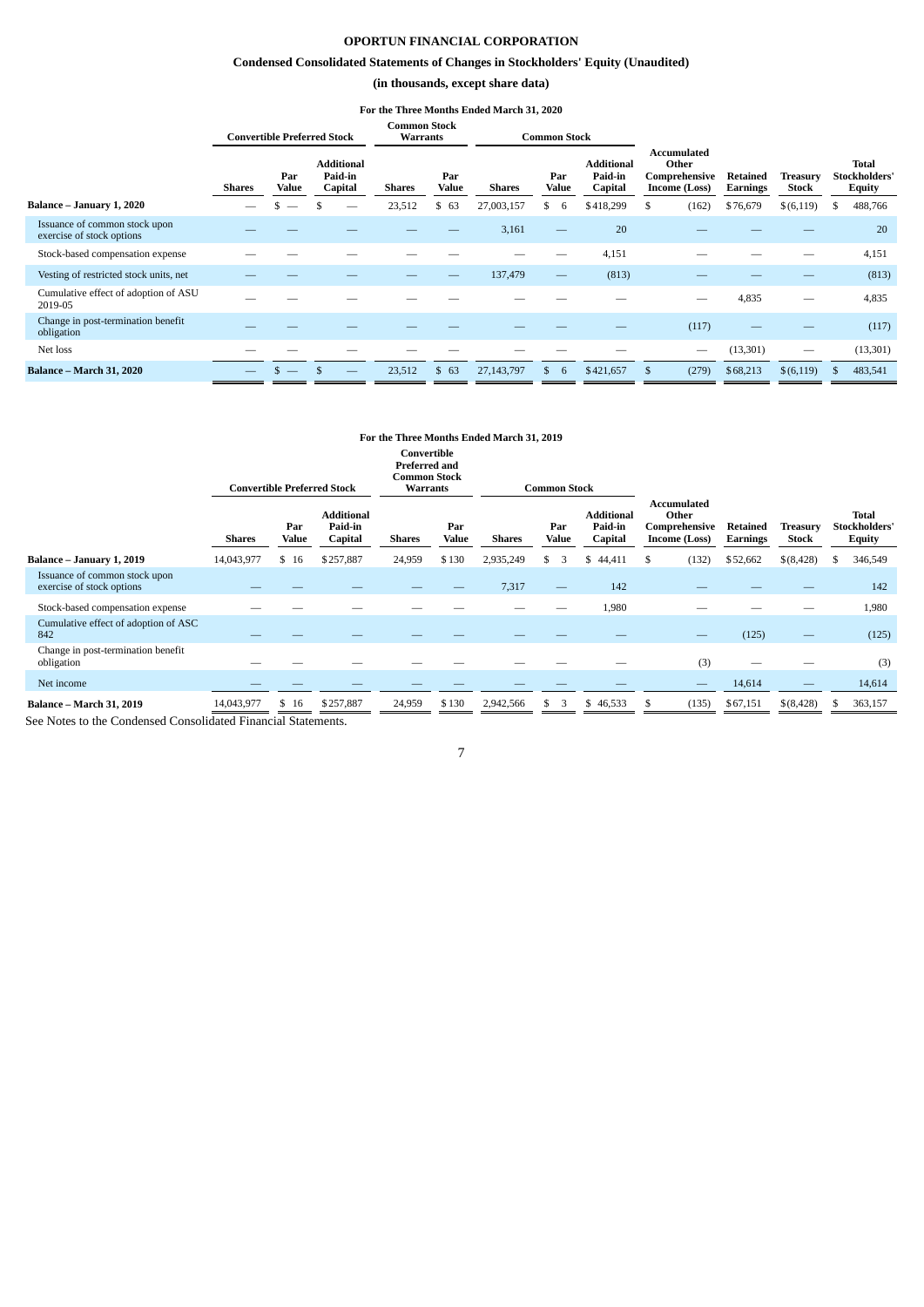# **OPORTUN FINANCIAL CORPORATION**

# **Condensed Consolidated Statements of Cash Flow (Unaudited)**

# **(in thousands)**

<span id="page-7-0"></span>

|                                                                                          | <b>Three Months Ended March 31,</b> |      |            |
|------------------------------------------------------------------------------------------|-------------------------------------|------|------------|
|                                                                                          | 2020                                |      | 2019       |
| <b>Cash flows from operating activities</b>                                              |                                     |      |            |
| Net income (loss)                                                                        | \$<br>(13,301)                      | - \$ | 14,614     |
| Adjustments to reconcile net income (loss) to net cash provided by operating activities: |                                     |      |            |
| Depreciation and amortization                                                            | 4,658                               |      | 2,879      |
| Fair value adjustment, net                                                               | 66,469                              |      | 25,416     |
| Origination fees for loans receivable at fair value, net                                 | 1,542                               |      | (106)      |
| Gain on loan sales                                                                       | (7,532)                             |      | (7,312)    |
| Stock-based compensation expense                                                         | 4,151                               |      | 1,980      |
| Provision (release) for loan losses                                                      |                                     |      | (366)      |
| Deferred tax provision, net                                                              | 101                                 |      | 5,163      |
| Other, net                                                                               | 3,521                               |      | 582        |
| Originations of loans sold and held for sale                                             | (74, 530)                           |      | (70, 734)  |
| Proceeds from sale of loans                                                              | 82,636                              |      | 76,046     |
| Changes in operating assets and liabilities:                                             |                                     |      |            |
| Interest and fee receivable, net                                                         | (1,987)                             |      | (478)      |
| Other assets                                                                             | (5,818)                             |      | (39, 723)  |
| Amount due to whole loan buyer                                                           | (95)                                |      | 2,549      |
| Other liabilities                                                                        | (7,693)                             |      | 36,668     |
| Net cash provided by operating activities                                                | 52,122                              |      | 47,178     |
| <b>Cash flows from investing activities</b>                                              |                                     |      |            |
| Originations of loans                                                                    | (314, 484)                          |      | (300, 226) |
| Repayments of loan principal                                                             | 282,212                             |      | 247,257    |
| Purchase of fixed assets, net                                                            | (1,615)                             |      | (2,231)    |
| Capitalization of system development costs                                               | (5,461)                             |      | (2,509)    |
| Net cash used in investing activities                                                    | (39, 348)                           |      | (57,709)   |
| <b>Cash flows from financing activities</b>                                              |                                     |      |            |
| Borrowings under secured financing                                                       | 235,000                             |      |            |
| Repayments of secured financing                                                          | (17,001)                            |      |            |
| Repayments of asset-backed notes                                                         | (160,001)                           |      |            |
| Repayments of capital lease obligations                                                  | (26)                                |      | (42)       |
| Net payments related to stock-based activities                                           | (793)                               |      | 143        |
| Net cash provided by financing activities                                                | 57,179                              |      | 101        |
| Net increase (decrease) in cash and cash equivalents and restricted cash                 | 69,953                              |      | (10, 430)  |
| Cash and cash equivalents and restricted cash, beginning of period                       | 136,141                             |      | 129,175    |
| Cash and cash equivalents and restricted cash, end of period                             | \$<br>206,094                       | \$   | 118,745    |
| Supplemental disclosure of cash flow information                                         |                                     |      |            |
| Cash and cash equivalents                                                                | \$<br>144,836                       | \$   | 58,109     |
| Restricted cash                                                                          | 61,258                              |      | 60,636     |
| Total cash and cash equivalents and restricted cash                                      | \$<br>206,094                       | \$   | 118,745    |
| Cash paid for income taxes, net of refunds                                               | \$<br>455                           | \$   | 142        |
| Cash paid for interest and prepayment fees                                               | \$<br>16,378                        | \$   | 13,863     |
| Cash paid for amounts included in the measurement of operating lease liabilities         | \$<br>4,051                         | \$   | 3,093      |
| Supplemental disclosures of non-cash investing and financing activities                  |                                     |      |            |
| Right of use assets obtained in exchange for operating lease obligations                 | \$<br>3,429                         | \$   | 44,778     |
| Non-cash investments in capitalized assets                                               | \$<br>702                           | \$   | 667        |
| See Notes to the Condensed Consolidated Einangial Statements                             |                                     |      |            |

See Notes to the Condensed Consolidated Financial Statements.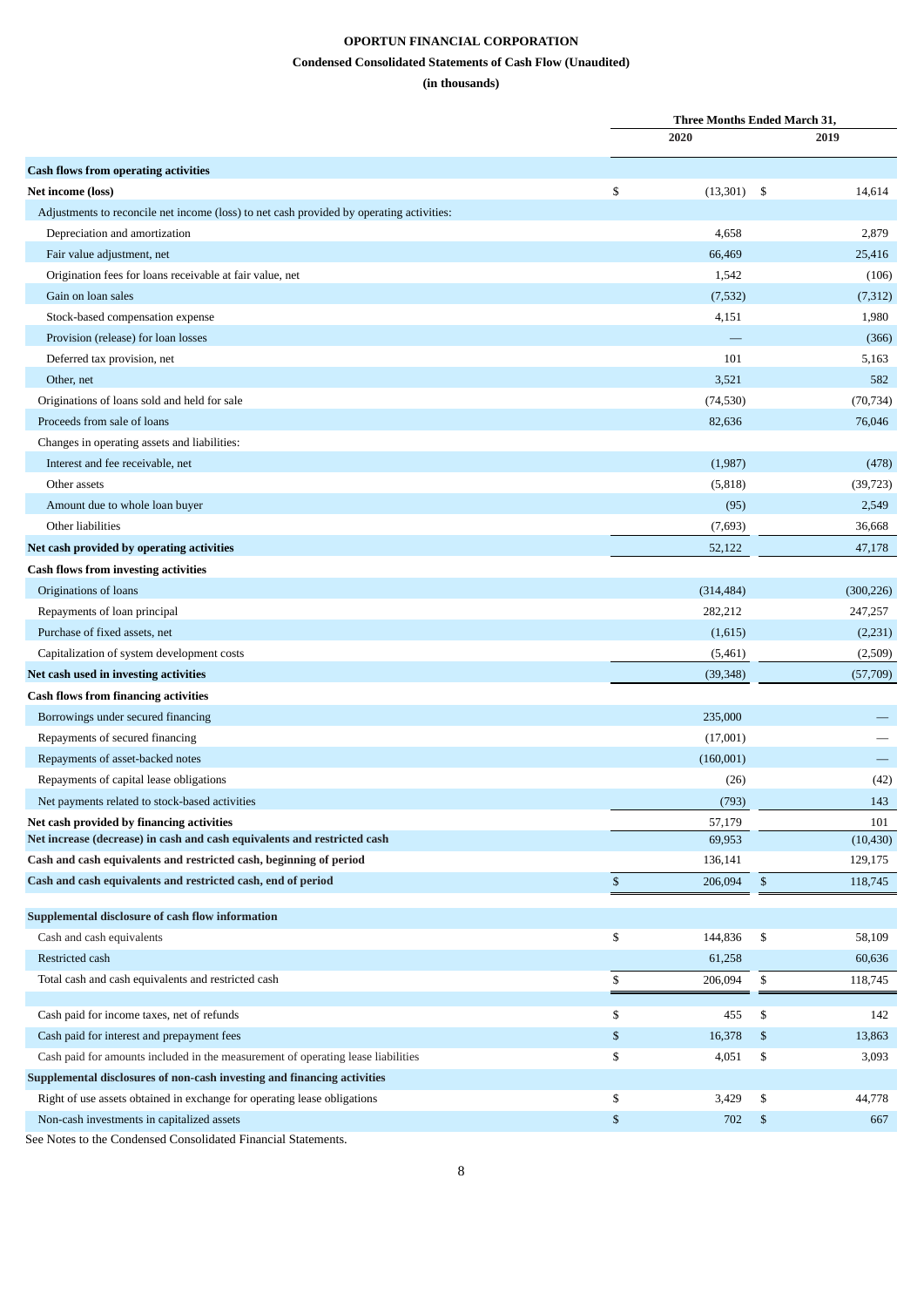# <span id="page-8-0"></span>**1. Organization and Description of Business**

Oportun Financial Corporation (together with its subsidiaries, "Oportun" or the " Company") is a technology-powered and mission-driven provider of inclusive, affordable financial services to customers who do not have a credit score, known as credit invisibles, or who may have a limited credit history and are "mis-scored," meaning that the Company believes that traditional credit scores do not properly reflect such customers' credit worthiness. The Company's primary product offerings are small dollar, unsecured installment loans that are affordably priced and that help customers establish a credit history. The Company has begun to expand beyond its core offering into other financial services that a significant portion of its customers already use, such as auto loans, credit cards and personal loans secured by a vehicle. The Company has developed a proprietary lending platform that enables the Company to underwrite the risk of low-to-moderate income customers that are credit invisible or mis-scored, leveraging data collected through the application process and data obtained from third-party data providers, and a technology platform for application processing, loan accounting and servicing. The Company is headquartered in San Carlos, California. The Company has been certified by the United States Department of the Treasury as a Community Development Financial Institution ("CDFI") since 2009.

The Company uses securitization transactions, warehouse facilities and whole loan sales, to finance the principal amount of most of the loans it makes to its customers.

#### *Segments*

Segments are defined as components of an enterprise for which discrete financial information is available and evaluated regularly by the chief operating decision maker ("CODM") in deciding how to allocate resources and in assessing performance. The Company's Chief Executive Officer and the Company's Chief Financial Officer are collectively considered to be the CODM. The CODM reviews financial information presented on a consolidated basis for purposes of allocating resources and evaluating financial performance. The Company's operations constitute a single reportable segment.

### *Initial Public Offering*

On September 30, 2019, the Company completed its initial public offering ("IPO"), in which it issued and sold 4,873,356 shares of common stock and selling stockholders sold 2,314,144 shares of common stock, including the underwriters' over-allotment, at a price of \$15.00 per share with net proceeds to the Company of approximately \$60.5 million, after deducting underwriting discounts and commissions of \$5.1 million and offering expenses paid by the Company of approximately \$7.5 million. In connection with the IPO, all 14,043,977 shares of the Company's outstanding redeemable convertible preferred stock automatically converted into 19,075,167 shares of common stock. Additionally, on September 26, 2019, 3,969 shares of common stock were issued in connection with the cashless exercise of 9,090 Series F-1 convertible preferred stock warrants.

On September 9, 2019, the Company effected a one-for-eleven reverse stock split of its issued and outstanding shares of common stock and convertible preferred stock. The par value of the common and convertible preferred stock was not adjusted as a result of the reverse stock split. Accordingly, all share and per share amounts for all periods presented in the accompanying condensed consolidated financial statements and notes thereto have been adjusted retroactively, where applicable, to reflect this reverse stock split.

#### **2. Summary of Significant Accounting Policies**

**Basis of Presentation** - The accompanying condensed consolidated financial statements have been prepared in accordance with accounting principles generally accepted in the United States of America ("GAAP"). These statements are unaudited and reflect all normal, recurring adjustments that are, in management's opinion, necessary for the fair presentation of results. The condensed consolidated financial statements include the accounts of the Company and its wholly owned subsidiaries. All intercompany accounts and transactions have been eliminated in consolidation. Certain prior-period financial information has been reclassified to conform to current period presentation. Certain information and note disclosures normally included in the financial statements prepared in accordance with GAAP have been condensed or omitted pursuant to such rules and regulations. As such, the information included in this Quarterly Report on Form 10-Q should be read in conjunction with the audited consolidated financial statements and the related notes thereto included in the Company's Annual Report on Form 10-K for the year ended December 31, 2019 ("the Annual Report"), filed with the Securities and Exchange Commission ("SEC") on February 28, 2020. All share and per share amounts for all periods presented in the accompanying condensed consolidated financial statements and notes thereto have been adjusted retroactively, where applicable, to reflect the Company's one-for-eleven reverse stock split. See "Initial Public Offering" above for additional information.

**Use of Estimates ‑** The preparation of the condensed consolidated financial statements in conformity with GAAP requires management to make estimates and assumptions that affect the reported amounts of assets and liabilities and disclosure of contingent assets and liabilities at the date of the condensed consolidated financial statements, and the reported amounts of income and expenses during the reporting period. These estimates are based on information available as of the date of the condensed consolidated financial statements; therefore, actual results could differ from those estimates and assumptions.

**Accounting Policies** - There have been no changes to the Company's significant accounting policies from those described in Part II, Item 8 - Financial Statements and Supplementary Data in the Annual Report, except for the new accounting pronouncements subsequently adopted as noted below.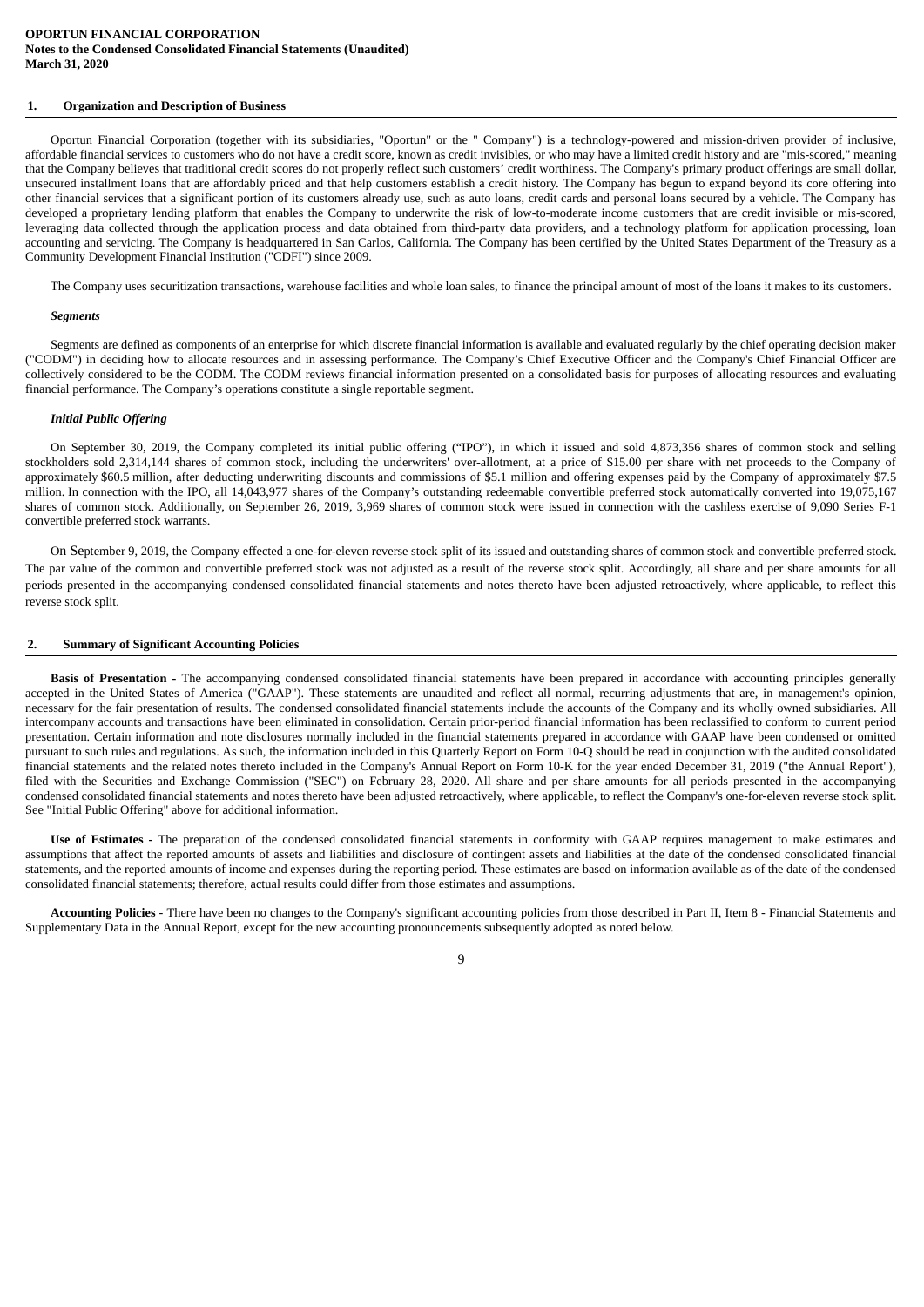# *Recently Adopted Accounting Standards*

*Allowance for Loan Losses and Fair Value Option* - In June 2016, the Financial Accounting Standards Board ("FASB") issued Accounting Standards Update ("ASU") 2016-13, *Financial Instruments-Credit Losses: Measurement of Credit Losses on Financial Instruments.* This guidance significantly changes the way entities are required to measure credit losses. Under the new standard, estimated credit losses are based upon an expected credit loss approach rather than an incurred loss approach that was previously required. In May 2019, the FASB issued ASU 2019-05, *Financial Instruments-Credit Losses (Topic 326): Targeted Transition*. This ASU provides an option to irrevocably elect the fair value option applied on an instrument-by-instrument basis for certain financial assets upon the adoption of Topic 326. In November 2019, the FASB issued ASU 2019-10, Financial Instruments - *Credit Loss (Topic 326), Derivatives and Hedging (Topic 815), and Leases (Topic 842)*, which deferred the effective date for public filers that are considered smaller reporting companies as defined by the SEC to fiscal years beginning after December 15, 2022, including interim periods within those fiscal years. Early adoption is permitted in fiscal years beginning after December 15, 2018, including interim periods in those fiscal years. The Company elected to early adopt ASU 2016-13 and ASU 2019-05 effective January 1, 2020.

The Company previously elected the fair value option for all loans originated after January 1, 2018. Upon adoption of ASU 2019-05, the Company elected the fair value option on all loans receivable originated prior to January 1, 2018 that were previously measured at amortized cost. As a result, adoption of ASU 2016-13 did not have impact on the Company's condensed consolidated financial statements and disclosures. The Company made an accounting policy election not to measure an allowance for credit losses on accrued interest receivable amounts as the Company writes off the uncollectible accrued interest receivable balance in a timely manner and makes relevant disclosures.

The adoption of ASU 2019-05 and fair value election resulted in (i) the release of the remaining allowance for loan losses on Loans Receivable at Amortized Cost as of December 31, 2019; (ii) recognition of the unamortized net originations fee income as of December 31, 2019; and (iii) measurement of the remaining loans originated prior to January 1, 2018 at fair value. These adjustments resulted in an increase to opening retained earnings as of January 1, 2020 of approximately \$4.8 million. ASU 2019-05 does not allow for the fair value option to be elected on our asset-backed notes carried at amortized cost.

*Fair Value Disclosures* **‑** In August 2018, the FASB issued ASU 2018-13, *Disclosure Framework-Changes to the Disclosure Requirements for Fair Value Measurement*, which amends ASC 820, *Fair Value Measurement*. This ASU simplifies the disclosure requirements for fair value measurements. The Company adopted this ASU effective January 1, 2020. The simplified disclosure requirements included a new disclosure for the range and weighted average of significant unobservable inputs used to develop Level 3 fair value measurements and the narrative description of measurement uncertainty. These new disclosure requirements were applied prospectively.

*Cloud Computing Arrangements* - In August 2018, the FASB issued ASU 2018-15, *Intangibles-Goodwill and Other-Internal-Use-Software (Subtopic 350-40): Customer's Accounting for Implementation Costs Incurred in a Cloud Computing Arrangement That Is a Service Contract.* This ASU aligns the requirements for capitalizing implementation costs incurred in a hosting arrangement that is a service contract with the requirements for capitalizing implementation costs incurred to develop or obtain internal-use software (and hosting arrangements that include an internal-use software license). The Company adopted the amendments of this ASU effective January 1, 2020 on a prospective basis with no impact upon adoption. All eligible implementation costs related to cloud computing arrangements are now recorded as part of "prepaid expenses" within "Other assets" on the Condensed Consolidated Balance Sheets (Unaudited). The amortization expense is presented in the same line on the income statement as the fees for the associated hosted service within "Operating expenses" on the Company's Condensed Consolidated Statements of Operations and Comprehensive Income (Unaudited), and the cash payments related to implementation of cloud computing arrangements are classified as "cash flows from operating activities" within the Condensed Consolidated Statements of Cash Flow (Unaudited).

#### *Accounting Standards to be Adopted*

*Income Taxes* - In December 2019, the FASB issued ASU 2019-12, *Income Taxes (Topic 740): Simplifying the Accounting for Income Taxes*. This ASU is intended to simplify the accounting for income taxes by removing certain exceptions to the general principles of accounting for income taxes and to improve the consistent application of GAAP for other areas of accounting for income taxes by clarifying and amending existing guidance. The ASU is effective for fiscal years beginning after December 15, 2020. Early adoption is permitted. The Company is currently evaluating the effect that the new guidance will have on its consolidated financial statements and disclosures.

*Reference rate reform* - In March 2020, the FASB issued ASU 2020-04, *Reference Rate Reform (Topic 848): Facilitation of the Effects of Reference Rate Reform on Financial Reporting*. The amendments in this ASU provide optional expedients and exceptions for applying generally accepted accounting principles to contracts, hedging relationships, and other transactions that reference LIBOR or another reference rate expected to be discontinued because of reference rate reform if certain criteria are met. An entity may elect to apply the amendments for contract modifications as of any date from the beginning of an interim period that includes or is subsequent to March 12, 2020. The amendments in this ASU must be applied prospectively for all eligible contract modifications. The Company is currently evaluating the effect that the new guidance will have on its consolidated financial statements and disclosures.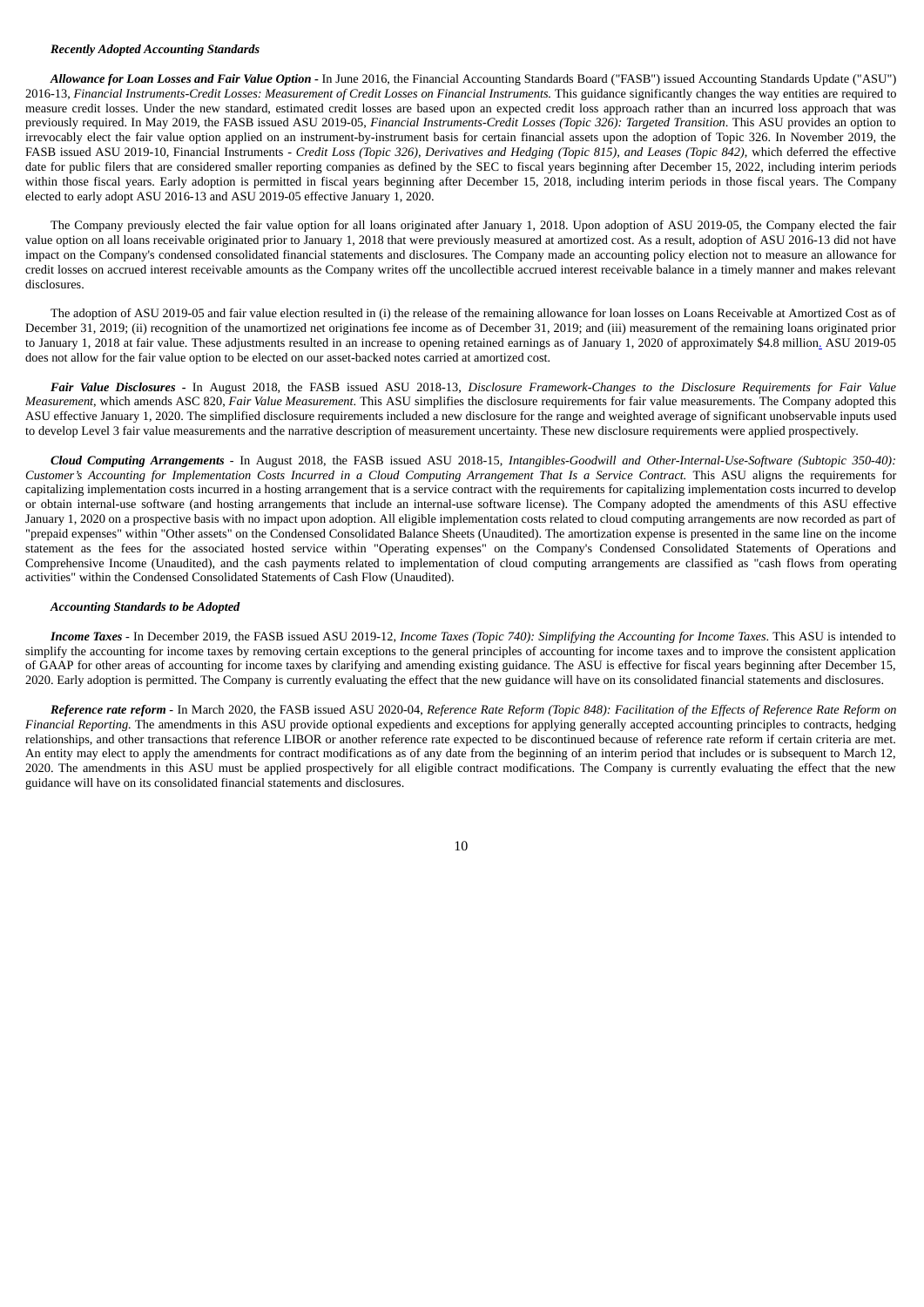### **3. Earnings (Loss) per Share**

Basic and diluted earnings (loss) per share are calculated as follows:

|                                                            | Three Months Ended March 31, |     |           |  |  |
|------------------------------------------------------------|------------------------------|-----|-----------|--|--|
| (in thousands, except share and per share data)            | 2020                         |     | 2019      |  |  |
| Net income (loss)                                          | \$<br>$(13,301)$ \$          |     | 14,614    |  |  |
| Less: Net income allocated to participating securities (1) |                              |     | (12, 926) |  |  |
| Net (loss) income attributable to common stockholders      | (13, 301)                    | -\$ | 1,688     |  |  |
|                                                            |                              |     |           |  |  |
| Basic weighted-average common shares outstanding           | 27,015,730                   |     | 2,938,006 |  |  |
| Weighted average effect of dilutive securities:            |                              |     |           |  |  |
| Stock options                                              |                              |     | 317,433   |  |  |
| Restricted stock units                                     |                              |     | 46,512    |  |  |
| <b>Warrants</b>                                            |                              |     | 12,436    |  |  |
| Diluted weighted-average common shares outstanding         | 27,015,730                   |     | 3,314,387 |  |  |
|                                                            |                              |     |           |  |  |
| Earnings (loss) per share:                                 |                              |     |           |  |  |
| <b>Basic</b>                                               | (0.49)                       | - S | 0.57      |  |  |
| Diluted                                                    | \$<br>(0.49)                 | -5  | 0.51      |  |  |

(1) In a period of net income, both earnings and dividends (if any) are allocated to participating securities. In a period of net loss, only dividends (if any) are allocated to participating securities.

The following common share equivalent securities have been excluded from the calculation of diluted weighted-average common shares outstanding because the effect is anti-dilutive for the periods presented:

|                                              | Three Months Ended March 31, |            |
|----------------------------------------------|------------------------------|------------|
|                                              | 2020                         | 2019       |
| Stock options                                | 4,086,128                    |            |
| Restricted stock units                       | 1,757,010                    |            |
| Warrants                                     | 23,512                       |            |
| Convertible preferred stock                  |                              | 17,201,639 |
| Total anti-dilutive common share equivalents | 5,866,650                    | 17,201,639 |

Restricted stock units granted with performance criterion were not reflected in the computation of diluted earnings (loss) per share for the three months ended March 31, 2019 as the performance condition was not considered probable. Per the provisions of ASC Topic 260, *Earnings Per Share*, diluted earnings (loss) per share only reflects those shares that would be issued if the reporting period were the end of the contingency period. Accordingly, total outstanding restricted stock units of 0 and 455,821 were not reflected in the denominator in the computation of diluted earnings per share for the three months ended March 31, 2020 and 2019.

The income available to common stockholders, which is the numerator in calculating diluted earnings per share, does not include any compensation cost related to these restricted stock unit awards for the three months ended March 31, 2019.

# **4. Variable Interest Entities**

As part of the Company's overall funding strategy, the Company transfers a pool of designated loans receivable to wholly owned special-purpose subsidiaries ("VIEs") to collateralize certain asset-backed financing transactions. The Company has determined that it is the primary beneficiary of these VIEs because it has the power to direct the activities that most significantly impact the VIEs' economic performance and the obligation to absorb the losses or the right to receive benefits from the VIEs that could potentially be significant to the VIEs. Such power arises from the Company's contractual right to service the loans receivable securing the VIEs' asset-backed debt obligations. The Company has an obligation to absorb losses or the right to receive benefits that are potentially significant to the VIEs because it retains the residual interest of each asset-backed financing transaction either in the form of an asset-backed certificate or as an uncertificated residual interest. Accordingly, the Company includes the VIEs' assets, including the assets securing the financing transactions, and related liabilities in its consolidated financial statements.

Each VIE issues a series of asset-backed securities that are supported by the cash flows arising from the loans receivable securing such debt. Cash inflows arising from such loans receivable are distributed monthly to the transaction's noteholders and related service providers in accordance with the transaction's contractual priority of payments. The creditors of the VIEs above have no recourse to the general credit of the Company as the primary beneficiary of the VIEs and the liabilities of the VIEs can only be settled by the respective VIE's assets. The Company retains the most subordinated economic interest in each financing transaction through its ownership of the respective residual interest in each VIE. The Company has no obligation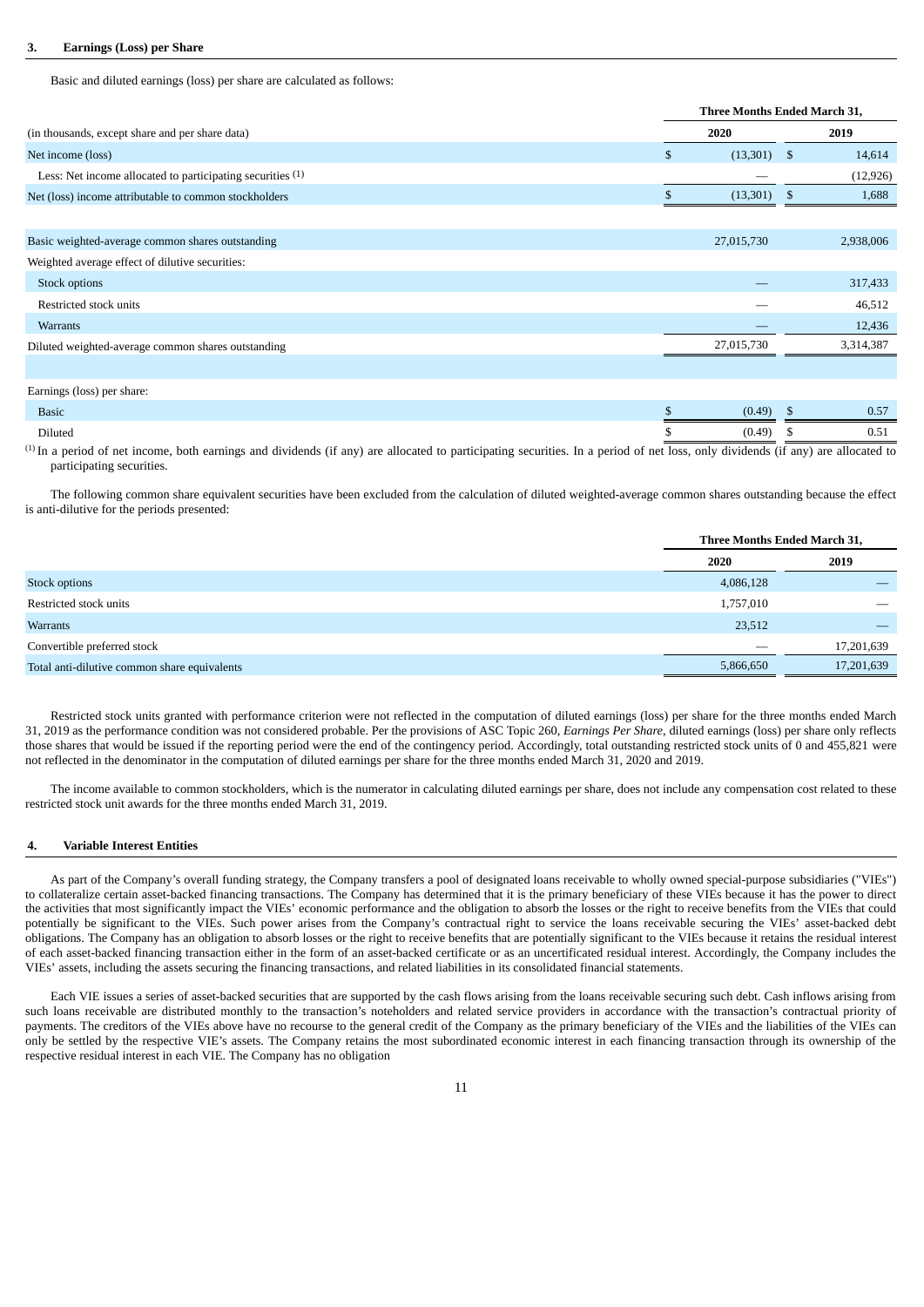to repurchase loans receivable that initially satisfied the financing transaction's eligibility criteria but subsequently became delinquent or a defaulted loans receivable.

The following table represents the assets and liabilities of consolidated VIEs recorded on the Company's Condensed Consolidated Balance Sheets (Unaudited):

|    | March 31, |     | December 31, |  |      |
|----|-----------|-----|--------------|--|------|
|    | 2020      |     |              |  | 2019 |
|    |           |     |              |  |      |
| \$ | 25,963    | \$  | 28,821       |  |      |
|    | 1,693,903 |     | 1,745,465    |  |      |
|    |           |     | 41,747       |  |      |
|    | 17,274    |     | 15,874       |  |      |
|    | 1,737,140 |     | 1,831,907    |  |      |
|    |           |     |              |  |      |
|    | 279,999   |     | 62,000       |  |      |
|    | 999,113   |     | 1,129,202    |  |      |
|    | 200,000   |     | 360,001      |  |      |
|    | 1,479,112 | \$. | 1,551,203    |  |      |
|    |           |     |              |  |      |

(1) Amounts exclude deferred financing costs. See Note 8, *Borrowings* for additional information.

# **5. Loans Receivable at Amortized Cost, Net**

Upon adoption of ASU 2019-05, effective January 1, 2020, the Company elected the fair value option on all loans receivable previously measured at amortized cost as of December 31, 2019. Accordingly, for the three months ended March 31, 2020, the Company did not have any loans receivable measured at amortized cost. Therefore, the relevant disclosures related to loans receivable at amortized cost, net, such as credit quality information, past due loans receivable, troubled debt restructurings, and allowance for loan losses are not applicable for the three months ended March 31, 2020. The disclosures below relate to the prior year and are disclosed for comparative period purposes.

Loans receivable at amortized cost, net, consisted of the following:

|                                          | March 31, |                                 | December 31, |  |
|------------------------------------------|-----------|---------------------------------|--------------|--|
| (in thousands)                           | 2020      |                                 | 2019         |  |
| Loans receivable at amortized cost       |           |                                 | 42,546       |  |
| Deferred origination costs and fees, net |           | $\overline{\phantom{a}}$        | (103)        |  |
| Allowance for loan losses                |           |                                 | (3,972)      |  |
| Loans receivable at amortized cost, net  |           | $\hspace{0.1mm}-\hspace{0.1mm}$ | 38,471       |  |

Loans receivable at amortized cost are the unpaid principal balances of the loans. Accrued and unpaid interest and late fees on the loans estimated to be collected from customers are included in interest and fees receivable in the condensed consolidated balance sheets. At December 31, 2019, accrued and unpaid interest on loans were \$0.3 million. Accrued and unpaid late fees were immaterial at December 31, 2019.

**Credit Quality Information -** The Company uses a proprietary credit scoring algorithm to assess the creditworthiness of individuals who have limited or no credit profile. Data used in the algorithm is obtained from customers, alternative credit reporting agencies, commercially available data sources, as well as information from traditional credit bureaus.

The Company's proprietary credit scoring platform determines the amount and duration of the loan. The amount of the loan is determined based on the credit risk and cash flow of the individual. Lower risk individuals with higher cash flows are eligible for larger loans with longer duration. Higher risk individuals with lower cash flows are eligible for smaller loans with shorter duration. Larger loans typically have lower interest rates than smaller loans.

After the loan is disbursed, the Company monitors the credit quality of its loans receivable on an ongoing and a total portfolio basis. The following is a credit quality indicator that the Company uses to monitor its exposure to credit risk, to evaluate allowance for loan losses and help set the Company's strategy in granting future loans:

• *Delinquency Status* ‑ The delinquency status of the Company's loan receivables reflects, among other factors, changes in the mix of loans in the portfolio, the quality of receivables, the success of collection efforts and general economic conditions.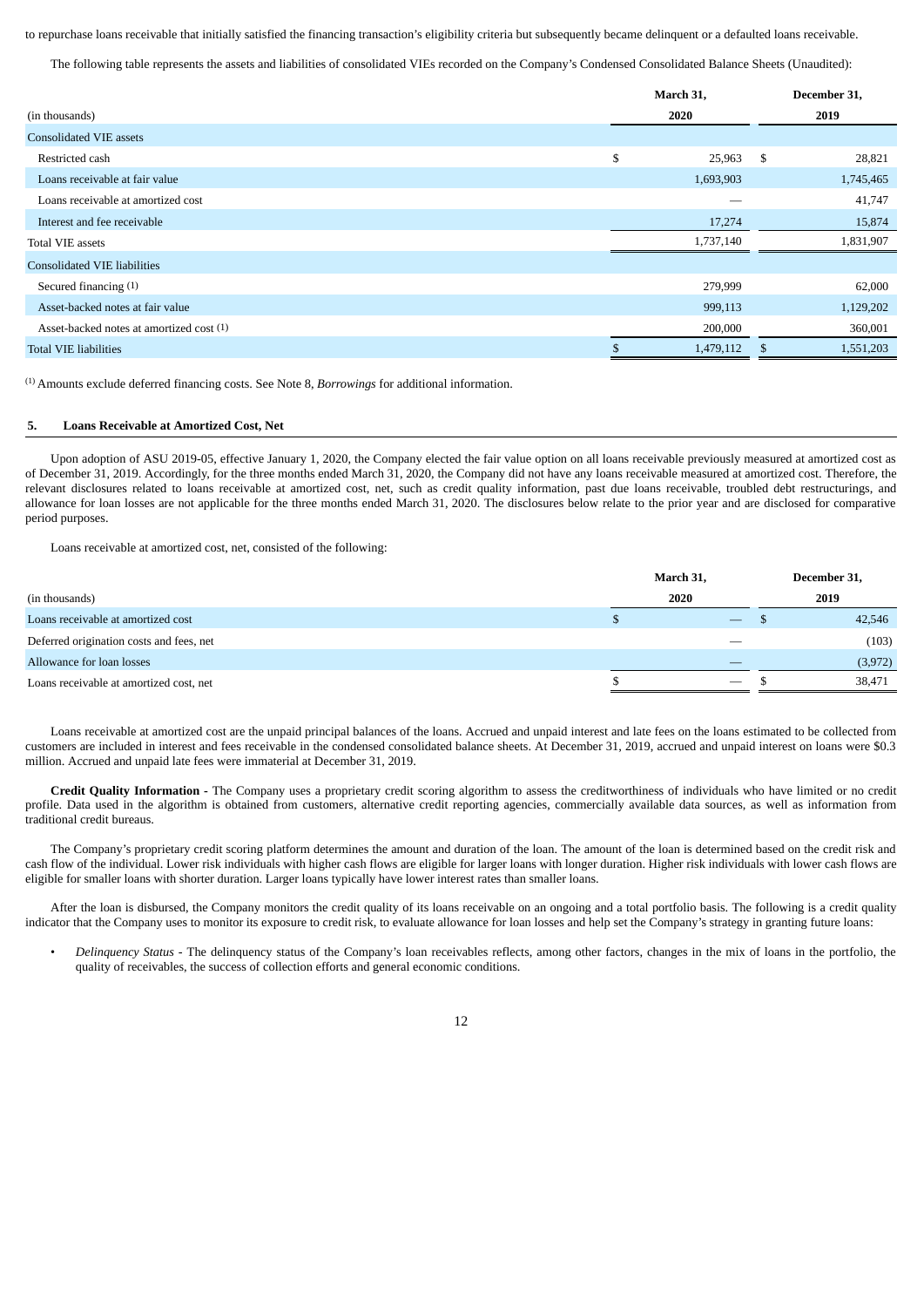The recorded investment in loans receivable at amortized cost based on this credit quality indicator was as follows:

|                                                | March 31, | December 31,             |      |       |
|------------------------------------------------|-----------|--------------------------|------|-------|
| <b>Credit Quality Indicator</b> (in thousands) | 2020      |                          | 2019 |       |
| <b>Delinquency Status</b>                      |           |                          |      |       |
| 30-59 days past due                            |           |                          |      | 2,304 |
| 60-89 days past due                            |           |                          |      | 1,615 |
| 90-119 days past due                           |           | $\overline{\phantom{a}}$ |      | 1,459 |
|                                                |           |                          |      | 5,378 |
|                                                |           |                          |      |       |

Past Due Loans Receivable - In accordance with the Company's policy, for loans recorded at amortized cost, income from interest and fees continues to be recorded for loans that are delinquent 90 days or more. The Company addresses the valuation risk on loans recorded at amortized cost that are delinquent 90 days or more by reserving them at 100%.

The recorded investment in loans receivable at amortized cost that are 90 or more days delinquent and still accruing income from interest and fees were as follows:

|                | March 31,                       | December 31, |
|----------------|---------------------------------|--------------|
| (in thousands) | 2020                            | 2019         |
| Non-TDRs       | $\hspace{0.1mm}-\hspace{0.1mm}$ | 720          |
| <b>TDRs</b>    | $\sim$                          | 739          |
| <b>Total</b>   | $\overline{\phantom{a}}$        | 1,459        |

**Troubled Debt Restructurings ("TDR")** - For the three months ended March 31, 2019, TDRs were primarily related to concessions involving interest rate reduction and extension of term.

As of December 31, 2019, TDRs comprised 21% of the Company's total loan portfolio at amortized cost.

The amount of unamortized origination fees, net of origination costs, that were written off as a result of TDR restructurings of loans recorded at amortized cost during the three months ended March 31, 2019 was not material.

The Company's TDR loans receivable at amortized cost based on delinquency status were as follows:

|                                    | March 31, |                                 | December 31, |       |  |
|------------------------------------|-----------|---------------------------------|--------------|-------|--|
| (in thousands)                     | 2020      |                                 | 2019         |       |  |
| TDRs current to 29 days delinquent |           | $\hspace{0.1mm}-\hspace{0.1mm}$ |              | 6,367 |  |
| TDRs 30 or more days delinquent    |           |                                 |              | 2,462 |  |
| Total                              |           | $\overline{\phantom{a}}$        |              | 8,829 |  |

A loan that has been classified as a TDR remains so until the loan is paid off or charged off. A TDR loan that misses its first two scheduled payments is charged off at the end of the month upon reaching 30 days' delinquency. A TDR loan that makes the first two scheduled payments is charged off according to the Company's normal charge-off policy at 120 days' delinquency.

For loans recorded at amortized cost, previously accrued but unpaid interest and fees are also written off when the loan is charged off upon reaching 120 days' delinquency or when collection is not deemed probable.

Information on TDRs that defaulted and were charged off during the periods indicated were as follows:

|                                                                              |  | <b>Three Months Ended March 31.</b> |       |
|------------------------------------------------------------------------------|--|-------------------------------------|-------|
| (in thousands)                                                               |  | 2020                                | 2019  |
| Recorded investment in TDRs that subsequently defaulted and were charged off |  | $ s$                                | 3,254 |
| Unpaid interest and fees charged off                                         |  |                                     | 419   |

When a loan recorded at amortized cost is restructured as a TDR, a portion of all of the accrued but unpaid interest and late fees may be forgiven. The following table shows the financial effects of TDRs that occurred during the periods indicated:

|                                        |      |                          | Three Months Ended March 31, |  |
|----------------------------------------|------|--------------------------|------------------------------|--|
| (in thousands)                         | 2020 |                          | 2019                         |  |
| Contractual interest and fees forgiven |      | $\overline{\phantom{0}}$ |                              |  |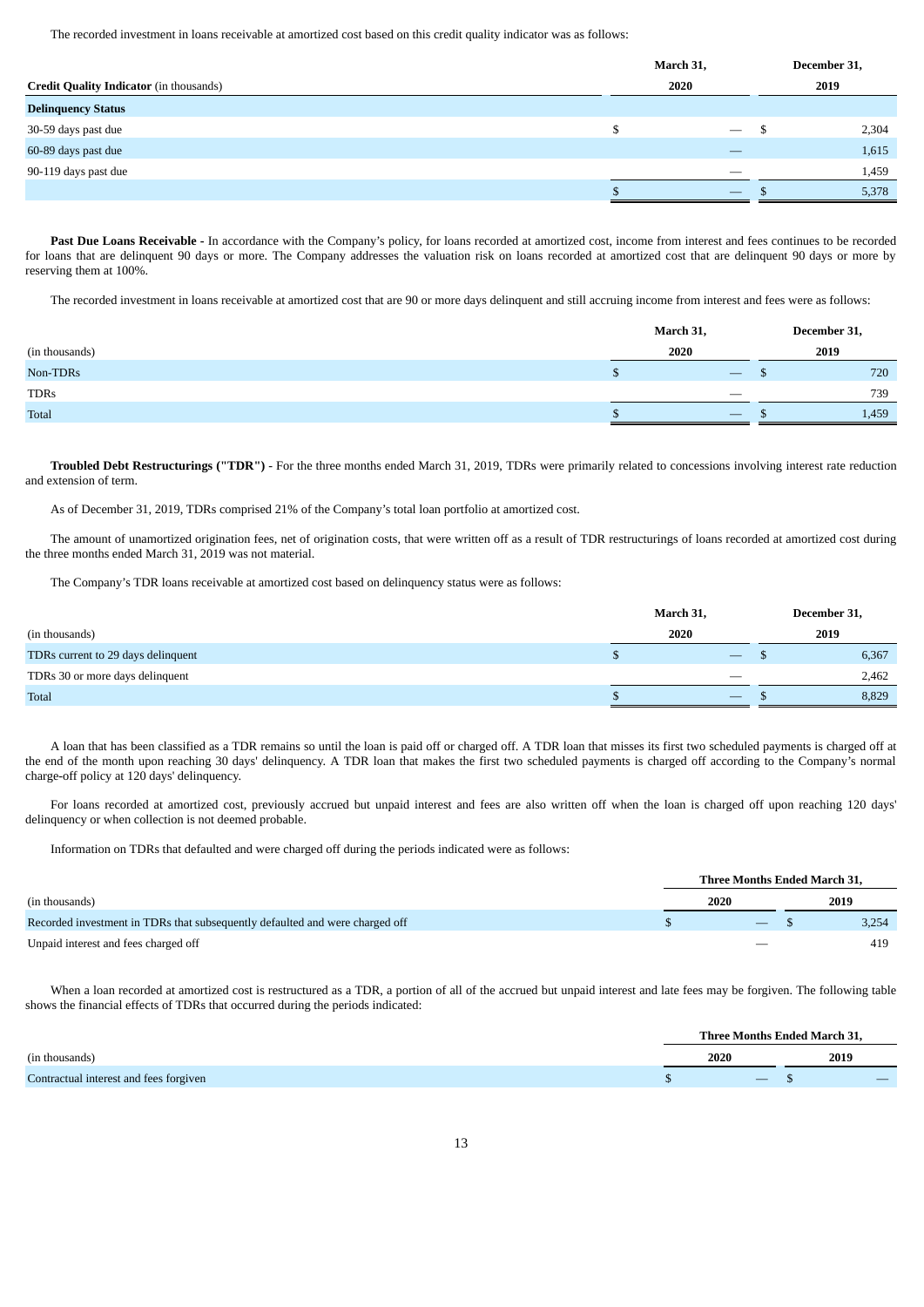**Allowance for Loan Losses -** For loans receivable at amortized cost, the Company sets the allowance for loan losses on a total portfolio by analyzing historical chargeoff rates for the loan portfolio and the credit quality indicators discussed earlier.

The provision (release) for loan losses reflects the activity for the applicable period and provides an allowance at a level that management believes is adequate to cover probable loan losses at the balance sheet date. The Company estimates an allowance for loan losses only for loans receivable at amortized cost.

Activity in the allowance for loan losses was as follows:

|                                         |   |         | Three Months Ended March 31, |                          |  |
|-----------------------------------------|---|---------|------------------------------|--------------------------|--|
| (in thousands)                          |   | 2020    |                              | 2019                     |  |
| Balance - beginning of period           | а | 3,972   | - \$                         | 26,326                   |  |
| Adjustment upon adoption of ASU 2019-05 |   | (3,972) |                              | $\overline{\phantom{a}}$ |  |
| Provision (release) for loan losses     |   |         |                              | (366)                    |  |
| Loans charged off                       |   |         |                              | (12,083)                 |  |
| Recoveries                              |   |         |                              | 3,315                    |  |
| Balance - end of period                 |   |         |                              | 17,192                   |  |
|                                         |   |         |                              |                          |  |

# **6. Loans Held for Sale**

The originations of loans sold and held for sale during the three months ended March 31, 2020 was \$74.5 million and the Company recorded a gain on sale of \$7.5 million and servicing revenue of \$4.5 million. The originations of loans sold and held for sale during the three months ended March 31, 2019 was \$70.7 million and the Company recorded a gain on sale of \$7.3 million and servicing revenue of \$3.5 million.

Whole Loan Sale Program - In November 2014, the Company entered into a whole loan sale agreement with an institutional investor, which agreement has been amended from time to time. The term of the current agreement expires on November 10, 2020. Pursuant to this agreement, the Company has committed to sell at least 10% of its unsecured loan originations, with an option to sell an additional 5%, subject to certain eligibility criteria and minimum and maximum volumes.

In addition, in July 2017, the Company entered into a separate whole loan sale arrangement with an institutional investor, which agreement has been amended from time to time, providing for a commitment to sell 100% of the Company's loans originated under its Access Loan Program.

# **7. Other Assets**

Other assets consist of the following:

|                                         | March 31,    |           |    | December 31, |
|-----------------------------------------|--------------|-----------|----|--------------|
| (in thousands)                          |              | 2020      |    | 2019         |
| <b>Fixed assets</b>                     |              |           |    |              |
| Computer and office equipment           | \$           | 10,697    | \$ | 10,432       |
| Furniture and fixtures                  |              | 10,805    |    | 10,768       |
| Purchased software                      |              | 4,900     |    | 4,527        |
| Vehicles                                |              | 79        |    | 171          |
| Leasehold improvements                  |              | 28,673    |    | 27,701       |
| Total cost                              |              | 55,154    |    | 53,599       |
| Less: Accumulated depreciation          |              | (33,086)  |    | (30, 765)    |
| <b>Total fixed assets, net</b>          | $\mathbb{S}$ | 22,068    | \$ | 22,834       |
|                                         |              |           |    |              |
| System development costs:               |              |           |    |              |
| System development costs                | \$           | 42,194    | \$ | 36,795       |
| Less: Accumulated amortization          |              | (20, 624) |    | (18, 456)    |
| Total system development costs, net     | \$           | 21,570    | \$ | 18,339       |
|                                         |              |           |    |              |
| Servicer fee and whole loan receivables |              | 2,295     |    | 6,621        |
| Prepaid expenses                        |              | 16,209    |    | 12,217       |
| Tax receivable and other                |              | 17,974    |    | 15,197       |
| <b>Total other assets</b>               | \$           | 80,116    | \$ | 75,208       |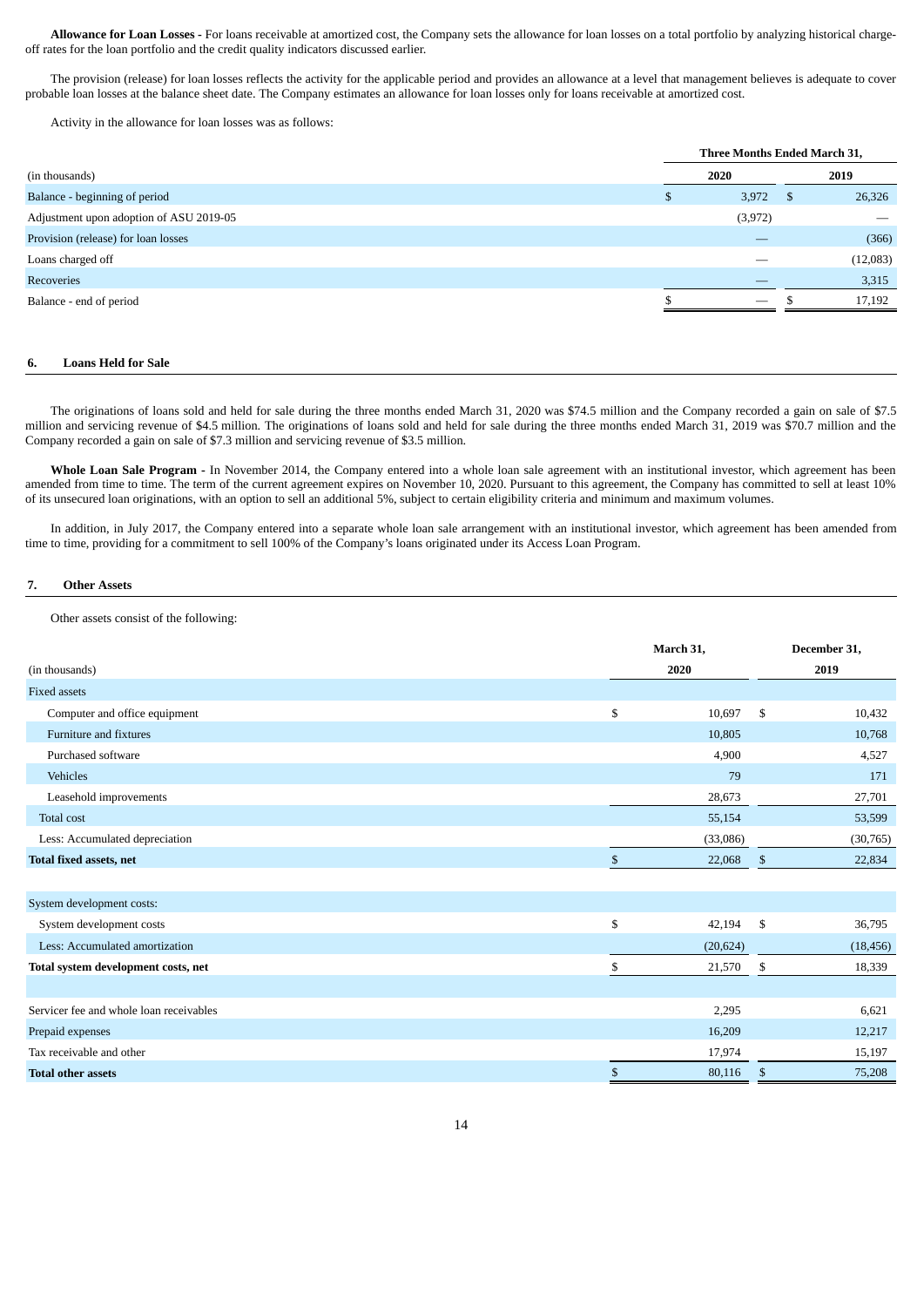# **Fixed Assets**

Depreciation and amortization expense for the three months ended March 31, 2020 and 2019 was \$2.5 million and \$1.7 million, respectively.

# **System Development Costs**

Amortization of system development costs for the three months ended March 31, 2020 and 2019 were \$2.2 million and \$0.9 million, respectively. System development costs capitalized for the three months ended March 31, 2020 and 2019 were \$5.4 million and \$2.6 million, respectively.

# **8. Borrowings**

The following table presents information regarding the Company's Secured Financing facility:

|                                 | <b>March 31, 2020</b> |                        |    |                          |                      |                                         |  |  |  |  |
|---------------------------------|-----------------------|------------------------|----|--------------------------|----------------------|-----------------------------------------|--|--|--|--|
| <b>Variable Interest Entity</b> |                       | <b>Current Balance</b> |    | <b>Commitment Amount</b> | <b>Maturity Date</b> | <b>Interest Rate</b>                    |  |  |  |  |
| (in thousands)                  |                       |                        |    |                          |                      |                                         |  |  |  |  |
| Oportun Funding V, LLC          | \$                    | 279.064                | \$ | 400,000                  | 10/1/2021            | LIBOR (minimum of<br>$0.00\%$ ) + 2.45% |  |  |  |  |
|                                 |                       |                        |    | <b>December 31, 2019</b> |                      |                                         |  |  |  |  |
| <b>Variable Interest Entity</b> |                       | <b>Current Balance</b> |    | <b>Commitment Amount</b> | <b>Maturity Date</b> | <b>Interest Rate</b>                    |  |  |  |  |
| (in thousands)                  |                       |                        |    |                          |                      |                                         |  |  |  |  |
| Oportun Funding V, LLC          |                       | 60,910                 | \$ | 400,000                  | 10/1/2021            | LIBOR (minimum of<br>$0.00\%$ ) + 2.45% |  |  |  |  |

The Company elected the fair value option for all asset-backed notes issued on or after January 1, 2018. The following table presents information regarding assetbacked notes:

|                                                     | <b>March 31, 2020</b> |                                             |               |                                               |     |                          |               |                                                 |                                            |                                 |  |  |
|-----------------------------------------------------|-----------------------|---------------------------------------------|---------------|-----------------------------------------------|-----|--------------------------|---------------|-------------------------------------------------|--------------------------------------------|---------------------------------|--|--|
| <b>Variable Interest Entity</b>                     |                       | <b>Initial note</b><br>amount issued<br>(1) |               | <b>Initial</b><br>collateral<br>balance $(2)$ |     | Current<br>balance $(1)$ |               | Current<br>collateral<br>balance <sup>(2)</sup> | Weighted<br>average<br>interest rate $(3)$ | Original<br>revolving<br>period |  |  |
| (in thousands)                                      |                       |                                             |               |                                               |     |                          |               |                                                 |                                            |                                 |  |  |
| Asset-backed notes recorded at fair value:          |                       |                                             |               |                                               |     |                          |               |                                                 |                                            |                                 |  |  |
| Oportun Funding XIII, LLC (Series 2019-A)           | $\mathcal{S}$         | 279,412                                     | <sup>\$</sup> | 294,118                                       | \$. | 216,255                  | $\mathcal{S}$ | 299,008                                         | 3.22%                                      | 3 years                         |  |  |
| Oportun Funding XII, LLC (Series 2018-D)            |                       | 175,002                                     |               | 184,213                                       |     | 156,504                  |               | 187,188                                         | 4.50%                                      | 3 years                         |  |  |
| Oportun Funding X, LLC (Series 2018-C)              |                       | 275,000                                     |               | 289,474                                       |     | 245,320                  |               | 294,090                                         | 4.39%                                      | 3 years                         |  |  |
| Oportun Funding IX, LLC (Series 2018-B)             |                       | 225,001                                     |               | 236,854                                       |     | 195,355                  |               | 240,866                                         | 4.09%                                      | 3 years                         |  |  |
| Oportun Funding VIII, LLC (Series 2018-A)           |                       | 200,004                                     |               | 222,229                                       |     | 185,679                  |               | 226,052                                         | 3.83%                                      | 3 years                         |  |  |
| Total asset-backed notes recorded at fair value     |                       | 1,154,419                                   |               | 1,226,888                                     |     | 999,113                  | S.            | 1,247,204                                       |                                            |                                 |  |  |
| Asset-backed notes recorded at amortized cost:      |                       |                                             |               |                                               |     |                          |               |                                                 |                                            |                                 |  |  |
| Oportun Funding VII, LLC (Series 2017-B)            | \$.                   | 200,000                                     | \$            | 222,231                                       | \$  | 199,602                  | \$            | 225,867                                         | 3.51%                                      | 3 years                         |  |  |
| Total asset-backed notes recorded at amortized cost |                       | 200,000                                     |               | 222,231                                       |     | 199,602                  |               | 225,867                                         |                                            |                                 |  |  |

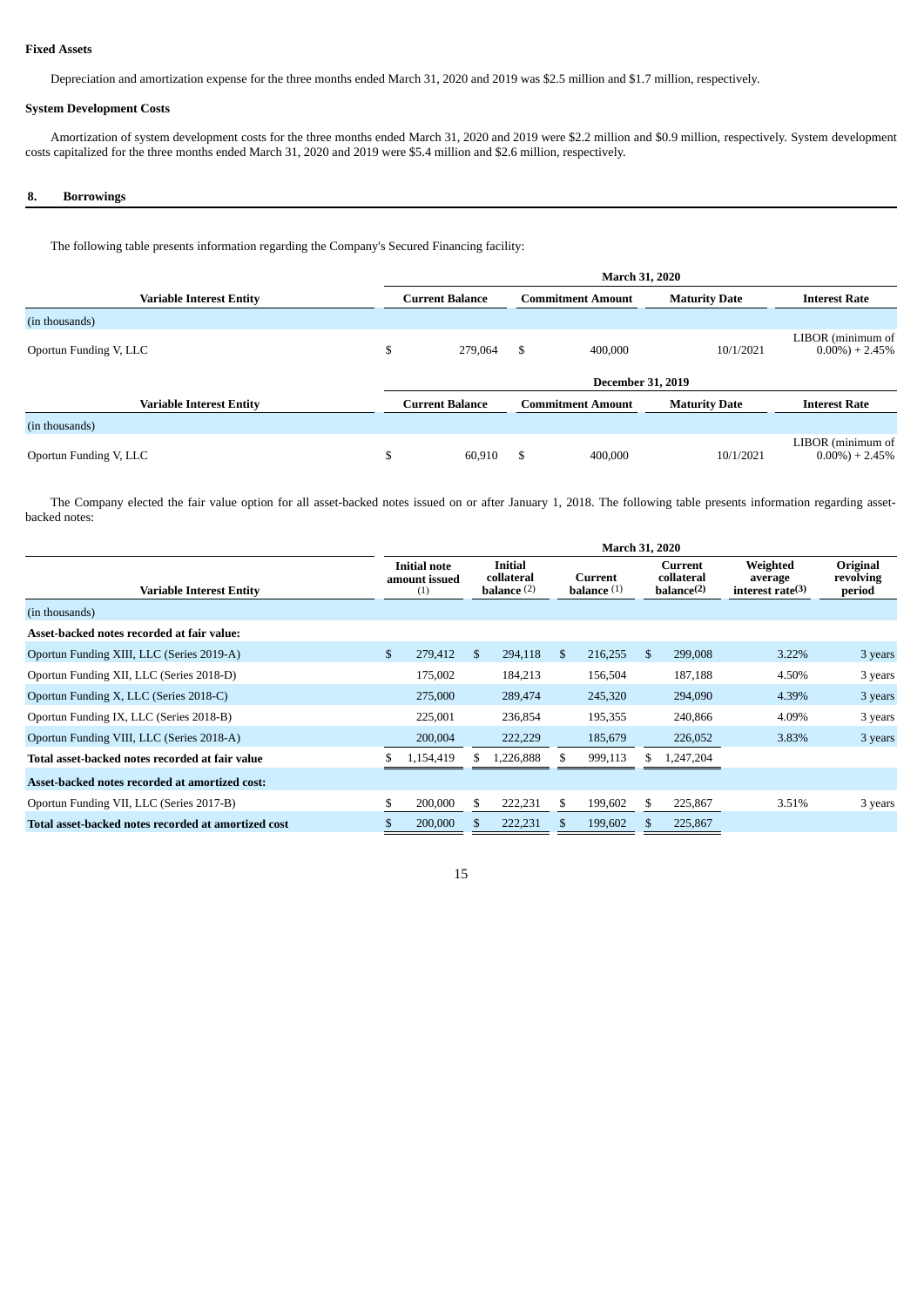|                                                     | <b>December 31, 2019</b> |                                               |    |                                        |    |                          |               |                                                       |                                            |                                 |  |  |  |
|-----------------------------------------------------|--------------------------|-----------------------------------------------|----|----------------------------------------|----|--------------------------|---------------|-------------------------------------------------------|--------------------------------------------|---------------------------------|--|--|--|
| Variable Interest Entity                            |                          | <b>Initial note</b><br>amount<br>issued $(1)$ |    | Initial<br>collateral<br>balance $(2)$ |    | Current<br>balance $(1)$ |               | <b>Current</b><br>collateral<br>$\mathbf{balance}(2)$ | Weighted<br>average<br>interest rate $(3)$ | Original<br>revolving<br>period |  |  |  |
| (in thousands)                                      |                          |                                               |    |                                        |    |                          |               |                                                       |                                            |                                 |  |  |  |
| Asset-backed notes recorded at fair value:          |                          |                                               |    |                                        |    |                          |               |                                                       |                                            |                                 |  |  |  |
| Oportun Funding XIII, LLC (Series 2019-A)           | $\mathbb{S}$             | 279,412                                       | \$ | 294,118                                | \$ | 251,090                  | $\mathcal{S}$ | 299,813                                               | 3.22%                                      | 3 years                         |  |  |  |
| Oportun Funding XII, LLC (Series 2018-D)            |                          | 175,002                                       |    | 184,213                                |    | 178,980                  |               | 187,447                                               | 4.50%                                      | 3 years                         |  |  |  |
| Oportun Funding X, LLC (Series 2018-C)              |                          | 275,000                                       |    | 289,474                                |    | 280,852                  |               | 294,380                                               | 4.39%                                      | 3 years                         |  |  |  |
| Oportun Funding IX, LLC (Series 2018-B)             |                          | 225,001                                       |    | 236,854                                |    | 216,306                  |               | 241,000                                               | 4.09%                                      | 3 years                         |  |  |  |
| Oportun Funding VIII, LLC (Series 2018-A)           |                          | 200,004                                       |    | 222,229                                |    | 201,974                  |               | 225,945                                               | 3.83%                                      | 3 years                         |  |  |  |
| Total asset-backed notes recorded at fair value     |                          | 1,154,419                                     |    | 1,226,888                              |    | 1,129,202                |               | 1,248,585                                             |                                            |                                 |  |  |  |
| Asset-backed notes recorded at amortized cost:      |                          |                                               |    |                                        |    |                          |               |                                                       |                                            |                                 |  |  |  |
| Oportun Funding VII, LLC (Series 2017-B)            | \$                       | 200,000                                       | \$ | 222,231                                | \$ | 199,413                  | \$            | 225,925                                               | 3.51%                                      | 3 years                         |  |  |  |
| Oportun Funding VI, LLC (Series 2017-A)             |                          | 160,001                                       |    | 188,241                                |    | 159,698                  |               | 191,223                                               | 3.36%                                      | 3 years                         |  |  |  |
| Total asset-backed notes recorded at amortized cost | \$                       | 360,001                                       |    | 410,472                                | S  | 359,111                  | \$            | 417,148                                               |                                            |                                 |  |  |  |

(1) Initial note amount issued includes notes retained by the Company as applicable. The current balances are measured at fair value for asset-backed notes recorded at fair value and measured at carrying amount for asset-back notes recorded at amortized cost.

(2) Includes the unpaid principal balance of loans receivable, cash, cash equivalents and restricted cash pledged by the Company.

 $(3)$  Weighted average interest rate excludes notes retained by the Company.

On March 9, 2020, the Company redeemed its asset-backed notes (Series 2017-A). An advance under the Company's VFN was the primary source of funds for the redemption.

As of March 31, 2020, and December 31, 2019, the Company was in compliance with all covenants and requirements of the Secured Financing facility and assetbacked notes.

# **9. Other Liabilities**

Other liabilities consist of the following:

|                         | March 31,   |     | December 31, |
|-------------------------|-------------|-----|--------------|
| (in thousands)          | 2020        |     | 2019         |
| Accounts payable        | \$<br>7,843 | -\$ | 5,919        |
| Accrued compensation    | 14,262      |     | 22,226       |
| Accrued expenses        | 17,124      |     | 15,110       |
| Taxes payable           | 1,022       |     | 4,233        |
| Accrued interest        | 3,179       |     | 3,842        |
| Other                   | 820         |     | 976          |
| Total other liabilities | 44,250      | S.  | 52,306       |
|                         |             |     |              |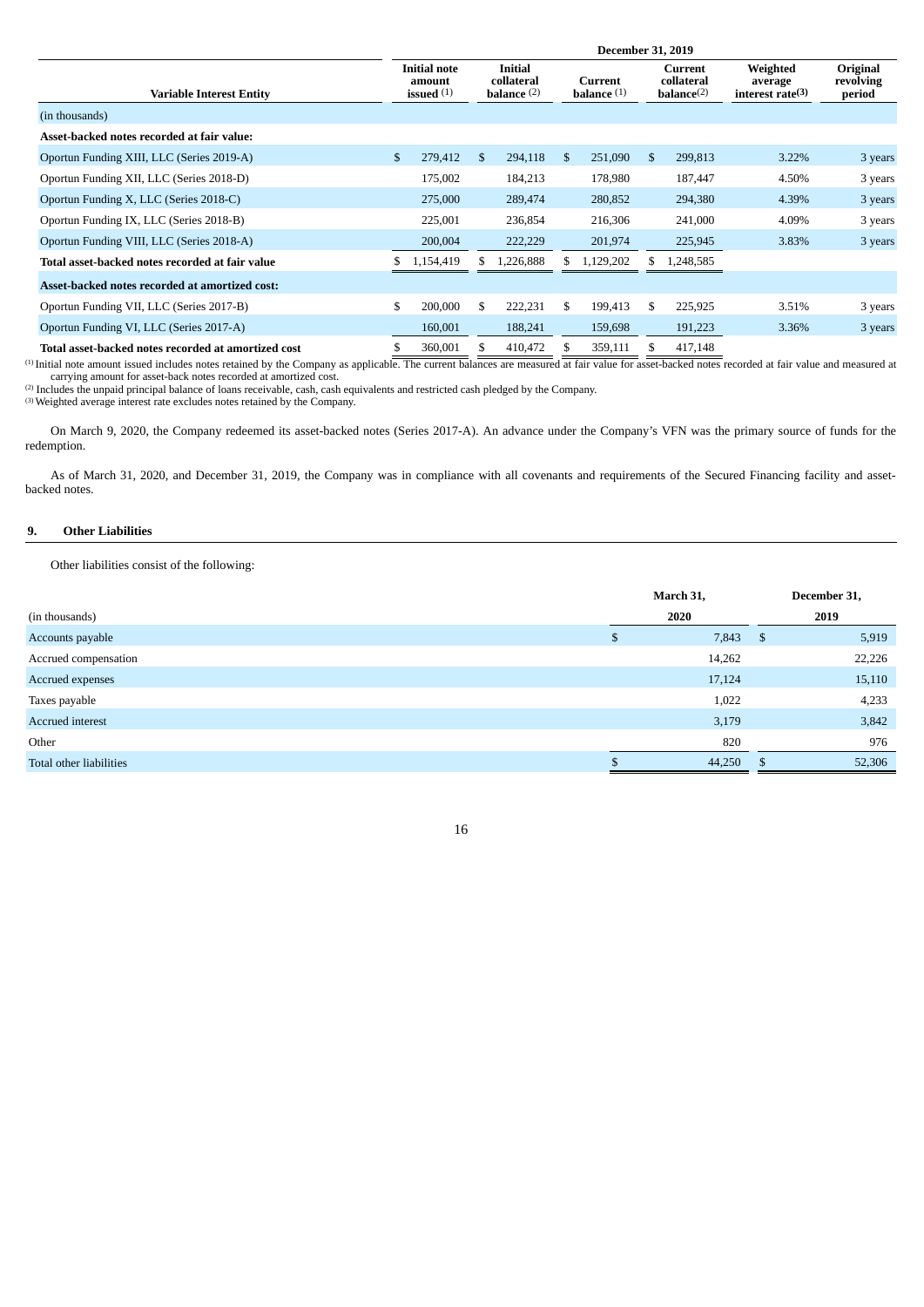#### **10. Stockholders' Equity**

**Convertible Preferred Stock -** Immediately prior to the completion of the IPO, all 14,043,977 shares of convertible preferred stock were converted into 19,075,167 shares of the Company's common stock. The conversion of all of the Company's convertible preferred stock included an additional 1,873,355 shares of common stock issued for the conversion of the Series G convertible preferred stock to reflect the conversion rate of the Series G convertible preferred stock. The additional 1,873,355 shares issued to Series G convertible preferred stock holders resulted in a \$37.5 million reduction to retained earnings and a corresponding increase to additional paid-in capital. There were no shares of convertible preferred stock issued or outstanding as of March 31, 2020 or December 31, 2019.

**Preferred Stock** - The Board has the authority, without further action by the Company's stockholders, to issue up to 100,000,000 shares of undesignated preferred stock with rights and preferences, including voting rights, designated from time to time by the Board. There were no shares of undesignated preferred stock issued or outstanding as of March 31, 2020 or December 31, 2019.

**Common Stock** - As of March 31, 2020 and December 31, 2019, the Company was authorized to issue 1,000,000,000 shares of common stock with a par value of \$0.0001 per share. As of March 31, 2020, 27,403,279 and 27,143,797 shares were issued and outstanding, respectively, and 259,482 shares were held in treasury stock. As of December 31, 2019, 27,262,639 and 27,003,157 shares were issued and outstanding, respectively, and 259,482 shares were held in treasury stock.

**Warrants** - On September 26, 2019, 3,969 shares of convertible preferred stock were issued in connection with the cashless exercise of 9,090 Series F-1 convertible preferred stock warrants. All 3,969 shares were converted to common stock in connection with the IPO. Additionally, at the closing of the IPO, the outstanding 15,869 Series G convertible preferred stock warrants automatically converted into warrants exercisable for 23,512 shares of common stock.

### **11. Equity Compensation and Other Benefits**

#### *2019 Equity Incentive Plan*

The Company currently has one stockholder-approved plan from which stock-based awards can be issued, which was approved by the Company's stockholders in fiscal year 2019 (the "2019 Plan"). The 2019 Plan became effective on September 25, 2019 and is the successor to the Company's Amended and Restated 2005 Stock Option / Stock Issuance Plan (the "2005 Plan") and the 2015 Stock Option/Stock Issuance Plan (the "2015 Plan," and collectively with the 2005 Plan, the "Previous Plans"). The Previous Plans exist solely to satisfy outstanding options previously granted under those plans. The 2019 Plan provides for the grant of incentive stock options ("ISOs"), nonstatutory stock options ("NSOs"), stock appreciation rights, restricted stock awards, restricted stock unit awards, performance-based awards, and other awards, or collectively, awards. ISOs may be granted only to the Company's employees, including officers, and the employees of its affiliates. All other awards may be granted to the employees, including officers, non-employee directors and consultants and the employees and consultants of the Company's affiliates. The maximum number of shares of Company common stock that may be issued under the 2019 Plan will not exceed 8,677,294 shares.

On March 4, 2020, the Company registered an additional 1,350,157 shares of common stock that became issuable under the 2019 Plan by reason of the automatic increase provision. The number of shares reserved under the 2019 Plan will automatically increase on January 1 of each year for a period of ten years commencing on January 1, 2020 and ending on (and including) January 1, 2029, in an amount equal to 5% of the total number of shares of common stock outstanding on December 31 of the preceding year; provided, however that the Board may act prior to January 1st of a given year to provide that the increase for such year will be a lesser amount than the 5% of the total number of shares of common stock.

# *2019 Employee Stock Purchase Plan*

In September 2019, the Board adopted, and stockholders approved, the Company's 2019 Employee Stock Purchase Plan (the "ESPP"). The ESPP became effective on September 25, 2019. The purpose of the ESPP is to secure the services of new employees, to retain the services of existing employees and to provide incentives for such individuals to exert maximum efforts toward the Company's success and that of its affiliates. The ESPP includes two components. One component is designed to allow eligible U.S. employees to purchase common stock in a manner that may qualify for favorable tax treatment under Section 423 of the Code. In addition, purchase rights may be granted under a component that does not qualify for such favorable tax treatment when necessary or appropriate to permit participation by eligible employees who are foreign nationals or employed outside of the United States while complying with applicable foreign laws. The maximum aggregate number of shares of common stock that may be issued under the ESPP is 996,217 shares.

On March 4, 2020, the Company registered an additional 270,031 shares of common stock reserved for future issuance under the ESPP. The number of shares reserved under the ESPP will automatically increase on January 1 of each year for a period of ten years commencing on January 1, 2020 and ending on (and including) January 1, 2029, in an amount equal to the lesser of (a) 1% of the total number of shares of common stock outstanding on December 31 of the preceding year or (b)726,186 shares of common stock; provided, however that the Board may act prior to January 1st of a given year to provide that the increase for such year will be a lesser number of shares of common stock.

Generally, all regular employees, including executive officers, employed by the Company or by any of its designated affiliates, will be eligible to participate in the ESPP and may contribute, normally through payroll deductions, up to 15% of their earnings (as defined in the ESPP) for the purchase of common stock under the ESPP. Unless otherwise determined by the Board, common stock will be purchased for the accounts of employees participating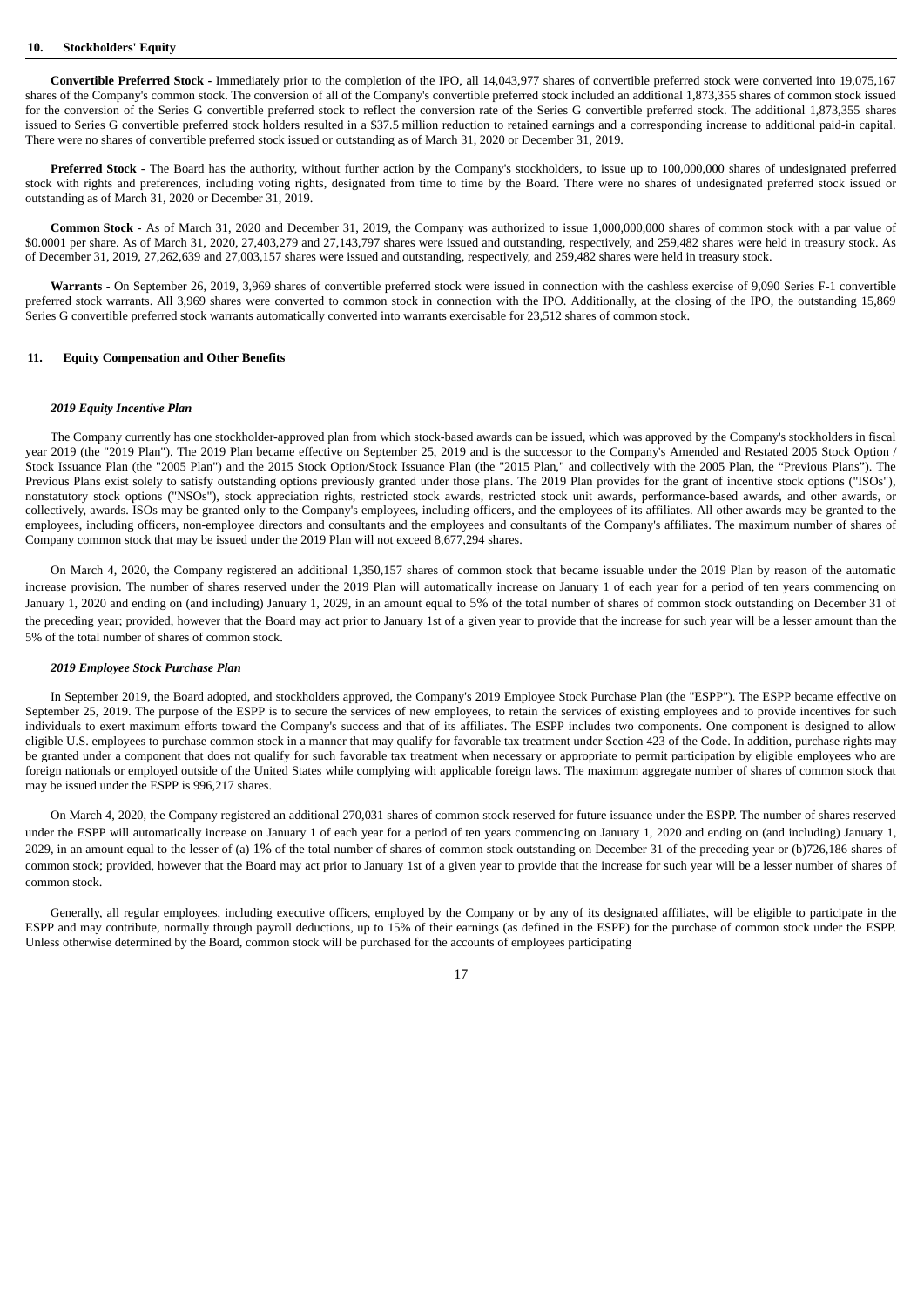in the ESPP at a price per share equal to the lower of (a) 85% of the fair market value of a share of the Company's common stock on the first date of an offering or (b) 85% of the fair market value of a share of the common stock on the date of purchase.

### *Stock Options*

The term of an option may not exceed 10 years as determined by the Board, and each option generally vests over a four-year period with 25% vesting on the first anniversary date of the grant and 1/36th of the remaining amount vesting at monthly intervals thereafter. Option holders are allowed to exercise unvested options to acquire shares. Upon termination of employment, option holders have a period of up to three months in which to exercise any remaining vested options. The Company has the right to repurchase at the original purchase price any unvested but issued common shares upon termination of service. Unexercised options granted to participants who separate from the Company are forfeited and returned to the pool of stock options available for grant.

The Company estimates the fair value of stock options granted using the Black-Scholes option-pricing model. The fair value is then amortized ratably over the requisite service periods of the awards, which is generally the vesting period.

As of March 31, 2020, and December 31, 2019, the Company's total unrecognized compensation cost related to nonvested stock-based option awards granted to employees was \$14.4 million and \$10.1 million, respectively, which will be recognized over a weighted-average vesting period of approximately 3.0 years and 2.4 years, respectively.

## *Restricted Stock Units*

The Company's restricted stock units ("RSUs") vest upon the satisfaction of time-based criterion of up to four years. The service-based requirement will be satisfied in installments as follows: 25% of the total number of RSUs awarded will have the service-based requirement satisfied during the month in which the 12-month anniversary of the vesting commencement date occurs, and thereafter 1/16th of the total award in a series of 12 successive equal quarterly installments or 1/4th of the total award in a series of three successive equal annual installments following the first anniversary of the initial service vest date. Some awards also include a performance criterion, a liquidity event in connection with the Company's initial public offering or a change in control. The liquidity event requirement will be satisfied as to any then-outstanding RSUs on the first to occur of the following events prior to the expiration date: (1) the closing of a change in control; or (2) the first trading day following the expiration of the lock-up period in connection with an IPO. These RSUs are not considered vested until both criteria have been met, if applicable, and provided that participant is providing continuous service on the vesting date. The performance-based condition of such RSUs was considered probable on the effective date of the IPO completed in September 2019. As a result, \$7.9 million of compensation expense was recognized in connection with these performance-based awards upon completion of the IPO.

As of March 31, 2020 and December 31, 2019, the Company's total unrecognized compensation cost related to nonvested restricted stock unit awards granted to employees was \$35.8 million and \$21.2 million, respectively, which will be recognized over a weighted average vesting period of approximately 3.2 years and 3.0 years, respectively.

### *Stock Option Exchange Offer*

On August 22, 2019, the Company completed a one-time voluntary stock option exchange offer that allowed eligible participants the opportunity to exchange certain stock options for RSUs, subject to a new vesting schedule (the "RSU Exchange Offer"), or for a cash payment (the "Cash Exchange Offer," and together with the RSU Exchange Offer, the "Exchange Offers").

As a result of the Exchange Offers, options to purchase 1,040,154 shares of the Company's common stock were accepted for exchange and 455,218 replacement RSUs were issued. The replacement RSUs have a vesting commencement date of August 1, 2019 and vesting schedule of two to four years. The RSUs will first vest on August 1, 2020, with the remainder vesting on a quarterly basis thereafter. The RSUs were granted under, and subject to, the terms and conditions of the 2015 Plan. The incremental compensation cost from the exchange is \$3.2 million, recognized over the vesting period of the replacement award. The amount of cash payments provided in the Cash Exchange Offer was insignificant.

**Stock-based Compensation** - Total stock-based compensation expense included in the Condensed Consolidated Statements of Operations and Comprehensive Income (Unaudited) is as follows:

|                                | Three Months Ended March 31, |  |       |  |  |  |  |
|--------------------------------|------------------------------|--|-------|--|--|--|--|
| (in thousands)                 | 2020                         |  | 2019  |  |  |  |  |
| Technology and facilities      | 752                          |  | 329   |  |  |  |  |
| Sales and marketing            | 30                           |  | 20    |  |  |  |  |
| Personnel                      | 3,369                        |  | 1,631 |  |  |  |  |
| Total stock-based compensation | 4,151                        |  | 1,980 |  |  |  |  |
|                                |                              |  |       |  |  |  |  |

The Company accounts for forfeitures as they occur and does not estimate forfeitures as of the award grant date. The Company capitalized compensation expense related to stock-based compensation the three months ended March 31, 2020 and 2019 of \$0.1 million and \$0.1 million, respectively.

Cash flows from the tax benefits for tax deductions resulting from the exercise of stock options in excess of the compensation expense recorded for those options (excess tax benefits) are required to be classified as cash from financing activities. The total income tax benefit recognized in the

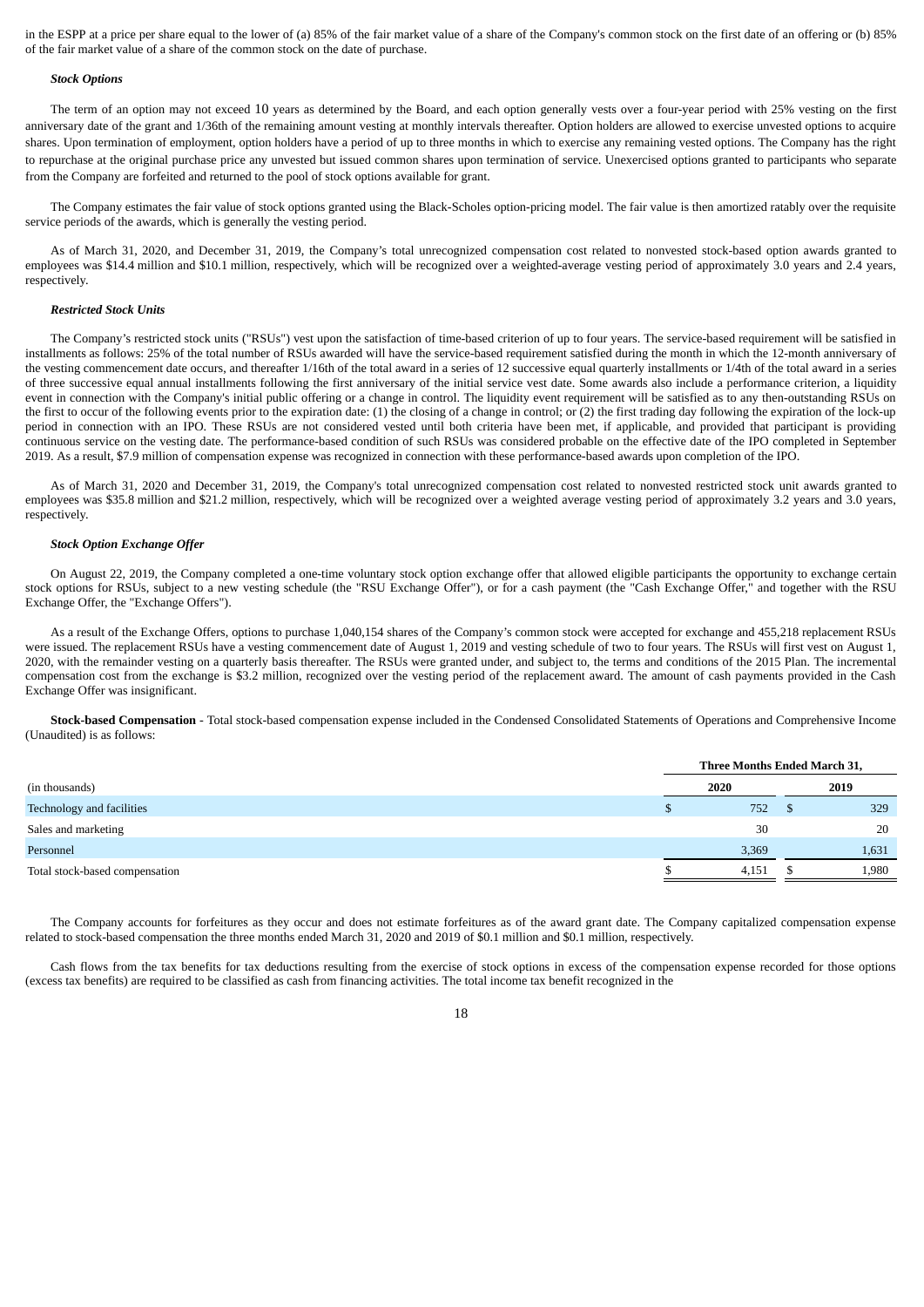income statement for share-based compensation arrangements for the three months ended March 31, 2020 was \$0.7 million. The Company had no realized excess tax benefits from stock options for the three months ended March 31, 2019.

# **12. Revenue**

**Interest Income** - Total interest income included in the Condensed Consolidated Statements of Operations and Comprehensive Income (Unaudited) is as follows:

|                       | Three Months Ended March 31, |         |    |         |
|-----------------------|------------------------------|---------|----|---------|
| (in thousands)        | 2020                         |         |    | 2019    |
| Interest income       |                              |         |    |         |
| Interest on loans     |                              | 148,522 | -S | 124,224 |
| Fees on loans         |                              | 2,178   |    | 2,522   |
| Total interest income |                              | 150,700 |    | 126,746 |

**Non-interest Income** - Total non-interest income included in the Condensed Consolidated Statements of Operations and Comprehensive Income (Unaudited) is as follows:

|                           |  |        | Three Months Ended March 31, |        |  |
|---------------------------|--|--------|------------------------------|--------|--|
| (in thousands)            |  | 2020   |                              | 2019   |  |
| Non-interest income       |  |        |                              |        |  |
| Gain on loan sales        |  | 7,532  | - S                          | 7,312  |  |
| Servicing fees            |  | 4,451  |                              | 3,548  |  |
| Other income              |  | 745    |                              | 722    |  |
| Total non-interest income |  | 12,728 | -8                           | 11,582 |  |
|                           |  |        |                              |        |  |

# **13. Income Taxes**

Income tax benefit was \$(4.7) million for the three months ended March 31, 2020, representing an effective tax rate of 26.2%. Income tax expense was \$5.4 million for the three months ended March 31, 2019, representing an effective tax rate of 26.8%.

Interest and penalties related to the Company's unrecognized tax benefits accrued at March 31, 2020 were not material. The Company's policy is to recognize interest and penalties associated with income taxes in income tax expense. The Company does not expect its uncertain tax positions to have a material impact on its consolidated financial statements within the next 12 months.

# **14. Fair Value of Financial Instruments**

#### **Financial Instruments at Fair Value**

The Company previously elected the fair value option to account for all loans receivable held for investment that were originated on or after January 1, 2018 (the "Initial Fair Value Loans"), and for all asset-backed notes issued on or after January 1, 2018 (the "Fair Value Notes"). Upon adoption of ASU 2019-05, effective January 1, 2020, the Company elected the fair value option on all loans receivable previously measured at amortized cost (the "Subsequent Fair Value Loans" and together with the Initial Fair Value Loans, the "Fair Value Loans"). Accordingly, for the three months ended March 31, 2020, the Company did not have any loans receivable measured at amortized cost. Asset-backed notes issued prior to January 1, 2018 are accounted for at amortized cost, net. Loans that the Company designates for sale will continue to be accounted for as held for sale and recorded at the lower of cost or fair value until the loans receivable are sold.

The table below compares the fair value of loans receivable and asset-backed notes to their contractual balances for the periods shown:

|                    | <b>March 31, 2020</b> |                                    |   |                   |   | <b>December 31, 2019</b>           |    |                   |  |
|--------------------|-----------------------|------------------------------------|---|-------------------|---|------------------------------------|----|-------------------|--|
| (in thousands)     |                       | <b>Unpaid Principal</b><br>Balance |   | <b>Fair Value</b> |   | <b>Unpaid Principal</b><br>Balance |    | <b>Fair Value</b> |  |
| Assets             |                       |                                    |   |                   |   |                                    |    |                   |  |
| Loans receivable   | \$                    | 1,833,159                          | S | 1,760,481         | S | 1,800,418                          | -S | 1,882,088         |  |
| Liabilities        |                       |                                    |   |                   |   |                                    |    |                   |  |
| Asset-backed notes |                       | 1,113,165                          |   | 999,113           |   | 1,113,165                          |    | 1,129,202         |  |

The Company calculates the fair value of the Fair Value Notes using independent pricing services and broker price indications, which are based on quoted prices for identical or similar notes, which are Level 2 input measures.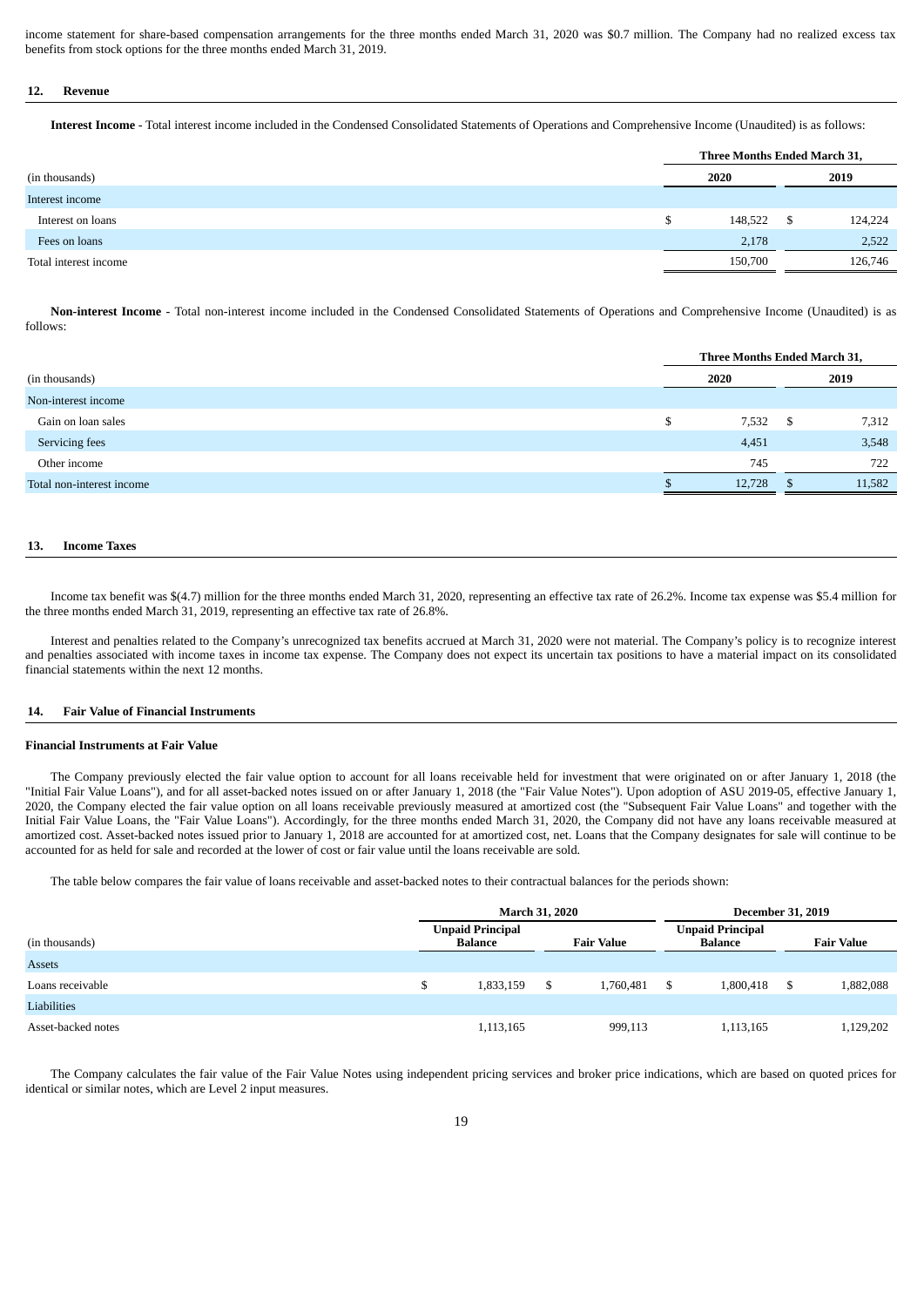The Company primarily uses a discounted cash flow model to estimate the fair value of Level 3 instruments based on the present value of estimated future cash flows. This model uses inputs that are inherently judgmental and reflect management's best estimates of the assumptions a market participant would use to calculate fair value. The following tables present quantitative information about the significant unobservable inputs used for the Company's Level 3 fair value measurements:

|                                        |                | <b>March 31, 2020</b>    |                         | <b>December 31, 2019</b> |             |                     |  |
|----------------------------------------|----------------|--------------------------|-------------------------|--------------------------|-------------|---------------------|--|
|                                        | <b>Minimum</b> | Maximum                  | Weighted<br>Average (2) | Minimum $(3)$            | Maximum (3) | Weighted<br>Average |  |
| Remaining cumulative charge-offs $(1)$ | 7.43%          | 57.58%                   | 14.56%                  | $*$                      | $*$         | 9.61%               |  |
| Remaining cumulative prepayments (1)   | $-$ %          | 40.39%                   | 26.00%                  | $*$                      | $\ast$      | 34.95%              |  |
| Average life (years)                   | 0.17           | 1.91                     | 0.90                    | $*$                      | $\ast$      | 0.81                |  |
| Discount rate                          | -              | $\overline{\phantom{0}}$ | 12.78%                  | -                        | -           | 7.77%               |  |

(1) Figure disclosed as a percentage of outstanding principal balance.

<sup>(2)</sup> Unobservable inputs were weighted by outstanding principal balance, which are grouped by risk (type of customer, original loan maturity terms).

(3) The Company adopted ASU 2018-13 on a prospective basis, effective January 1, 2020, therefore, these disclosures are not required as of December 31, 2019.

Fair value adjustments related to financial instruments where the fair value option has been elected are recorded through earnings for the three months ended March 31, 2020 and 2019. Certain unobservable inputs may (in isolation) have either a directionally consistent or opposite impact on the fair value of the financial instrument for a given change in that input. When multiple inputs are used within the valuation techniques for loans, a change in one input in a certain direction may be offset by an opposite change from another input.

The Company developed an internal model to estimate the Fair Value Loans. To generate future expected cash flows, the model combines receivable characteristics with assumptions about borrower behavior based on the Company's historical loan performance. These cash flows are then discounted using a required rate of return that management estimates would be used by a market participant.

The Company tested the fair value model by comparing modeled cash flows to historical loan performance to ensure that the model was complete, accurate and reasonable for the Company's use. The Company also engaged a third party to create an independent fair value estimate for the Fair Value Loans, which provides a set of fair value marks using the Company's historical loan performance data and whole loan sale prices to develop independent forecasts of borrower behavior. Their model generates expected cash flows which were then aggregated and compared to the Company's within an acceptable range.

The Company's internal valuation committee provides governance and oversight over the fair value pricing calculations and related financial statement disclosures. Additionally, this committee provides a challenge of the assumptions used and outputs of the model, including the appropriateness of such measures and periodically reviews the methodology and process to determine the fair value pricing. Any significant changes to the process must be approved by the committee.

The table below presents a reconciliation of loans receivable at fair value on a recurring basis using significant unobservable inputs:

|                                         | Three Months Ended March 31, |            |               |           |  |
|-----------------------------------------|------------------------------|------------|---------------|-----------|--|
| (in thousands)                          |                              | 2020       |               | 2019      |  |
| Balance – beginning of period           |                              | 1,882,088  | <sup>\$</sup> | 1,227,469 |  |
| Adjustment upon adoption of ASU 2019-05 |                              | 43,323     |               |           |  |
| Principal disbursements                 |                              | 371,433    |               | 355,114   |  |
| Principal payments from customers       |                              | (335,008)  |               | (197,055) |  |
| Gross charge-offs                       |                              | (46, 230)  |               | (23,250)  |  |
| Net increase (decrease) in fair value   |                              | (155, 125) |               | 2,675     |  |
| Balance – end of period                 |                              | 1,760,481  | -S            | 1,364,953 |  |

As of March 31, 2020, the aggregate fair value of loans that are 90 days or more past due and in non-accrual status is \$2.3 million, and the aggregate unpaid principal balance for loans that are 90 days or more past due is \$17.3 million. As of December 31, 2019, the aggregate fair value of loans that are 90 days or more past due and in non-accrual status is \$3.6 million, and the aggregate unpaid principal balance for loans that are 90 days or more past due is \$15.8 million.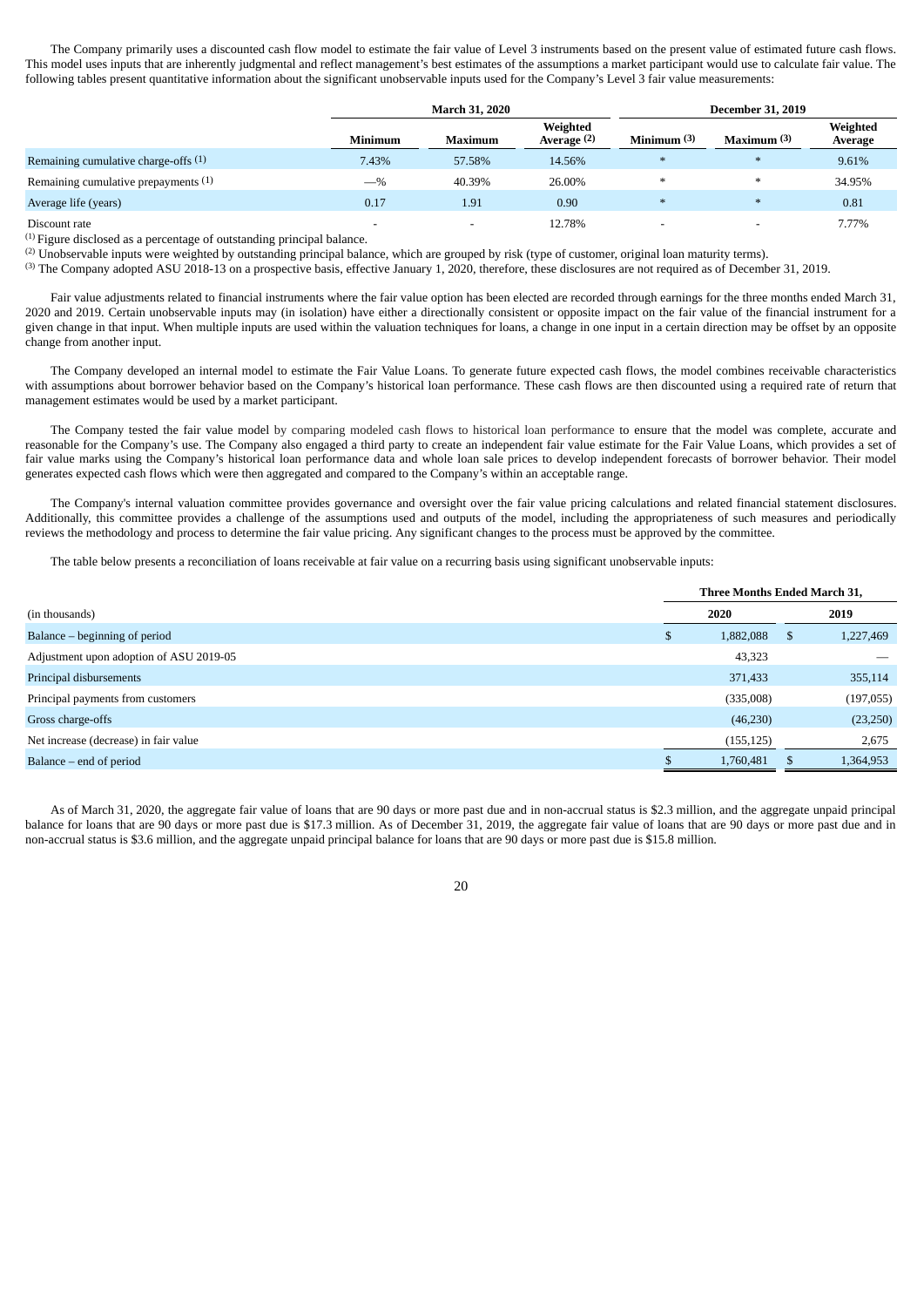### **Financial Instruments Disclosed But Not Carried at Fair Value**

The following table presents the carrying value and estimated fair values of financial assets and liabilities disclosed but not carried at fair value and the level within the fair value hierarchy:

|                                                  | March 31, 2020        |                       |         |               |                             |      |                          |    |         |  |  |
|--------------------------------------------------|-----------------------|-----------------------|---------|---------------|-----------------------------|------|--------------------------|----|---------|--|--|
|                                                  |                       | <b>Estimated fair</b> |         |               | <b>Estimated fair value</b> |      |                          |    |         |  |  |
| (in thousands)                                   | <b>Carrying value</b> |                       | value   |               | <b>Level 1</b>              |      | <b>Level 2</b>           |    | Level 3 |  |  |
| Assets                                           |                       |                       |         |               |                             |      |                          |    |         |  |  |
| Cash and cash equivalents                        | \$<br>144,836         | \$                    | 144,836 | <sup>\$</sup> | 144,836                     | - \$ | $\overline{\phantom{0}}$ | \$ |         |  |  |
| Restricted cash                                  | 61,258                |                       | 61,258  |               | 61,258                      |      |                          |    |         |  |  |
| Loans receivable at amortized cost, net (Note 5) |                       |                       |         |               |                             |      |                          |    |         |  |  |
| Loans held for sale (Note 6)                     | 141                   |                       | 141     |               |                             |      |                          |    | 141     |  |  |
| Liabilities                                      |                       |                       |         |               |                             |      |                          |    |         |  |  |
| Accounts payable                                 | 7,843                 |                       | 7,843   |               | 7,843                       |      |                          |    |         |  |  |
| Secured financing (Note 8)                       | 279,999               |                       | 264,789 |               |                             |      | 264,789                  |    |         |  |  |
| Asset-backed notes at amortized cost (Note 8)    | 199,602               |                       | 189,011 |               |                             |      | 189,011                  |    |         |  |  |

|                                                  | <b>December 31, 2019</b> |         |                       |         |                             |        |         |                          |              |         |  |
|--------------------------------------------------|--------------------------|---------|-----------------------|---------|-----------------------------|--------|---------|--------------------------|--------------|---------|--|
|                                                  |                          |         | <b>Estimated fair</b> |         | <b>Estimated fair value</b> |        |         |                          |              |         |  |
| (in thousands)                                   | <b>Carrying value</b>    |         | value                 |         | Level 1                     |        | Level 2 |                          |              | Level 3 |  |
| Assets                                           |                          |         |                       |         |                             |        |         |                          |              |         |  |
| Cash and cash equivalents                        | $\mathbb{S}$             | 72,179  | \$                    | 72,179  | -\$                         | 72,179 | - \$    | $\overline{\phantom{a}}$ | $\mathbf{s}$ |         |  |
| Restricted cash                                  |                          | 63,962  |                       | 63,962  |                             | 63,962 |         |                          |              |         |  |
| Loans receivable at amortized cost, net (Note 5) |                          | 38,471  |                       | 43,482  |                             |        |         |                          |              | 43,482  |  |
| Loans held for sale (Note 6)                     |                          | 715     |                       | 772     |                             |        |         |                          |              | 772     |  |
| Liabilities                                      |                          |         |                       |         |                             |        |         |                          |              |         |  |
| Accounts payable                                 |                          | 5,919   |                       | 5,919   |                             | 5,919  |         |                          |              |         |  |
| Secured financing (Note 8)                       |                          | 62,000  |                       | 62,000  |                             |        |         | 62,000                   |              |         |  |
| Asset-backed notes at amortized cost (Note 8)    |                          | 359,111 |                       | 360,668 |                             |        |         | 360,668                  |              |         |  |

The Company uses the following methods and assumptions to estimate fair value:

- Cash, cash equivalents, restricted cash and accounts payable The carrying values of certain of the Company's financial instruments, including cash and cash equivalents, restricted cash and accounts payable, approximate Level 1 fair values of these financial instruments due to their short-term nature.
- *Loans receivable ‑* The fair value of loans receivable recorded at amortized cost were estimated by discounting the future expected cash flows using a required rate of return that management estimates would be used by a market participant.
- *Loans held for sale ‑* The fair values of loans held for sale are based on a negotiated agreement with the purchaser.
- *Secured financing and asset-backed notes ‑* The fair values of secured financing and asset-backed notes recorded at carrying value have been calculated using discount rates equivalent to the weighted-average market yield of comparable debt securities. The Company's asset-backed notes are valued by independent pricing services and brokers using quoted prices for identical or similar notes, which are Level 2 input measures.

There were no transfers in or out of Level 3 assets and liabilities for the three months ended March 31, 2020 and 2019 and the year ended December 31, 2019.

# **15. Leases, Commitments and Contingencies**

**Leases** - The Company's leases are primarily for real property consisting of retail locations and office space and have remaining lease terms of 10 years or less.

The Company has elected the practical expedient to keep leases with terms of 12 months or less off the balance sheet as no recognition of a lease liability and a rightof-use asset is required. Operating lease expense is recognized on a straight-line basis over the lease term in "Technology and facilities" in the Condensed Consolidated Statements of Operations and Comprehensive Income (Unaudited).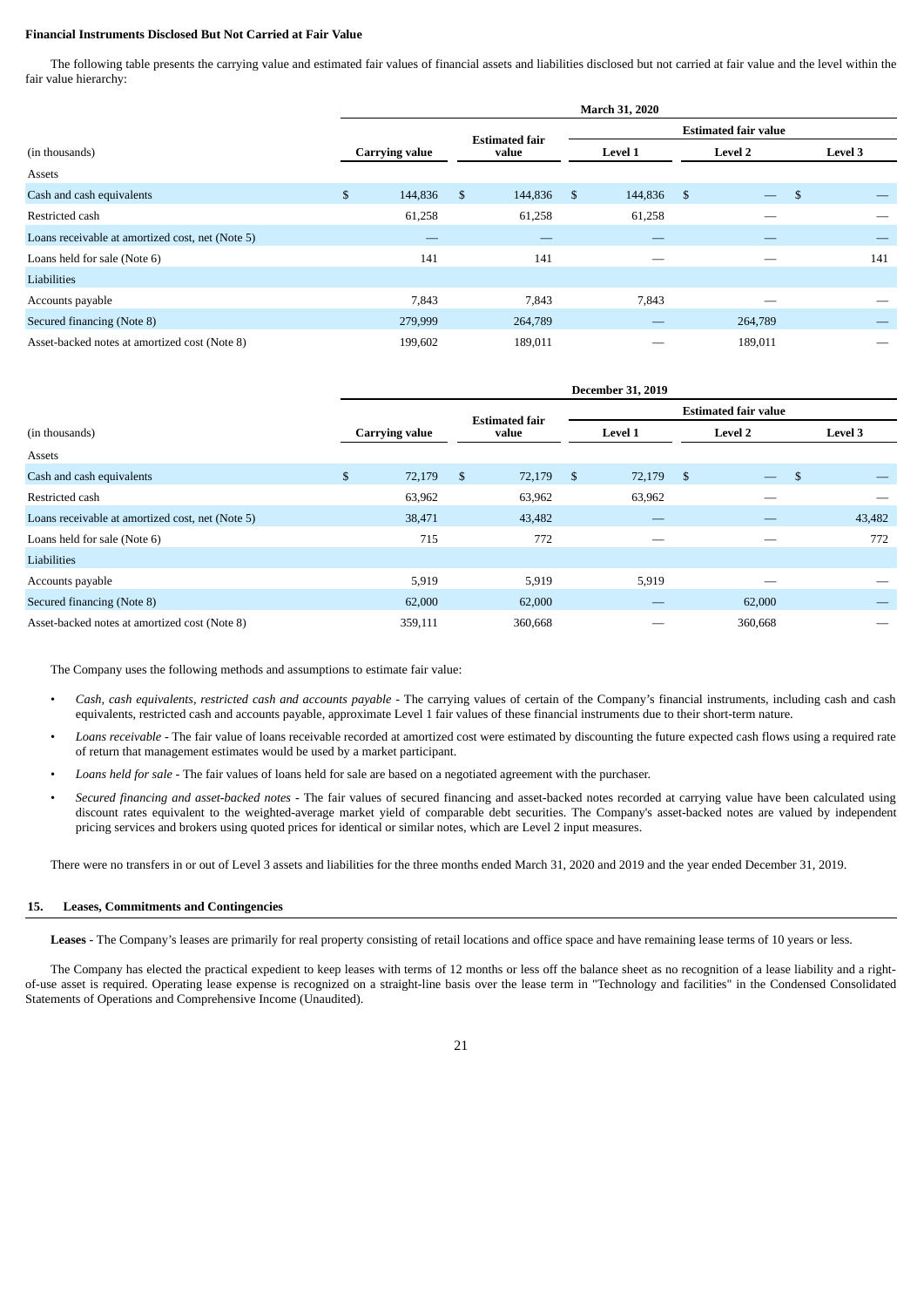Most of the Company's existing lease arrangements are classified as operating leases under the new standard. At the inception of a contract, the Company determines if the contract is or contains a lease. At the commencement date of a lease, the Company recognizes a lease liability equal to the present value of the lease payments and a right-of-use asset representing the Company's right to use the underlying asset for the duration of the lease term. The Company's leases include options to extend or terminate the arrangement at the end of the original lease term. The Company generally does not include renewal or termination options in its assessment of the leases unless extension or termination for certain assets is deemed to be reasonably certain. Variable lease payments and short-term lease costs were deemed immaterial. The Company's leases do not provide an explicit rate. The Company uses its contractual borrowing rate to determine lease discount rates.

As of March 31, 2020, maturities of lease liabilities, excluding short-term leases and leases on a month-to-month basis, were as follows:

| (in thousands)                        |              | <b>Operating Leases</b> |
|---------------------------------------|--------------|-------------------------|
| Lease expense                         |              |                         |
| 2020 (remaining nine months)          | \$           | 11,822                  |
| 2021                                  |              | 13,331                  |
| 2022                                  |              | 10,453                  |
| 2023                                  |              | 9,004                   |
| 2024                                  |              | 8,166                   |
| 2025                                  |              | 6,201                   |
| Thereafter                            |              | 1,407                   |
| Total lease payments                  |              | 60,384                  |
| Imputed interest                      |              | (6, 126)                |
| <b>Total leases</b>                   | $\mathbb{S}$ | 54,258                  |
|                                       |              |                         |
| Sublease income                       |              |                         |
| 2020 (remaining nine months)          | \$           | (435)                   |
| 2021                                  |              |                         |
| 2022 and thereafter                   |              |                         |
| Total lease payments                  |              | (435)                   |
| Imputed interest                      |              | 2                       |
| Total sublease income                 | $\mathbb{S}$ | (433)                   |
|                                       |              |                         |
| Net lease liabilities                 | \$           | 53,825                  |
| Weighted average remaining lease term |              | 4.8 years               |
| Weighted average discount rate        |              | 4.48%                   |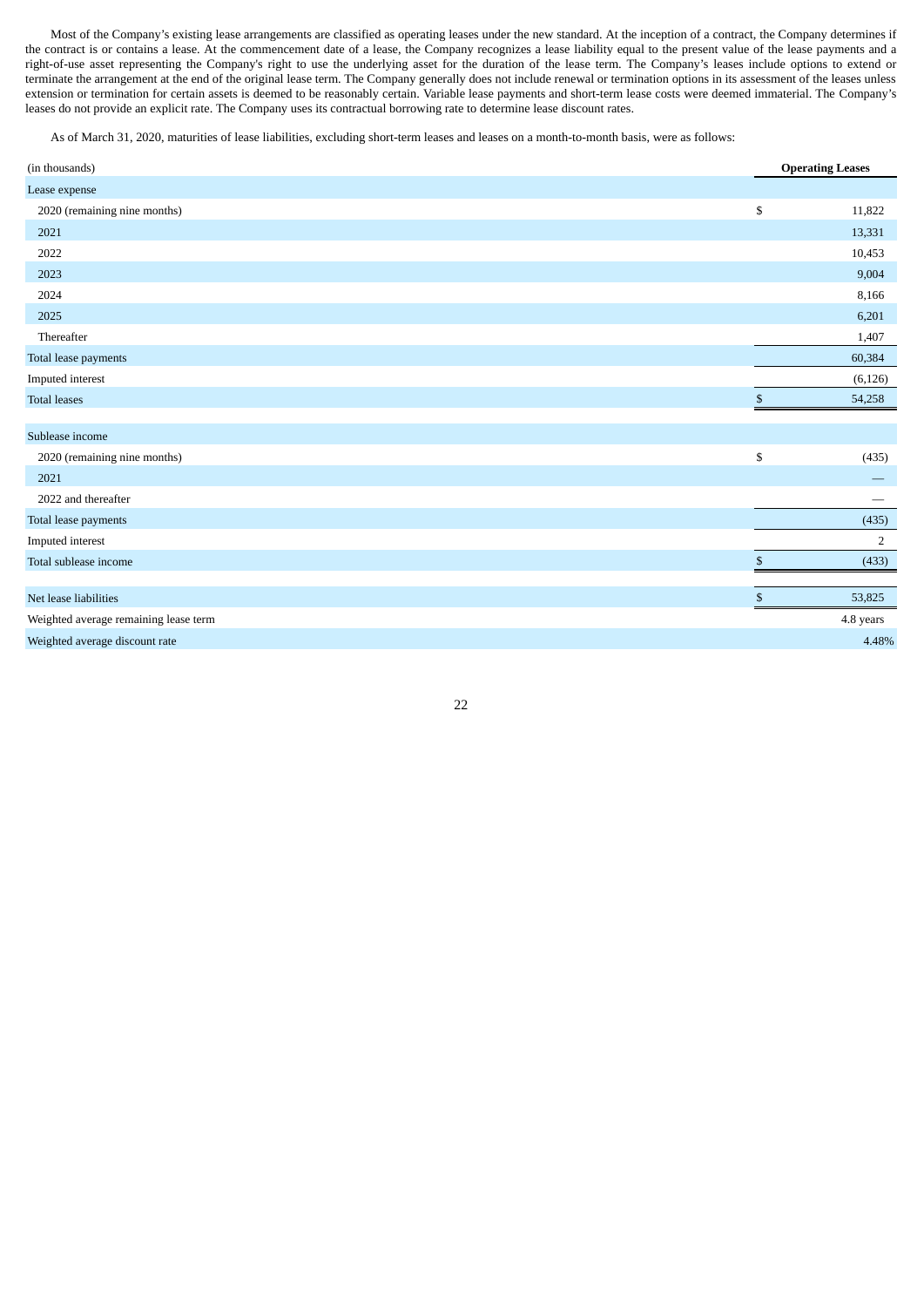As of December 31, 2019, maturities of lease liabilities, excluding short-term leases and leases on a month-to-month basis, were as follows:

| (in thousands)                        |                | <b>Operating Leases</b> |
|---------------------------------------|----------------|-------------------------|
| Lease expense                         |                |                         |
| 2020                                  |                | 15,227                  |
| 2021                                  |                | 12,439                  |
| 2022                                  |                | 9,663                   |
| 2023                                  |                | 8,340                   |
| 2024                                  |                | 7,488                   |
| Thereafter                            |                | 7,293                   |
| Total lease payments                  |                | 60,450                  |
| Imputed interest                      |                | (6, 240)                |
| <b>Total leases</b>                   | \$             | 54,210                  |
|                                       |                |                         |
| Sublease income                       |                |                         |
| 2020                                  |                | (861)                   |
| 2021 and thereafter                   |                | -                       |
| Total lease payments                  |                | (861)                   |
| Imputed interest                      |                | 8                       |
| Total sublease income                 | $\mathbb{S}$   | (853)                   |
|                                       |                |                         |
| Net lease liabilities                 | $$\mathbb{S}$$ | 53,357                  |
| Weighted average remaining lease term |                | 5.0 years               |
| Weighted average discount rate        |                | 4.49%                   |

Rental expenses under operating leases for the three months ended March 31, 2020 and 2019, was \$5.2 million and \$4.3 million, respectively.

Purchase Commitment - The Company has commitments to purchase information technology and communication services in the ordinary course of business, with various terms through 2023. These amounts are not reflective of the Company's entire anticipated purchases under the related agreements; rather, they are determined based on the non-cancelable amounts to which the Company is contractually obligated. The Company's purchase obligations are \$4.9 million for the remainder of 2020, \$8.9 million in 2021, \$5.1 million in 2022, \$0.2 million in 2023, and \$0.0 million thereafter.

Whole Loan Sale Program - The Company has a commitment to sell to a third-party financial institution 10% of its unsecured loan originations that satisfy certain eligibility criteria, and an additional 5% at the Company's sole option. For details regarding the whole loan sale program, refer to Note 6, *Loans Held for Sale*.

**Access Loan Sale Program** *‑* In July 2017, the Company entered into a whole loan sale transaction with a financial institution with a commitment to sell 100% of the originations pursuant to the Company's Access Loan Program and service the sold loans. For details regarding the Access Loan Sale Program, refer to Note 6, *Loans Held for Sale*.

**Unfunded Loan and Credit Card Commitments** - Unfunded loan and credit card commitments at March 31, 2020 and December 31, 2019 were \$2.7 million and \$2.3 million, respectively.

**Litigation** - On January 2, 2018, a complaint, captioned Opportune LLP v. Oportun, Inc. and Oportun, LLC, Civil Action No. 4:18-cv-00007 (the "Opportune Lawsuit"), was filed by plaintiff Opportune LLP in the United States District Court for the Southern District of Texas, against the Company and its wholly-owned subsidiary, Oportun, LLC. The complaint alleged various claims for trademark infringement, unfair competition, trademark dilution and misappropriation against the Company and Oportun, LLC and called for injunctive relief requiring the Company and Oportun, LLC to cease using its marks, as well as monetary damages related to the claims. In addition, on January 2, 2018, the plaintiff initiated a cancellation proceeding, Proceeding No. 92067634, before the Trademark Trial and Appeal Board seeking to cancel certain of the Company's trademarks, (the "Cancellation Proceeding" and, together with the Opportune Lawsuit, the "Opportune Matter"). On March 5, 2018, the Trademark Trial and Appeal Board granted the Company's motion to suspend the Cancellation Proceeding pending final disposition of the Opportune Lawsuit. On April 24, 2018, the District Court granted the Company's motion to partially dismiss the complaint, dismissing the plaintiff's misappropriation claim. On February 22, 2019, the plaintiff filed an amended complaint adding an additional claim under the Anti-Cybersquatting Protection Act to the remaining claims in the original complaint. On August 30, 2019, the Company filed a motion for summary judgment on all of the plaintiff's claims. On January 22, 2020, the District Court issued its decision denying the Company's motion for summary judgment. No trial date has been set. In connection with discussions regarding settlement of the Opportune Matter, the Company has recorded a liability of \$1.9 million within Other liabilities and a corresponding insurance recovery receivable of \$1.0 million within Other assets on the Condensed Consolidated Balance Sheets as of December 31, 2019. The income statement impact of \$0.9 million was recorded through General, administrative and other on the Condensed Consolidated Statements of Operations and Comprehensive Income for the year ended December 31, 2019. Actual results could differ from these estimates.

See Part II. Item 1. Legal Proceedings for additional information regarding legal proceedings in which the Company is involved.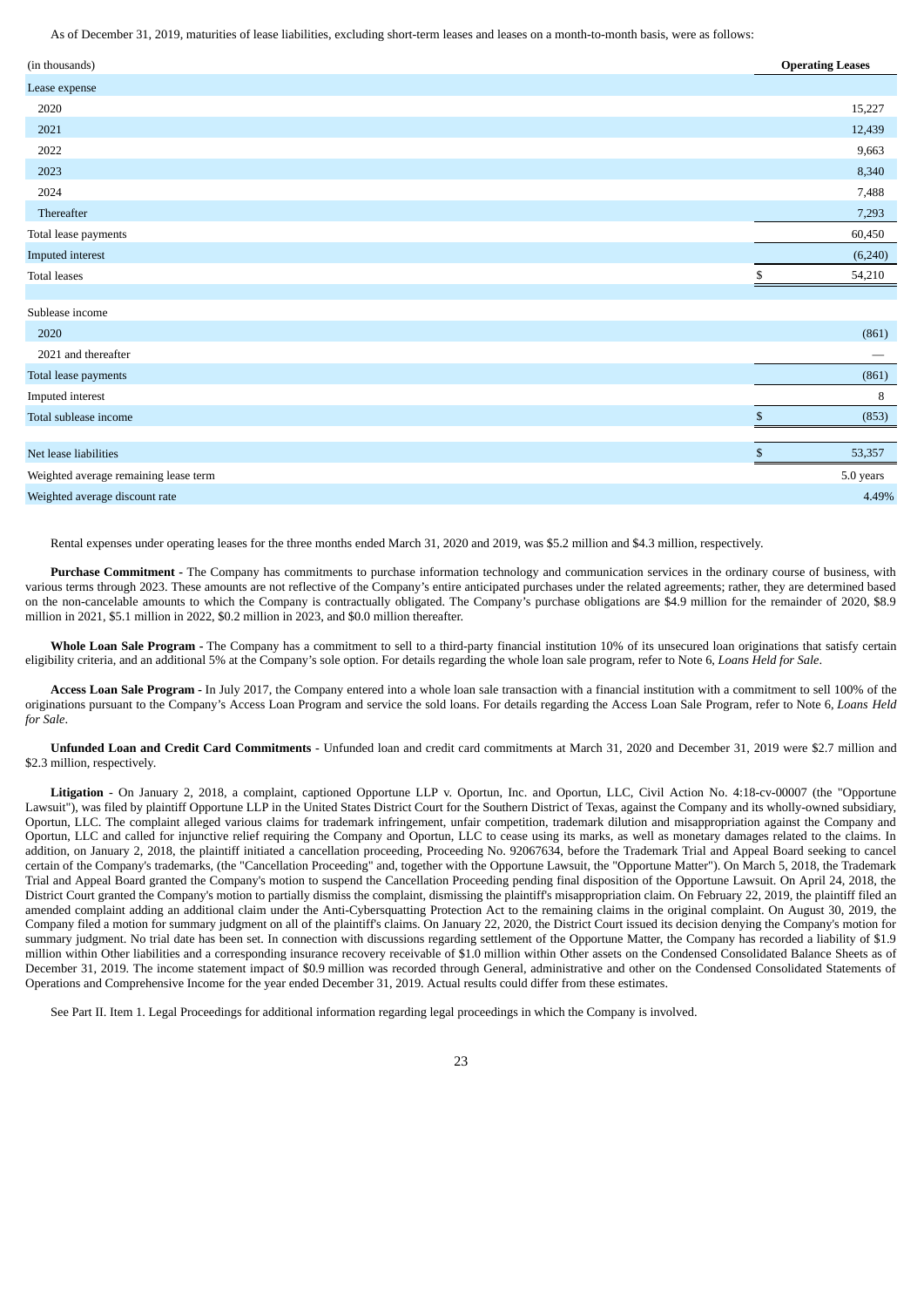### <span id="page-23-0"></span>*Item 2. Management's Discussion and Analysis of Financial Condition and Results of Operations*

An index to our management's discussion and analysis follows:

| <b>Topic</b>                                                         |                 |
|----------------------------------------------------------------------|-----------------|
| <b>Forward-Looking Statements</b>                                    | 24              |
| Overview                                                             | 25              |
| <b>COVID-19 Update</b>                                               | 26              |
| <b>Key Financial and Operating Metrics</b>                           | 32              |
| <b>Historical Credit Performance</b>                                 | 33              |
| <b>Results of Operations</b>                                         | 35              |
| Fair Value Estimate Methodology for Loans Receivable at Fair Value   | $\overline{40}$ |
| <b>Non-GAAP Financial Measures</b>                                   | 43              |
| <b>Liquidity and Capital Resources</b>                               | 47              |
| <b>Off-Balance Sheet Arrangements</b>                                | <u>49</u>       |
| Critical Accounting Policies and Significant Judgments and Estimates | <u>49</u>       |
| <b>Recently Issued Accounting Pronouncements</b>                     | <u>49</u>       |
|                                                                      |                 |

*You should read the following discussion and analysis of our financial condition and results of operations together with our unaudited condensed consolidated* financial statements and the related notes and other financial information included elsewhere in this report and the audited consolidated financial statements and the related *notes and the discussion under the heading "Management's Discussion and Analysis of Financial Condition and Results of Operations" for the fiscal year ended December 31, 2019 included in our Annual Report on Form 10-K, dated December 31, 2019 and filed with the Securities and Exchange Commission, on February 28, 2020. Some of the information contained in this discussion and analysis, including information with respect to our plans and strategy for our business, includes forward-looking statements that involve risks and uncertainties. You should review the "Risk Factors" section of this report for a discussion of important factors that could cause actual results to differ materially from the results described in or implied by the forward-looking statements contained in the following discussion and analysis.*

### <span id="page-23-1"></span>**Forward-Looking Statements**

This report contains forward-looking statements concerning our business, operations and financial performance and condition, as well as our plans, objectives and expectations for our business operations and financial performance and condition. Any statements contained herein that are not statements of historical facts may be deemed to be forward-looking statements. In some cases, you can identify forward-looking statements by terminology such as "aim," "anticipate," "assume," "believe," "contemplate," "continue," "could," "due," "estimate," "expect," "goal," "intend," "may," "objective," "plan," "predict," "potential," "positioned," "seek," "should," "target," "will," "would," and other similar expressions that are predictions of or indicate future events and future trends, or the negative of these terms or other comparable terminology, although not all forward-looking statements contain these words. These forward-looking statements include, but are not limited to, statements about:

- our ability to increase the volume of loans we make;
- our ability to manage our net charge-off rates;
- our ability to successfully manage the potential adverse impact of the COVID-19 pandemic on our business, results and operations;
- our plans and timing for new product launches;
- our ability to successfully adjust our proprietary credit risk models and products in response to changing macroeconomic conditions and fluctuations in the credit market, including as a result of the COVID-19 pandemic;
- our expectations regarding our costs and seasonality;
- our ability to successfully build our brand and protect our reputation from negative publicity;
- our ability to expand our capabilities for mobile loan and online origination and increase the volume of loans originated through our mobile and online channels;
- our ability to increase the effectiveness of our marketing efforts;
- our ability to expand our presence in states in which we operate, as well as expand into new states;
- our plans and ability to enter into new markets and introduce new products and services;
- our ability to continue to expand our demographic focus;
- our ability to maintain the terms on which we lend to our customers;
- our plans for and our ability to successfully maintain our diversified funding strategy, including loan warehouse facilities, whole loan sales and securitization transactions;
- our ability to successfully manage our interest rate spread against our cost of capital;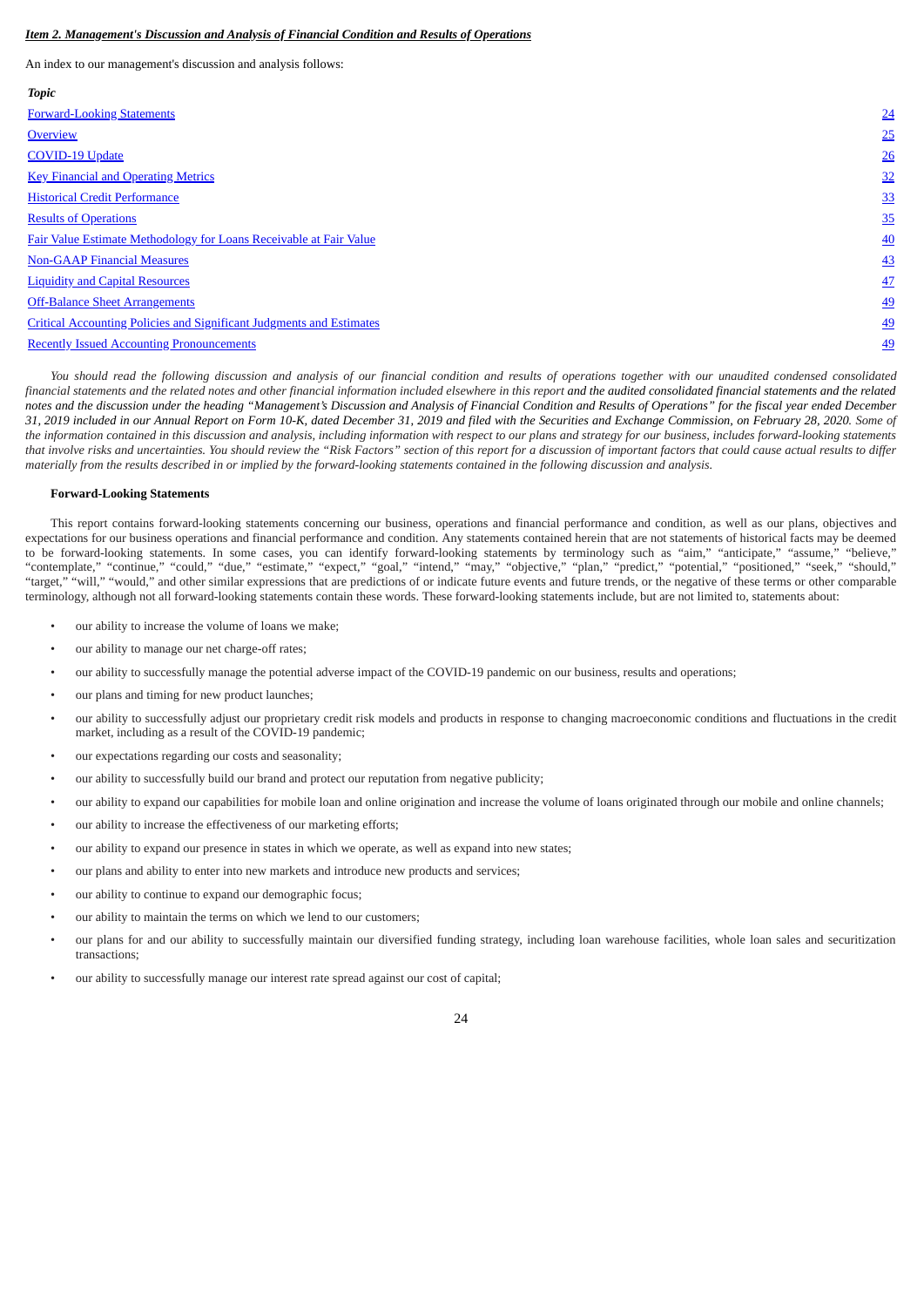- our ability to manage fraud risk;
- our ability to efficiently manage our Customer Acquisition Cost;
- our expectations regarding the sufficiency of our cash to meet our operating and cash expenditures;
- our ability to effectively estimate the fair value of our Fair Value Loans and Fair Value Notes;
- our ability to effectively secure and maintain the confidentiality of the information provided and utilized across our systems;
- our ability to successfully compete with companies that are currently in, or may in the future enter, the business of providing consumer loans to low-to-moderate income customers underserved by traditional, mainstream financial institutions;
- our ability to attract, integrate and retain qualified employees;
- our ability to effectively manage and expand the capabilities of our contact centers, outsourcing relationships and other business operations abroad; and
- our ability to successfully adapt to complex and evolving regulatory environments

Forward-looking statements are based on our management's current expectations, estimates, forecasts, and projections about our business and the industry in which we operate and on our management's beliefs and assumptions. In addition, statements that "we believe" and similar statements reflect our beliefs and opinions on the relevant subject. These statements are based upon information available to us as of the date of this Quarterly Report on Form 10-Q, and while we believe such information forms a reasonable basis for such statements, such information may be limited or incomplete, and our statements should not be read to indicate we have conducted exhaustive inquiry into, or review of, all potentially available relevant information. We anticipate that subsequent events and developments may cause our views to change. Forwardlooking statements do not guarantee future performance or development and involve known and unknown risks, uncertainties, and other factors that are in some cases beyond our control. Factors that may cause actual results to differ materially from current expectations include, among other things, those listed under the heading "Risk Factors" and elsewhere in this report. We also operate in a rapidly changing environment and new risks emerge from time to time. It is not possible for our management to predict all risks, nor can we assess the impact of all factors on our business or the extent to which any factor, or combination of factors, may cause actual results to differ materially from those contained in, or implied by, any forward-looking statements. As a result, any or all of our forward-looking statements in this report may turn out to be inaccurate. Furthermore, if the forward-looking statements prove to be inaccurate, the inaccuracy may be material.

You should read this report with the understanding that our actual future results, levels of activity, performance and achievements may be materially different from what we expect, particularly given the uncertainties caused by the COVID-19 pandemic.

These forward-looking statements speak only as of the date of this report. Except as required by law, we assume no obligation to update or revise these forward-looking statements for any reason, even if new information becomes available in the future. We qualify all of our forward-looking statements by these cautionary statements.

### <span id="page-24-0"></span>**Overview**

We are a high-growth, mission-driven provider of inclusive, affordable financial services powered by a deep, data-driven understanding of our customers and advanced proprietary technology. Our proprietary lending platform and application of machine learning to our unique alternative data set enable us to provide loans at a fraction of the price of other providers to customers who either do not have a credit history or credit score, known as credit invisibles, or who may have a limited credit history and are "mis-scored," meaning that traditional credit scores do not properly reflect their credit worthiness. In our 14-year history, we have originated more than 3.8 million loans, representing over \$8.9 billion of credit extended, to more than 1.7 million customers. A study commissioned by us and conducted by the Financial Health Network (formerly known as the Center for Financial Services Innovation) estimated that, as of March 31, 2020, our customers have saved more than \$1.7 billion in aggregate interest and fees compared to alternative products available to them.

Our core offering is a simple-to-understand, affordable, unsecured, fully amortizing personal installment loan with fixed payments and fixed interest rates throughout the life of the loan. Our personal loans do not have prepayment penalties or balloon payments and range in size from \$300 to \$10,000 with terms ranging from six to 48 months. As part of our commitment to be a responsible lender, we verify income for 100% of our personal loan customers and only make loans to customers that our abilityto-pay model indicates should be able to afford a loan after meeting their other debts and regular living expenses. We execute our sales and marketing strategy through a variety of acquisition channels including our retail locations, direct mail, broadcast and digital marketing, as well as other channels. We also benefit from customers learning about Oportun from friends or family members and other word-of-mouth referrals. Our omni-channel network provides our customers with flexibility to apply for a loan at one of our 341 retail locations, over the phone, or via mobile or online through our responsive web-designed origination solution.

As part of our strategy, we have begun to expand beyond our core offering of unsecured installment loans into other financial services that a significant portion of our customers already use and have asked us to provide, such as auto loans and credit cards. In April 2019, we began offering direct auto loans online on a limited basis to customers in California. In November 2019, we began offering an auto refinance product enabling customers to refinance an existing secured auto loan or to consolidate an existing secured auto loan with an unsecured Oportun loan. We plan to soft launch personal loans secured by a vehicle in the second quarter of 2020. Currently, our auto loans range from \$5,000 to \$35,000 with terms from 24 to 72 months. In December 2019, we launched the Oportun® Visa® Credit Card, issued by WebBank, Member FDIC, as a pilot to a limited number of potential customers.

To fund our growth at a low and efficient cost, we have built a diversified and well-established capital markets funding program, which allows us to partially hedge our exposure to rising interest rates or credit spreads by locking in our interest expense for up to three years. Over the past six years,

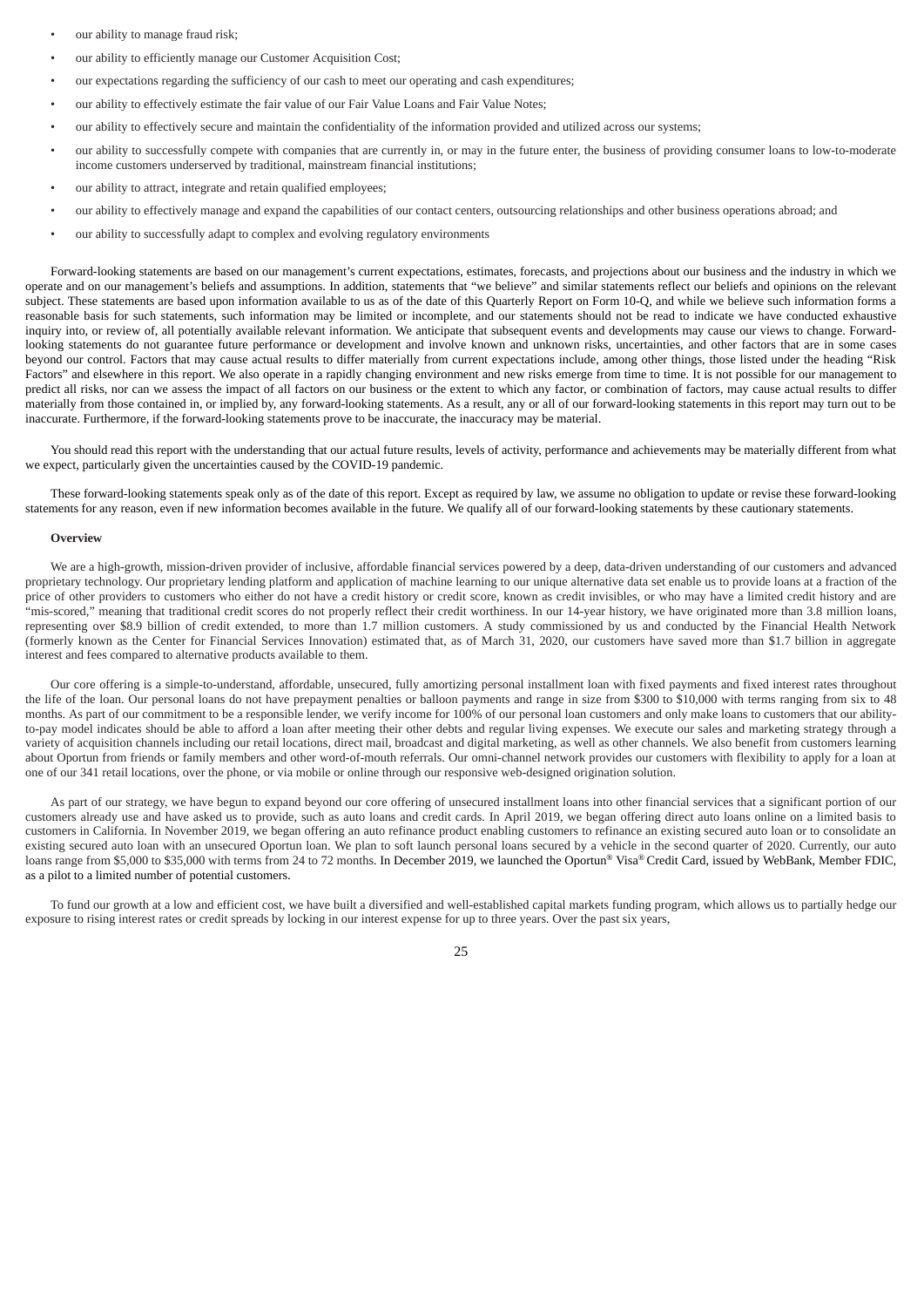we have executed 14 bond offerings in the asset-backed securities market, the last 11 of which include tranches that have been rated investment grade. We issued two- and three-year fixed rate bonds which have provided us committed capital to fund future loan originations at a fixed Cost of Debt. In addition to our whole loan sale program, we also have a \$400.0 million Secured Financing facility committed through October 2021, which also helps to fund our loan portfolio growth.

In order to achieve our profit goals, we closely manage our operating expenses, which consist of technology and facilities, sales and marketing, personnel, outsourcing and professional fees and general, administrative and other expenses, with the goal of increasing our investment in our technology platform and development of new capabilities.

We previously elected the fair value option to account for all loans receivable held for investment that were originated on or after January 1, 2018 (the "Initial Fair Value Loans"), and for all asset-backed notes issued on or after January 1, 2018 (the "Fair Value Notes"). As compared to the loans held for investment that were originated prior to January 1, 2018, or the Loans Receivable at Amortized Cost we believe the fair value option enables us to report GAAP net income that more closely approximates our net cash flow generation and provides increased transparency into our profitability and asset quality. Loans Receivable at Amortized Cost issued prior to January 1, 2018 are accounted for in our 2019 financial statements at amortized cost, net. Upon adoption of ASU 2019-05 effective January 1, 2020, we elected the fair value option on all remaining loans receivable previously measured at amortized cost (the "Subsequent Fair Value Loans," and together with the Initial Fair Value Loans, the "Fair Value Loans"). Upon the adoption of ASU 2019-05 effective January 1, 2020, we (i) released the remaining allowance for loan losses on Loan Receivables at Amortized Cost as of December 31, 2019; (ii) recognized the unamortized net originations fee income as of December 31, 2019; and (iii) measured the remaining loans originated prior to January 1, 2018 at fair value. Loans that we designate for sale are accounted for as held for sale and recorded at the lower of cost or fair value until the loans receivable are sold. Asset-backed notes issued prior to January 1, 2018 are accounted for in our financial statements at amortized cost, net. We estimate the fair value of the Fair Value Loans using a discounted cash flow model, which considers various factors such as the price that we could sell our loans to a third party in a non-public market, credit risk, net charge-offs, customer payment rates and market conditions such as interest rates. We estimate the fair value of our Fair Value Notes based upon the prices at which our or similar asset-backed notes trade. We reevaluate the fair value of our Fair Value Loans and our Fair Value Notes at the close of each measurement period.

### **Seasonality**

Our quarterly results of operations may not necessarily be indicative of the results for the full year or the results for any future periods. Our business is highly seasonal, and the fourth quarter is typically our strongest quarter in terms of loan originations. We have historically experienced a seasonal decline in credit performance in the fourth quarter primarily attributable to competing demand of our customers' available cash flow around the holidays. General increases in our customers' available cash flow in the first quarter, including from cash received from tax refunds, temporarily reduces our customers' borrowing needs. We experienced this seasonal trend in 2019, consistent with prior years. While the initial impacts from COVID-19 have occurred in the three months ended March 31, 2020, we have still also experienced our usual seasonal trends.

### <span id="page-25-0"></span>**COVID-19 Update**

A novel strain of coronavirus (COVID-19) was first identified in Wuhan, China in December 2019, and subsequently declared a pandemic by the World Health Organization on March 11, 2020. To date, COVID-19 has surfaced in nearly all regions around the world and resulted in travel restrictions and business slowdowns or shutdowns in affected areas, including shelter-in-place orders in most of the jurisdictions in which we operate. When we first began to experience the economic impact of the COVID-19 pandemic, we proactively took measures to tighten our lending criteria and enhance our collections and servicing strategies. Since that time, we have seen a reduction in applications, which we believe is attributable to a combination of customers abiding by shelter-in-place orders, a redirection of marketing efforts and changes in consumer spending behaviors related to COVID-19. We have also seen a reduction in origination volume, which we believe is attributable to the reduction in applications and our tightened lending criteria.

The impact of the COVID-19 pandemic continues to unfold. The extent of the pandemic's effect on our operational and financial performance will depend in large part on future developments, which cannot be predicted with confidence at this time. Future developments include the duration, scope and severity of the pandemic, the actions taken to contain or mitigate its impact, the impact on governmental programs and budgets, the development of treatments or vaccines, and the resumption of widespread economic activity. We are closely monitoring this evolving situation and will continue to provide updates. In order to provide more meaningful and timely insight into how COVID-19 has impacted us and how we are responding to the environment created by COVID-19, we present certain figures as of April 30, 2020 and other time frames subsequent to March 31, 2020 below. These figures are preliminary.

As it became apparent the COVID-19 pandemic would have an impact to our business and our customers, we took active and decisive steps to implement an immediate operational response which we outlined below.

#### *Investment in technology enabling rapid response*

Our significant investments in data science, risk analytics and engineering have allowed us to make rapid changes to our 100% centralized and fully automated credit underwriting platform. In anticipation of the impact of COVID-19, we proactively tightened our underwriting criteria and reduced loan sizes by credit tier to better manage credit outcomes. Additionally, we added new alternative data variables to our underwriting scorecard in under a week. Because of our investments in technology, we also rapidly implemented incremental changes to our servicing and collections capabilities. We believe our technological capabilities will allow us to continue to rapidly respond as the situation evolves.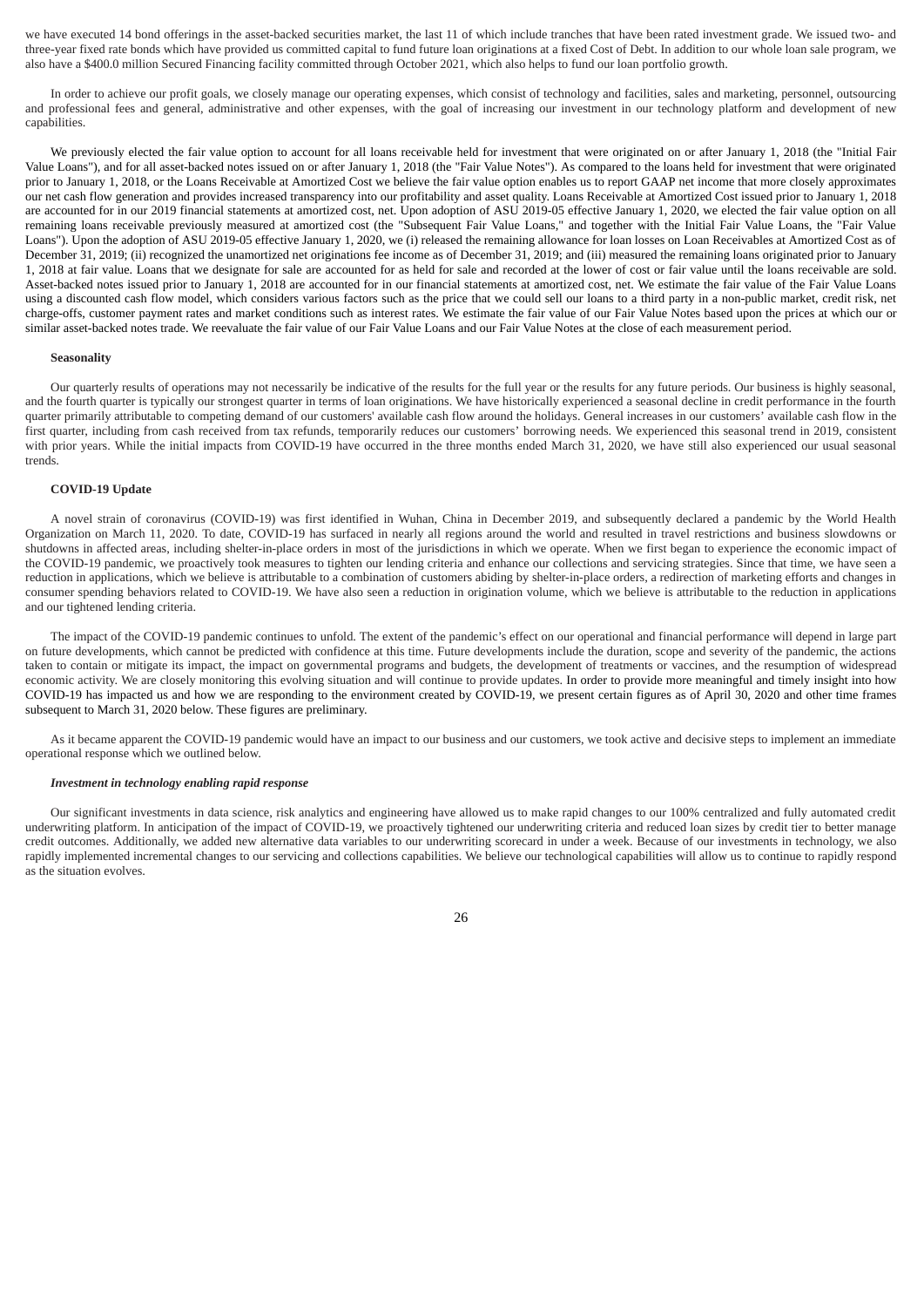### *Responsibly adjusting underwriting and verification procedures*

As news of the pandemic spread began to surface, we proactively implemented a series of changes to our underwriting criteria to reduce our exposure to the segments of the population that we believed would be most impacted. The cornerstone of our mission is to only lend to customers whose ability to repay their loan is based upon verified income. We have always verified income for 100% of applicants and determined loan amounts based upon our ability-to-pay ratio. In anticipation of the economic impact of the pandemic and the increasing unemployment rate, we implemented more stringent employment verification procedures and increased recency requirements for proof of income.

We have also tightened our underwriting criteria and reduced loan sizes by credit tier in order to better manage credit outcomes. We had previously used industry and regional factors in our underwriting score card and have now increased the weighting of these factors to reflect the changing employment dynamics in those industries and regions. We continue to lend to income- and employment-verified customers who meet our revised credit criteria, but the decision to implement tighter underwriting has led to reduced originations that are consistent with our strategy to navigate this dynamic situation. We believe that our product structure, which generally requires a payment twice a month, provides early feedback on the pandemic's impact on our customers. We continue to diligently monitor portfolio performance and our other data sources daily and will rapidly revise our underwriting criteria as required to adapt to the changing environment. As a result of the adjustments made to our underwriting and verification procedures, we had total revenue of \$48.6 million for the month of April 2020 with Aggregate Originations of \$41.8 million. We ended April 2020 with a Managed Principal Balance at End of Period of \$2.1 billion and 743,232 active customers.

### *Leading credit indicators*

We remain committed to working with our customers during this uncertain time. To further support our customers, we enhanced our collection strategy and expanded our collection solutions by adding emergency deferrals and emergency reduced payment plans to certain customers. At the end of March 2020, we began offering initial emergency hardship deferments of one month to customers who indicated they had been economically impacted by the COVID-19 pandemic. Consistent with recent regulatory guidance, we may consider deferrals of up to 90 days. These deferrals are granted one month at a time for borrowers who continue to be impacted. As of March 31, 2020, 6.1% of our Owned Principal Balance at End of Period was in active deferral status under the Emergency Hardship Deferral program. As of April 30, 2020, 14.6% of our Owned Principal Balance at End of Period was in active deferral status under the Emergency Hardship Deferral program. Further, 42.3% of customers with an Emergency Hardship Deferral have made a payment.

We ended the first quarter of 2020 with a 30+ Day Delinquency Rate of 3.8% and an Annualized Net Charge-Off Rate of 8.9%, versus 3.6% and 8.3%, respectively, in the prior-year period. Borrowers who are less than 30 days delinquent when they received an Emergency Hardship Deferral are counted at zero days delinquent, and customers that were more than 30 days delinquent continue to be in the same delinquency status as they were prior to receiving an Emergency Hardship Deferral. Because we offer a grace period, ranging between 7 and 15 days, before a late fee is assessed, customers have extra time to make a payment, if needed. We monitor our early stage delinquencies very closely and attempt to contact delinquent customers before the grace period expires to provide them with payment options. We have seen an increase in early-stage delinquencies, with 8 to 14 day delinquencies and 15 to 29 day delinquencies of 2.2% and 1.8%, respectively, as of March 31, 2020 as compared to 1.2% and 1.5%, respectively, as of March 31, 2019. Since that time, we have seen our early stage delinquencies stabilize, and our 8-14 day and 15-29 day delinquencies as of April 30, 2020, were both at 1.6%. In addition, our 30+ Day Delinquency Rate and Annualized Net Charge-Off Rate for the month of April was 4.0% and 9.4%, respectively.

All of our collection activities continue to be centralized through multiple contact centers located in three different countries. Our contact centers have continued to meet all service levels, with an average time to answer a call of less than 10 seconds, despite significantly increased call volumes. We have also cross-trained our employees in other areas to be able to assist with collection and servicing efforts if needed and are continuing to add additional collections staff in anticipation of increased capacity requirements.

We believe that our contact centers in disbursed geographies, along with our use of cloud-based technology, position us well to react to suspension of operations at any contact center. We have proactively increased our customer service and collections capacities through new hiring and cross-training of existing personnel. We continue to see strong customer payment activity. For the three months ended March 31, 2020, over 61% of customers are making payments outside of our retail locations, with over 60% of all customers paying via ACH or debit card. Customers who prefer to pay in cash can continue to do so at our retail locations or at over 56,000 third-party payment locations such as Walmart, Family Dollar, CVS, Kroger and 7-Eleven. Customers can make a payment through any of these channels without paying a fee. For the month of April 30, 2020, over 68% of customers continue to make payments outside of our retail locations, with over 66% of all customers paying via ACH or debit card.

#### *Safeguarding employees and customers*

As a financial services provider, we are deemed to be part of an "Essential Critical Infrastructure Sector" by the Department of Homeland Security, and we are expected to maintain our operations for essential personnel, even in geographies where shelter-in-place orders have been enacted. Additionally, financial regulators have encouraged lenders to offer responsible small-dollar loans to consumers impacted by COVID-19. For these reasons, as of March 31, 2020, 336 of our 341 retail locations remained open to serve customers. Customers can also apply for a loan directly over the phone by calling our contact centers located in three different countries. Additionally, a customer can complete the entire lending process online via their mobile device through our end-to-end mobile solution.

The health and safety of our employees and customers is paramount as we fulfill our responsibility of maintaining operations to support customers in need. We are taking all necessary healthcare precautions in accordance with the guidelines of the Center for Disease Control and Prevention and state and local authorities. We have adopted social distancing procedures and other safety protocols within our retail locations and contact centers to keep our employees and customers safe. Additionally, we have increased the benefits we offer to employees, including increased sick leave, stipends to cover incremental childcare expenses, cash advances and access to our employee assistance fund. Whenever necessary, our teams have seamlessly adapted to working remotely.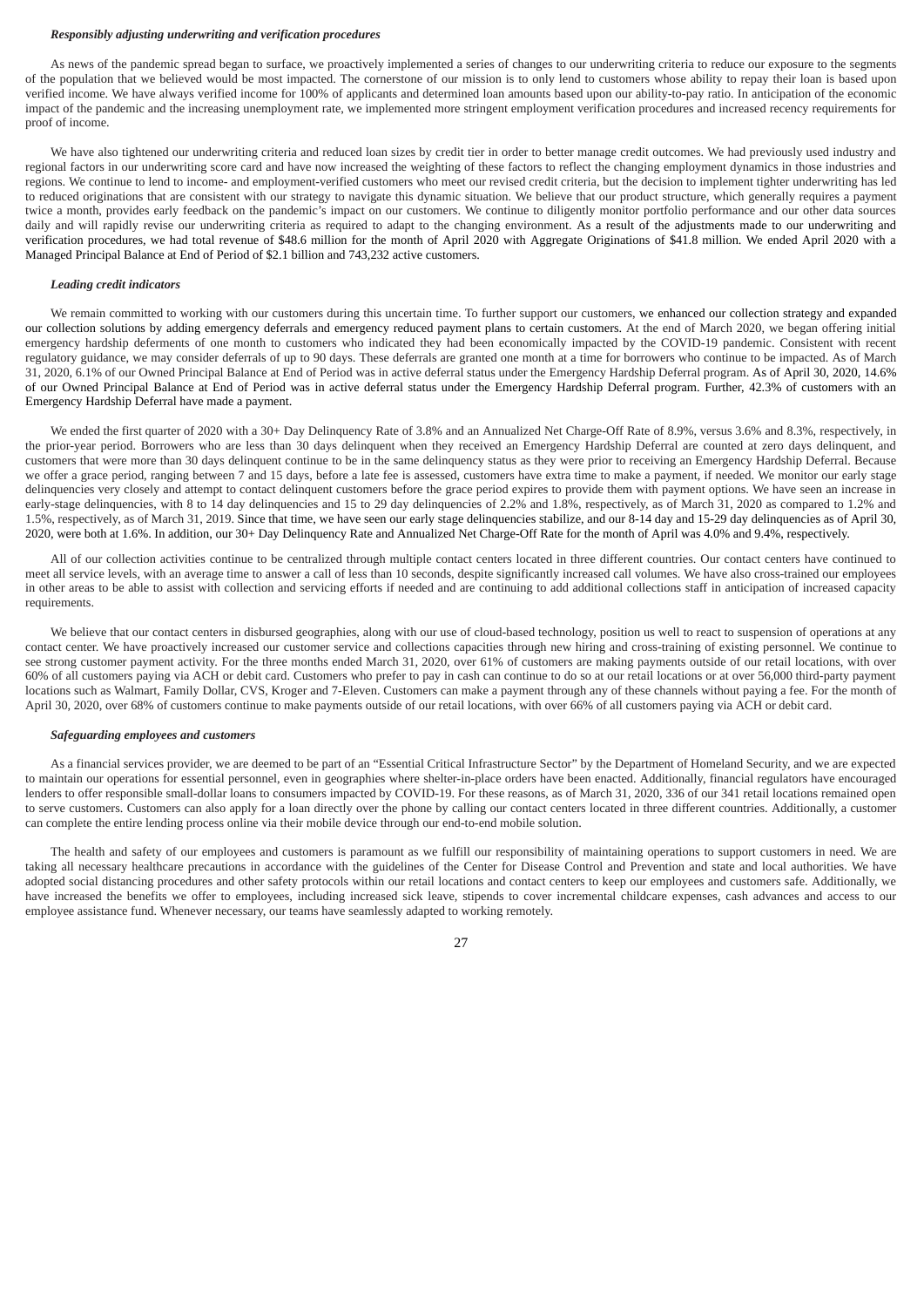# *Impact on net change in fair value*

Our net increase or decrease in fair value, or net change in fair value, includes our current period principal net charge-offs and mark-to-market adjustments on our Fair Value Loans and our Fair Value Notes. Our net change in fair value for the first quarter of 2020 has been impacted by the macroeconomic changes associated with the COVID-19 pandemic.

The fair value of our Loans Receivable at Fair Value decreased \$155.1 million in the first quarter of 2020 driven by a decrease in the fair value price of our loans from 104.5% as of December 31, 2019 to 96.0% as of March 31, 2020. The decrease in the fair value price of our loans is due to (a) an increase in the discount rate from 7.77% as of December 31, 2019 to 12.78% as of March 31, 2020 caused by increasing credit spreads offset by decreasing interest rates, (b) an increase in remaining cumulative charge-offs from 9.61% as of December 31, 2019 to 14.56% as of March 31, 2020, and (c) an increase in average life from 0.81 years as of December 31, 2019 to 0.90 years as of March 31, 2020. The fair value of the price of our loans as of April 30, 2020 is 95.1% due to (a) an increase in the discount rate to 14.09%, (b) a decrease in remaining cumulative charge-offs to 13.85%, and (c) a decrease in average life to 0.86 years.

The fair value of our Asset-Backed Notes at Fair Value decreased \$130.1 million in the first quarter of 2020 driven by a decrease in the weighted average price of our asset-backed notes from 101.40% at December 31, 2019 to 89.75% as of March 31, 2020. This increase was due to the significant dislocation and illiquidity in the assetbacked market as result of the economic impact of the pandemic. The weighted average price of our asset-backed notes as of April 30, 2020 is 87.9%.

#### *Our company's plan to make use of various tax incentives*

On March 27, 2020, the President of the United States signed the Coronavirus Aid, Relief, and Economic Security Act ("CARES Act"), a substantial tax and spending package intended to provide additional economic stimulus to address the impact of the COVID-19 pandemic. We continue to monitor the impact of the COVID-19 pandemic closely, as well as any effects that may result from the CARES Act. Of the tax provisions included in the CARES Act, we will make use of the deferral of the employer's portion of social security payroll taxes and the additional tax deductions generated from the change in the tax classification of qualified improvement property. We will also defer income tax payments to the extent allowed by each of the jurisdictions in which we file tax returns. While we will pursue the opportunities mentioned, we will continue to monitor other benefits resulting from the CARES Act.

# *Investment in new products*

We ended the first quarter of 2020 with \$4.9 million in auto loans and \$2.1 million of credit card receivables issued through a partner bank. We plan to begin piloting personal loans secured by a vehicle in the second quarter of 2020. We have stopped marketing our direct or auto refinance products, so we can focus our efforts with auto lending around the launch and growth of our secured personal loan product for the time being. With credit card, we now have customers in nine states. As of April 30, 2020, we had \$4.9 million in auto loans and \$2.5 million of credit card receivables issued through a partner bank.

# *Impact of COVID-19 on operating expenses*

In response to the economic impact of the COVID-19 pandemic, we have incurred incremental expenses related to maintaining social distancing in our retail locations and contact centers to ensure the health and safety of our customers and employees, as well as staffing more customers service and collections personnel. We have decreased our spending on marketing commensurate with our having tightened our underwriting criteria as well as reduced customer demand. We have not laid off any employees but are only hiring for critical positions.

# *Capital and liquidity*

We continue to maintain our liquidity position and have more than 12 months of liquidity runway without accessing the securitization market, assuming we maintain operations and meet all upcoming debt obligations. As of March 31, 2020, we had \$206.1 million of cash, cash equivalents and restricted cash. Additionally, our business generated \$52.1 million of cash from operations in the first quarter of 2020. We have a strong balance sheet with \$468.8 million of Adjusted Tangible Book Value and low leverage as of March 31, 2020. As of April 30, 2020, we had \$184.6 million of cash, cash equivalents and restricted cash.

We have \$1.3 billion in term securitization bonds outstanding that allows us to fund new originations for the remainder of each securitization's revolving period which range from September 2020 to July 2022. As of March 31, 2020, we had \$120.0 million undrawn capacity on our \$400.0 million warehouse line that is committed through October 2021. As a result of the decline in loan originations, as of April 30, 2020, we had \$188.0 million of undrawn capacity on our warehouse line, as we have transferred certain loans from our warehouse line to pledge to our securitizations.

See Item 1A. Risk Factors included elsewhere in this report for further discussion of the risks and uncertainties relating to COVID–19. See *"*Results of Operations*"* included elsewhere in this report for further discussion of how certain trends and conditions impacted the three months ended March 31, 2020.

### *Selected April 30, 2020 financial information*

Certain tables below contain information which is presented on a Fair Value Pro Forma basis. See the next section, "Non-GAAP Financial Measures", included in this Part I. Item 2. Management's Discussion and Analysis of Financial Condition and Results of Operations for a discussion of the Non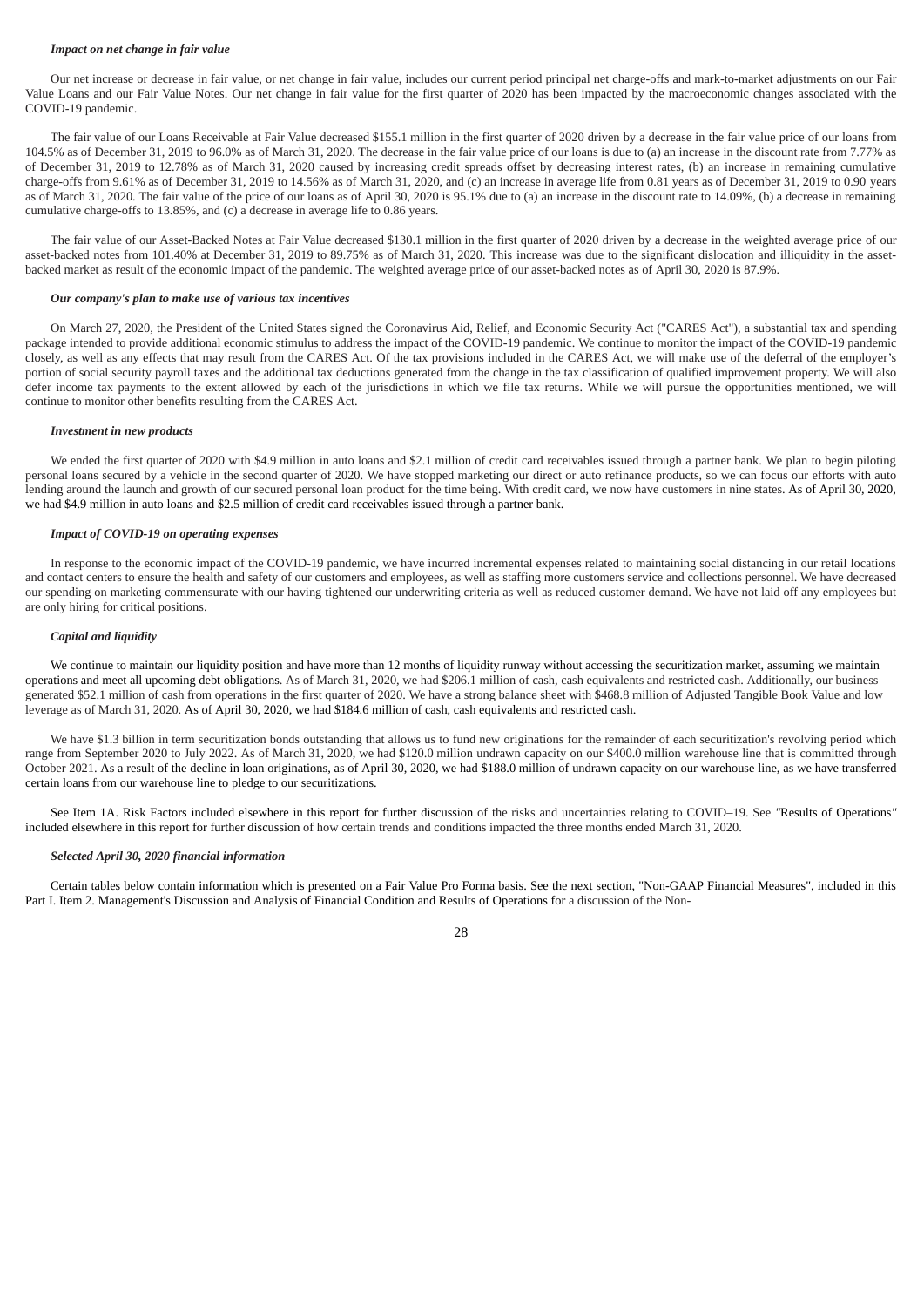GAAP measures, the related adjustments, and a presentation of the actual impact of the election of the fair value option for the periods presented in the financial statements included elsewhere in this report.

The following table presents preliminary Condensed Consolidated Balance Sheet information and Fair Value Pro Forma Condensed Consolidated Balance Sheet information as of April 30, 2020:

|                                                     | April 30, 2020     |           |                       |                          |               |                     |  |  |  |  |  |           |
|-----------------------------------------------------|--------------------|-----------|-----------------------|--------------------------|---------------|---------------------|--|--|--|--|--|-----------|
| (in thousands of dollars)                           | <b>As Recorded</b> |           | <b>FV Adjustments</b> |                          |               | <b>FV Pro Forma</b> |  |  |  |  |  |           |
| Assets                                              |                    |           |                       |                          |               |                     |  |  |  |  |  |           |
| Cash and cash equivalents and restricted cash       | $\mathbb{S}$       | 184,635   | $\mathcal{S}$         | $\overline{\phantom{m}}$ | $\mathcal{S}$ | 184,635             |  |  |  |  |  |           |
| Loans receivable at fair value                      |                    | 1,680,719 |                       |                          |               | 1,680,719           |  |  |  |  |  |           |
| Other assets                                        |                    | 153,968   |                       |                          | 153,968       |                     |  |  |  |  |  |           |
| <b>Total Assets</b>                                 |                    | 2,019,322 |                       |                          |               | 2,019,322           |  |  |  |  |  |           |
|                                                     |                    |           |                       |                          |               |                     |  |  |  |  |  |           |
| Liabilities and stockholders' equity                |                    |           |                       |                          |               |                     |  |  |  |  |  |           |
| Liabilities                                         |                    |           |                       |                          |               |                     |  |  |  |  |  |           |
| Secured financing                                   |                    | 211,106   |                       |                          |               | 211,106             |  |  |  |  |  |           |
| Asset-backed notes at fair value and amortized cost |                    | 1,178,344 |                       | (7, 834)                 |               |                     |  |  |  |  |  | 1,170,510 |
| Other liabilities                                   |                    | 141,086   |                       | 2,631                    |               | 143,717             |  |  |  |  |  |           |
| <b>Total Liabilities</b>                            |                    | 1,530,536 |                       | (5,203)                  |               | 1,525,333           |  |  |  |  |  |           |
| Total stockholders' equity                          |                    | 488,786   |                       | 5,203                    |               | 493,989             |  |  |  |  |  |           |
| Total liabilities and stockholders' equity          | Ъ                  | 2,019,322 |                       |                          |               | 2,019,322           |  |  |  |  |  |           |

The following table presents preliminary Condensed Consolidated Statement of Operations and Fair Value Pro Forma Condensed Consolidated Statement of Operations information for the month ended April 30, 2020:

|                           | For the Month Ended April 30, 2020 |                    |                       |                          |              |                     |  |
|---------------------------|------------------------------------|--------------------|-----------------------|--------------------------|--------------|---------------------|--|
| (in thousands of dollars) |                                    | <b>As Recorded</b> | <b>FV Adjustments</b> |                          |              | <b>FV Pro Forma</b> |  |
| Revenue                   |                                    |                    |                       |                          |              |                     |  |
| <b>Total Revenue</b>      | \$                                 | 48,621             | -\$                   | $\overline{\phantom{m}}$ | $\mathbf{s}$ | 48,621              |  |
| Less:                     |                                    |                    |                       |                          |              |                     |  |
| <b>Interest Expense</b>   |                                    | 4,622              |                       | (63)                     |              | 4,559               |  |
| Decrease in fair value    |                                    | (7,270)            |                       | (2,819)                  |              | (10,089)            |  |
| Net revenue               |                                    | 36,729             |                       | (2,756)                  |              | 33,973              |  |
| Total operating expenses  |                                    | 31,561             |                       |                          |              | 31,561              |  |
| Income before taxes       |                                    | 5,168              |                       | (2,756)                  |              | 2,412               |  |
| Income tax expense        |                                    | 1,543              |                       | (823)                    |              | 720                 |  |
| Net income                |                                    | 3,625              |                       | (1,933)                  | \$           | 1,692               |  |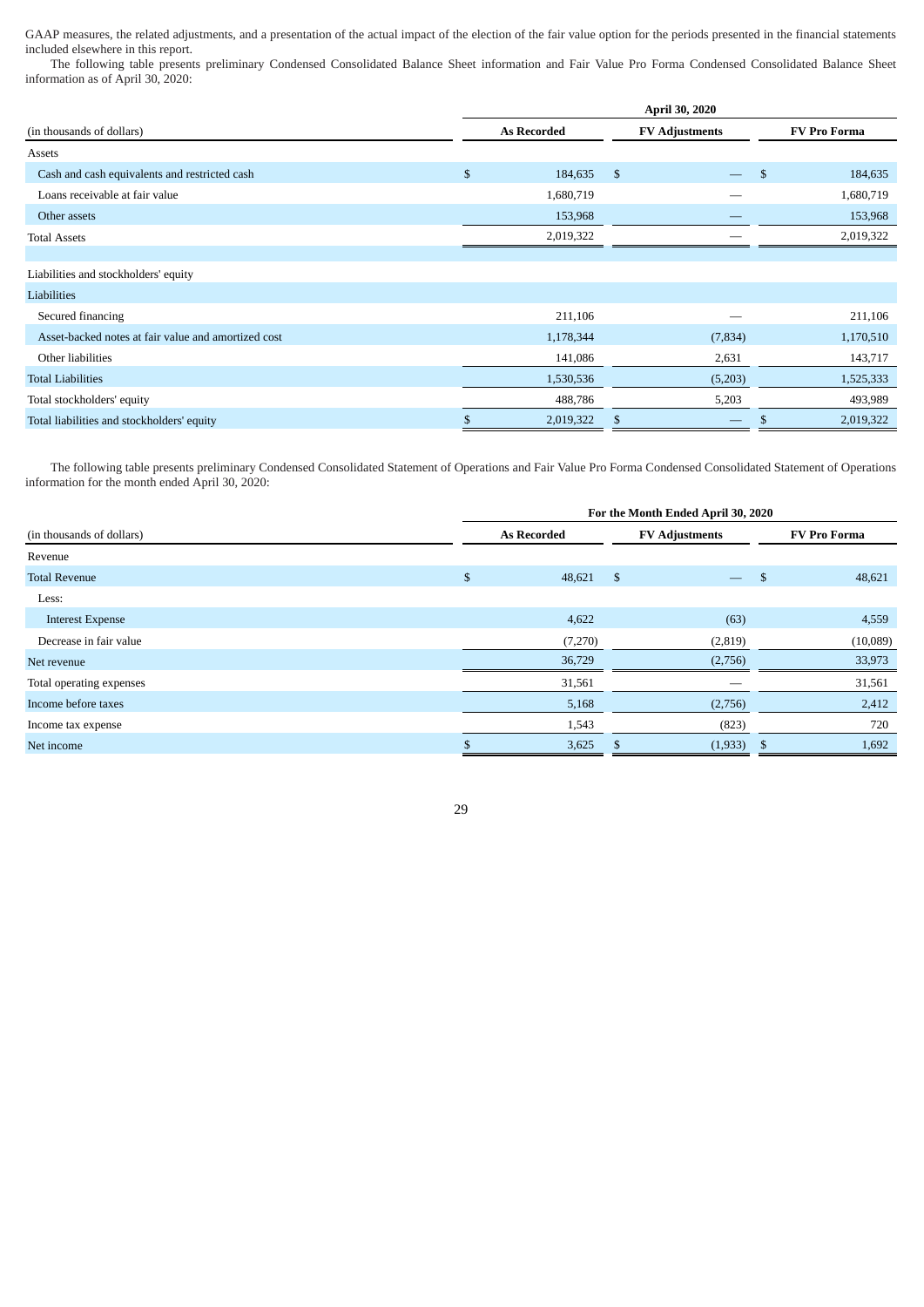The following table presents our preliminary key performance indicators as of and for the month ended April 30, 2020:

| (in thousands of dollars, except CAC)                                                                                                                                                                                                                                                                                                                                     | As of and For<br>the Month Ended<br><b>April 30, 2020</b> |
|---------------------------------------------------------------------------------------------------------------------------------------------------------------------------------------------------------------------------------------------------------------------------------------------------------------------------------------------------------------------------|-----------------------------------------------------------|
| Aggregate Originations (1)                                                                                                                                                                                                                                                                                                                                                | \$<br>41,849                                              |
| Number of Loans Originated (1)                                                                                                                                                                                                                                                                                                                                            | 11,555                                                    |
| Active Customers (1)                                                                                                                                                                                                                                                                                                                                                      | 743,232                                                   |
| Customer Acquisition Cost (1)                                                                                                                                                                                                                                                                                                                                             | \$<br>574                                                 |
| Owned Principal Balance at End of Period (1)                                                                                                                                                                                                                                                                                                                              | \$<br>1,764,946                                           |
| Managed Principal Balance at End of Period (1)                                                                                                                                                                                                                                                                                                                            | \$<br>2,097,726                                           |
| Average Daily Principal Balance (1)                                                                                                                                                                                                                                                                                                                                       | \$<br>1,803,890                                           |
| Charge-offs, Net of Recoveries (1)                                                                                                                                                                                                                                                                                                                                        | \$<br>13,830                                              |
| 30+ Day Delinquent Principal Balance at End of Period (1)                                                                                                                                                                                                                                                                                                                 | \$<br>70,379                                              |
| $30+$ Day Delinguency Rate $(1)$                                                                                                                                                                                                                                                                                                                                          | 4.0%                                                      |
| Annualized Net Charge-Off Rate (1)                                                                                                                                                                                                                                                                                                                                        | 9.4%                                                      |
| <b>Operating Efficiency</b>                                                                                                                                                                                                                                                                                                                                               | 64.9%                                                     |
| <b>Adjusted Operating Efficiency</b>                                                                                                                                                                                                                                                                                                                                      | 61.6%                                                     |
| Return on Equity                                                                                                                                                                                                                                                                                                                                                          | 9.1%                                                      |
| Adjusted Return on Equity<br>$\cdots$<br>$(1)$ and $(1)$ and $(1)$ and $(1)$ and $(1)$ and $(1)$ and $(1)$ and $(1)$ and $(1)$ and $(1)$ and $(1)$ and $(1)$ and $(1)$ and $(1)$ and $(1)$ and $(1)$ and $(1)$ and $(1)$ and $(1)$ and $(1)$ and $(1)$ and $(1)$ and<br>$\cdots$ $\cdots$<br>$1 \t1 \t1 \t1 \t1$ 200.00001<br>$\blacksquare$<br>$\cdot$ 1<br>$\mathbf{1}$ | 7.0%                                                      |

(1) Credit card data has been excluded from these metrics for the month ended April 30, 2020 because they are de minimis.

The following table presents the components of the preliminary Fair Value Pro Forma mark-to-market adjustment and a reconciliation of net income to Adjusted EBITDA for the month ended April 30, 2020:

| (in thousands of dollars)                                                        |    | <b>For the Month Ended</b><br>April 30, 2020 |  |
|----------------------------------------------------------------------------------|----|----------------------------------------------|--|
| <b>Components of Fair Value Mark-to-Market Adjustment - Fair Value Pro Forma</b> |    |                                              |  |
| Fair value mark-to-market adjustment on Fair Value Loans                         | \$ | (13,909)                                     |  |
| Fair value mark-to-market adjustment on asset-backed notes                       |    | 17,614                                       |  |
| Total fair value mark-to-market adjustment - Fair Value Pro Forma                |    | 3,705                                        |  |
|                                                                                  |    |                                              |  |
| <b>Adjusted EBITDA</b>                                                           |    |                                              |  |
| Net income                                                                       | \$ | 3,625                                        |  |
| Adjustments:                                                                     |    |                                              |  |
| Fair Value Pro Forma net income adjustment                                       |    | (1,933)                                      |  |
| Income tax expense                                                               |    | 720                                          |  |
| Depreciation and amortization                                                    |    | 1,610                                        |  |
| Stock-based compensation expense                                                 |    | 1,592                                        |  |
| Litigation reserve                                                               |    |                                              |  |
| Origination fees for Fair Value Loans, net                                       |    | 1,540                                        |  |
| Fair value mark-to-market adjustment                                             |    | (3,705)                                      |  |
| <b>Adjusted EBITDA</b>                                                           |    | 3,449                                        |  |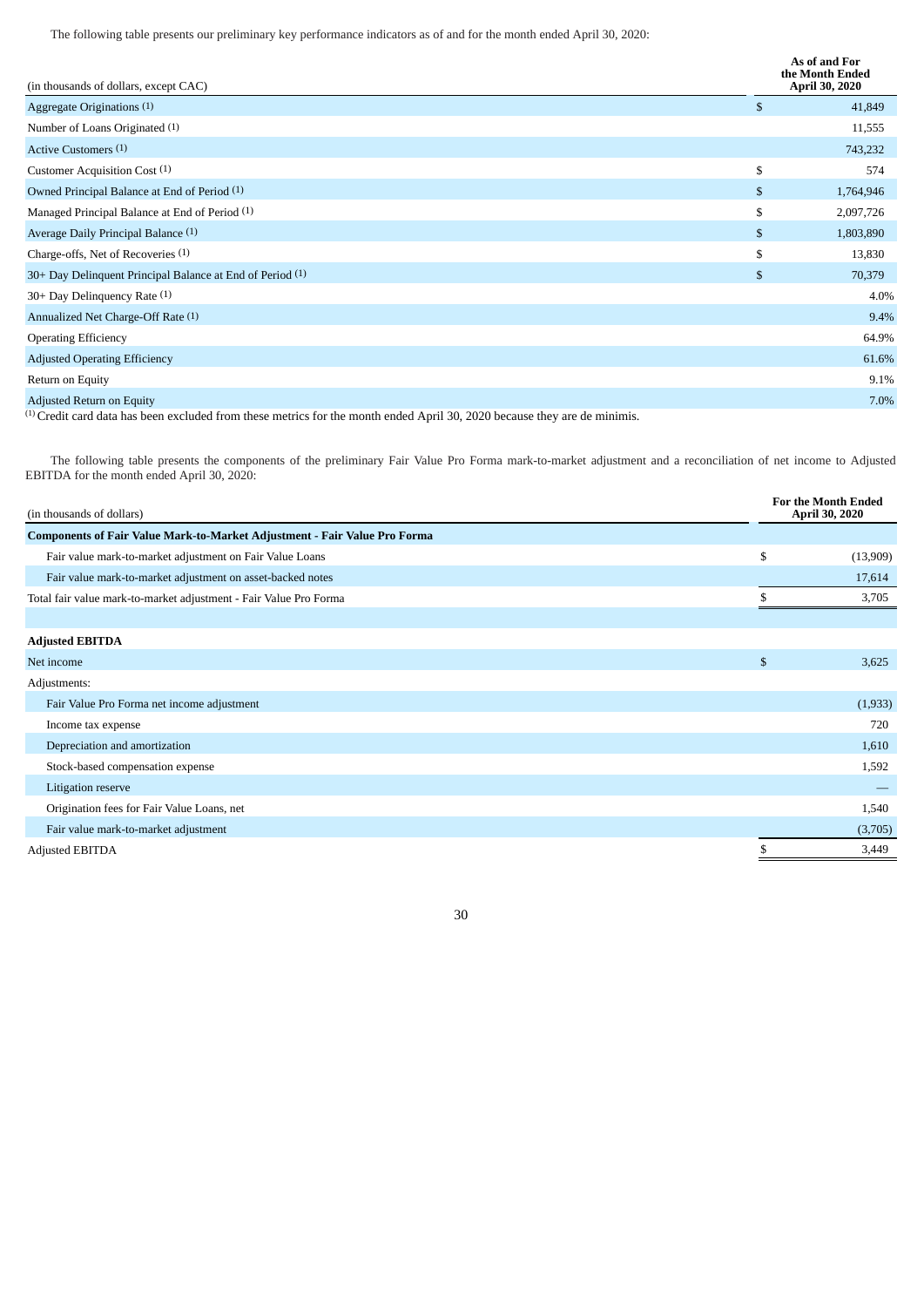The following table presents a preliminary reconciliation of net income to Adjusted Net Income for the month ended April 30, 2020:

| Adjusted Net Income (in thousands of dollars) |          | <b>For the Month Ended</b><br>April 30, 2020 |  |  |
|-----------------------------------------------|----------|----------------------------------------------|--|--|
| Net income (loss)                             | <b>D</b> | 3,625                                        |  |  |
| Adjustments:                                  |          |                                              |  |  |
| Fair Value Pro Forma net income adjustment    |          | (1,933)                                      |  |  |
| Income tax expense                            |          | 720                                          |  |  |
| Stock-based compensation expense              |          | 1,592                                        |  |  |
| Litigation reserve                            |          |                                              |  |  |
| Adjusted income before taxes                  |          | 4,004                                        |  |  |
| Normalized income tax expense                 |          | 1,196                                        |  |  |
| <b>Adjusted Net Income</b>                    |          | 2,808                                        |  |  |
| Income tax rate $(1)$                         |          | 29.9%                                        |  |  |

(1) Income tax rate is based on the effective tax rate before discrete items which is primarily the excess tax benefit from restricted stock units.

The following table presents a preliminary reconciliation of stockholders' equity to Adjusted TBVPS as of April 30, 2020:

| Adjusted TBVPS (in thousands, except share and per share data)                                       |     | <b>April 30, 2020</b> |
|------------------------------------------------------------------------------------------------------|-----|-----------------------|
| Stockholders' equity                                                                                 | л   | 488,786               |
| Adjustments:                                                                                         |     |                       |
| Fair Value Pro Forma stockholders' equity adjustment                                                 |     | 5,203                 |
| Intangible assets, net $(1)$                                                                         |     | (22, 803)             |
| Adjusted Tangible Book Value                                                                         |     | 471,186               |
|                                                                                                      |     |                       |
| Total common shares outstanding                                                                      |     | 27,171,802            |
| <b>Book Value Per Share</b>                                                                          | \$. | 17.99                 |
| Adjusted Tangible Book Value Per Share                                                               | S   | 17.34                 |
| <sup>(1)</sup> Intangible assets, net consists of trademarks and internally developed software, net. |     |                       |

The following table presents a preliminary reconciliation of Return on Equity to Adjusted Return on Equity for the month ended April 30, 2020:

| (in thousands)                                    | <b>For the Month Ended</b><br><b>April 30, 2020</b> |
|---------------------------------------------------|-----------------------------------------------------|
| Return on Equity                                  | 9.1%                                                |
| <b>Adjusted Return on Equity</b>                  |                                                     |
| <b>Adjusted Net Income</b>                        | 2,808                                               |
| Fair Value Pro Forma average stockholders' equity | 492,247                                             |
| Adjusted Return on Equity                         | 7.0%                                                |

The following table presents a preliminary reconciliation of Operating Efficiency to Adjusted Operating Efficiency for the month ended April 30, 2020:

| (in thousands)                                         | <b>For the Month Ended</b><br>April 30, 2020 |
|--------------------------------------------------------|----------------------------------------------|
| <b>Operating Efficiency</b>                            | 64.9%                                        |
| <b>Adjusted Operating Efficiency</b>                   |                                              |
| Total revenue                                          | \$<br>48,621                                 |
| Fair Value Pro Forma Total Revenue adjustments         |                                              |
| Fair Value Pro Forma Total Revenue                     | 48,621                                       |
| Total operating expense                                | 31,561                                       |
| Stock-based compensation expense                       | (1,592)                                      |
| Total Fair Value Pro Forma adjusted operating expenses | 29,969                                       |
| <b>Adjusted Operating Efficiency</b>                   | 61.6%                                        |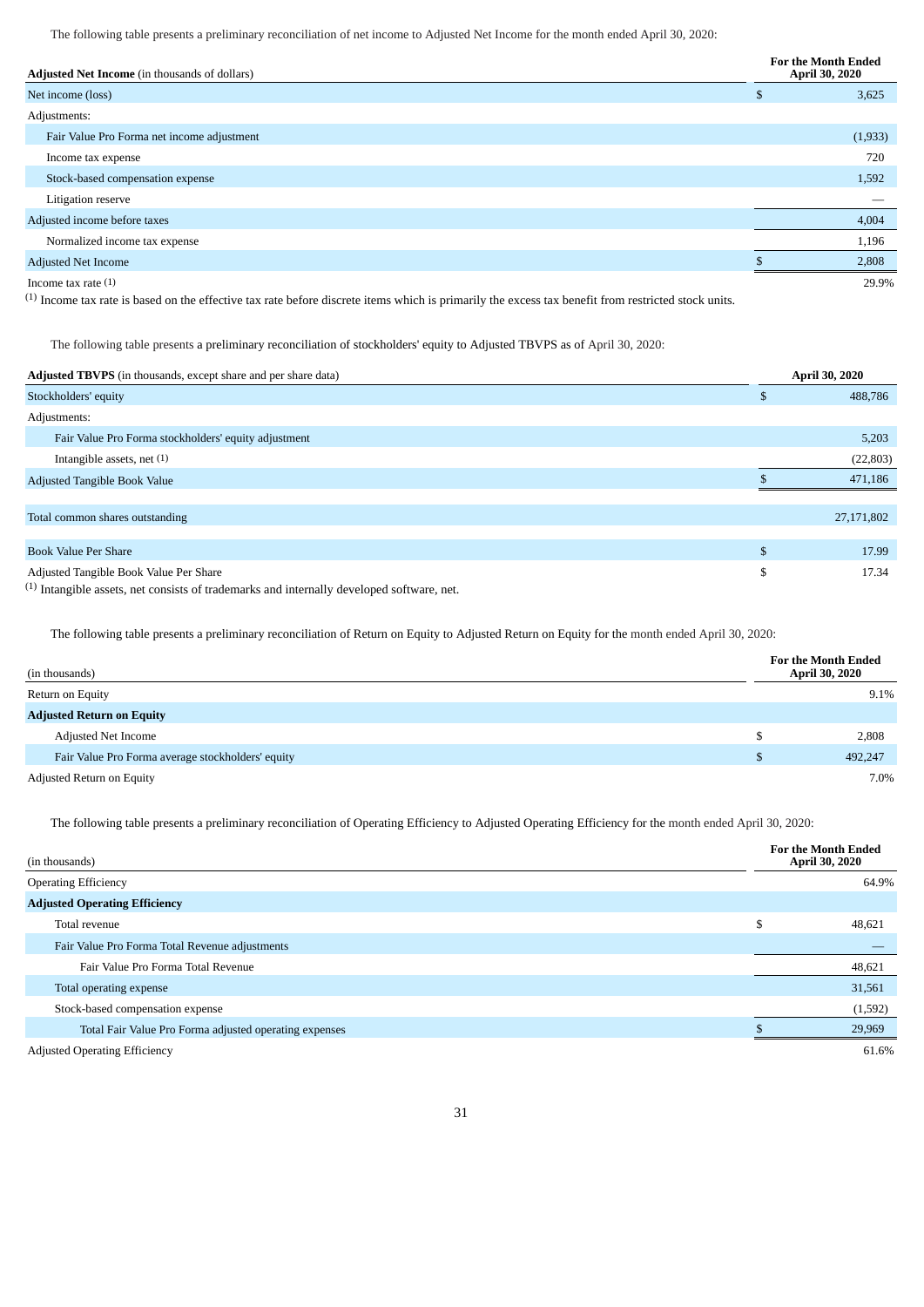#### <span id="page-31-0"></span>**Key Financial and Operating Metrics**

We monitor and evaluate the following key metrics in order to measure our current performance, develop and refine our growth strategies, and make strategic decisions.

See the next section, "Non-GAAP Financial Measures", included in this Part I. Item 2. Management's Discussion and Analysis of Financial Condition and Results of Operations for a presentation of the actual impact of the election of the fair value option for the periods presented in the financial statements included elsewhere in this report.

# **As of or for the Three Months Ended March**

| (in thousands of dollars, except CAC)                     |    | 2020       |    | 2019      |
|-----------------------------------------------------------|----|------------|----|-----------|
| Aggregate Originations (1)                                | \$ | 432,759    | \$ | 415,829   |
| Number of Loans Originated (1)                            |    | 143,150    |    | 150,822   |
| Active Customers (1)                                      |    | 777,194    |    | 699,650   |
| Customer Acquisition Cost (1)                             | \$ | 170        | \$ | 141       |
| Owned Principal Balance at End of Period (1)              | \$ | 1,831,011  | \$ | 1,522,966 |
| Managed Principal Balance at End of Period (1)            | \$ | 2,180,400  | \$ | 1,811,850 |
| Average Daily Principal Balance (1)                       | \$ | 1,862,130  | \$ | 1,526,782 |
| Charge-offs, Net of Recoveries (1)                        | \$ | 41,431     | \$ | 31,272    |
| 30+ Day Delinquent Principal Balance at End of Period (1) | \$ | 69,908     | \$ | 55,766    |
| $30+$ Day Delinquency Rate $(1)$                          |    | 3.8%       |    | 3.6%      |
| Annualized Net Charge-Off Rate (1)                        |    | 8.9%       |    | 8.3%      |
| <b>Operating Efficiency</b>                               |    | 60.3%      |    | 56.9%     |
| <b>Adjusted Operating Efficiency</b>                      |    | 57.8%      |    | 55.8%     |
| Return on Equity                                          |    | $(11.0)\%$ |    | 16.5%     |
| Adjusted Return on Equity                                 |    | $(1.0)\%$  |    | 10.6%     |

(1) Credit card data has been excluded from these metrics for the three months ended March 31, 2020 because they are de minimis.

See "Glossary" at the beginning of this report for formulas and definitions of our key performance metrics.

#### *Aggregate Originations*

Aggregate Originations increased to \$432.8 million for the three months ended March 31, 2020 from \$415.8 million for the three months ended March 31, 2019. The 4.1% increase is primarily driven by an increase in the average loan size, partially offset by a decrease in number of loans originated. We originated 143,150 and 150,822 loans for the three months ended March 31, 2020 and 2019, respectively, representing a 5.1% decrease. This decrease is primarily due to the proactive measures we implemented to tighten our lending criteria and underwriting practices given the current COVID-19 pandemic and reduced number of applications.

# *Active Customers*

As of March 31, 2020, Active Customers increased by 11.1% from March 31, 2019 due to our strategic marketing initiatives which attracted new customers in addition to retaining existing customers. However; due to the COVID-19 pandemic, we have experienced a reduction in applications, which we believe is attributable both to customers abiding by shelter-in-place orders as well as a redirection of our marketing efforts.

# *Customer Acquisition Cost*

For the three months ended March 31, 2020 and 2019, our Customer Acquisition Cost was \$170 and \$141, respectively, an increase of 20.6%. The increase is primarily due to an increase in our retail and telesales staff and investment in testing new marketing channels like digital advertising and lead aggregators, as well as the expansion of our direct mail program. The increase is also directly related to the decrease in number of loans originated period over period due to the COVID-19 pandemic.

# *Managed Principal Balance at End of Period*

Managed Principal Balance at End of Period as of March 31, 2020 increased by 20.3% from March 31, 2019 driven by growth in originations over the last 12 months.

# *Average Daily Principal Balance*

Average Daily Principal Balance increased by 22.0% from \$1.5 billion for the three months ended March 31, 2019 to \$1.9 billion for the three months ended March 31, 2020. The increase reflects the growth in originations over the last 12 months.

### *30+ Day Delinquency Rate*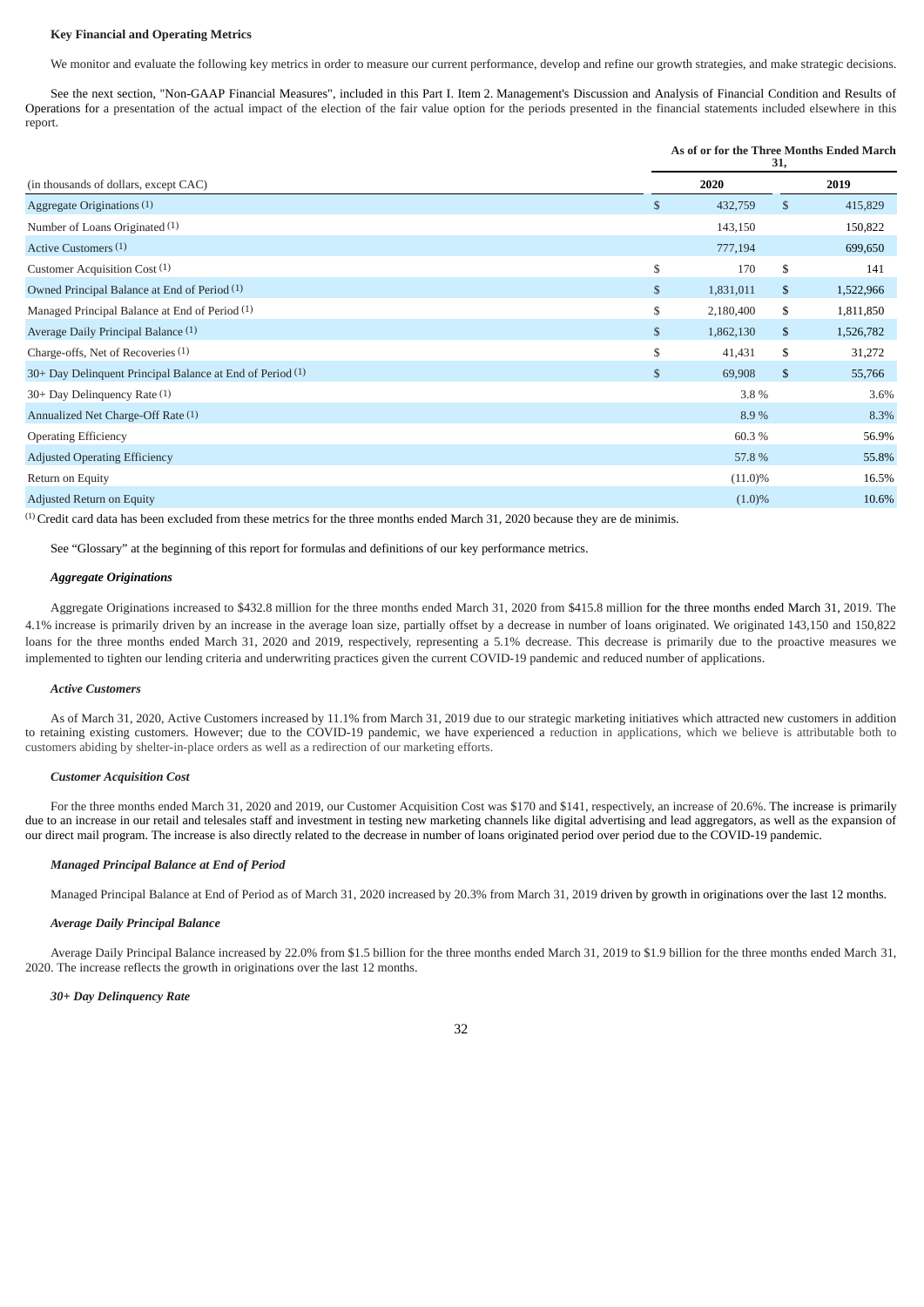Our 30+ Day Delinquency Rate was 3.8% and 3.6% as of March 31, 2020 and 2019, respectively. We monitor early stage delinquencies very closely and attempt to contact delinquent customers before the grace period expires to provide them with payment options. We have seen an increase in early-stage delinquencies primarily related to COVID-19, with 8 to 14 day delinquencies and 15 to 29 day delinquencies of 2.2% and 1.8%, respectively, as of March 31, 2020 as compared to 1.2% and 1.5%, respectively as of March 31, 2019. Borrowers who are less than 30 days delinquent when they received an Emergency Hardship Deferral are counted at zero days delinquent, and customers that were more than 30 days delinquent continue to be in the same delinquency status as they were prior to receiving an Emergency Hardship Deferral. As of March 31, 2020, 6.1% of our Owned Principal Balance at End of Period was in active deferral status under our Emergency Hardship Deferral program.

# *Annualized Net Charge-Off Rate*

Annualized Net Charge-Off Rate for the three months ended March 31, 2020 and 2019 was 8.9% and 8.3%, respectively. Net charge-offs for the year increased due to our larger loan sizes and longer loan terms. Management expects net charge-offs to increase due to the impact of the pandemic.

# *Operating Efficiency and Adjusted Operating Efficiency*

For the three months ended March 31, 2020 and 2019, Operating Efficiency was 60.3% and 56.9% respectively, and Adjusted Operating Efficiency for the same period was 57.8% and 55.8%, respectively. The increases in Operating Efficiency and Adjusted Operating Efficiency are a result of operating expenses growing slightly faster than total revenue. The increase in operating expenses is driven by \$4.2 million in investments in new products, as well as additional investments in technology, engineering, data science and public company readiness. For a reconciliation of Operating Efficiency to Adjusted Operating Efficiency, see "Non-GAAP Financial Measures—Fair Value Pro Forma."

#### *Return on Equity and Adjusted Return on Equity*

For the three months ended March 31, 2020 and 2019, Return on Equity was (11.0)% and 16.5%, respectively and Adjusted Return on Equity was (1.0)% and 10.6% respectively. The decreases in Return on Equity and Adjusted Return on Equity are primarily due to lower net income. Net income was lower due to the decrease in fair value of our loan portfolio as a result of macroeconomic changes associated with the COVID-19 pandemic. For a reconciliation of Return on Equity to Adjusted Return on Equity, see "Non–GAAP Financial Measures—Fair Value Pro Forma."

#### <span id="page-32-0"></span>**Historical Credit Performance**

In addition to monitoring our loss and delinquency performance on an owned portfolio basis, we also monitor the performance of our loans by the period in which the loan was disbursed, generally years or quarters, which we refer to as a vintage. We calculate net lifetime loan loss rate by vintage as a percentage of original principal balance. Net lifetime loan loss rates equal the net lifetime loan losses for a given year through March 31, 2020 divided by the total origination loan volume for that year. Loans are charged off no later than after becoming 120 days contractually delinquent.

The below table shows our net lifetime loan loss rate for each annual vintage since we began lending in 2006. We have managed to stabilize cumulative net lifetime loan losses since the financial crisis that started in 2008. Our proprietary, centralized credit scoring model and continually evolving data analytics have enabled us to maintain consistent net lifetime loan loss rates ranging between 5.5% and 8.2% since 2009. We even achieved a net lifetime loan loss rate of 5.5% during the peak of the recession in 2009. The evolution of our credit models has allowed us to increase our average loan size and commensurately extend our average loan terms. Cumulative net lifetime loan losses for the 2015, 2016, 2017, and 2018 vintages increased partially due to the delay in tax refunds in 2017 and 2019, the impact of natural disasters such as Hurricane Harvey, and the longer duration of the loans. The chart below includes all personal loan originations by vintage, excluding loans originated under the Access Loan Program.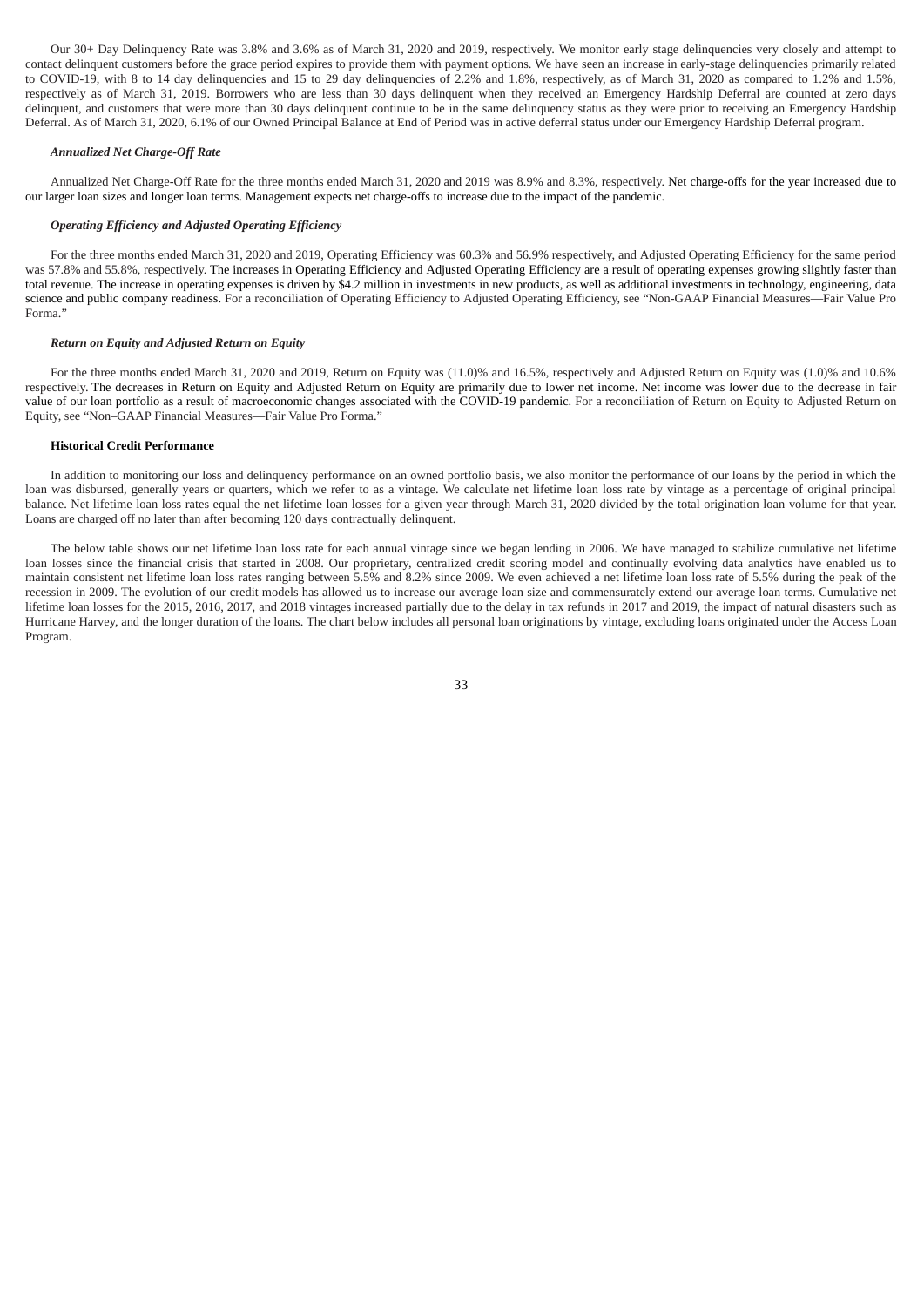

|                                                                                                                                 | <b>Year of Origination</b> |       |       |       |       |       |       |       |       |           |           |          |           |
|---------------------------------------------------------------------------------------------------------------------------------|----------------------------|-------|-------|-------|-------|-------|-------|-------|-------|-----------|-----------|----------|-----------|
|                                                                                                                                 | 2007                       | 2008  | 2009  | 2010  | 2011  | 2012  | 2013  | 2014  | 2015  | 2016      | 2017      | 2018     | 2019      |
| Net lifetime loan losses as<br>of March 31, 2020 as a<br>percentage of original<br>principal balance                            | 7.7%                       | 8.9%  | 5.5%  | 6.4%  | 6.2%  | 5.6%  | 5.6%  | 6.1%  | 7.1%  | $8.0\%$ * | $8.2\%$ * | $6.8\%*$ | $0.0\%$ * |
| Outstanding principal<br>balance as of March 31,<br>2020 as a percentage of<br>original amount disbursed                        | $-$ %                      | $-$ % | $-$ % | $-$ % | $-$ % | $-$ % | $-$ % | $-$ % | $-$ % | 0.1%      | 3.6%      | 35.0%    | 87.9%     |
| Dollar weighted average<br>original term for vintage<br>in months<br>$*$ Untage is not ust fully mature from a loss neropeotive | 9.3                        | 9.9   | 10.2  | 11.7  | 12.3  | 14.5  | 16.4  | 19.1  | 22.3  | 24.2      | 26.3      | 29.0     | 30.0      |

Vintage is not yet fully mature from a loss perspective.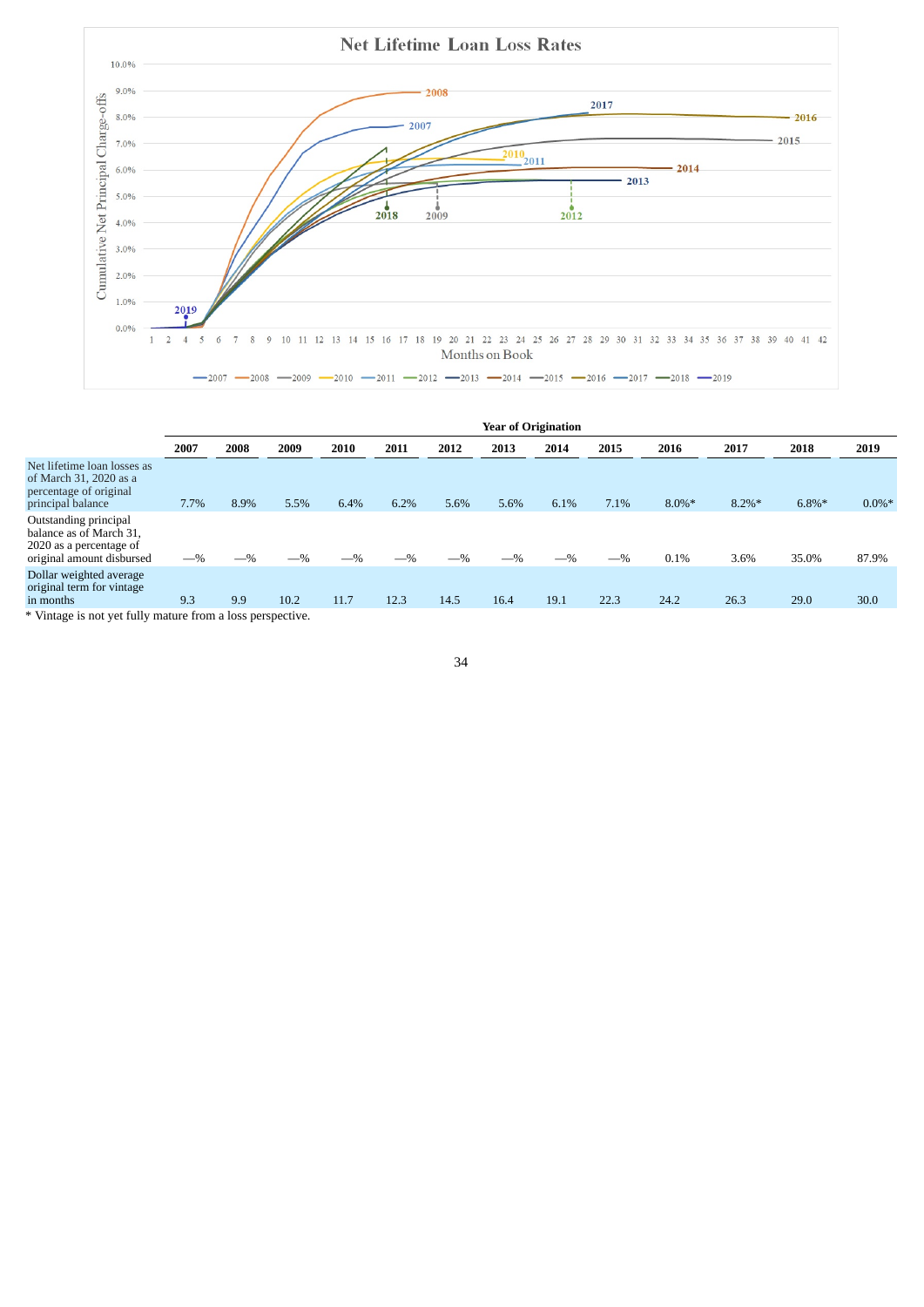# <span id="page-34-0"></span>**Results of Operations**

The following tables and related discussion set forth our Condensed Consolidated Statements of Operations (Unaudited) for each of the three months ended March 31, 2020 and 2019.

|                                     | <b>Three Months Ended March 31,</b> |           |              |           |  |
|-------------------------------------|-------------------------------------|-----------|--------------|-----------|--|
| (in thousands of dollars)           |                                     | 2020      |              | 2019      |  |
| Revenue                             |                                     |           |              |           |  |
| Interest income                     | \$                                  | 150,700   | $\mathbb{S}$ | 126,746   |  |
| Non-interest income                 |                                     | 12,728    |              | 11,582    |  |
| Total revenue                       |                                     | 163,428   |              | 138,328   |  |
| Less:                               |                                     |           |              |           |  |
| Interest expense                    |                                     | 16,361    |              | 14,619    |  |
| Provision (release) for loan losses |                                     |           |              | (366)     |  |
| Total decrease in fair value        |                                     | (66, 469) |              | (25, 416) |  |
| Net revenue                         |                                     | 80,598    |              | 98,659    |  |
| Operating expenses:                 |                                     |           |              |           |  |
| Technology and facilities           |                                     | 30,774    |              | 21,641    |  |
| Sales and marketing                 |                                     | 24,827    |              | 21,266    |  |
| Personnel                           |                                     | 25,582    |              | 18,877    |  |
| Outsourcing and professional fees   |                                     | 13,618    |              | 13,549    |  |
| General, administrative and other   |                                     | 3,813     |              | 3,358     |  |
| Total operating expenses            |                                     | 98,614    |              | 78,691    |  |
| Income before taxes                 |                                     | (18,016)  |              | 19,968    |  |
| Income tax expense (benefit)        |                                     | (4, 715)  |              | 5,354     |  |
| Net income (loss)                   | $\$$                                | (13,301)  | $\mathbb{S}$ | 14,614    |  |

# *Total revenue*

|                              |    |         | <b>Three Months Ended March</b><br>31, | <b>Period-to-period Change</b> |               |       |
|------------------------------|----|---------|----------------------------------------|--------------------------------|---------------|-------|
| (in thousands of dollars)    |    | 2020    | 2019                                   |                                |               | $\%$  |
| Revenue                      |    |         |                                        |                                |               |       |
| Interest income              | \$ | 150,700 | $\mathbb{S}$<br>126,746                |                                | 23,954<br>S   | 18.9% |
| Non-interest income          |    | 12,728  | 11,582                                 |                                | 1,146         | 9.9%  |
| Total revenue                | \$ | 163,428 | 138,328<br>\$.                         |                                | 25,100<br>\$. | 18.1% |
| Percentage of total revenue: |    |         |                                        |                                |               |       |
| Interest income              |    | 92.2%   | 91.6%                                  |                                |               |       |
| Non-interest income          |    | 7.8%    | 8.4%                                   |                                |               |       |
| Total revenue                |    | 100.0%  | 100.0%                                 |                                |               |       |

*Total Revenue.* Total revenue increased by \$25.1 million, or 18.1%, from \$138.3 million for the three months ended March 31, 2019 to \$163.4 million for the three months ended March 31, 2020.

*Interest income.* Total interest income increased by \$24.0 million, or 18.9%, from \$126.7 million for the three months ended March 31, 2019 to \$150.7 million for the three months ended March 31, 2020. The increase is primarily attributable to growth in our Average Daily Principal Balance, which grew from \$1.5 billion for the three months ended March 31, 2019 to \$1.9 billion for the three months ended March 31, 2020, an increase of 22.0%. This was partially offset by a decrease in portfolio yield of 14 basis points due to returning customers receiving lower interest rates.

*Non-interest income.* Total non-interest income increased by \$1.1 million, or 9.9%, from \$11.6 million for the three months ended March 31, 2019 to \$12.7 million for the three months ended March 31, 2020. The increase is primarily due to a \$0.9 million increase in servicing revenue from loans sold and a \$0.2 million increase in the gain on sale of loans.

See Note 2, *Summary of Significant Accounting Policies*, and Note 12, *Revenue*, of the Notes to the Condensed Consolidated Financial Statements (Unaudited) included elsewhere in this report for further discussion on our interest income, non-interest income and revenue.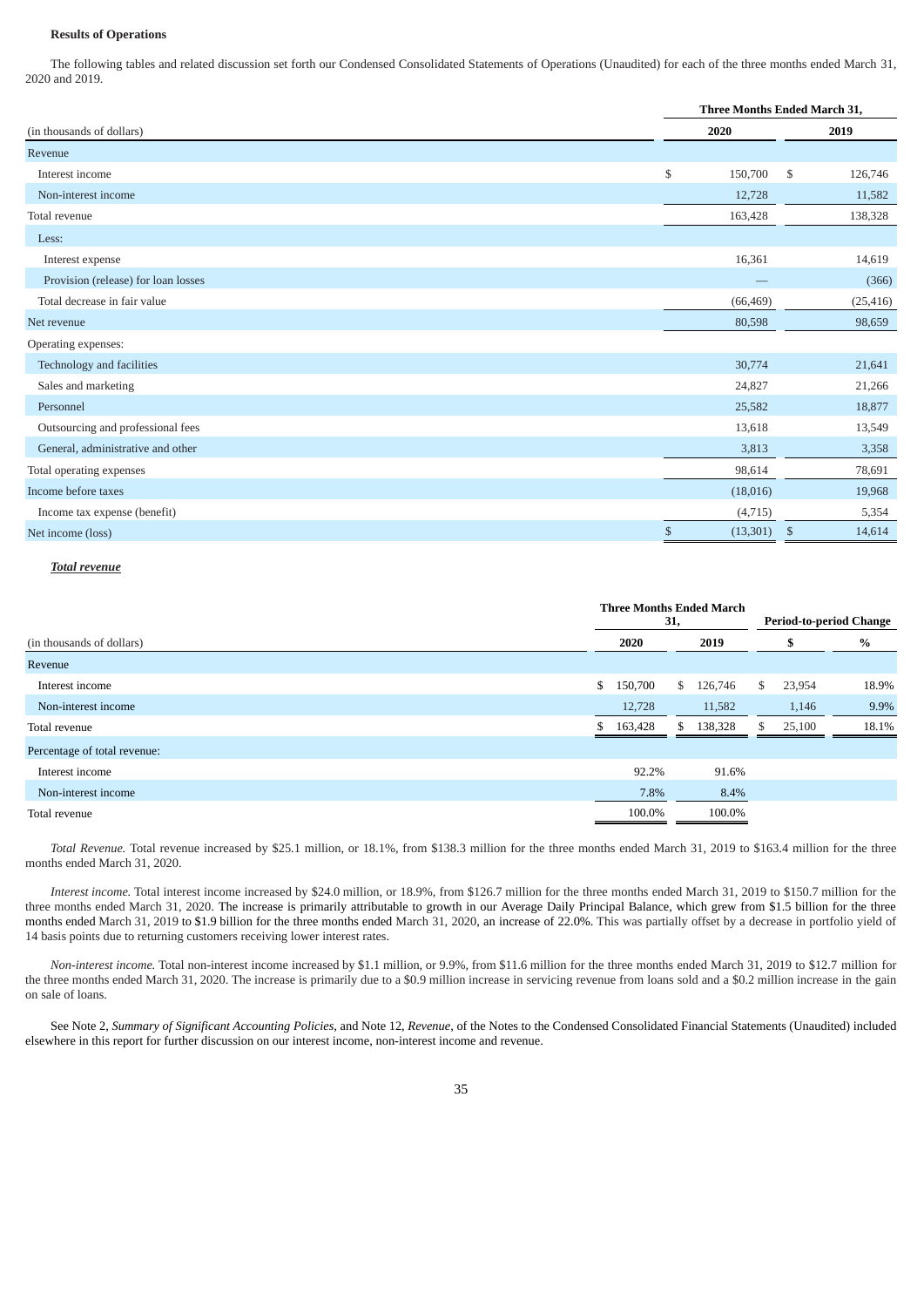| (in thousands of dollars)                                   |  | <b>Three Months Ended March</b><br>31, |    |        |  | <b>Period-to-period Change</b> |       |  |
|-------------------------------------------------------------|--|----------------------------------------|----|--------|--|--------------------------------|-------|--|
|                                                             |  | 2020                                   |    | 2019   |  |                                | $\%$  |  |
| Interest expense                                            |  | 16,361                                 | S. | 14.619 |  | 1.742                          | 11.9% |  |
| Percentage of total revenue                                 |  | 10.0%                                  |    | 10.6%  |  |                                |       |  |
| Cost of Debt                                                |  | $4.2\%$                                |    | 4.4%   |  |                                |       |  |
| Leverage as a percentage of Average Daily Principal Balance |  | 83.6%                                  |    | 86.0%  |  |                                |       |  |

*Interest expense.* Interest expense increased by \$1.7 million, or 11.9%, from \$14.6 million for the three months ended March 31, 2019 to \$16.4 million for the three months ended March 31, 2020. We financed approximately 83.6% of our loans receivable through debt for the three months ended March 31, 2020, as compared to 86.0% for the three months ended March 31, 2019, and our Average Daily Debt Balance increased from \$1.3 billion to \$1.6 billion for the three months ended March 31, 2020, an increase of 18.2%. While aggregate interest expense has increased as we have grown our loans receivable, we have improved our Cost of Debt as we have become a more established issuer and have been able to refinance and increase the size of our securitizations.

See Note 2, *Summary of Significant Accounting Policies*, and Note 8, *Borrowings,* in the Notes to the Condensed Consolidated Financial Statements (Unaudited) included in this report for further information on the Company's interest expense and the Company's Secured Financing facility and asset-backed notes.

# *Provision (release) for loan losses*

Upon adoption of ASU 2019-05, effective January 1, 2020, we elected the fair value option on all loans receivable previously measured at amortized cost as of December 31, 2019. There is no provision for loan losses for the Fair Value Loans because lifetime loan losses are incorporated in the measurement of fair value for loans receivable. Accordingly, for the three months ended March 31, 2020, we did not have any loans receivable measured at amortized cost and, therefore, the provision (release) for loan losses is not applicable for the three months ended March 31, 2020.

The provision (release) for loan losses for the three months ended March 31, 2019 represents a provision to maintain an allowance for loan losses adequate to provide for losses over the next 12 months for our Loans Receivable at Amortized Cost. Our allowance for loan losses represents our estimate of the credit losses inherent in our loans and is based on a variety of factors, including current economic conditions, our historical loan loss experience, recent trends in delinquencies and loan seasoning.

|                                                                      | <b>Three Months Ended March</b><br>31, |       |  |          | <b>Period-to-period Change</b> |         |      |
|----------------------------------------------------------------------|----------------------------------------|-------|--|----------|--------------------------------|---------|------|
| (in thousands of dollars)                                            |                                        | 2020  |  | 2019     |                                |         | $\%$ |
| Charge-offs, net of recoveries on loans receivable at amortized cost |                                        |       |  | 8.768    |                                | (8,768) |      |
| Excess provision on loans receivable at amortized cost               |                                        |       |  | (9, 134) |                                | 9,134   |      |
| Provision (release) for loan losses                                  |                                        | _     |  | (366)    |                                | 366     |      |
| Allowance for loan losses rate on amortized cost portfolio           |                                        | $-$ % |  | 8.16%    |                                |         |      |
| Percentage of total revenue                                          |                                        | $-$ % |  | (0.3)%   |                                |         |      |

\* Not meaningful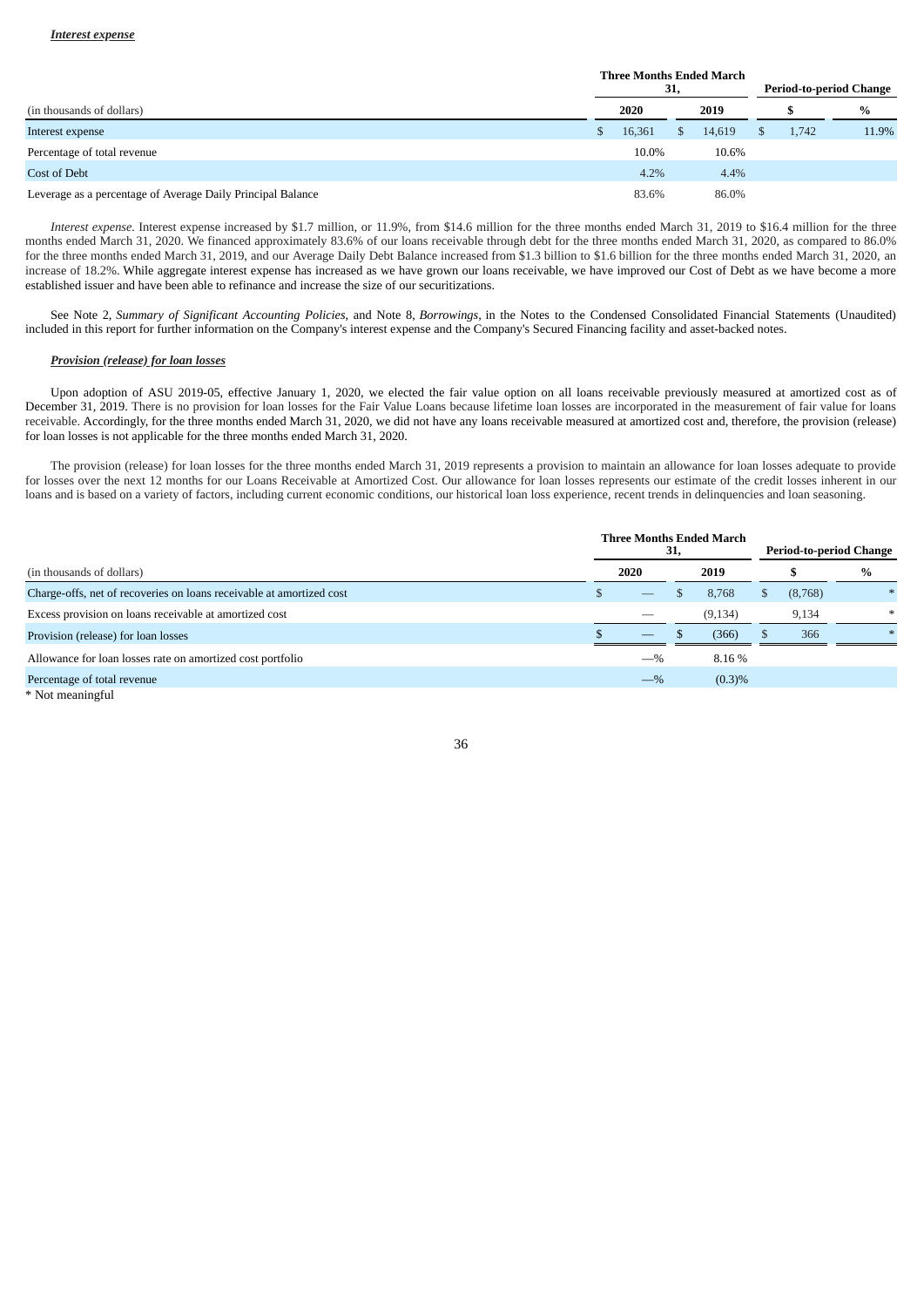# *Total net increase (decrease) in fair value*

Net increase (decrease) in fair value reflects changes in fair value of Fair Value Loans and Fair Value Notes on an aggregate basis and is based on a number of factors, including benchmark interest rates, credit spreads, remaining cumulative charge-offs and customer payment rates. Increases in the fair value of loans increase Net Revenue. Conversely, decreases in the fair value of loans decrease Net Revenue. Increases in the fair value of asset-backed notes decrease Net Revenue. Decreases in the fair value of asset-backed notes increase Net Revenue.

|                                                                        | Three Months Ended March 31, |    | <b>Period-to-period Change</b> |   |             |        |
|------------------------------------------------------------------------|------------------------------|----|--------------------------------|---|-------------|--------|
| (in thousands of dollars)                                              | 2020                         |    | 2019                           |   | Y.          | %      |
| Fair value mark-to-market adjustment:                                  |                              |    |                                |   |             |        |
| Fair value mark-to-market adjustment on Loans Receivable at Fair Value | \$<br>(155, 125)             | \$ | 2,675                          |   | \$(157,800) | $\ast$ |
| Fair value mark-to-market adjustment on asset-backed notes             | 130,089                      |    | (5,587)                        |   | 135,676     | $*$    |
| Total fair value mark-to-market adjustment                             | (25,036)                     |    | (2,912)                        |   | (22, 124)   | $*$    |
| Charge-offs, net of recoveries on loans receivable at fair value (1)   | (41, 433)                    |    | (22, 504)                      |   | (18,929)    | $\ast$ |
| Total decrease in fair value                                           | (66, 469)                    |    | (25, 416)                      | S | (41,053)    | $\ast$ |
| Percentage of total revenue:                                           |                              |    |                                |   |             |        |
| Fair value mark-to-market adjustment                                   | $(15.3)\%$                   |    | $(2.1)\%$                      |   |             |        |
| Charge-offs, net of recoveries on loans receivable at fair value       | $(25.4)\%$                   |    | $(16.3)\%$                     |   |             |        |
| Total net increase (decrease) in fair value                            | $(40.7)\%$                   |    | $(18.4)\%$                     |   |             |        |
| Discount rate $(2)$                                                    | 12.78 %                      |    | 8.86 %                         |   |             |        |
| Remaining cumulative charge-offs                                       | 14.56 %                      |    | 10.00 %                        |   |             |        |
| Average life in years                                                  | 0.90                         |    | 0.80                           |   |             |        |

# \* Not meaningful

(1) The loan related balances are not comparable between 2020 and 2019 as a result of the adoption of ASU 2019-05 effective January 2020.

(2) The observed volatility in the discount rate is due to illiquidity and increase in risk premiums in the secondary market for asset-backed notes due to the COVID-19 pandemic.

*Net increase (decrease) in fair value.* Net decrease in fair value for the three months ended March 31, 2020 was \$66.5 million. This amount represents a total fair value mark-to-market decrease of \$25.0 million on Loans Receivable at Fair Value and Asset-Backed Notes at Fair Value, and \$41.4 million of charge-offs, net of recoveries on Loans Receivable at Fair Value. The total fair value mark-to-market adjustment consists of a \$155.1 million mark-to-market reduction on Fair Value Loans due to (a) an increase in the discount rate from 7.77% as of December 31, 2019 to 12.78% as of March 31, 2020 caused by increasing credit spreads offset by decreasing interest rates, (b) an increase in remaining cumulative charge-offs from 9.61% as of December 31, 2019 to 14.56% as of March 31, 2020, and (c) an increase in average life from 0.81 years as of December 31, 2019 to 0.90 years as of March 31, 2020. The \$130.1 million mark-to-market adjustment on Fair Value Notes is due to a widening of credit spreads due to illiquidity and increase in risk premiums in the secondary market for asset-backed notes due to the pandemic.

### *Charge-offs, net of recoveries*

|                                                                      | Three Months Ended March 31. | <b>Period-to-period Change</b> |           |  |         |        |
|----------------------------------------------------------------------|------------------------------|--------------------------------|-----------|--|---------|--------|
| (in thousands of dollars)                                            | 2020                         |                                | 2019      |  |         | $\%$   |
| Charge-offs, net of recoveries on loans receivable at amortized cost | $\qquad \qquad - \qquad$     |                                | 8.768     |  | (8,768) | $\ast$ |
| Charge-offs, net of recoveries on loans receivable at fair value (1) | 41.433                       |                                | 22,504    |  | 18.929  | 84.1%  |
| Total charge-offs, net of recoveries                                 | 41,433                       |                                | 31,272    |  | 10.161  | 32.5%  |
| Average Daily Principal Balance                                      | 1,862,130                    | S.                             | 1.526.782 |  | 335,348 | 22.0%  |
| Annualized Net Charge-Off Rate                                       | 8.9%                         |                                | 8.3%      |  |         |        |

#### \* Not meaningful

(1) The loan related balances are not comparable between 2020 and 2019 as a result of the adoption of ASU 2019-05, effective January 2020.

*Charge-offs, net of recoveries.* We optimized growth while maintaining an Annualized Net Charge-Off Rate of 8.9% for the three months ended March 31, 2020. We believe this experience indicates the strength of our proprietary credit scoring technology as well as the efficacy and scalability of our business model. We expect our chargeoffs to increase due to the impact of the COVID-19 pandemic.

### *Operating expenses*

Operating expenses consist of technology and facilities, sales and marketing, personnel, outsourcing and professional fees and general, administrative and other expenses. For Fair Value Loans, we no longer capitalize direct loan origination expenses, instead expensing them in operating expenses as incurred. For Fair Value Notes, we no longer capitalize financing expenses, instead including them within operating expenses as incurred.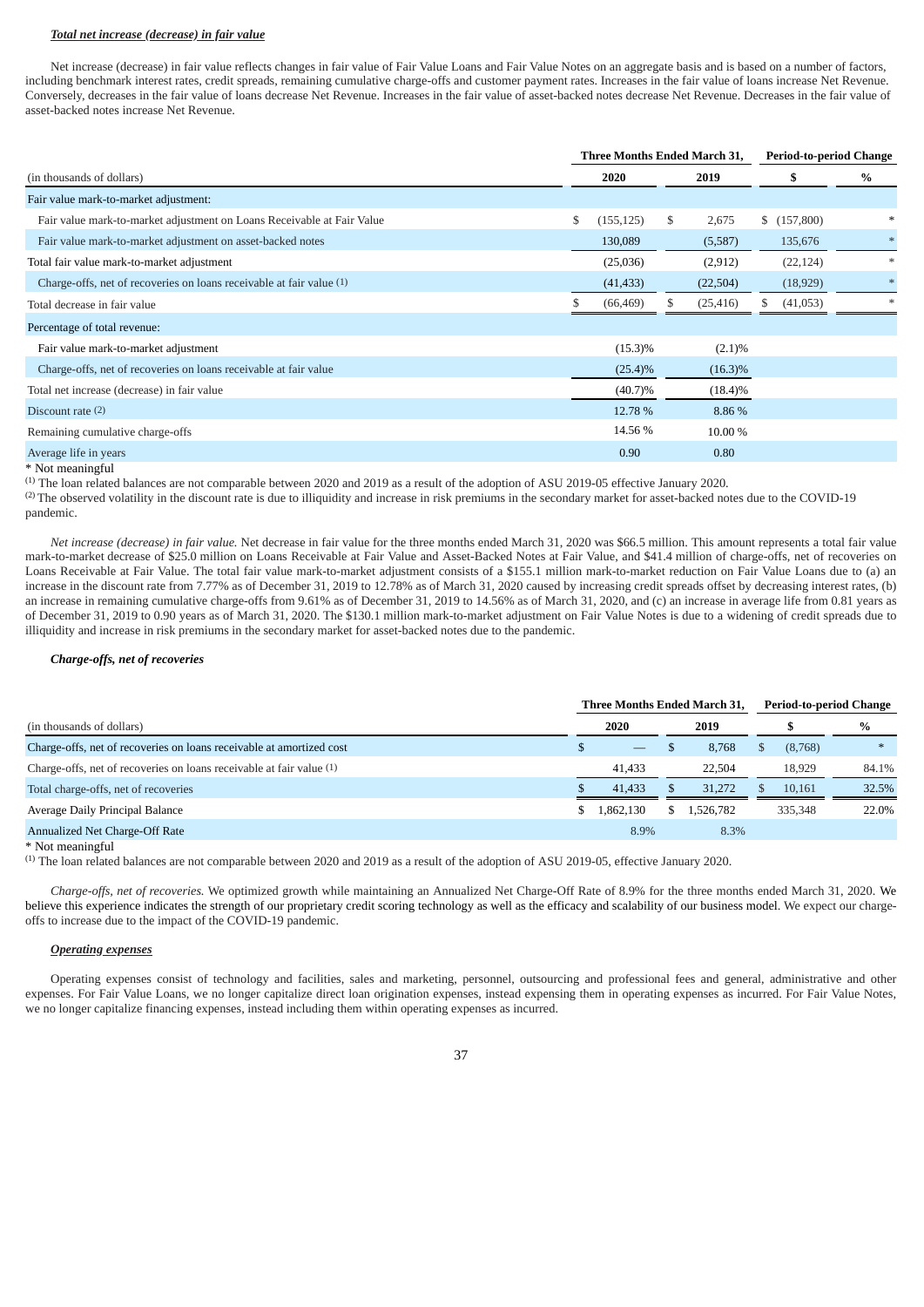## *Technology and facilities*

Technology and facilities expenses are the largest component of our operating expenses, representing the costs required to build our omni-channel network and technology platform, and consist of three components. The first component is comprised of costs associated with our technology, engineering, information security, cybersecurity, platform development, maintenance, and end user services, including fees for software licenses, consulting, legal and other services as a result of our efforts to grow our business, as well as personnel expenses. The second includes rent for retail and corporate locations, utilities, insurance, telephony costs, property taxes, equipment rental expenses, licenses and fees, and depreciation and amortization. Lastly, this category also includes all software licenses, subscriptions, and technology service costs to support our corporate operations, excluding sales and marketing.

|                                  | <b>Three Months Ended March</b> | 31,        |        | <b>Period-to-period Change</b> |       |       |  |
|----------------------------------|---------------------------------|------------|--------|--------------------------------|-------|-------|--|
| (in thousands of dollars)        | 2020                            |            | 2019   |                                |       | %     |  |
| <b>Technology and facilities</b> | 30,774                          | $^{\circ}$ | 21.641 |                                | 9,133 | 42.2% |  |
| Percentage of total revenue      | 18.8%                           |            | 15.6%  |                                |       |       |  |

*Technology and facilities.* Technology and facilities expense increased by \$9.1 million, or 42.2%, from \$21.6 million for the three months ended March 31, 2019 to \$30.8 million for the three months ended March 31, 2020. The increase is primarily due to \$3.9 million higher compensation and benefits and \$1.4 million higher depreciation on leasehold improvements and rent expense due to the increased number of retail locations as we have continued to build our omni-channel network. Our retail locations grew from 321 at March 31, 2019 to 341 at March 31, 2020, or 6.2%. We also had a \$2.1 million increase in service costs related to higher usage of software and cloud services, \$1.3 million related to depreciation of additions related to internally developed software and \$0.5 million increase in professional services and other related costs due to growth in staffing at our India technology service center.

## *Sales and marketing*

Sales and marketing expenses consist of two components and represent the costs to acquire our customers. The first component is comprised of the expense to acquire a customer through various paid marketing channels including direct mail, radio, television, digital marketing and brand marketing. The second component is the costs associated with our telesales, lead generation and retail operations, including personnel expenses, but excluding costs associated with retail locations. For Fair Value Loans, sales and marketing-related direct origination expenses are expensed when incurred.

|                                        |  |        | 31, | <b>Three Months Ended March</b> | <b>Period-to-period Change</b> |       |       |
|----------------------------------------|--|--------|-----|---------------------------------|--------------------------------|-------|-------|
| (in thousands of dollars)              |  | 2020   |     | 2019                            |                                |       | $\%$  |
| Sales and marketing                    |  | 24,827 | S.  | 21.266                          |                                | 3,561 | 16.7% |
| Percentage of total revenue            |  | 15.2%  |     | 15.4%                           |                                |       |       |
| <b>Customer Acquisition Cost (CAC)</b> |  | 170.   |     | 141                             |                                | 29    | 20.6% |

*Sales and marketing.* Sales and marketing expenses to acquire our customers increased by \$3.6 million, or 16.7%, from \$21.3 million for the three months ended March 31, 2019 to \$24.8 million for the three months ended March 31, 2020. As we expanded our omni-channel network, we added headcount to our retail locations and telesales, leading to increased personnel-related costs of \$1.2 million. To grow our loan originations, we increased our investment in marketing initiatives by \$3.1 million across various marketing channels, including direct mail, digital advertising channels, lead aggregators, and brand marketing. This was partially offset by \$0.8 million savings due to the discontinued use of radio media buys in 2020. As a result of our focus on developing new marketing capabilities and our lower number of loans originated during the period due to the COVID-19 pandemic, our CAC has increased by 20.6% from the three months ended March 31, 2019 to the three months ended March 31, 2020.

### *Personnel*

Personnel expenses represent compensation and benefits that we provide to our employees and include salaries, wages, bonuses, commissions, related employer taxes, medical and other benefits provided and stock-based compensation expense for all of our staff with the exception of our telesales, lead generation, retail operations and technology which are included in sales and marketing expenses and technology and facilities, respectively.

|                             | <b>Three Months Ended March</b> | 31,           |        | <b>Period-to-period Change</b> |       |  |
|-----------------------------|---------------------------------|---------------|--------|--------------------------------|-------|--|
| (in thousands of dollars)   | 2020                            |               | 2019   |                                | $\%$  |  |
| Personnel                   | 25,582                          | <sup>\$</sup> | 18,877 | 6.705                          | 35.5% |  |
| Percentage of total revenue | 15.7%                           |               | 13.6%  |                                |       |  |

*Personnel.* Personnel expense increased by \$6.7 million, or 35.5%, from \$18.9 million for the three months ended March 31, 2019 to \$25.6 million for the three months ended March 31, 2020, primarily driven by a 26.0% increase in corporate employee headcount associated with risk management, data analytics and finance, \$1.7 million in increased stock compensation expense related to equity incentive awards for our 2019 annual review and \$0.5 million in severance pay related to the corporate reorganization of auto in January 2020.

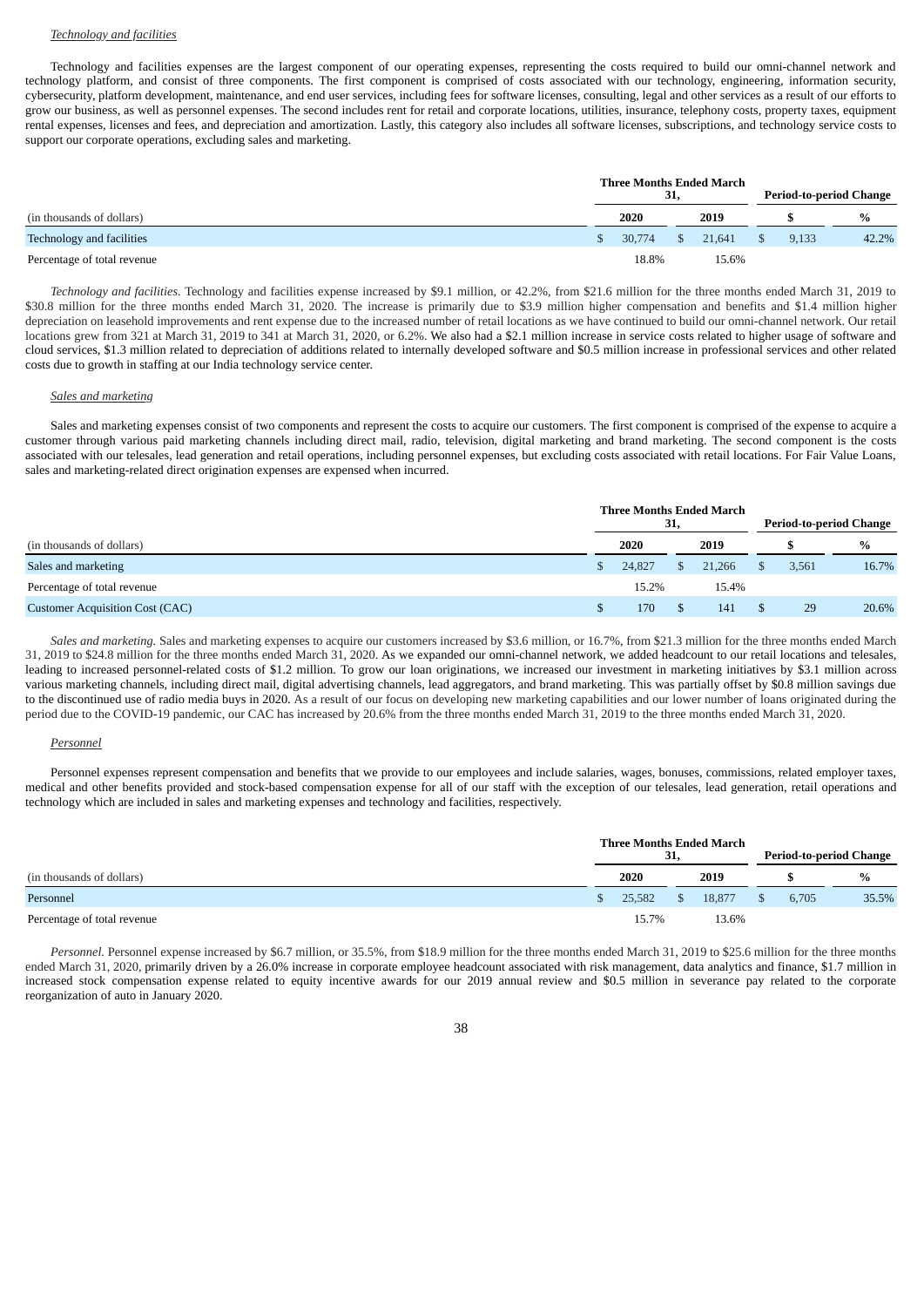# *Outsourcing and professional fees*

Outsourcing and professional fees consist of costs for various third-party service providers and contact center operations, primarily for the sales, customer service, collections and store operation functions. Our contact centers located in Mexico and our third-party contact centers located in Colombia and Jamaica provide support for the business including application processing, verification, customer service and collections. We utilize third parties to operate the contact centers in Colombia and Jamaica and include the costs in outsourcing and other professional fees. Professional fees also include the cost of legal and audit services, credit reports, recruiting, cash transportation, collection services and fees and consultant expenses. For Fair Value Loans, direct loan origination expenses related to application processing are expensed when incurred. In addition, outsourcing and professional fees include any financing expenses, including legal and underwriting fees, related to our Fair Value Notes.

|                                   |     |        | 31,          | <b>Three Months Ended March</b> | <b>Period-to-period Change</b> |      |  |
|-----------------------------------|-----|--------|--------------|---------------------------------|--------------------------------|------|--|
| (in thousands of dollars)         |     | 2020   |              | 2019                            |                                | $\%$ |  |
| Outsourcing and professional fees | SS. | 13.618 | <sup>S</sup> | 13.549                          | 69                             | 0.5% |  |
| Percentage of total revenue       |     | 8.3%   |              | 9.8%                            |                                |      |  |

*Outsourcing and professional fees.* Outsourcing and professional fees increased by \$0.1 million, or 0.5%, from \$13.5 million for the three months ended March 31, 2019 to \$13.6 million for the three months ended March 31, 2020. Outsourcing and professional fees have remained relatively flat compared to the prior year quarter as we were able to efficiently manage costs as the business grew.

### *General, administrative and other*

General, administrative and other expenses include non-compensation expenses for employees, who are not a part of the technology and sales and marketing organization, which include travel, lodging, meal expenses, office supplies, printing and shipping. Also included are franchise taxes, bank fees, foreign currency gains and losses, transaction gains and losses, debit card expenses and litigation reserve.

|                                   | <b>Three Months Ended March</b> | 31, |       | <b>Period-to-period Change</b> |       |  |
|-----------------------------------|---------------------------------|-----|-------|--------------------------------|-------|--|
| (in thousands of dollars)         | 2020                            |     | 2019  |                                | $\%$  |  |
| General, administrative and other | 3.813                           |     | 3.358 | 455                            | 13.5% |  |
| Percentage of total revenue       | 2.3%                            |     | 2.4%  |                                |       |  |

*General, administrative and other.* General, administrative and other expenses increased by \$0.5 million, or 13.5%, from \$3.4 million for the three months ended March 31, 2019 to \$3.8 million for the three months ended March 31, 2020, primarily due to increases in foreign exchange losses due to decline in value of the Mexican Peso as a result of COVID-19.

## *Income taxes*

Income taxes consist of U.S. federal, state and foreign income taxes, if any. For the periods ended March 31, 2020 and 2019 we recognized tax expense (benefit) attributable to U.S. federal, state and Mexico income taxes.

|                              |  |         |  | <b>Three Months Ended March</b> | <b>Period-to-period Change</b> |          |             |
|------------------------------|--|---------|--|---------------------------------|--------------------------------|----------|-------------|
| (in thousands of dollars)    |  | 2020    |  | 2019                            |                                |          | $\%$        |
| Income tax expense (benefit) |  | (4,715) |  | 5,354                           |                                | (10,069) | $(188.1)\%$ |
| Percentage of total revenue  |  | (2.9)%  |  | 3.9%                            |                                |          |             |
| Effective tax rate           |  | 26.2 %  |  | 26.8%                           |                                |          |             |

*Income tax expense*. Income tax expense decreased by \$10.1 million or 188.1%, from expense of \$5.4 million for the three months ended March 31, 2019 to a benefit of \$4.7 million for the three months ended March 31, 2020, primarily as a result of lower pretax income for the three months ended March 31, 2020.

See Note 2, *Summary of Significant Accounting Policies*, and Note 13, *Income Taxes*, of the Notes to the Condensed Consolidated Financial Statements (Unaudited) included elsewhere in this report for further discussion on the Company's income taxes.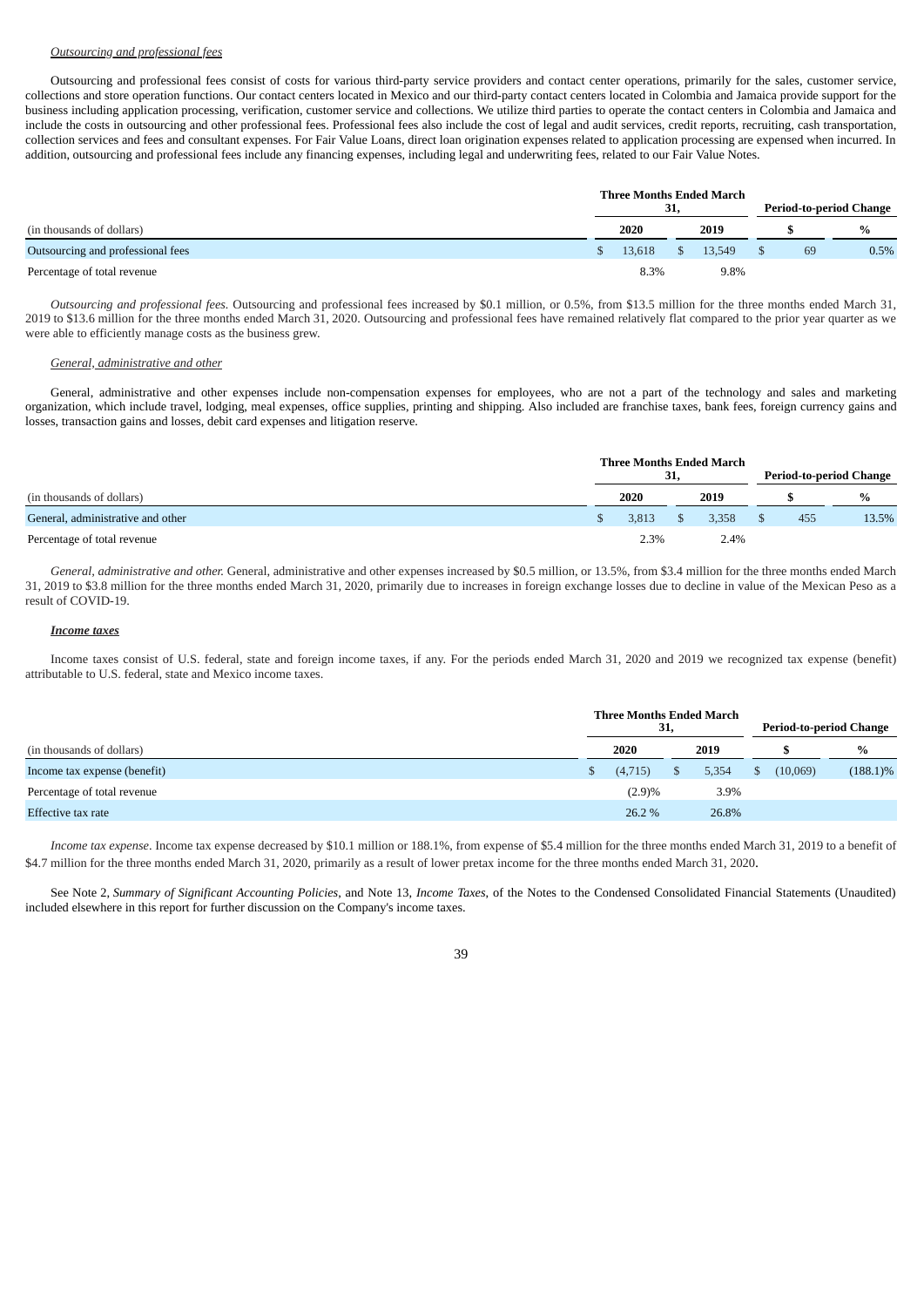### **Fair Value Estimate Methodology for Loans Receivable at Fair Value**

## **Election of Fair Value Option**

We previously elected the fair value option to account for loans receivable held for investment that were originated on or after January 1, 2018 (the "Initial Fair Value Loans"), and for all asset-backed notes issued on or after January 1, 2018 (the "Fair Value Notes"). We believe the fair value option for loans held for investment and assetbacked notes is a better fit for us given our high growth, short duration, high quality assets and funding structure. We believe the fair value option enables us to report GAAP net income that more closely approximates our net cash flow generation and provides increased transparency into our profitability and asset quality. Loans Receivable at Amortized Cost issued prior to January 1, 2018 are accounted for in our 2019 financial statements at amortized cost, net. Upon adoption of ASU 2019-05 effective January 1, 2020, we elected the fair value option on all remaining loans receivable previously measured at amortized cost (the "Subsequent Fair Value Loans," and together with the Initial Fair Value Loans, the "Fair Value Loans"). Upon the adoption of ASU 2019-05 effective January 1, 2020, we (i) released the remaining allowance for loan losses on Loan Receivables at Amortized Cost as of December 31, 2019; (ii) recognized the unamortized net originations fee income as of December 31, 2019; and (iii) measured the remaining loans originated prior to January 1, 2018 at fair value. Loans that we designate for sale will continue to be accounted for as held for sale and recorded at the lower of cost or fair value until the loans receivable are sold. Asset-backed notes issued prior to January 1, 2018 are accounted for in our financial statements at amortized cost, net.

### **Summary**

Fair value is an electable option under GAAP to account for any financial instruments, including loans receivable and debt. It differs from amortized cost accounting in that loans receivable and debt are recorded on the balance sheet at fair value rather than on a cost basis. Under the fair value option credit losses are recognized through income as they are incurred rather than through the establishment of an allowance and provision for losses. The fair value of instruments under this election is updated at the end of each reporting period, with changes since the prior reporting period reflected in the Condensed Consolidated Statements of Operations and Comprehensive Income (Unaudited) as net increase (decrease) in fair value which impacts Net Revenue. Changes in interest rates, credit spreads, realized and projected credit losses and cash flow timing will lead to changes in fair value and therefore impact earnings. These changes in the fair value of the Fair Value Loans may be partially offset by changes in the fair value of the Fair Value Notes, depending upon the relative duration of the instruments.

# **Comparison of Fair Value and Amortized Cost Accounting**

The primary differences between fair value and amortized cost accounting are:

- Loans and notes are recorded at their fair value, not their principal balance or cost basis;
- The fair value of the loans takes into consideration net charge-offs for the remaining life of the loans, thus no separate allowance for loan loss is required;
- Upfront fees and expenses of loans and notes are no longer deferred but recognized at origination in income or expense, respectively;
- Changes in the fair value of loans and notes impact Net Revenue; and
- Net charge-offs are recognized as they occur as part of the change in fair value for loans.

## **Fair Value Estimate Methodology for Loans Receivable at Fair Value**

We calculate the fair value of Fair Value Loans using a model that projects and discounts expected cash flows. The fair value is a function of:

- Portfolio yield;
- Average life;
- Prepayments;
- Remaining cumulative charge-offs; and
- Discount rate.

Portfolio yield is the expected interest and fees collected from the loans as an annualized percentage of outstanding principal balance. Portfolio yield is based upon (a) the contractual interest rate, reduced by expected delinquencies and interest charge-offs and (b) late fees, net of late fee charge-offs based upon expected delinquencies. Origination fees are not included in portfolio yield since they are generally capitalized as part of the loan's principal balance at origination.

Average life is the time-weighted average of expected principal payments divided by outstanding principal balance. The timing of principal payments is based upon the contractual amortization of loans, adjusted for the impact of prepayments, Good Customer Program refinances, and charge-offs.

Prepayments are the expected remaining cumulative principal payments that will be repaid earlier than contractually required over the life of the loan, divided by the outstanding principal balance.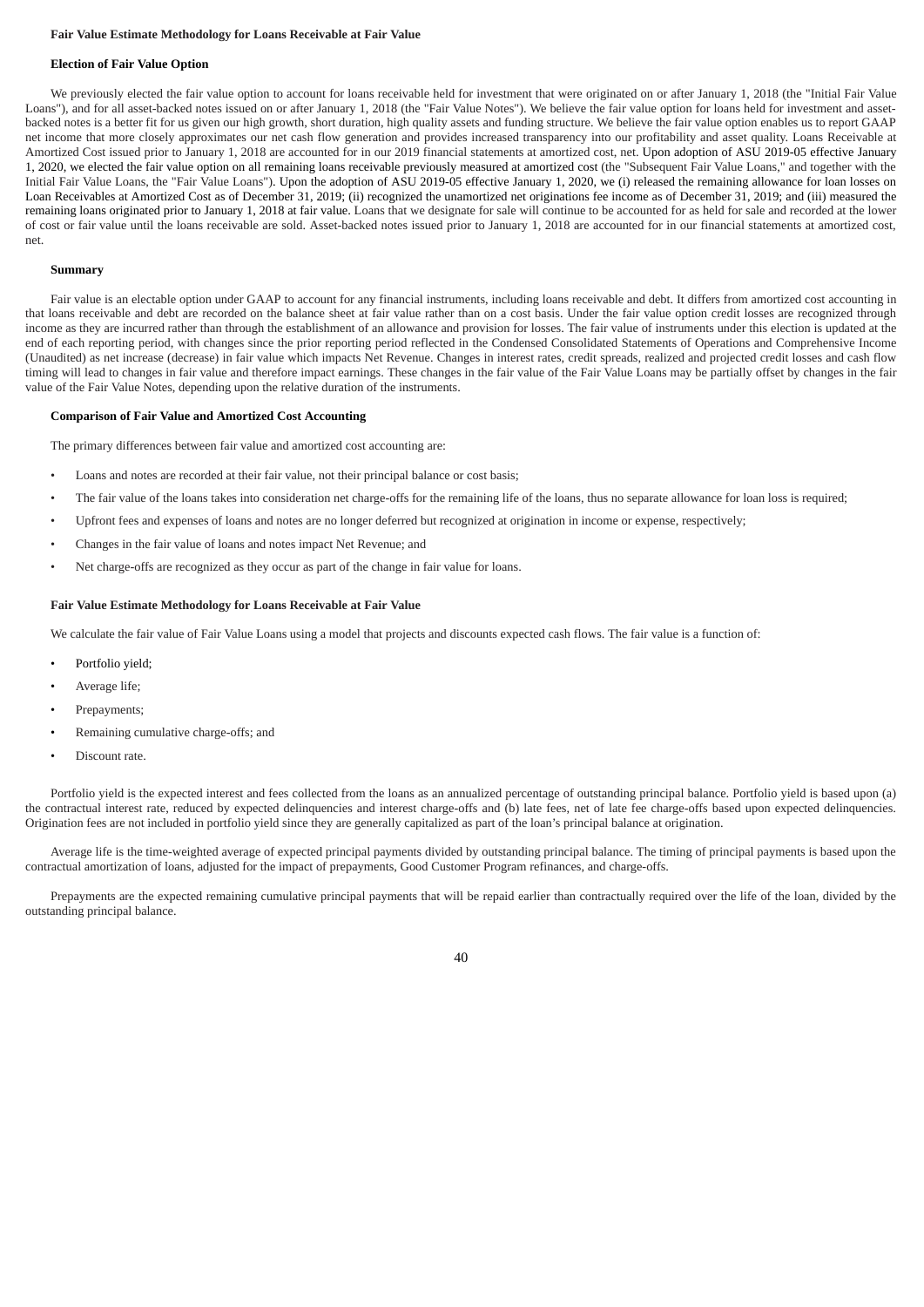Remaining cumulative charge-offs is the expected net principal charge-offs over the remaining life of the loans, divided by the outstanding principal balance.

Discount rate is the sum of the interest rate and the credit spread. The interest rate is based upon the interpolated LIBOR/swap curve rate that corresponds to the average life. The credit spread is based upon the credit spread implied by the whole loan purchase price at the time the flow sale agreement was entered into, updated for changes in credit spreads on our Fair Value Notes, which serve as a proxy for how a whole loan buyer would adjust their yield requirements relative to the originally agreed price.

Our internal valuation committee provides governance and oversight over the fair value pricing and related financial statement disclosures. Additionally, this committee provides a challenge of the assumptions used and outputs of the model, including the appropriateness of such measures and periodically reviews the methodology and process to determine the fair value pricing. Any significant changes to the process must be approved by the committee.

It is also possible to estimate the fair value of our loans using a simplified calculation. The table below illustrates a simplified calculation to aid investors in understanding how fair value may be estimated using the last five quarters:

- Subtracting the servicing fee from the weighted average portfolio yield over the remaining life of the loans to calculate net portfolio yield;
- Multiplying the net portfolio yield by the weighted average life in years of the loans receivable, which is based upon the contractual amortization of the loans and expected remaining prepayments and charge-offs to calculate net cash flow;
- Subtracting the remaining cumulative charge-offs from the net portfolio yield to calculate the net cash flow;
- Subtracting the product of the discount rate and the average life from the net cash flow to calculate the gross fair value premium as a percentage of loan principal balance; and
- Subtracting the accrued interest and fees as a percentage of loan principal balance from the gross fair value premium as a percentage of loan principal balance to calculate the fair value premium as a percentage of loan principal balance.

The table below reflects the application of this methodology for the five quarters since January 1, 2019, on loans held for investment effective as of January 1, 2018. Upon adoption of ASU 2019-05, effective January 1, 2020, we elected the fair value option on the Subsequent Fair Value Loans, which were previously measured at amortized cost. Accordingly, for the three months ended March 31, 2020, we did not have any loans receivable measured at amortized cost, and as a result, there are no Fair Value Pro Forma adjustments related to loans receivable and the results below only reflect Fair Value Pro Forma adjustments related to our asset-backed notes at amortized cost.

|                                                                               | <b>Three Months Ended</b> |              |              |              |                        |  |  |  |  |
|-------------------------------------------------------------------------------|---------------------------|--------------|--------------|--------------|------------------------|--|--|--|--|
|                                                                               | <b>Mar 31,</b><br>2020    | Dec 31, 2019 | Sep 30, 2019 | Jun 30, 2019 | <b>Mar 31,</b><br>2019 |  |  |  |  |
| Weighted average portfolio yield over the remaining life of the loans         | 30.74 %                   | 31.45 %      | 32.08 %      | 32.43 %      | 32.59 %                |  |  |  |  |
| Less: Servicing fee                                                           | $(5.00)\%$                | $(5.00)\%$   | $(5.00)\%$   | $(5.00)\%$   | $(5.00)\%$             |  |  |  |  |
| Net portfolio vield                                                           | 25.74 %                   | 26.45 %      | 27.08 %      | 27.43 %      | 27.59 %                |  |  |  |  |
| Multiplied by: Weighted average life in years                                 | 0.903                     | 0.814        | 0.781        | 0.792        | 0.804                  |  |  |  |  |
| <b>Pre-loss cash flow</b>                                                     | 23.25 %                   | 21.53 %      | 21.13 %      | 21.67 %      | 22.07 %                |  |  |  |  |
| Less: Remaining cumulative charge-offs                                        | (14.56)%                  | (9.61)%      | $(9.87)\%$   | $(10.05)\%$  | $(10.00)\%$            |  |  |  |  |
| Net cash flow                                                                 | 8.69 %                    | 11.92 %      | 11.26 %      | 11.62 %      | 12.07 %                |  |  |  |  |
| Less: Discount rate multiplied by average life                                | $(11.54)\%$               | $(6.33)\%$   | $(6.19)\%$   | $(6.62)\%$   | $(7.09)\%$             |  |  |  |  |
| Gross fair value premium (discount) as a percentage of loan principal balance | $(2.85)\%$                | 5.59 %       | 5.07 %       | 5.00 %       | 4.98 %                 |  |  |  |  |
| Less: Accrued interest and fees as a percentage of loan principal balance     | $(1.11)\%$                | $(1.05)\%$   | $(0.97)\%$   | $(0.93)\%$   | $(0.97)\%$             |  |  |  |  |
| Fair value premium (discount) as a percentage of loan principal balance       | $(3.96)\%$                | 4.54 %       | 4.10 %       | 4.07 %       | 4.01 $%$               |  |  |  |  |
| Discount Rate                                                                 | 12.78 %                   | 7.77 %       | 7.93 %       | 8.38 %       | 8.86 %                 |  |  |  |  |

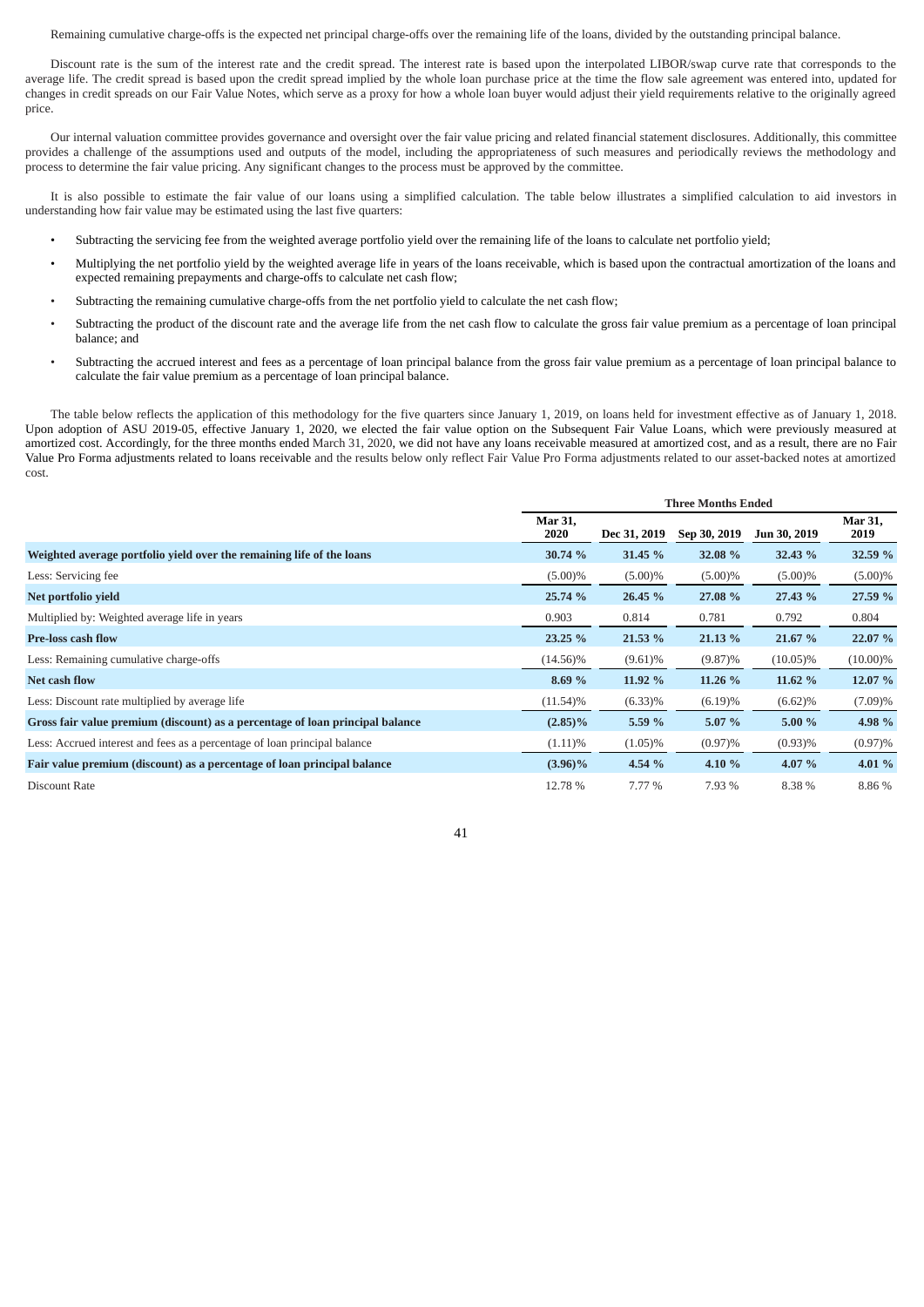The table below reflects the application of this methodology for the five quarters since January 1, 2019 under Fair Value Pro Forma, as if we had elected the fair value option since inception. Upon adoption of ASU 2019-05, effective January 1, 2020, we elected the fair value option on the Subsequent Fair Value Loans, which were previously measured at amortized cost. Accordingly, for the three months ended March 31, 2020, we did not have any loans receivable measured at amortized cost and as a result there are no Fair Value Pro Forma adjustments related to loans receivable and the results below only reflect Fair Value Pro Forma adjustments related to our assetbacked notes at amortized cost.

|                                                                               |                        |              | <b>Three Months Ended</b> |              |                 |
|-------------------------------------------------------------------------------|------------------------|--------------|---------------------------|--------------|-----------------|
|                                                                               | <b>Mar 31,</b><br>2020 | Dec 31, 2019 | Sep 30, 2019              | Jun 30, 2019 | Mar 31,<br>2019 |
| Weighted average portfolio yield over the remaining life of the loans         | 30.74%                 | 31.47 %      | 31.89 %                   | 32.37 %      | 32.45 %         |
| Less: Servicing fee                                                           | $(5.00)\%$             | $(5.00)\%$   | $(5.00)\%$                | $(5.00)\%$   | $(5.00)\%$      |
| Net portfolio yield                                                           | 25.74 %                | 26.47 %      | 26.89 %                   | 27.37 %      | 27.45 %         |
| Multiplied by: Weighted average life in years                                 | 0.903                  | 0.804        | 0.765                     | 0.764        | 0.754           |
| <b>Pre-loss cash flow</b>                                                     | 23.25 %                | 21.28 %      | 20.71 %                   | 20.80 %      | 20.59 %         |
| Less: Remaining cumulative charge-offs                                        | (14.56)%               | $(9.51)\%$   | $(9.83)\%$                | $(9.94)\%$   | $(9.83)\%$      |
| Net cash flow                                                                 | 8.69 %                 | 11.77 %      | 10.88 %                   | 10.86 %      | 10.76 %         |
| Less: Discount rate multiplied by average life                                | $(11.54)\%$            | $(6.25)\%$   | $(6.11)\%$                | $(6.37)\%$   | $(6.65)\%$      |
| Gross fair value premium (discount) as a percentage of loan principal balance | $(2.85)\%$             | 5.52 %       | 4.77 %                    | 4.49 %       | 4.11%           |
| Less: Accrued interest and fees as a percentage of loan principal balance     | $(1.11)\%$             | $(1.04)\%$   | $(0.96)\%$                | $(0.92)\%$   | $(0.96)\%$      |
| Fair value premium (discount) as a percentage of loan principal balance       | $(3.96)\%$             | 4.48 %       | 3.81 %                    | 3.57%        | 3.15%           |
| Discount Rate                                                                 | 12.78 %                | 7.77 %       | 7.93 %                    | 8.38 %       | 8.86 %          |

The illustrative tables included above are designed to assist investors in understanding the impact of our election of the fair value option. For a presentation of the actual impact of the election of the fair value option for the periods presented in the financial statements included elsewhere in this report, please see the next section, "Non-GAAP Financial Measures." The Fair Value Pro Forma information is presented in that section because they are non-GAAP presentations, as they show the impact of Fair Value Pro Forma adjustment as if we had elected the fair value option since inception.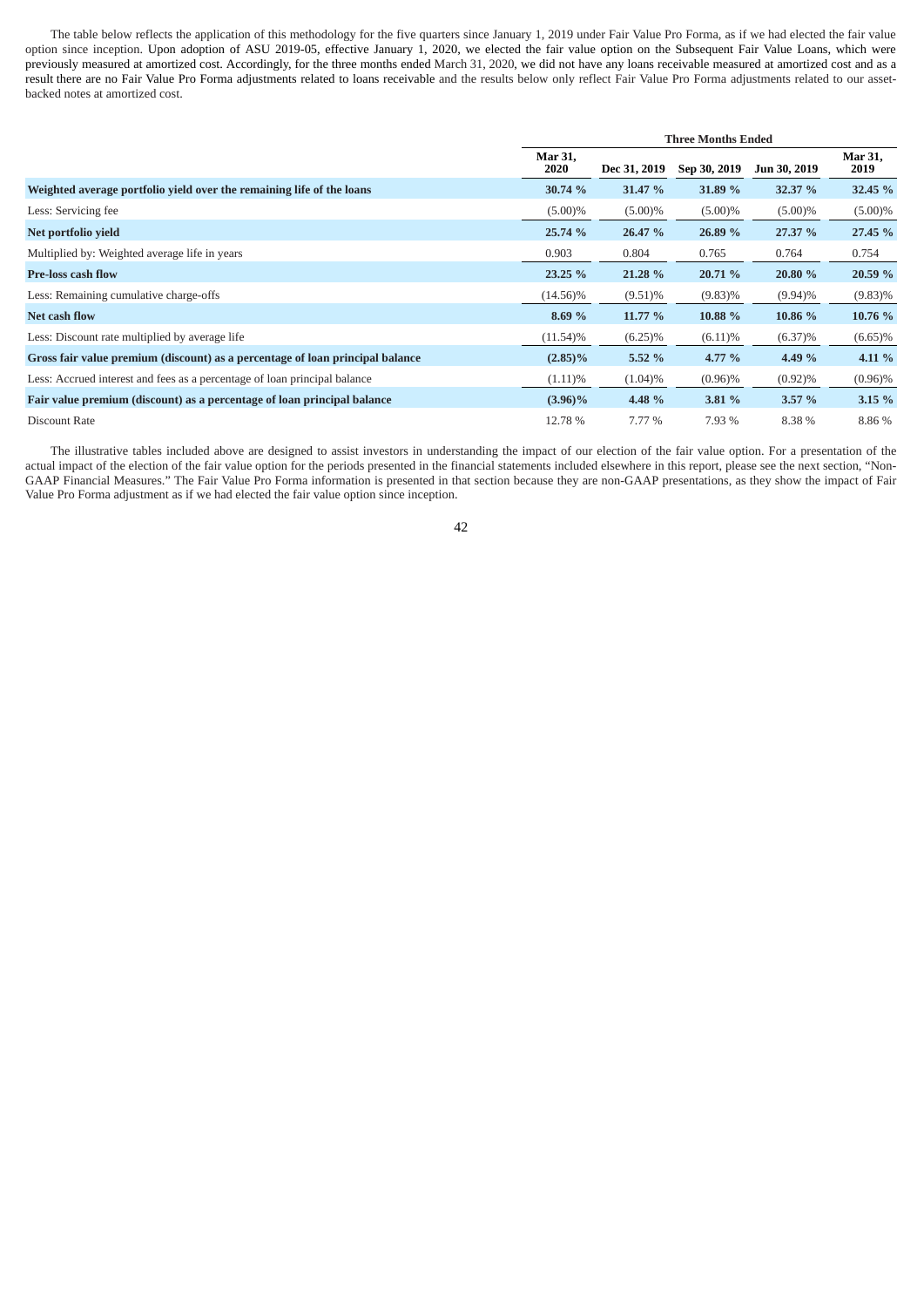### **Non-GAAP Financial Measures**

We believe that the provision of non-GAAP financial measures in this report, including Fair Value Pro Forma information, Adjusted EBITDA, Adjusted Net Income, Adjusted Operating Efficiency and Adjusted Return on Equity, can provide useful measures for period-to-period comparisons of our core business and useful information to investors and others in understanding and evaluating our operating results. However, non-GAAP financial measures are not calculated in accordance with United States generally accepted accounting principles, or GAAP, and should not be considered as an alternative to any measures of financial performance calculated and presented in accordance with GAAP. There are limitations related to the use of these non-GAAP financial measures versus their most directly comparable GAAP measures, which include the following:

- Other companies, including companies in our industry, may calculate these measures differently, which may reduce their usefulness as a comparative measure.
- These measures do not consider the potentially dilutive impact of stock-based compensation.
- Although depreciation and amortization are non-cash charges, the assets being depreciated and amortized may have to be replaced in the future and Adjusted EBITDA does not reflect cash capital expenditure requirements for such replacements or for new capital expenditure requirements.
- Although excess provision represents the portion of provision for loan losses not attributable to net principal charge-offs occurring in the current period, it is expected that net principal charge-offs in the amount of the excess provision will occur in future periods.
- Although the fair value mark-to-market adjustment is a non-cash adjustment, it does reflect our estimate of the price a third party would pay for our Fair Value Loans or our Fair Value Notes.
- Adjusted EBITDA does not reflect tax payments that may represent a reduction in cash available to us.

## **Fair Value Pro Forma**

We have elected the fair value option to account for all Initial Fair Value Loans held for investment and all Fair Value Notes issued on or after January 1, 2018. In order to facilitate comparisons to prior periods, we have provided below unaudited financial information for the three months ended March 31, 2020 and 2019 on a pro forma basis, or the Fair Value Pro Forma, as if we had elected the fair value option since our inception for all loans originated and held for investment and all asset-backed notes issued. Upon adoption of ASU 2019-05, effective January 1, 2020, we elected the fair value option on the Subsequent Fair Value Loans which were previously measured at amortized cost. Accordingly, for the three months ended March 31, 2020, we did not have any loans receivable measured at amortized cost. Therefore, there are no Fair Value Pro Forma adjustments related to assets or revenue as of and for the three months ended March 31, 2020.

*Fair Value Pro Forma Condensed Consolidated Statements of Operations Data:*

|                                     |                 | Three Months Ended March 31, 2020 |                        |                    | Three Months Ended March 31, 2019 | Period-to-period<br><b>Change in FVPF</b> |               |             |
|-------------------------------------|-----------------|-----------------------------------|------------------------|--------------------|-----------------------------------|-------------------------------------------|---------------|-------------|
| (in thousands)                      | As Reported     | <b>FV</b><br><b>Adjustments</b>   | <b>FV</b> Pro<br>Forma | <b>As Reported</b> | FV<br><b>Adjustments</b>          | <b>FV</b> Pro<br>Forma                    | \$            | $\%$        |
| Revenue:                            |                 |                                   |                        |                    |                                   |                                           |               |             |
| Interest income                     | \$<br>150,700   | \$                                | \$<br>150,700          | 126,746<br>\$      | \$<br>(905)                       | 125,841<br>\$                             | \$.<br>24,859 | 19.8%       |
| Non-interest income                 | 12,728          |                                   | 12,728                 | 11,582             |                                   | 11,582                                    | 1,146         | 9.9%        |
| Total revenue                       | 163,428         | $\overline{\phantom{0}}$          | 163,428                | 138,328            | (905)                             | 137,423                                   | 26,005        | 18.9%       |
| Less:                               |                 |                                   |                        |                    |                                   |                                           |               |             |
| Interest expense                    | 16,361          | (492)                             | 15,869                 | 14,619             | (348)                             | 14,271                                    | 1,598         | 11.2 %      |
| Provision (release) for loan losses |                 |                                   |                        | (366)              | 366                               |                                           |               | $-$ %       |
| Net decrease in fair value          | (66, 469)       | 11,655                            | (54, 814)              | (25, 416)          | (7, 914)                          | (33, 330)                                 | (21, 484)     | 64.5%       |
| Net revenue                         | 80,598          | 12,147                            | 92,745                 | 98,659             | (8,837)                           | 89,822                                    | 2,923         | 3.3 %       |
| Operating expenses:                 |                 |                                   |                        |                    |                                   |                                           |               |             |
| Technology and facilities           | 30,774          |                                   | 30,774                 | 21,641             |                                   | 21,641                                    | 9,133         | 42.2 %      |
| Sales and marketing                 | 24,827          | $\overline{\phantom{0}}$          | 24,827                 | 21,266             | $\overline{\phantom{0}}$          | 21,266                                    | 3,561         | 16.7%       |
| Personnel                           | 25,582          |                                   | 25,582                 | 18,877             |                                   | 18,877                                    | 6,705         | 35.5 %      |
| Outsourcing and professional fees   | 13,618          | $\overline{\phantom{0}}$          | 13,618                 | 13,549             | —                                 | 13,549                                    | 69            | $0.5\%$     |
| General, administrative and other   | 3,813           |                                   | 3,813                  | 3,358              |                                   | 3,358                                     | 455           | 13.5 %      |
| Total operating expenses            | 98,614          |                                   | 98,614                 | 78,691             |                                   | 78,691                                    | 19,923        | 25.3%       |
| Income (loss) before taxes          | (18,016)        | 12,147                            | (5,869)                | 19,968             | (8,837)                           | 11,131                                    | (17,000)      | $(152.7)\%$ |
| Income tax expense (benefit)        | (4, 715)        | 3,627                             | (1,088)                | 5,354              | (2,369)                           | 2,985                                     | (4,073)       | $(136.4)\%$ |
| Net income (loss)                   | (13, 301)<br>\$ | 8,520<br>\$                       | \$<br>(4,781)          | 14,614<br>\$       | $\mathbb{S}$<br>(6, 468)          | $\mathbb{S}$<br>8,146                     | \$(12,927)    | $(158.7)\%$ |

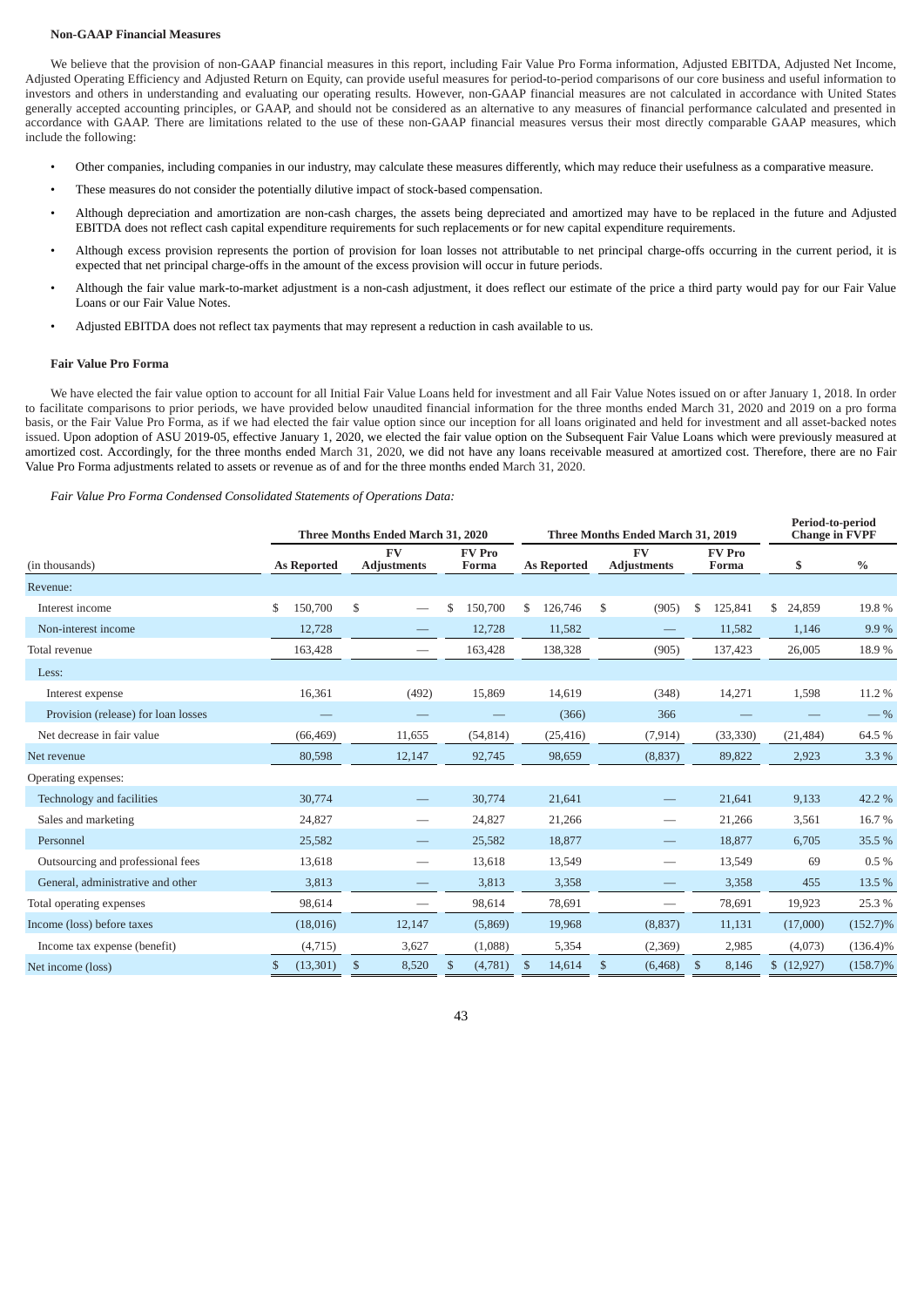### *Fair Value Pro Forma Condensed Consolidated Balance Sheet Data:*

|                                            |               | March 31, 2020                  |                        |                         | <b>December 31, 2019</b>        | Period-to-period<br><b>Change in FV PF</b> |              |           |
|--------------------------------------------|---------------|---------------------------------|------------------------|-------------------------|---------------------------------|--------------------------------------------|--------------|-----------|
| (in thousands)                             | As Reported   | FV<br><b>Adjustments</b>        | <b>FV</b> Pro<br>Forma | As Reported             | <b>FV</b><br><b>Adjustments</b> | <b>FV</b> Pro<br>Forma                     | S.           | $\%$      |
| Cash and cash equivalents                  | 144,836<br>\$ | <sup>\$</sup>                   | 144,836<br>\$          | 72,179<br><sup>\$</sup> | \$                              | 72,179                                     | 72,657<br>\$ | 100.7%    |
| Restricted cash                            | 61,258        | –                               | 61,258                 | 63,962                  |                                 | 63,962                                     | (2,704)      | $(4.2)\%$ |
| Loans receivable (1)                       | 1,760,481     | $\hspace{0.1mm}-\hspace{0.1mm}$ | 1,760,481              | 1,920,559               | 5,011                           | 1,925,570                                  | (165,089)    | $(8.6)\%$ |
| Other assets                               | 150,745       |                                 | 150,745                | 145,174                 | (6,579)                         | 138,595                                    | 12,150       | 8.8%      |
| Total assets                               | 2,117,320     |                                 | 2,117,320              | 2,201,874               | (1,568)                         | 2,200,306                                  | (82,986)     | $(3.8)\%$ |
| Total debt (2)                             | 1,477,779     | (10,591)                        | 1,467,188              | 1,549,223               | 1,557                           | 1,550,780                                  | (83,592)     | (5.4)%    |
| Other liabilities                          | 156,000       | 3,627                           | 159,627                | 163,885                 | (1,621)                         | 162,264                                    | (2,637)      | $(1.6)\%$ |
| <b>Total liabilities</b>                   | 1,633,779     | (6,964)                         | 1,626,815              | 1,713,108               | (64)                            | 1,713,044                                  | (86, 229)    | $(5.0)\%$ |
| Total stockholder's equity                 | 483,541       | 6,964                           | 490,505                | 488,766                 | (1,504)                         | 487,262                                    | 3,243        | 0.7%      |
| Total liabilities and stockholders' equity | \$2,117,320   | \$                              | \$ 2,117,320           | \$2,201,874             | \$<br>(1,568)                   | \$2,200,306                                | \$ (82,986)  | $(3.8)\%$ |

(1) The information included in the As Reported figure for December 31, 2019 includes loans receivable at fair value and loans receivable at amortized cost, net of unamortized deferred origination costs and fees and allowance for loan losses.

 $^{(2)}$  The information included in the As Reported figure includes asset-backed notes at fair value and asset-backed notes at amortized cost, net of deferred financing costs. As Reported and FV Pro Forma figures include our Secured Financing measured under amortized cost accounting.

### *Adjusted EBITDA*

Adjusted EBITDA is a non-GAAP financial measure defined as our net income (loss), adjusted for the impact of our election of the fair value option and further adjusted to eliminate the effect of certain items as described below. We believe that Adjusted EBITDA is an important measure because it allows management, investors and our Board to evaluate and compare our operating results, including our return on capital and operating efficiencies, from period-to-period by making the adjustments described below. In addition, it provides a useful measure for period-to-period comparisons of our business, as it removes the effect of taxes, certain non-cash items, variable charges and timing differences.

- We believe it is useful to exclude the impact of income tax expense (benefit), as reported, because historically it has included irregular income tax items that do not reflect ongoing business operations.
- We believe it is useful to exclude the impact of depreciation and amortization and stock-based compensation expense because they are non-cash charges.
- We believe it is useful to exclude the impact of the litigation reserve because this item does not reflect ongoing business operations.
- We also reverse origination fees for Fair Value Loans, net. As a result of our election of the fair value option for our Fair Value Loans, we recognize the full amount of any origination fees as revenue at the time of loan disbursement in advance of our collection of origination fees through principal payments. As a result, we believe it is beneficial to exclude the uncollected portion of such origination fees, because such amounts do not represent cash that we received.
- We also reverse the fair value mark-to-market adjustment because it is a non-cash adjustment as shown in the table below.

|                                                                                                 | Three Months Ended March 31, |            |  |          |
|-------------------------------------------------------------------------------------------------|------------------------------|------------|--|----------|
| <b>Components of Fair Value Mark-to-Market Adjustment - Fair Value Pro Forma</b> (in thousands) |                              | 2020       |  | 2019     |
| Fair value mark-to-market adjustment on Fair Value Loans                                        |                              | (155, 124) |  | 4,867    |
| Fair value mark-to-market adjustment on asset-backed notes                                      |                              | 141.745    |  | (6, 925) |
| Total fair value mark-to-market adjustment - Fair Value Pro Forma                               |                              | (13.379)   |  | (2,058)  |
|                                                                                                 |                              |            |  |          |

The following table presents a reconciliation of net income (loss) to Adjusted EBITDA for the three months ended March 31, 2020 and 2019 as if the fair value option had been in place since inception for all loans held for investment and all asset-backed notes: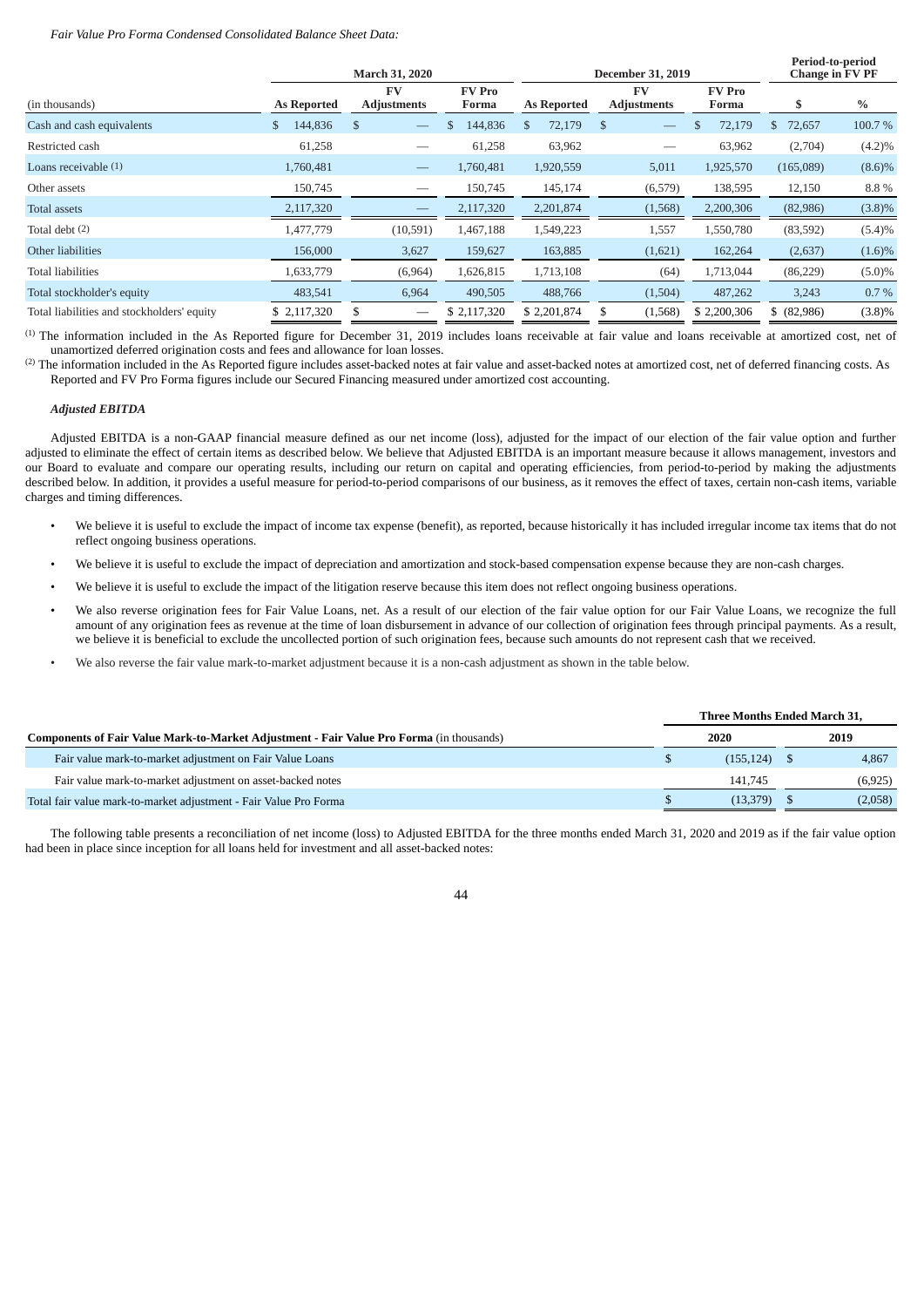|                                            | Three Months Ended March 31, |                |  |
|--------------------------------------------|------------------------------|----------------|--|
| <b>Adjusted EBITDA</b> (in thousands)      | 2020                         | 2019           |  |
| Net income $(1)$                           | (13,301)<br>S                | 14,614<br>- \$ |  |
| Adjustments:                               |                              |                |  |
| Fair Value Pro Forma net income adjustment | 8,520                        | (6, 468)       |  |
| Income tax expense (benefit)               | (1,088)                      | 2,985          |  |
| Depreciation and amortization              | 4,658                        | 2,879          |  |
| Stock-based compensation expense           | 4,151                        | 1,980          |  |
| Litigation reserve                         |                              |                |  |
| Origination fees for Fair Value Loans, net | 1,542                        | 824            |  |
| Fair value mark-to-market adjustment       | 13,379                       | 2,058          |  |
| Adjusted EBITDA                            | 17,861                       | 18,872         |  |

(1) The three months ended March 31, 2020 and 2019 Net income figure includes operating expenses of \$4.2 million (\$3.0 million net of tax) and \$2.6 million (\$1.9 million net of tax), respectively, associated with the launch of new products and services (auto and credit card).

## *Adjusted Net Income (Loss)*

We define Adjusted Net Income (Loss) as our net income (loss), adjusted for the impact of our election of the fair value option, and further adjusted to exclude income tax expense (benefit) and stock-based compensation expenses. We believe that Adjusted Net Income (Loss) is an important measure of operating performance because it allows management, investors, and our Board to evaluate and compare our operating results, including our return on capital and operating efficiencies, from period to period.

- We believe it is useful to exclude the impact of income tax expense (benefit), as reported, because historically it has included irregular tax items that do not reflect our ongoing business operations.
- We believe it is useful to exclude stock-based compensation expense, net of tax, because it is a non-cash charge.
- We believe it is useful to exclude the impact of the litigation reserve, net of tax, because this item does not reflect ongoing business operations.
- We include the impact of normalized income tax expense by applying the income tax rate noted in the table.

The following table presents a reconciliation of net income (loss) to Adjusted Net Income (Loss) for the three months ended March 31, 2020 and 2019 as if the fair value option had been in place since inception for all loans held for investment and all asset-backed notes:

|                                            | Three Months Ended March 31, |              |
|--------------------------------------------|------------------------------|--------------|
| Adjusted Net Income (Loss) (in thousands)  | 2020                         | 2019         |
| Net income $($ loss $)$ $(1)$              | \$<br>(13,301)               | \$<br>14,614 |
| Adjustments:                               |                              |              |
| Fair Value Pro Forma net income adjustment | 8,520                        | (6, 468)     |
| Income tax expense (benefit)               | (1,088)                      | 2,985        |
| Stock-based compensation expense           | 4,151                        | 1,980        |
| Litigation reserve                         |                              |              |
| Adjusted income (loss) before taxes        | (1,718)                      | 13,111       |
| Normalized income tax expense (benefit)    | (513)                        | 3,516        |
| Adjusted Net Income (Loss)                 | (1,205)                      | 9,595        |
| Income tax rate $(2)$                      | 29.9%                        | 26.8%        |

<sup>(1)</sup> The three months ended March 31, 2020 and 2019 Net income (loss) figure includes operating expenses of \$4.2 million (\$3.0 million net of tax) and \$2.6 million (\$1.9 million net of tax), respectively associated with the launch of new products and services (auto and credit card).

 $<sup>(2)</sup>$  Income tax rate is based on the effective tax rate before discrete items which is primarily the excess tax benefit from restricted stock units.</sup>

# *Adjusted Earnings Per Share ("Adjusted EPS")*

Adjusted Earnings Per Share is a non-GAAP financial measure that allows management, investors and our Board to evaluate the operating results, operating trends and profitability of the business in relation to diluted adjusted weighted-average shares outstanding post initial public offering. In addition, it provides a useful measure for period-to-period comparisons of our business, as it considers the effect of conversion of all convertible preferred shares as of the beginning of each annual period.

The following table presents a reconciliation of diluted EPS to Adjusted EPS for the three months ended March 31, 2020 and 2019. For the reconciliation of net income (loss) to Adjusted Net Income (Loss), see the immediately preceding table "Adjusted Net Income (Loss)."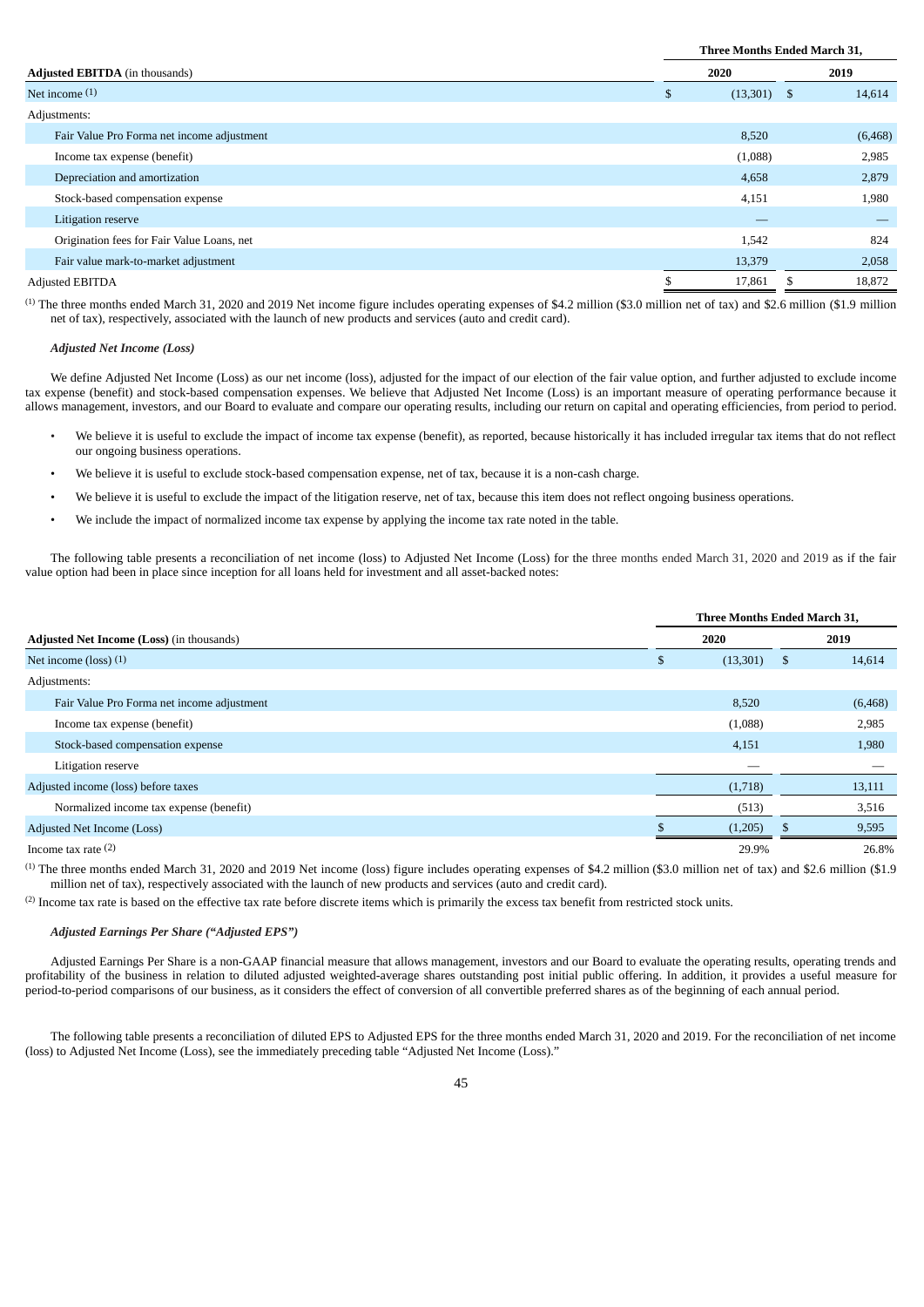|                                                                                              | <b>Three Months Ended March 31,</b> |              |      |            |
|----------------------------------------------------------------------------------------------|-------------------------------------|--------------|------|------------|
| (in thousands, except share and per share data)                                              | 2020                                |              | 2019 |            |
| Diluted earnings (loss) per share                                                            | \$                                  | (0.49)       | -S   | 0.51       |
| <b>Adjusted EPS</b>                                                                          |                                     |              |      |            |
| Adjusted Net Income (Loss)                                                                   | \$                                  | $(1,205)$ \$ |      | 9,595      |
|                                                                                              |                                     |              |      |            |
| Basic weighted-average common shares outstanding                                             |                                     | 27,015,730   |      | 2,938,006  |
| Weighted-average common shares outstanding based on assumed convertible preferred conversion |                                     |              |      | 19,075,000 |
| Weighted average effect of dilutive securities:                                              |                                     |              |      |            |
| Stock options                                                                                |                                     |              |      | 317,433    |
| Restricted stock units                                                                       |                                     |              |      | 46,512     |
| Warrants                                                                                     |                                     |              |      | 12,436     |
| Diluted adjusted weighted-average common shares outstanding                                  |                                     | 27,015,730   |      | 22,389,387 |
| Adjusted Earnings (Loss) Per Share                                                           | \$                                  | (0.04)       | -S   | 0.43       |

# *Adjusted Tangible Book Value Per Share ("Adjusted TBVPS")*

Adjusted Tangible Book Value Per Share is a non-GAAP financial measure that provides management, investors and our Board with an assessment of value that is more conservative than Book Value Per Share in order to evaluate the financial position, capitalization, and valuation of the business in relation to total shares outstanding at the end of the period. We believe it is important to exclude intangibles, as these would not have standalone value outside the context of the business. In addition, it provides a useful measure for period-to-period comparisons of our business, as it considers the effect of fair value adjustments made to both our asset-backed notes at amortized cost and Loans Receivable at Amortized Cost, net as if they were carried at fair value.

The following table presents a reconciliation of stockholders' equity to Adjusted TBVPS as of March 31, 2020 and December 31, 2019 as if the fair value option had been in place since inception for all loans held for investment and all asset-backed notes:

|                                                                       | March 31,<br>2020  |              | December 31,<br>2019 |            |
|-----------------------------------------------------------------------|--------------------|--------------|----------------------|------------|
| <b>Adjusted TBVPS</b> (in thousands, except share and per share data) |                    |              |                      |            |
| Stockholders' equity                                                  | \$                 | 483,541      | \$                   | 488,766    |
| Adjustments:                                                          |                    |              |                      |            |
| Fair Value Pro Forma stockholders' equity adjustment                  |                    | 6,964        |                      | (1,504)    |
| Intangible assets, net $(1)$                                          |                    | (21, 685)    |                      | (18, 455)  |
| Adjusted Tangible Book Value                                          |                    | 468,820      |                      | 468,807    |
|                                                                       |                    |              |                      |            |
| Total common shares outstanding                                       |                    | 27, 143, 797 |                      | 27,003,157 |
|                                                                       |                    |              |                      |            |
| <b>Book Value Per Share</b>                                           | $\mathbf{\hat{S}}$ | 17.81        | $\mathbf{s}$         | 18.10      |
| Adjusted Tangible Book Value Per Share                                | \$                 | 17.27        | S                    | 17.36      |

(1) Intangible assets, net consists of trademarks and internally developed software, net.

# *Adjusted Return on Equity*

We define Adjusted Return on Equity as annualized Adjusted Net Income divided by average Fair Value Pro Forma total stockholders' equity. Average Fair Value Pro Forma stockholders' equity is an average of the beginning and ending Fair Value Pro Forma stockholders' equity balance for each period. We believe Adjusted Return on Equity is an important measure because it allows management, investors and our Board to evaluate the profitability of the business in relation to equity and how well we generate income from the equity available.

The following table presents a reconciliation of Return on Equity to Adjusted Return on Equity for the three months ended March 31, 2020 and 2019. For the reconciliation of net income (loss) to Adjusted Net Income (Loss), see the immediately preceding table "Adjusted Net Income (Loss)."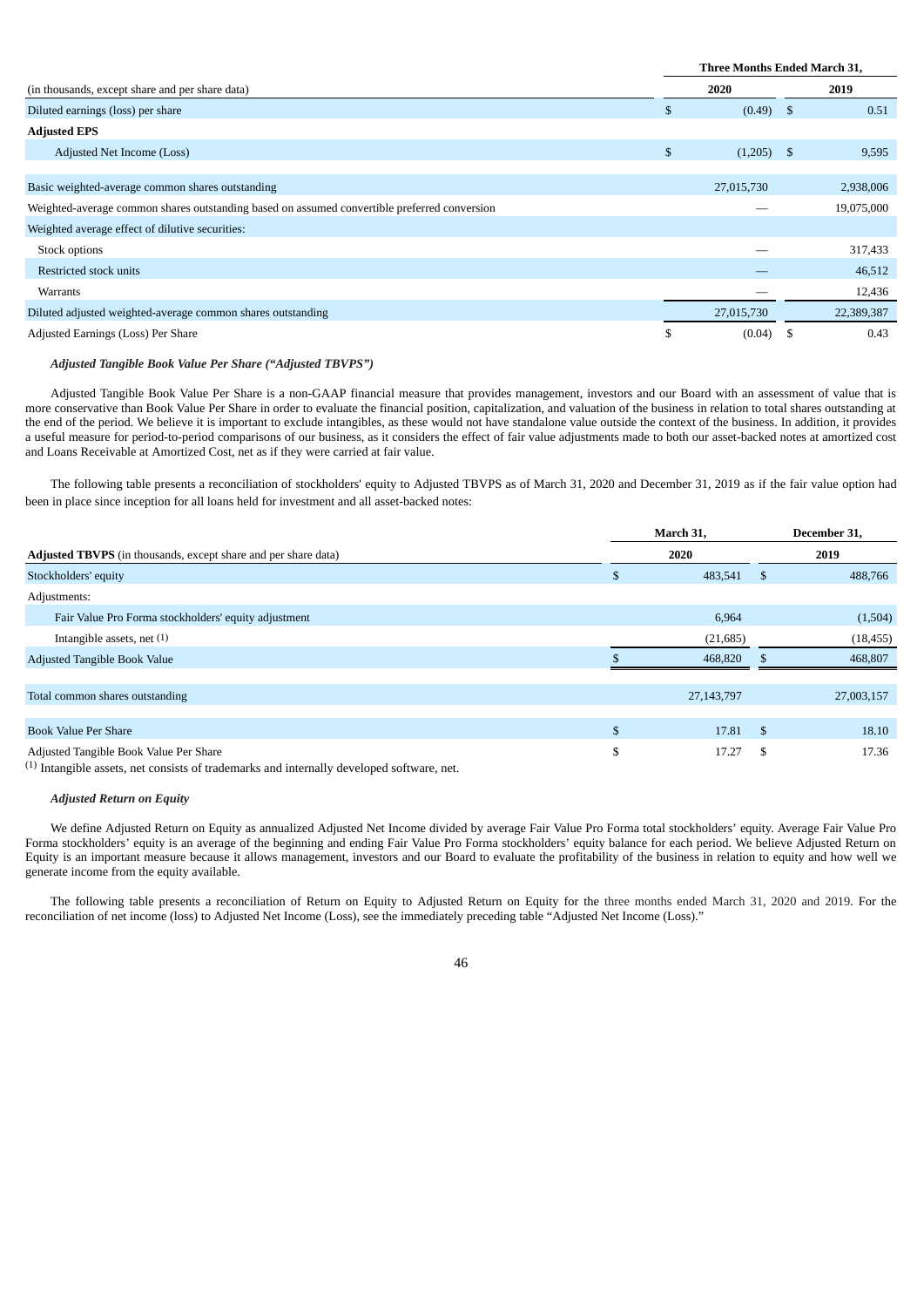# **As of or for the Three Months Ended March 31,**

| (in thousands)                                    | 2020       |   | 2019    |
|---------------------------------------------------|------------|---|---------|
| Return on Equity                                  | $(11.0)\%$ |   | 16.5%   |
| <b>Adjusted Return on Equity</b>                  |            |   |         |
| Adjusted Net Income (Loss)                        | (1,205)    | D | 9,595   |
| Fair Value Pro Forma average stockholders' equity | 488.884    |   | 363,268 |
| Adjusted Return on Equity                         | $(1.0)\%$  |   | 10.6%   |

# *Adjusted Operating Efficiency*

We define Adjusted Operating Efficiency as Fair Value Pro Forma total operating expenses (excluding stock-based compensation expense and litigation reserve) divided by Fair Value Pro Forma Total Revenue. We believe Adjusted Operating Efficiency is an important measure because it allows management, investors and our Board to evaluate how efficient we are at managing costs relative to revenue.

The following table presents a reconciliation of Operating Efficiency to Adjusted Operating Efficiency for the three months ended March 31, 2020 and 2019:

|                                                        | As of or for the Three Months Ended March<br>31, |         |    |         |
|--------------------------------------------------------|--------------------------------------------------|---------|----|---------|
| (in thousands)                                         |                                                  | 2020    |    | 2019    |
| <b>Operating Efficiency</b>                            |                                                  | 60.3%   |    | 56.9%   |
| <b>Adjusted Operating Efficiency</b>                   |                                                  |         |    |         |
| Total revenue                                          | \$                                               | 163,428 | S. | 138,328 |
| Fair Value Pro Forma Total Revenue adjustments         |                                                  | _       |    | (905)   |
| Fair Value Pro Forma Total Revenue                     |                                                  | 163,428 |    | 137,423 |
| Total operating expense                                |                                                  | 98,614  |    | 78,691  |
| Stock-based compensation expense                       |                                                  | (4,151) |    | (1,980) |
| Total Fair Value Pro Forma adjusted operating expenses |                                                  | 94,463  |    | 76,711  |
| <b>Adjusted Operating Efficiency</b>                   |                                                  | 57.8%   |    | 55.8%   |

# **Liquidity and Capital Resources**

## *Sources of liquidity*

To date, we have funded our lending activities and operations primarily through private issuances of debt, equity issuances, cash from operating activities, and the sale of loans to a third-party financial institution. We anticipate issuing additional securitizations, entering into additional secured financings and continuing whole loan sales.

### *Current debt facilities*

The following table summarizes our current debt facilities available for funding our lending activities and our operating expenditures as of March 31, 2020:

| <b>Debt Facility</b>                            | <b>Scheduled Amortization</b><br><b>Period Commencement</b><br>Date | <b>Interest Rate</b>                     | Principal<br>(in thousands) |
|-------------------------------------------------|---------------------------------------------------------------------|------------------------------------------|-----------------------------|
| <b>Secured Financing</b>                        | 10/1/2021                                                           | LIBOR (minimum of $0.00\%$ )<br>$+2.45%$ | 279,999                     |
| Asset-Backed Securitization-Series 2019-A Notes | 8/1/2022                                                            | 3.22%                                    | 250,000                     |
| Asset-Backed Securitization-Series 2018-D Notes | 12/1/2021                                                           | 4.50%                                    | 175,002                     |
| Asset-Backed Securitization-Series 2018-C Notes | 10/1/2021                                                           | 4.39%                                    | 275,000                     |
| Asset-Backed Securitization-Series 2018-B Notes | 7/1/2021                                                            | 4.09%                                    | 213,159                     |
| Asset-Backed Securitization-Series 2018-A Notes | 3/1/2021                                                            | 3.83%                                    | 200.004                     |
| Asset-Backed Securitization-Series 2017-B Notes | 10/1/2020                                                           | 3.51%                                    | 200,000                     |
|                                                 |                                                                     |                                          | 1.593.164                   |

On March 9, 2020, we redeemed our asset-backed notes (Series 2017-A). An advance under our VFN was the primary source of funds for the redemption. The outstanding amounts set forth in the table above are consolidated on our balance sheet whereas loans sold to a third-party financial institution are not on our balance sheet once sold.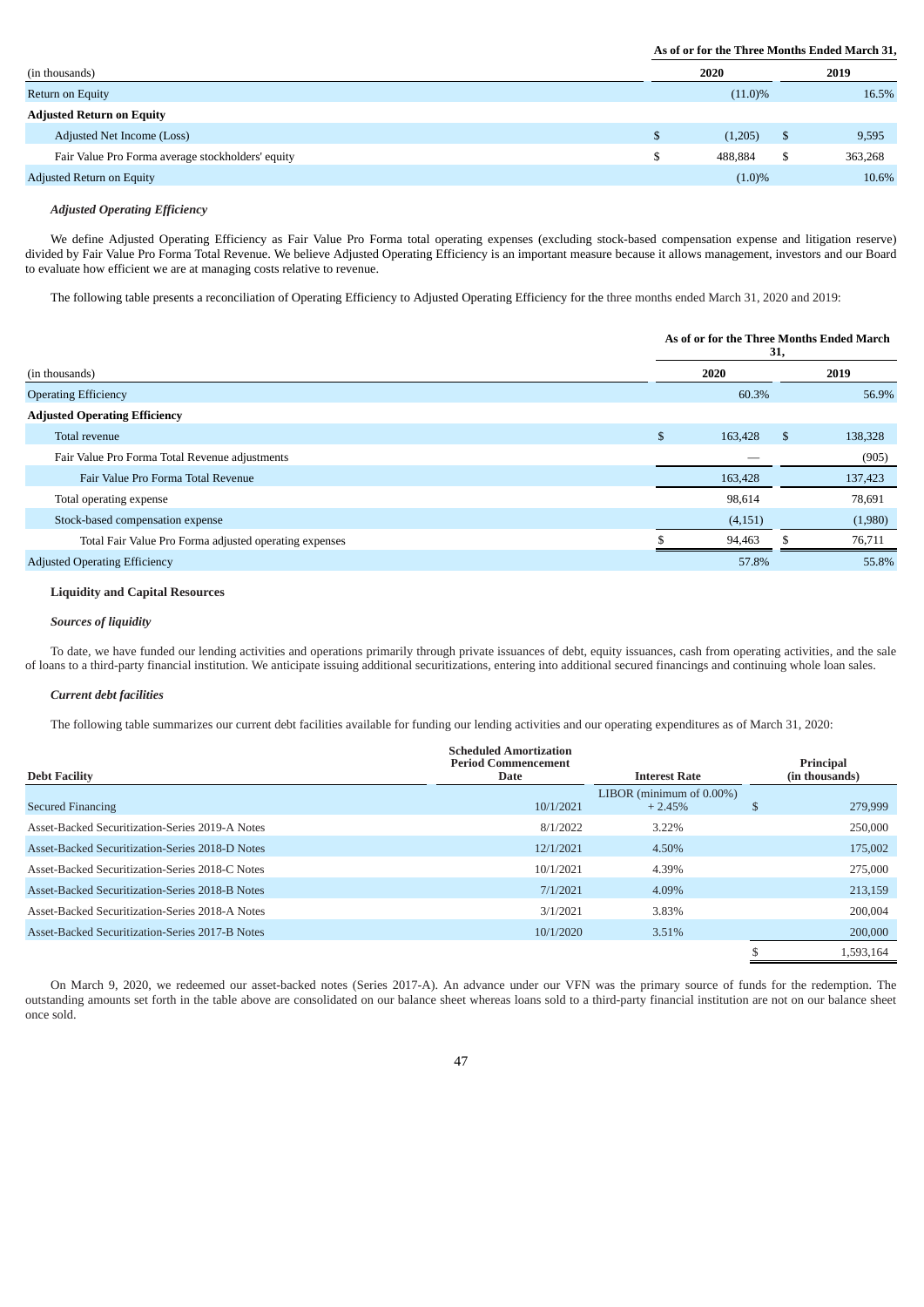Lenders do not have direct recourse to Oportun Financial Corporation or Oportun, Inc.

### *Debt*

Our ability to utilize our Secured Financing facility as described herein is subject to compliance with various requirements, including:

- *• Eligibility Criteria.* In order for our loans to be eligible for purchase by Oportun Funding V, they must meet all applicable eligibility criteria;
- *• Concentration Limits.* The collateral pool is subject to certain concentration limits that, if exceeded, would reduce our borrowing base availability by the amount of such excess; and
- *• Covenants and Other Requirements.* The Secured Financing facility contains several financial covenants, portfolio performance covenants and other covenants or requirements that, if not complied with, may result in an event of default and/or an early amortization event causing the accelerated repayment of amounts owed. The Secured Financing facility also requires us to get lender consent prior to making material changes to our credit and collection policies. If we are unable to get consent to make changes, it may restrict our ability to offer deferred or reduced payment options to our borrowers.

As of March 31, 2020, we were in compliance with all covenants and requirements per the debt facility.

For more information regarding our Secured Financing facility, see Notes 4 and 8 of the Notes to the Condensed Consolidated Financial Statements (Unaudited) included elsewhere in this report.

Our ability to utilize our asset-backed securitization facilities as described herein is subject to compliance with various requirements including:

- *• Eligibility Criteria.* In order for our loans to be eligible for purchase by our wholly owned special purpose subsidiaries they must meet all applicable eligibility criteria; and
- *• Covenants and Other Requirements.* Our securitization facilities contain pool concentration limits, pool performance covenants and other covenants or requirements that, if not complied with, may result in an event of default, and/or an early amortization event causing the accelerated repayment of amounts owed.

As of March 31, 2020, we were in compliance with all covenants and requirements of all our asset-backed notes.

For more information regarding our asset-backed securitization facilities, see Notes 4 and 8 of the Notes to the Condensed Consolidated Financial Statements (Unaudited) included elsewhere in this report.

## *Whole loan sales*

In November 2014, we initially entered into a whole loan sale agreement with an institutional investor, which agreement has been amended from time to time. The term of the current agreement expires on November 10, 2020. Pursuant to this agreement, we have committed to sell at least 10% of our loan originations, subject to certain eligibility criteria, with an option to sell an additional 5%. We retain all rights and obligations involving the servicing of the loans and earn servicing revenue of 5% of the daily average principal balance of loans sold each month.

We will continue to evaluate additional loan sale opportunities in the future and have not made any determinations regarding the percentage of loans we may sell.

The loans are randomly selected and sold at a pre-determined purchase price above par and we recognize a gain on the loans. We sell loans twice per week. We have not repurchased any of the loans sold related to this agreement and do not anticipate repurchasing loans sold in the future. We therefore do not record a reserve related to our repurchase obligations from the whole loan sale agreement.

In addition, we entered into a separate whole loan sale arrangement with an institutional investor with a commitment to sell 100% of our loans originated under our Access Loan Program. We recognize servicing revenue of 5% of the daily average principal balance of sold loans for the month.

## *Cash, cash equivalents, restricted cash and cash flows*

The following table summarizes our cash and cash equivalents, restricted cash and cash flows for the periods indicated:

|                                            | Three Months Ended March 31, |           |    |          |
|--------------------------------------------|------------------------------|-----------|----|----------|
| (in thousands)                             |                              | 2020      |    | 2019     |
| Cash, cash equivalents and restricted cash | Ð                            | 206,094   | S. | 118,745  |
| Cash provided by (used in)                 |                              |           |    |          |
| Operating activities                       |                              | 52,122    |    | 47,178   |
| Investing activities                       |                              | (39, 348) |    | (57,709) |
| Financing activities                       |                              | 57,179    |    | 101      |
|                                            |                              |           |    |          |

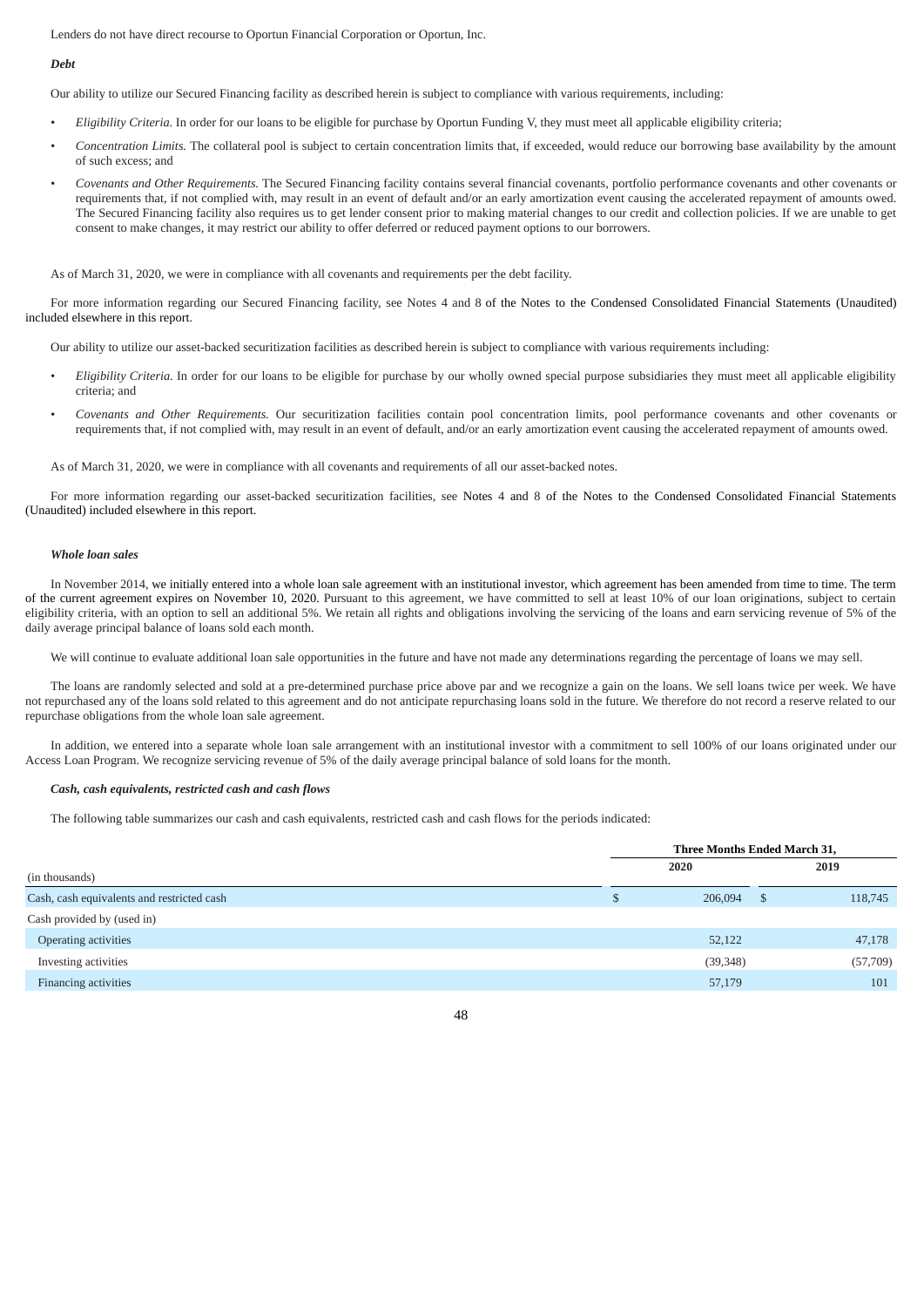Our cash is held for working capital purposes and originating loans. Our restricted cash represents collections held in our securitizations and is applied currently after month-end to pay interest expense and satisfy any amount due to whole loan buyer with any excess amounts returned to us.

## *Cash flows*

### *Operating Activities*

Our net cash provided by operating activities was \$52.1 million and \$47.2 million for the three months ended March 31, 2020 and 2019, respectively. Cash flows from operating activities primarily include net income or losses adjusted for (i) non-cash items included in net income or loss, including depreciation and amortization expense, fair value adjustments, net, origination fees for loans at fair value, net, gain on loan sales, stock-based compensation expense and deferred tax provision, net, (ii) originations of loans sold and held for sale, and proceeds from sale of loans and (iii) changes in the balances of operating assets and liabilities, which can vary significantly in the normal course of business due to the amount and timing of various payments.

### *Investing Activities*

Our net cash used in investing activities was \$39.3 million and \$57.7 million for the three months ended March 31, 2020 and 2019, respectively. Our investing activities consist primarily of loan originations and loan repayments. We currently do not own any real estate. We invest in purchases of property and equipment and incur system development costs. Purchases of property and equipment, and capitalization of system development costs may vary from period to period due to the timing of the expansion of our operations, the addition of employee headcount and the development cycles of our system development.

#### *Financing Activities*

Our net cash provided by financing activities was \$57.2 million and \$0.1 million for the three months ended March 31, 2020 and 2019, respectively. During those time periods, net cash provided by financing activities was primarily driven by borrowings on our Secured Financing, partially offset by repayments on asset-backed notes.

# *Operating and capital expenditure requirements*

We believe that our existing cash balance, anticipated positive cash flows from operations and available borrowing capacity under our credit facilities will be sufficient to meet our anticipated cash operating expense and capital expenditure requirements through at least the next 12 months. We believe our liquidity position at March 31, 2020 remains strong as we move into a period of uncertain economic conditions related to COVID-19 and we will continue to closely monitor our liquidity as economic conditions change. If our available cash balances are insufficient to satisfy our liquidity requirements, we will seek additional debt or equity financing. If we raise additional funds through the issuance of additional debt, the agreements governing such debt could contain covenants that would restrict our operations and such debt would rank senior to shares of our common stock. The sale of equity may result in dilution to our stockholders and those securities may have rights senior to those of our common stock. We may require additional capital beyond our currently anticipated amounts and additional capital may not be available on reasonable terms, or at all.

## **Off-Balance Sheet Arrangements**

We do not engage in off-balance sheet financing arrangements that have, or are reasonably likely to have, a current or future effect on our financial condition, changes in financial condition, total revenue or expenses, results of operations, liquidity, capital expenditures or capital resources.

## **Critical Accounting Policies and Significant Judgments and Estimates**

Our Management's Discussion and Analysis of Financial Condition and Results of Operations is based on our condensed consolidated financial statements, which have been prepared in accordance with GAAP. The preparation of these condensed consolidated financial statements requires us to make estimates and assumptions that affect the reported amounts of assets, liabilities, revenue, expenses and the related disclosures. In accordance with GAAP, we base our estimates on historical experience and on various other assumptions that we believe are reasonable under the circumstances. Actual results may differ from these estimates under different assumptions or conditions.

There have been no material changes in our critical accounting policies from those disclosed in our Annual Report on Form 10-K dated December 31, 2019, filed with the Securities and Exchange Commission on February 28, 2020 ("2019 Form 10-K"), under the heading Management's Discussion and Analysis of Financial Condition and Results of Operations. For additional information about our critical accounting policies and estimates, see the disclosure included in our 2019 Form 10-K.

#### **Recently Issued Accounting Pronouncements**

See Note 2 of the Notes to the Condensed Consolidated Financial Statements (Unaudited) included elsewhere in this report for a discussion of recent accounting pronouncements and future application of accounting standards.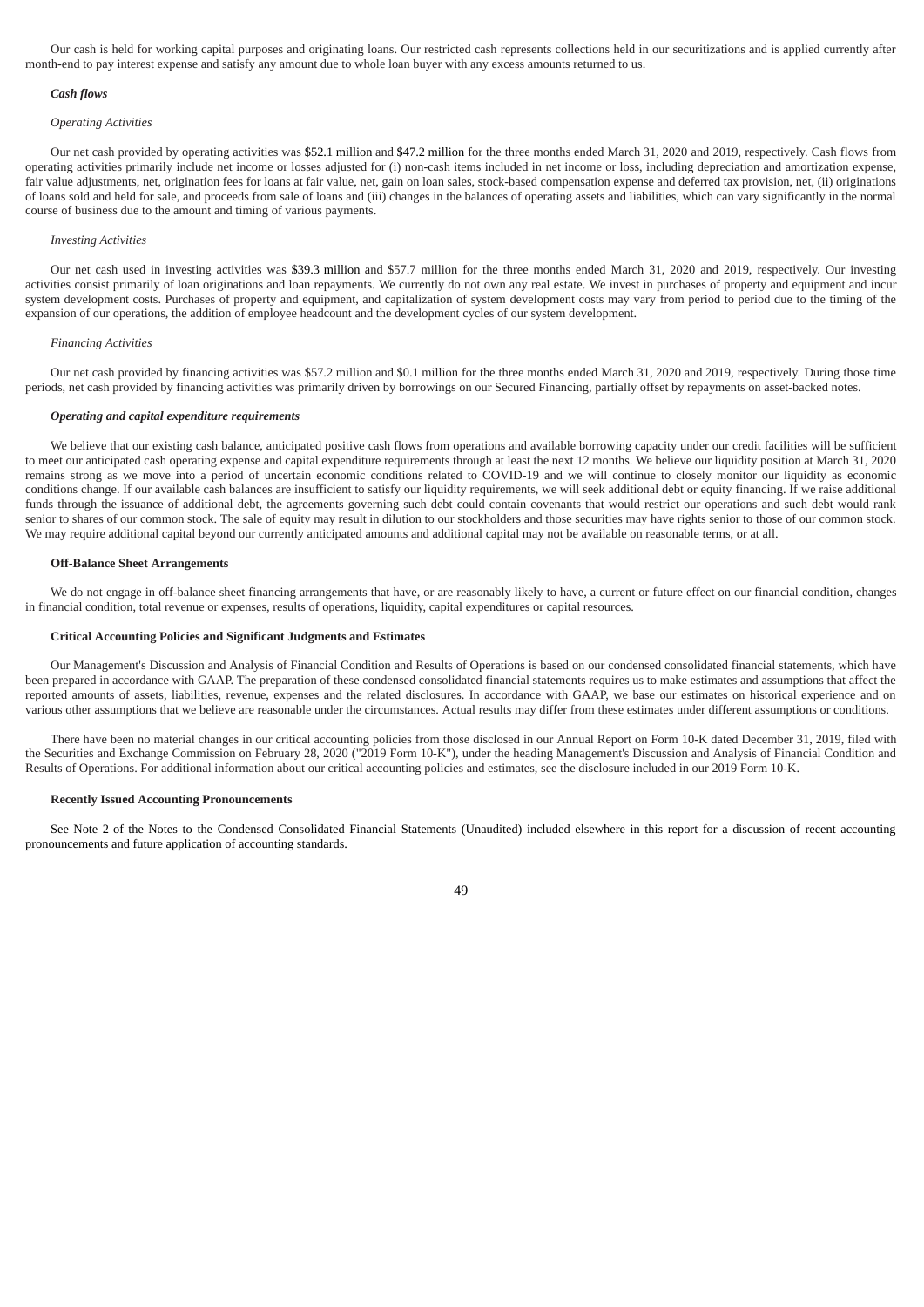## *Item 3. Quantitative and Qualitative Disclosures About Market Risk*

We are exposed to market risk from changes in credit performance, market rates, prepayments, interest rates, credit spreads and foreign exchange currency rates. The COVID-19 pandemic has increased market volatility and the impact from changes in the market on our financial results. While we expect the pandemic to have a negative impact on our credit losses and result in a decrease in the fair value of our loans and asset-backed notes, the specific impact is difficult to assess, and may differ materially from the sensitivity analyses provided in our 2019 Form 10-K. Our election of the fair value option on our loans and asset-backed notes generally results in a natural offset of the related market risks; however, we cannot be certain that these changes will offset each other, particularly during the current period of market uncertainty and disruption.

### *Item 4. Controls and Procedures*

## **Evaluation of Disclosure Controls and Procedures**

We maintain disclosure controls and procedures designed to provide reasonable assurance that information we are required to disclose in reports that we file or submit under the Securities Exchange Act of 1934, as amended (the "Exchange Act") is accumulated and communicated to our management, including our Chief Executive Officer and Chief Financial Officer, as appropriate, to allow timely decisions regarding required disclosure and that such information is recorded, processed, summarized and reported within the time periods specified in the SEC's rules and forms.

As of March 31, 2020, we carried out an evaluation of the effectiveness of our disclosure controls and procedures, as such term is defined in Rules 13a-15(e) and 15d-15(e) under the Exchange Act. This evaluation was conducted under the supervision of, and with the participation of our management, including our Chief Executive Officer and our Chief Financial Officer. Management recognizes that any controls and procedures, no matter how well designed and operated, can provide only reasonable assurance of achieving their objective, and management necessarily applies its judgment in evaluating the cost-benefit relationship of possible controls and procedures. Based on our evaluation, our Chief Executive Officer and our Chief Financial Officer concluded that, as of March 31, 2020, our disclosure controls and procedures were effective to provide the reasonable assurance described above.

### **Changes in Internal Control over Financial Reporting**

There were no changes in our internal control over financial reporting (identified in connection with the evaluation required by Rule 13a-15(d) and 15d-15(d) of the Exchange Act ) during the quarter ended March 31, 2020 that have materially affected, or are reasonably likely to materially affect, our internal control over financial reporting.

# **Inherent Limitations on Effectiveness of Controls**

Our management, including our Chief Executive Officer and Chief Financial Officer, does not expect that our disclosure controls and procedures or our internal controls over financial reporting will prevent all errors and all fraud. A control system, no matter how well conceived and operated, can provide only reasonable, not absolute, assurance that the objectives of the control system are met. Further, the design of a control system must reflect the fact that there are resource constraints, and the benefits of controls must be considered relative to their costs. Our disclosure controls and procedures and our internal controls over financial reporting have been designed to provide reasonable assurance of achieving their objectives. Because of the inherent limitations in all control systems, no evaluation of controls can provide absolute assurance that all control issues and instances of fraud, if any, have been detected. These inherent limitations include the realities that judgments in decision making can be faulty, and that breakdowns can occur because of a simple error or mistake. Additionally, controls can be circumvented by the individual acts of some persons, by collusion of two or more people or by management override of the controls. The design of any system of controls also is based in part upon certain assumptions about the likelihood of future events, and there can be no assurance that any design will succeed in achieving its stated goals under all potential future conditions; over time, controls may become inadequate because of changes in conditions, or the degree of compliance with policies or procedures may deteriorate. Because of the inherent limitations in a costeffective control system, misstatements due to error or fraud may occur and not be detected.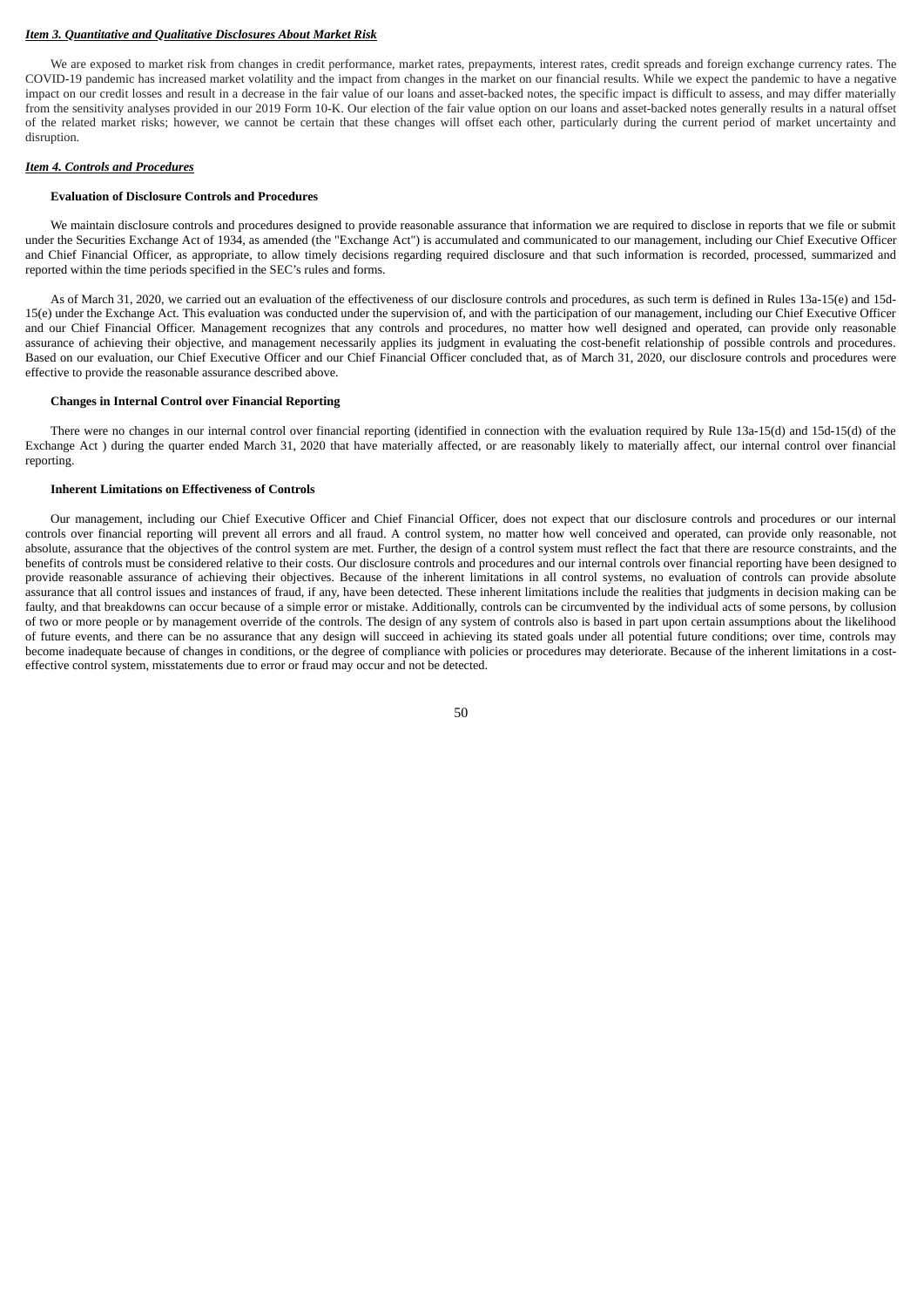### **PART II ‑ OTHER INFORMATION**

## *Item 1. Legal Proceedings*

On June 13, 2017, a complaint, captioned Atinar Capital II, LLC and James Gutierrez v. David Strohm, et. al., CGC 17-559515, or the Atinar Lawsuit, was filed by plaintiffs James Gutierrez and Atinar Capital II, LLC (an LLC controlled by Gutierrez) (the "Gutierrez Plaintiffs"), in the Superior Court of the State of California, County of San Francisco, against certain of our current and former directors and officers, and certain of our stockholders alleging that the defendants breached their fiduciary duties to our common stockholders in their capacities as officers, directors and/or controlling stockholders by approving certain of our convertible preferred stock financing rounds that diluted the ownership of our common stockholders, and that certain defendants allegedly aided and abetted such breaches. On October 17, 2019, after being given leave by the court to amend its complaint, the plaintiffs filed a second amended complaint that added Gutierrez Family Holdings, LLC (another entity controlled by Gutierrez) as an additional plaintiff, and pleading the case in the alternative as a derivative shareholder suit. As part of the derivative shareholder suit, Oportun Financial Corporation was added as a nominal defendant only. The second amended complaint seeks unspecified monetary damages and other relief. On November 18, 2019, we filed a demurrer of the second amended complaint. On April 1, 2020, the Court issued an order sustaining our demurrer in part, by dismissing Gutierrez Family Holdings, LLC from the case, and denying it in part. We are indemnifying the current and former directors and officers to whom we have indemnification obligations for fees incurred in defending this matter, and if such directors and officers incur any losses in connection with this matter, we may be required to indemnify them for such losses.

We believe that the Atinar Lawsuit is without merit and we intend to vigorously defend the actions. However, the final outcome with respect to the claims in the lawsuit, including our liability, if any is uncertain. Furthermore, we cannot be certain that any claims in the Atinar Lawsuit would be resolved in our favor. An adverse finding could cause us to incur substantial expense, could be a distraction to management and could result in reputational harm.

On January 2, 2018, a complaint, captioned Opportune LLP v. Oportun, Inc. and Oportun, LLC, Civil Action No. 4:18-cv-00007, or the Opportune Lawsuit, was filed by plaintiff Opportune LLP in the United States District Court for the Southern District of Texas, against Oportun, Inc. and our wholly-owned subsidiary, Oportun, LLC. The complaint alleged various claims for trademark infringement, unfair competition, trademark dilution and misappropriation against us and Oportun, LLC and called for injunctive relief requiring us and Oportun, LLC to cease using its marks, as well as monetary damages related to the claims. In addition, on January 2, 2018, the plaintiff initiated a cancellation proceeding, Proceeding No. 92067634, before the Trademark Trial and Appeal Board seeking to cancel certain of our trademarks, or the Cancellation Proceeding and, together with the Opportune Lawsuit, the Opportune Matter. On March 5, 2018, the Trademark Trial and Appeal Board granted our motion to suspend the Cancellation Proceeding pending final disposition of the Opportune Lawsuit. On April 24, 2018, the District Court granted our motion to partially dismiss the complaint, dismissing the plaintiff's misappropriation claim. On February 22, 2019, the plaintiff filed an amended complaint adding an additional claim under the Anti-Cybersquatting Protection Act to the remaining claims in the original complaint. On August 30, 2019, we filed a motion for summary judgment on all of the plaintiff's claims. On January 22, 2020, the District Court issued its decision denying our motion for summary judgment. No trial date has been set.

We believe that the Opportune Matter is without merit. We intend to vigorously defend the Opportune Matter. The final outcome with respect to the claims in the lawsuits, including our liability, if any, is uncertain. Furthermore, we cannot be certain that any claims by the plaintiff would be resolved in our favor. For example, an adverse litigation ruling against us could result in a significant damages award against us, could result in injunctive relief, could result in a requirement that we make substantial royalty payments, and could result in the cancellation of certain Oportun trademarks which would require that we rebrand. Moreover, an adverse finding could cause us to incur substantial expense, could be a distraction to management, and any rebranding as a result may not be well received in the market.

At this stage in these litigation matters, any possible monetary loss or range of monetary loss cannot be estimated. The outcome of litigation is inherently uncertain. If one or more of these legal matters were resolved against us in a reporting period, or settled on unfavorable terms, our consolidated financial statements for that reporting period could be materially adversely affected.

From time to time, we may bring or be subject to other legal proceedings and claims in the ordinary course of business, including legal proceedings with third parties asserting infringement of their intellectual property rights and shareholder claims. Other than as described above, we are not presently a party to any legal proceedings that, if determined adversely to us, we believe would individually or taken together have a material adverse effect on our business, financial condition, cash flows or results of operations.

See Note 15, Leases, Commitments and Contingencies, in the accompanying Notes to the Condensed Consolidated Financial Statements (Unaudited) for additional information regarding litigation reserves, if any, for legal proceedings in which the Company is involved.

# *Item 1A. Risk Factors*

*Investing in our common stock involves a high degree of risk. Any of the following risks could have an adverse effect on our business, results of operations and financial condition. The following risks could cause the trading price of our common stock to decline, which would cause you to lose all or part of your investment. You should carefully consider these risks, all of the other information in this report and general economic and business risks before making a decision to invest in our common stock. While we believe the risks described below include all material risks currently known by us, it is possible that these may not be the only ones we face. Additional risks and uncertainties not presently known to us or that we currently deem immaterial may also impair our business operations.*

We have marked with an asterisk (\*) those risks described below that reflect substantive changes from the risks described under Part I, Item 1A "Risk Factors" included in our Annual Report on Form 10-K for the year ended December 31, 2019.

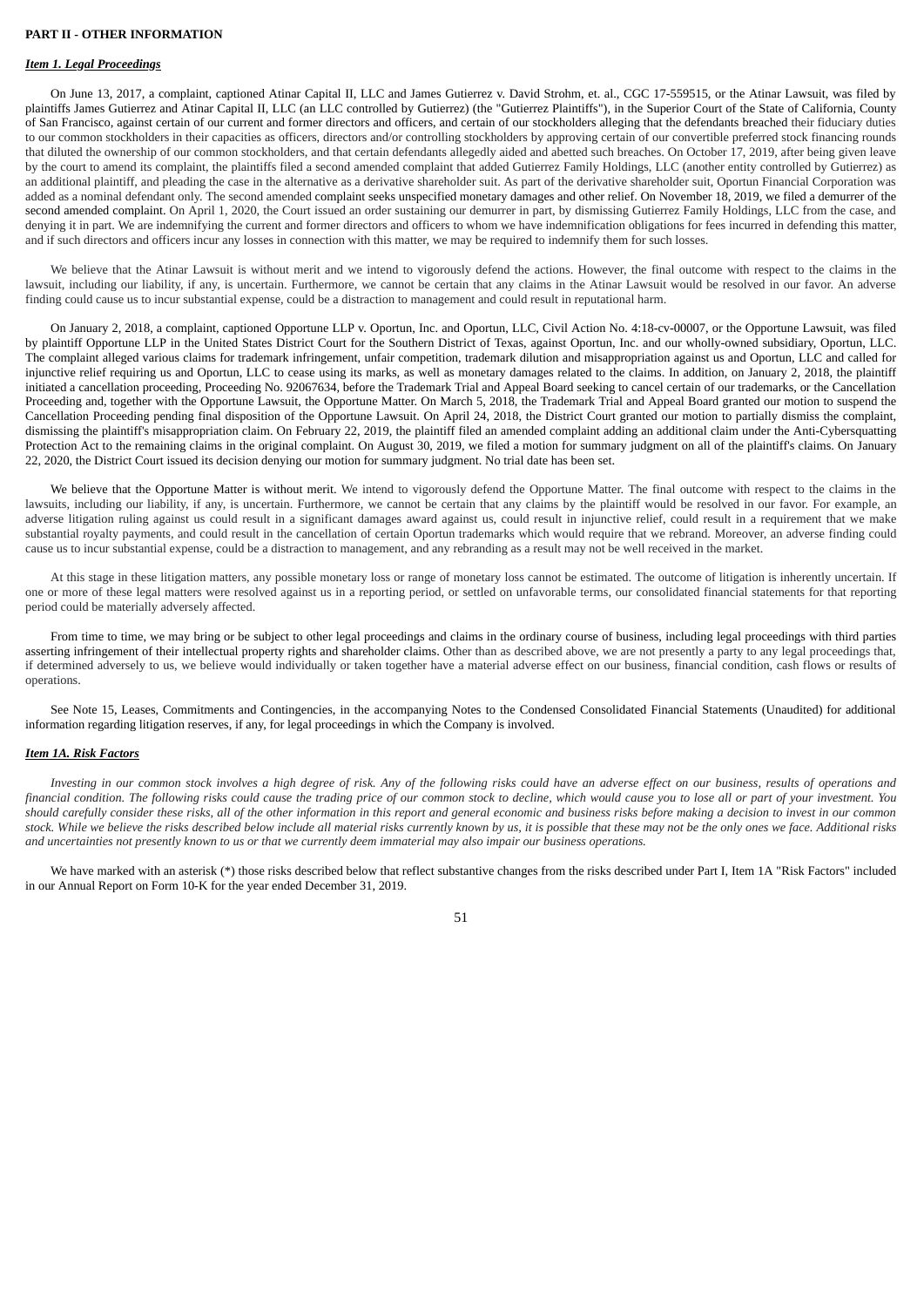### **Risks Relating to Our Business**

# *We are unable to predict the extent to which the global COVID-19 pandemic may adversely impact our business operations, financial performance and results of operations.\**

The COVID-19 pandemic has spread across the globe and is significantly impacting worldwide economic activity and increasing economic uncertainty. Concerns over the economic impact of the COVID-19 pandemic have caused extreme volatility in financial and other capital markets which has and may continue to adversely impact our stock price as well as our ability to access capital markets. If funds become unavailable, we cannot be sure that we will be able to maintain the necessary levels of funding to retain current levels of originations without incurring higher funding costs, a reduction in the term of funding instruments or increasing the rate of whole loan sales or be able to access funding at all. If we are unable to arrange financing on favorable terms, we may not be able to grow our business as planned and we may have to further curtail our origination of loans, which could result in volatility in our results of operations, financial condition and cash flows.

Many of our customers are currently or may become impacted by recommendations and/or mandates from federal, state, and local authorities to stay home ("shelter in place" or "safer at home"). These events have caused a significant increase in unemployment, are expected to result in decreased consumer spending and could cause economic deterioration. In addition, the COVID-19 pandemic and corresponding shelter in place orders have adversely affected our business in a number of ways, including a decreased demand for our products, which, combined with our credit tightening, has decreased originations. This crisis has left some of our customers unable to make payments and has resulted in increased delinquencies and charge-offs and may cause other unpredictable and adverse events. If the pandemic continues, or if shelter in place orders are lifted and then another outbreak occurs, there may be continued or heightened impact on demand for our loans and on our customers' ability to repay their loans.

Similar to relief options we have previously offered to customers impacted by natural disasters such as hurricanes and wildfires, we are offering payment relief options to customers impacted by the COVID-19 pandemic, including payment deferrals, reduced payment plans, late fee waivers and other customer accommodations. Unlike the relief options offered for natural disasters, which were limited to the affected geographies, COVID-19 related relief is being offered in all states in which we do business and may adversely affect our business, financial condition, results of operations, and cash flows. Legal and regulatory responses to concerns about the COVID-19 pandemic could result in additional regulation or restrictions affecting the conduct of our business in the future, including, but not limited to, requirements that we waive or lower interest, payments, or otherwise forgive debt for those impacted by COVID-19. If any of these orders were to become requirements in any of the states that we service, compliance with such orders could adversely affect our income and other results of operations in the near term, make collection of our personal loans more difficult, reduce income received from such loans or negatively affect our ability to comply with our current financing arrangements or obtain financing with respect to such loans.

The majority of our retail locations remain open subject to local social distancing orders. If one or more of our retail locations becomes unavailable, our ability to attract new customers, conduct business and collect payments from customers may be adversely affected, which could result in increased delinquencies and losses. In addition, changes in consumer behavior and health concerns may continue to impact demand for our loans and customer traffic at our retail locations. We are taking precautions to protect the safety and well-being of our employees and customers. However, no assurance can be given that the steps being taken will be deemed to be adequate or appropriate, nor can we predict the level of disruption which will occur to our employee's ability to provide customer support and service.

Substantially all of our corporate non-retail employees in the United States are subject to shelter-in-place requirements which have resulted in most of the team being required to work remotely. Our contact centers (either owned or through our outsourcing partners) are also located in various jurisdictions within three countries, all which have varying shelter in place and social distancing orders in place. While we have been successful thus far in complying with these orders and keeping the contact centers operational, predominately by moving the majority of our contact center employees to home working environments, our ability to continue to originate loans and service our customers is highly dependent on the ability of contact center staff to continue to work, either in the contact center or remotely. If a significant percentage of our workforce is unable to work effectively as a result of the COVID-19 pandemic, including because of illness, quarantines, ineffective remote work arrangements or technology, utility or other failures or limitations, our operations may be adversely impacted. In addition, the increase in remote working may also result in consumer or employee privacy, IT security and fraud concerns as well as increase our exposure to potential regulatory or civil claims. Additionally, if any of our critical vendors are adversely impacted by COVID-19 and unable to deliver services to us, our operations may be adversely impacted.

The duration and scope of the pandemic, and our ability to make necessary adjustments from it, is highly uncertain. We continue to monitor the effect that the COVID-19 pandemic may have, and while it is not possible at this time to estimate the impact that COVID-19 could have on our business, the continued spread of COVID-19, and the measures taken by the governments of countries affected, may have an adverse effect on our business and financial condition.

To the extent the COVID-19 pandemic adversely affects our business and financial results, it may also have the effect of heightening many of the other risks described in this "Risk Factors" section, such as those relating to our losses, liquidity, our indebtedness and our ability to comply with the covenants contained in the agreements that govern our indebtedness.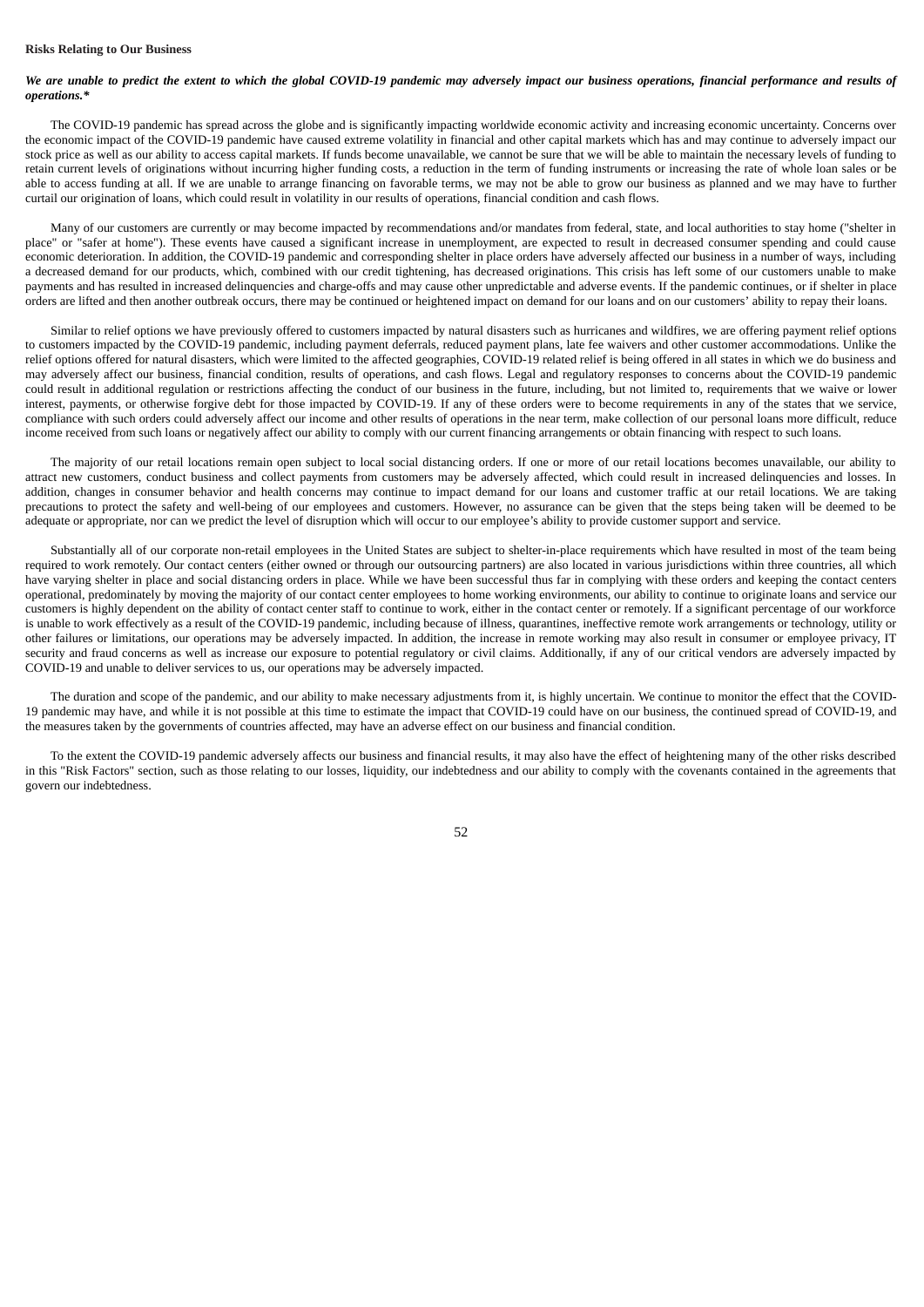# *We have experienced rapid growth that may not be indicative of our future growth and, if we continue to grow rapidly, we may not be able to manage our growth effectively.*

We have experienced rapid growth and have a limited operating history at our current scale. Assessing our business and future prospects may be difficult because of the risks and difficulties we face. These risks and difficulties include our ability to:

- increase the volume of loans originated through our various origination channels, including retail locations, direct mail marketing, contact centers and online, which includes our mobile origination solution;
- increase the effectiveness of our direct mail marketing, radio advertising, digital advertising and other marketing strategies;
- efficiently manage and expand our presence and activities in states in which we operate, as well as expand into new states;
- successfully build our brand and protect our reputation from negative publicity;
- manage our Annualized Net Charge-Off Rate;
- maintain the terms on which we lend to our customers;
- protect against increasingly sophisticated fraudulent borrowing and online theft;
- enter into new markets and introduce new products and services;
- continue to expand our customer demographic focus from our original customer base of Spanish- speaking customers;
- successfully maintain our diversified funding strategy, including loan warehouse facilities, whole loan sales and securitization transactions;
- successfully manage our interest rate spread against our cost of capital;
- successfully adjust our proprietary credit risk models, products and services in response to changing macroeconomic conditions and fluctuations in the credit market;
- effectively manage and expand the capabilities of our contact centers, outsourcing relationships and other business operations abroad;
- effectively secure and maintain the confidentiality of the information provided and utilized across our systems;
- successfully compete with companies that are currently in, or may in the future enter, the business of providing consumer financial services to low-to-moderate income customers underserved by traditional, mainstream financial institutions;
- attract, integrate and retain qualified employees; and
- successfully adapt to complex and evolving regulatory environments.

We expect that, in the future, even if our revenue continues to increase, our revenue or aggregate origination growth rates may decline. In addition, our historical rapid growth has placed, and may continue to place, significant demands on our management and our operational and financial resources. We will need to improve our operational, financial and management controls and our reporting systems and procedures as we continue to grow our business and add more personnel. If we cannot manage our growth effectively, our results of operations will suffer.

#### *We have incurred net losses and may incur net losses in the future.\**

For the year ended December 31, 2019, we generated net income of \$61.6 million. However, for the three months ended March 31, 2020, we experienced a net loss of \$(13.3) million and for the year ended December 31, 2017, we experienced a net loss of \$(10.2) million. In addition, we have experienced a net loss in years prior to 2017. As of March 31, 2020, our retained earnings were \$68.2 million. We will need to generate and sustain increased revenue and net income levels in future periods in order to achieve and increase profitability, and, even if we do, we may not be able to maintain or increase our level of profitability over the long term. We intend to continue to expend significant funds to grow our business, and we may not be able to increase our revenue enough to offset our higher operating expenses. We may incur significant losses in the future for a number of reasons, including the other risks described in this report, and unforeseen expenses, difficulties, complications and delays, and other unknown events. If we are unable to achieve or sustain profitability, our business would suffer, and the market price of our common stock may decrease.

# *Our quarterly results are likely to fluctuate significantly and may not fully reflect the underlying performance of our business.\**

Our quarterly results of operations are likely to vary significantly in the future and period-to-period comparisons of our results of operations may not be meaningful, especially as a result of our election of the fair value option as of January 1, 2018 and now as a result of the COVID-19 pandemic. Accordingly, the results for any one quarter are not necessarily an indication of future performance. Our quarterly financial results may fluctuate due to a variety of factors, some of which are outside of our control and, as a result, may not fully reflect the underlying performance of our business. Factors that may cause fluctuations in our quarterly financial results include:

- loan volumes, loan mix and the channels through which our loans are originated;
- the effectiveness of our direct marketing and other marketing channels;
- the timing and success of new products and origination channels;
- the amount and timing of operating expenses related to acquiring customers and the maintenance and expansion of our business, operations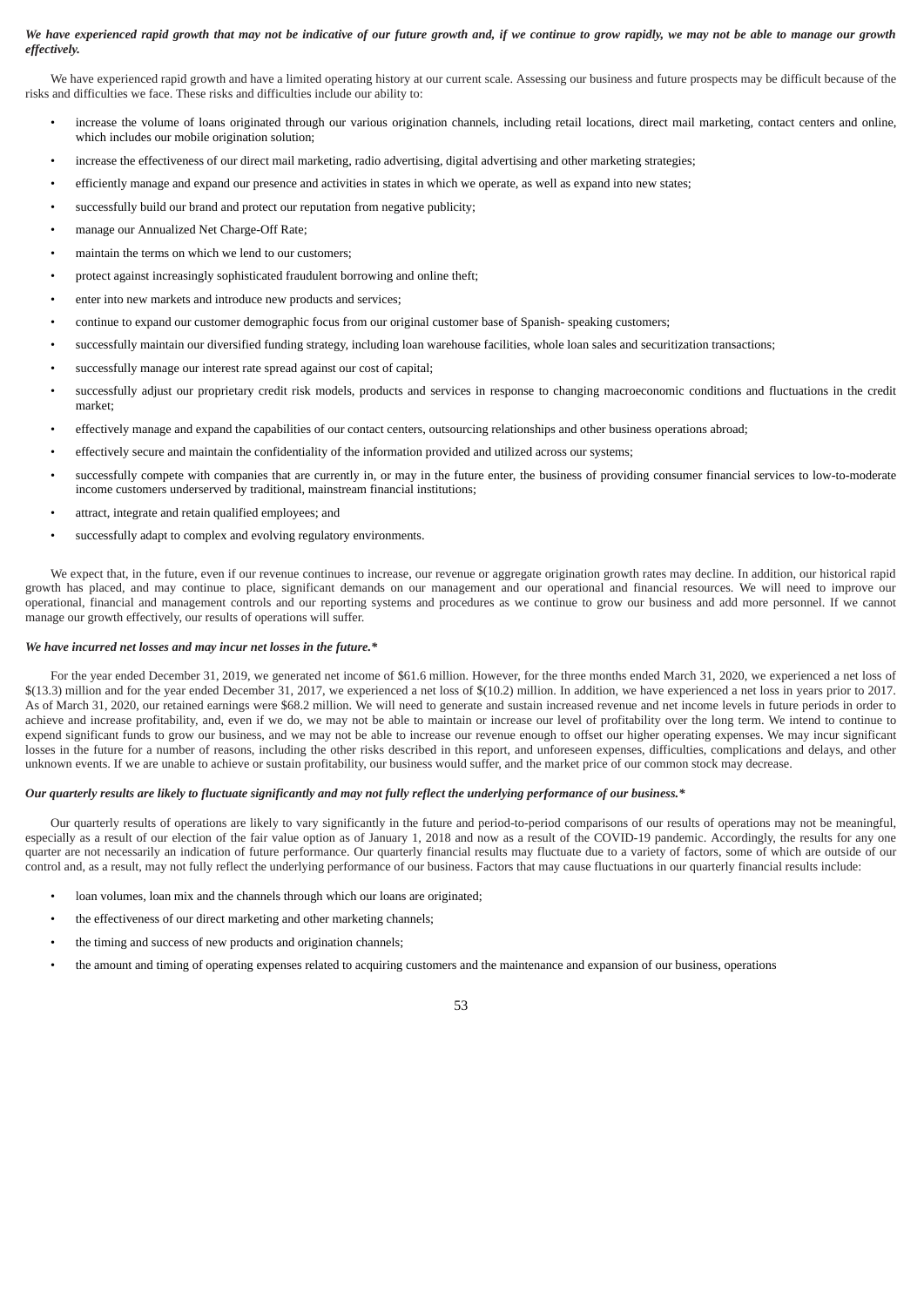and infrastructure;

- net charge-off rates;
- adjustments to the fair value of our Fair Value Loans and Fair Value Notes;
- our cost of borrowing money and access to the capital markets; and
- general economic, industry and market conditions, including those stemming from the COVID-19 pandemic.

In addition, we experience significant seasonality in demand for our loans, which is generally lower in the first quarter. The seasonal slowdown is primarily attributable to high loan demand around the holidays in the fourth quarter and the general increase in our customers' available cash flows in the first quarter, including cash received from tax refunds, which temporarily reduces their borrowing needs. While our growth has obscured this seasonality from our overall financial results, we expect our results of operations to continue to be affected by such seasonality in the future. However, the impact of the COVID-19 pandemic may disrupt the seasonal trends our business has consistently experienced.

## *Our risk management efforts may not be effective, which may expose us to market risks that harm our results of operations.*

We could incur substantial losses and our business operations could be disrupted if we are unable to effectively identify, monitor and mitigate financial risks, such as credit risk, interest rate risk, prepayment risk and liquidity risk, as well as operational risks. Our risk management policies, procedures and models, may not be sufficient to identify all of the risks we are exposed to, mitigate the risks we have identified or identify additional risks that arise in the future.

As our loan mix changes and as our product offerings evolve, our risk management strategies may not always adapt to such changes. Some of our methods of managing risk are based upon our use of observed historical market behavior and management's judgment. Other of our methods for managing risk depend on the evaluation of information regarding markets, customers or other matters that are publicly available or otherwise accessible to us. While we employ a broad and diversified set of risk monitoring and risk mitigation techniques, those techniques and the judgments that accompany their application cannot anticipate every economic and financial outcome or the timing of such outcomes. If our risk management efforts are ineffective, we could suffer losses that could harm our business, financial condition or results of operations.

# *We rely extensively on models in managing many aspects of our business. If our models contain errors or are otherwise ineffective, our business could be adversely affected.\**

Our ability to attract customers and to build trust in our loan products is significantly dependent on our ability to effectively evaluate a customer's creditworthiness and likelihood of default. In deciding whether to extend credit to prospective customers, we rely heavily on our proprietary credit risk models, which are statistical models built using third-party alternative data, credit bureau data, customer application data and our credit experience gained through monitoring the performance of our customers over time. Some of these models are built using forms of artificial intelligence, or AI, such as machine learning. If our credit risk models fail to adequately predict the creditworthiness of our customers or their ability to repay their loans due to programming or other errors, or if any portion of the information pertaining to the prospective customer is incorrect, incomplete or becomes stale (whether by fraud, negligence or otherwise), and our systems do not detect such errors, inaccuracies or incompleteness, or any of the other components of our credit decision process described herein fails, we may experience higher than forecasted loan losses. Also, if we are unable to access certain third-party data used in our credit risk models, or access to such data is limited, our ability to accurately evaluate potential customers may be compromised. Credit and other information that we receive from third parties about a customer may also be inaccurate or may not accurately reflect the customer's creditworthiness, which may adversely affect our loan pricing and approval process, resulting in mispriced loans, incorrect approvals or denials of loans. In addition, this information may not always be complete, up-to-date or properly evaluated. As a result, these methods may not predict future risk exposures, which could be significantly greater than the historical measures or available information indicate.

Our reliance on our credit risk models and other models to manage many aspects of our business, including valuation, pricing, collections management, marketing targeting models, fraud prevention, liquidity and capital planning, direct mail and telesales, may prove in practice to be less predictive than we expect for a variety of reasons, including as a result of errors in constructing, interpreting or using the models or the use of inaccurate assumptions (including failures to update assumptions appropriately in a timely manner, or the use of AI). We rely on our credit risk models and other models to develop and manage new products and services with which we have limited development or operating experience as well as new geographies where we have not historically operated. Our assumptions may be inaccurate, and our models may not be as predictive as expected for many reasons, in particular because they often involve matters that are inherently difficult to predict and beyond our control, such as macroeconomic conditions, credit market volatility and interest rate environment, particularly in light of the COVID-19 pandemic, and they often involve complex interactions between a number of dependent and independent variables and factors. In particular, even if the general accuracy of our valuation models is validated, valuations are highly dependent upon the reasonableness of our assumptions and the predictability of the relationships that drive the results of the models. The errors or inaccuracies in our models may be material and could lead us to make wrong or sub-optimal decisions in managing our business, and this could harm our business, results of operations and financial condition.

Additionally, if we make errors in the development, validation or implementation of any of the models or tools we use to underwrite the loans that we then securitize or sell to investors, those investors may experience higher delinquencies and losses. We may also be subject to liability to those investors if we misrepresented the characteristics of the loans sold because of those errors. Moreover, future performance of our customers' loans could differ from past experience because of macroeconomic factors, policy actions by regulators, lending by other institutions or reliability of data used in the underwriting process. To the extent that past experience has influenced the development of our underwriting procedures and proves to be inconsistent with future events, delinquency rates and losses on loans could increase. Errors in our models or tools and an inability to effectively forecast loss rates could also inhibit our ability to sell loans to investors or draw down on borrowings under our warehouse and other debt facilities, which could limit originations of new loans and could hinder our growth and harm our financial performance. Additionally, the use of AI in credit models is relatively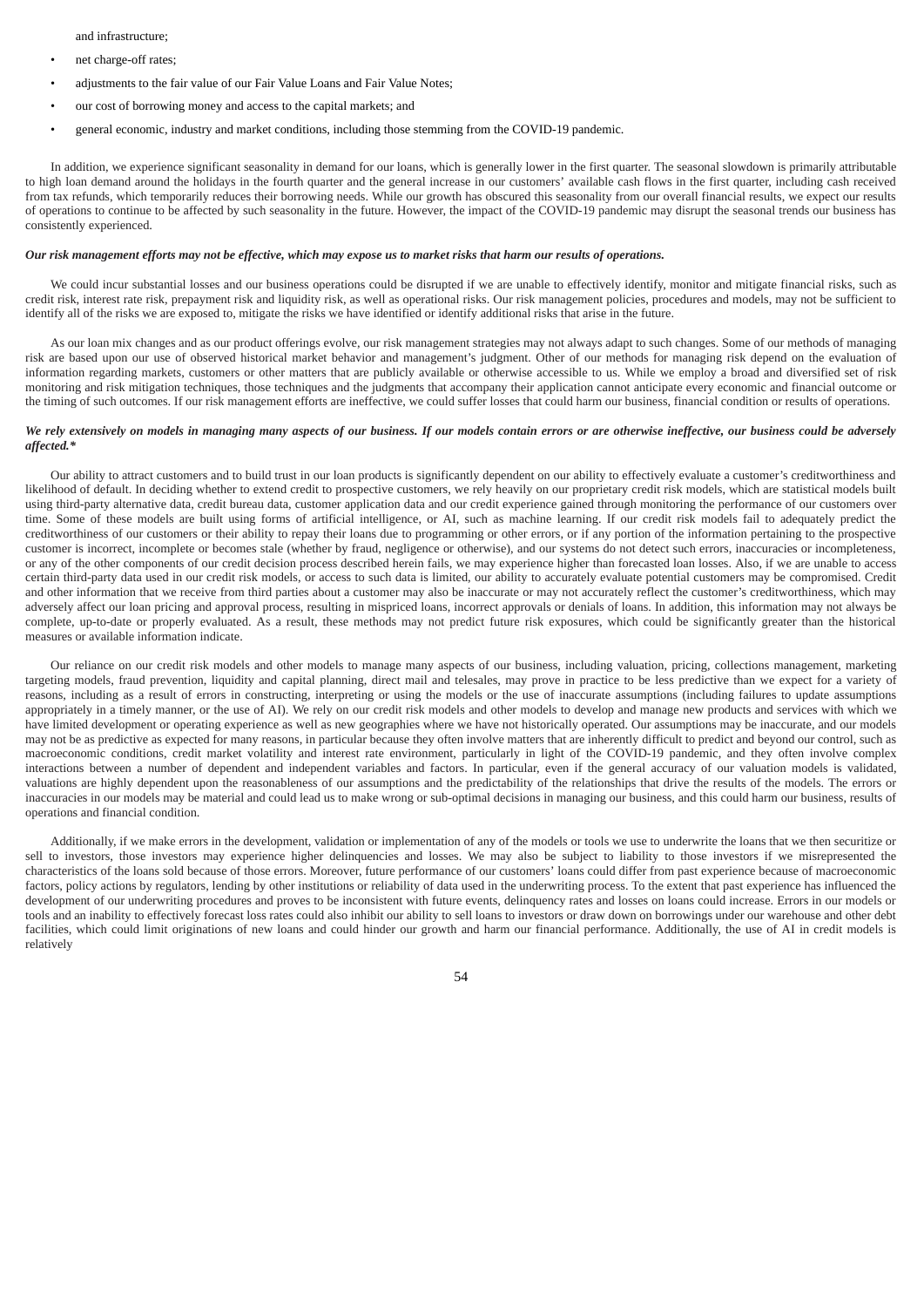new and its impact from a regulatory standpoint is unproven, and any negative regulatory action based upon this could have an adverse impact on our financial performance.

## *Our business may be adversely affected by disruptions in the credit markets, including reduction in our ability to finance our business.\**

We depend on securitization transactions, loan warehouse facilities and other forms of debt financing, as well as whole loan sales, in order to finance the principal amount of most of the loans we make to our customers. See more information about our outstanding debt in Note 8 to the Notes to the Condensed Consolidated Financial Statements (Unaudited). However, there is no assurance that these sources of capital will continue to be available in the future on terms favorable to us or at all, particularly in light of capital markets volatility stemming from the COVID-19 pandemic. The availability of debt financing and other sources of capital depends on many factors, some of which are outside of our control. The risk of volatility surrounding the global economic system, including due to the COVID-19 pandemic and other disruptions, as well as uncertainty surrounding the future of regulatory reforms such as the Dodd-Frank Wall Street Reform and Consumer Protection Act, or the Dodd-Frank Act, continue to create uncertainty around access to the capital markets. Events of default or breaches of financial, performance or other covenants, as a result of the underperformance of certain pools of loans underpinning our securitizations or other debt facilities, could reduce or terminate our access to funding from institutional investors, including investment banks, traditional and alternative asset managers and other entities. Such events could also result in default rates at a higher interest rate and therefore increase our cost of capital. In addition, our ability to access future capital may be impaired because our interests in our financed pools of loans are "first loss" interests and so these interests will only be realized to the extent all amounts owed to investors or lenders and service providers under our securitizations and debt facilities are paid in full. In the event of a sudden or unexpected shortage or restriction on the availability of funds, we cannot be sure that we will be able to maintain the necessary levels of funding to retain current levels of originations without incurring higher funding costs, a reduction in the term of funding instruments or increasing the rate of whole loan sales or be able to access funding at all. If we are unable to arrange financing on favorable terms, we may not be able to grow our business as planned and we may have to curtail our origination of loans. In addition, in July 2017 the head of the United Kingdom Financial Conduct Authority announced the desire to phase out the use of LIBOR by the end of 2021. It is not possible to predict whether LIBOR will cease to exist after calendar year 2021, whether additional reforms to LIBOR may be enacted, or whether alternative reference rates will gain market acceptance, and any of these outcomes could increase our interest rate risk related to our Secured Financing which is currently tied to LIBOR. Changes in interest rates or foreign currency exchange rates could affect our interest expense, which could result in volatility in our results of operations, financial condition and cash flows.

## *We have elected the fair value option and we use estimates in determining the fair value of our loans and our asset-backed notes. If our estimates prove incorrect, we may be required to write down the value of these assets or write up the value of these liabilities, which could adversely affect our results of operations.\**

Our ability to measure and report our financial position and results of operations is influenced by the need to estimate the impact or outcome of future events on the basis of information available at the time of the issuance of the financial statements. We use estimates, assumptions, and judgments when certain financial assets and liabilities are measured and reported at fair value. Fair values and the information used to record valuation adjustments for certain assets and liabilities are based on quoted market prices and/or other observable inputs provided by independent third-party sources, when available. During periods of market disruption, including periods of significantly rising or high interest rates, rapidly widening credit spreads or illiquidity, it may be difficult to value certain assets if trading becomes less frequent or market data becomes less observable. In such cases, certain asset valuations may require significant judgment, and may include inputs and assumptions that require greater estimation, including credit quality, liquidity, interest rates and other relevant inputs. If actual results differ from our judgments and assumptions, then it may have an adverse impact on the results of operations and cash flows. Management has processes in place to monitor these judgments and assumptions, including review by our internal valuation and loan loss allowance committee, but these processes may not ensure that our judgments and assumptions are correct.

We use estimates and assumptions in determining the fair value of our Fair Value Loans and Fair Value Notes. Our Fair Value Loans represented 83% of our total assets and Fair Value Notes represented 61% of our total liabilities as of March 31, 2020. Our Fair Value Loans are determined using Level 3 inputs and Fair Value Notes are determined using Level 2 inputs. Changes to these inputs could significantly impact our fair value measurements. Valuations are highly dependent upon the reasonableness of our assumptions and the predictability of the relationships that drive the results of our valuation methodologies. In addition, a variety of factors such as changes in the interest rate environment and the credit markets, changes in average life, higher than anticipated delinquency and default levels or financial market illiquidity, may ultimately affect the fair values of our loans receivable and asset-backed notes. Material differences in these ultimate values from those determined based on management's estimates and assumptions may require us to adjust the value of certain assets and liabilities, including in a manner that is not comparable to others in our industry, which could adversely affect our results of operations.

### *If net charge-off rates are in excess of expected loss rates, our business and results of operations may be harmed.\**

Our personal loans are not secured by any collateral, not guaranteed or insured by any third party and not backed by any governmental authority in any way. We are therefore limited in our ability to collect on these loans if a customer is unwilling or unable to repay them. A customer's ability to repay us can be negatively impacted by increases in his or her payment obligations to other lenders under mortgage, credit card and other loans, or loss of employment due to economic turmoil, particularly in light of the COVID-19 pandemic. These changes can result from increases in base lending rates or structured increases in payment obligations and could reduce the ability of our customers to meet their payment obligations to other lenders and to us. If a customer defaults on a loan, we may be unsuccessful in our efforts to collect the amount of the loan. Because our net charge-off rate depends on the collectability of the loans, if we experience an unexpected significant increase in the number of customers who fail to repay their loans or an increase in the principal amount of the loans that are not repaid, our revenue and results of operations could be adversely affected. Furthermore, because our personal loans are unsecured loans, they are dischargeable in bankruptcy. If we experience an unexpected, significant increase in the number of customers who successfully discharge their loans in a bankruptcy action, our revenue and results of operations could be adversely affected.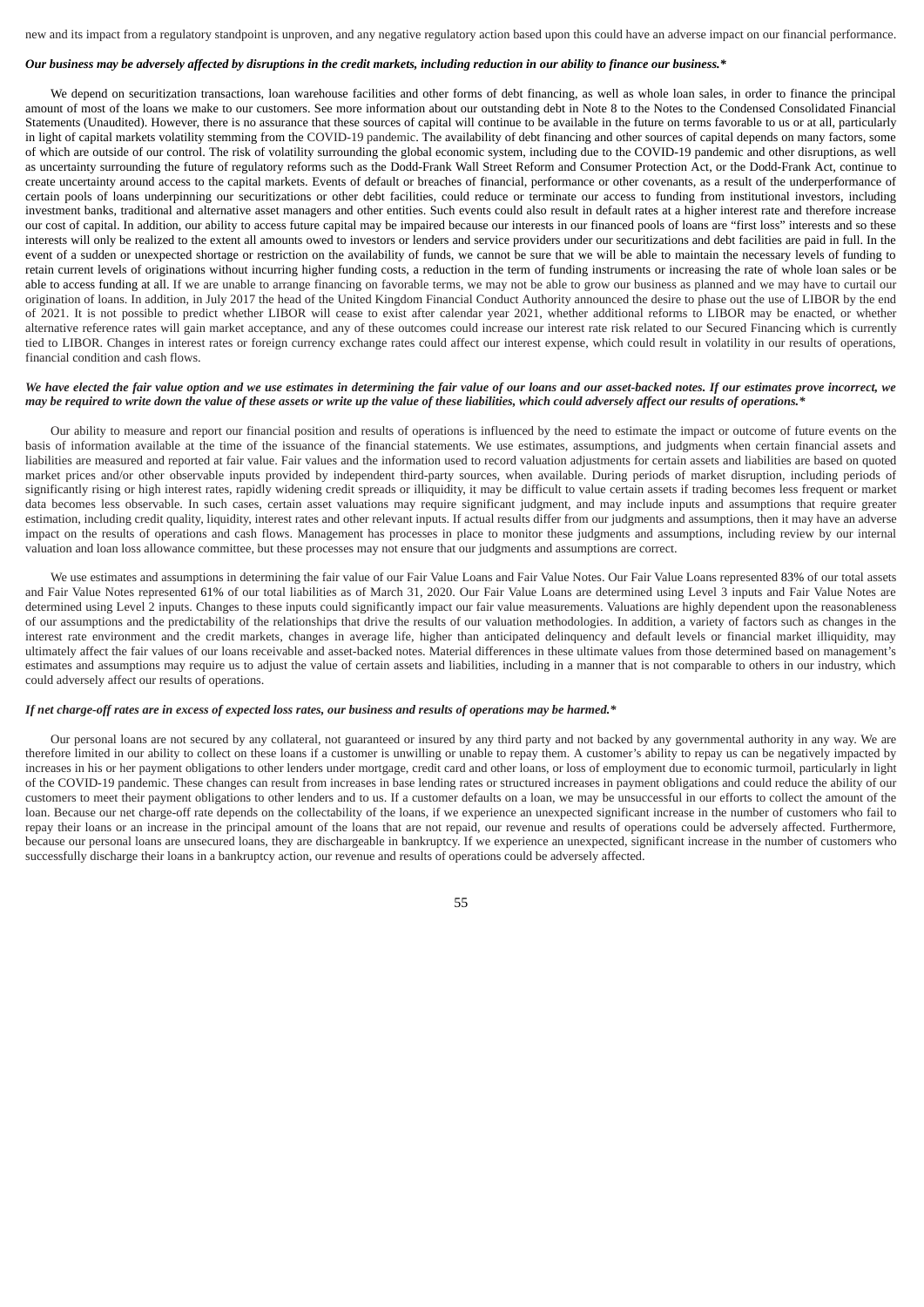We incorporate our estimate of lifetime loan losses in our measurement of fair value for our Fair Value Loans. To estimate the appropriate level of allowance for loan losses, we consider known and relevant internal and external factors that affect loan receivable collectability, including the total amount of loans receivable outstanding, historical loan losses, our current collection patterns and economic trends. While this evaluation process uses historical and other objective information, the classification of loans and the forecasts and establishment of loan losses and fair value are also dependent on our subjective assessment based upon our experience and judgment. Given the unprecedented nature of the COVID–19 pandemic and the rapid impact it has had on the economy, the amount of subjective assessment and judgment applied to develop our forecasts has increased materially, since no directly corresponding historical data set exists. Our methodology for establishing our fair value is based on the guidance in Accounting Standards Codification, 820 and 825, and, in part, on our historic loss experience. If customer behavior changes as a result of economic conditions and if we are unable to predict how the unemployment rate and general economic uncertainty may affect our estimate of lifetime loan losses, the fair value may be reduced for our Fair Value Loans, which will decrease Net Revenue. Our calculations of fair value are estimates, and if these estimates are inaccurate, our results of operations could be adversely affected. Neither state regulators nor federal regulators regulate our calculations of fair value, and unlike traditional banks, we are not subject to periodic review by bank regulatory agencies of our loss estimates or our calculations of fair value. In addition, because our debt financings include delinquency triggers as predictors of losses, increased delinquencies or losses may reduce or terminate the availability of debt financings to us.

### *Our results of operations and financial condition and our customers' willingness to borrow money from us and ability to make payments on their loans have been, and may in the future be, adversely affected by economic conditions and other factors that we cannot control.\**

Uncertainty and negative trends in general economic conditions in the United States and abroad, historically have created a difficult operating environment for our business and other companies in our industry. Many factors, including factors that are beyond our control, may impact our results of operations or financial condition, our customers' willingness to incur loan obligations and/or affect our customers' willingness or capacity to make payments on their loans. These factors include: unemployment levels, housing markets, immigration policies, gas prices, energy costs, government shutdowns, delays in tax refunds, significant tightening of credit markets and interest rates, as well as events such as natural disasters, acts of war, terrorism, catastrophes, epidemics and pandemics, including COVID-19.

In addition, major medical expenses, divorce, death or other issues that affect our customers could affect our customers' willingness or ability to make payments on their loans. Further, our business currently is heavily concentrated on consumer lending and, as a result, we are more susceptible to fluctuations and risks particular to U.S. consumer credit than a company with a more diversified lending portfolio. We are also more susceptible to the risks of increased regulations and legal and other regulatory actions that are targeted towards consumer credit. If the United States experiences an economic downturn, or if we become affected by other events beyond our control, we may experience a significant reduction in revenue, earnings and cash flows. If our customers default under a loan receivable held directly by us, we will experience loss of principal and anticipated interest payments, which could adversely affect our cash flow from operations. The cost to service our loans may also increase without a corresponding increase in our interest on loans. We may also become exposed to increased credit risk from our customers and third parties who have obligations to us. For example, since the beginning of January 2020, the COVID-19 pandemic has caused disruption and volatility in the global financial markets and the continued spread of COVID-19 has led to an economic slowdown. In addition, the outbreak has resulted in all states and the federal government declaring a state of emergency and in many locations, schools, bars and restaurants, gyms and other non-essential businesses have been ordered closed at a county, city or state level. Jurisdictions have issued "shelter in place" or similar orders, restricting movement of most citizens for other than to/from essential activities. These developments may cause an increase in unemployment levels and affect our customers' ability to satisfy their obligations. In addition, the cost to service our loans may also increase without a corresponding increase in our interest on loans. We may also become exposed to increased credit risk from our customers and third parties who have obligations to us.

If aspects of our business, including the quality of our loan portfolio or our customers' ability to pay, are significantly affected by economic changes or any other conditions in the future, we cannot be certain that we will adequately adapt our business to such changes, so our business would be adversely affected.

## *Negative publicity or public perception of our industry or our company could adversely affect our reputation, business and results of operations.\**

Negative publicity about our industry or our company in the media or on social media platforms, even if inaccurate, could adversely affect our reputation and the confidence in our brand and business model. Our reputation is very important to attracting new customers and retaining existing customers. While we believe that we have a good reputation and that we provide customers with a superior experience, there can be no assurance that we will continue to maintain a good relationship with customers.

Consumer advocacy groups, politicians and certain government and media reports have, in the past, advocated governmental action to prohibit or severely restrict the dollar amount, interest rate, or other terms of consumer loans, particularly "small dollar" loans and those with short terms. The consumer groups and media reports typically focus on the cost to a consumer for this type of loan, which may be higher than the interest typically charged by issuers to consumers with more historical creditworthiness; for example, some groups are critical of loans with APRs greater than 36%. The consumer groups, politicians and government and media reports frequently characterize these short-term consumer loans as predatory or abusive toward consumers. If the negative characterization of short-term consumer loans becomes associated with our business model and loan terms, even if inaccurate, demand for our consumer loans could significantly decrease, and it could be less likely that investors purchase our loans or our asset-backed securities, or our lenders extend or renew lines of credit to us, which could adversely affect our results of operations and financial condition.

Negative perception of our consumer loans or other activities may also result in us being subject to more restrictive laws and regulations and potential investigations, enforcement actions and lawsuits. If there are changes in the laws affecting any of our consumer loans, or our marketing and servicing of such loans, or if we become subject to such investigations, enforcement actions and lawsuits, our financial condition and results of operations would be adversely affected.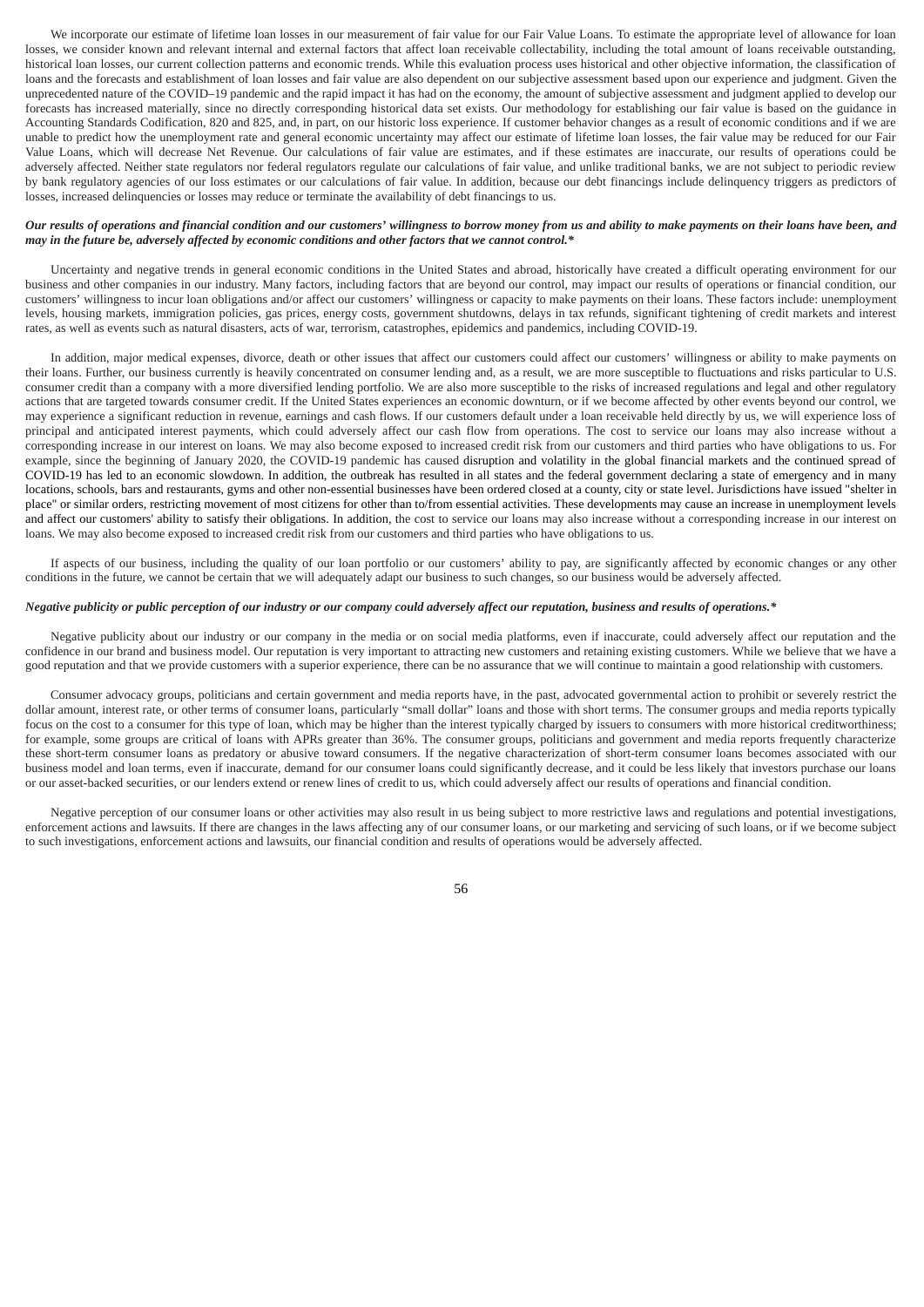Harm to our reputation can also arise from many other sources, including employee or former employee misconduct, misconduct by outsourced service providers or other counterparties, failure by us or our partners to meet minimum standards of service and quality, and inadequate protection of customer information and compliance failures and claims. Our reputation may also be harmed if we fail to maintain our certification as a Community Development Financial Institution, or CDFI. Since the onset of the COVID–19 pandemic, we have been working with customers who have been impacted by waiving fees, offering deferrals of loan payments and reduced payment plans. We believe our actions have been consistent with our mission and regulatory guidance, but we cannot be certain that our approaches to servicing our customers would not lead to criticism in the future which could harm our reputation.

### *If we do not compete effectively in our target markets, our results of operations could be harmed.*

The consumer lending market is highly competitive and increasingly dynamic as emerging technologies continue to enter into the marketplace. Technological advances and heightened e-commerce activities have increased consumers' accessibility to products and services, which has intensified the desirability of offering loans to consumers through digital-based solutions. We primarily compete with other consumer finance companies, credit card issuers, financial technology companies and financial institutions, as well as payday lenders and pawn shops focused on low-to-moderate income customers. Many of our competitors operate with different business models, such as lending as a service, lending through partners or point-of-sale lending, have different cost structures or participate selectively in different market segments. We may also face competition from companies that have not previously competed in the consumer lending market for customers with little or no credit history. Many of our current or potential competitors have significantly more financial, technical, marketing and other resources than we do and may be able to devote greater resources to the development, promotion, sale and support of their platforms and distribution channels. We face competition in areas such as compliance capabilities, financing terms, promotional offerings, fees, approval rates, speed and simplicity of loan origination, ease-of-use, marketing expertise, service levels, products and services, technological capabilities and integration, customer service, strategic partnerships, brand and reputation. Our competitors may also have longer operating histories, lower financing costs or costs of capital, more extensive customer bases, more diversified products and customer bases, operational efficiencies, more versatile technology platforms, greater brand recognition and brand loyalty and broader customer and partner relationships than we have. Our competitors may be better at developing new products, responding more quickly to new technologies and undertaking more extensive marketing campaigns. Furthermore, our existing and potential competitors may decide to modify their pricing and business models to compete more directly with our model. If we are unable to compete with such companies or fail to meet the need for innovation in our industry, the demand for our products could stagnate or substantially decline, or our products could fail to maintain or achieve more widespread market acceptance.

## *Our success and future growth depend on our Oportun brand and our successful marketing efforts across channels, and if we are unable to attract or retain customers, our business and financial results may be harmed.\**

In connection with COVID-19, we have reduced our marketing spend. This decrease in marketing, in addition to the COVID-19 pandemic and corresponding shelter in place orders has resulted in a decreased demand for our products, which, we believe combined with our credit tightening, has decreased originations. Our business model relies on our ability to scale rapidly, and if our limited marketing efforts are not successful or if we are unsuccessful in developing our brand marketing campaigns, it could continue to have an adverse effect on our ability to attract customers. If we fail to successfully promote and maintain our brand or if we incur substantial expenses in an unsuccessful attempt to promote and maintain our brand, we may lose existing customers to our competitors or be unable to attract new customers, which in turn would harm our business, results of operations and financial condition. Even if our marketing efforts result in increased revenue, we may be unable to recover our marketing costs through increases in loan volume. Any incremental increases in Customer Acquisition Cost could have an adverse effect on our business, results of operations and financial condition. Furthermore, increases in marketing and other Customer Acquisition Costs may not result in increased loan originations at the levels we anticipate or at all, which could result in a higher Customer Acquisition Cost per account.

In the future, we intend to continue to dedicate significant resources to our marketing efforts, particularly as we develop our brand. Our ability to attract qualified customers depends in large part on the success of these marketing efforts and the success of the marketing channels we use to promote our products. In the past, we marketed primarily through word of mouth at our retail locations and direct mail, and more recently, through radio and digital advertising, such as paid and unpaid search, email marketing and paid display advertisements. Our future marketing programs may include direct mail, radio, television, print, online display, video, digital advertising, search engine optimization, search engine marketing, social media, events and other grassroots activities, as well as retail and digital sources of leads, such as lead aggregators and retail referral partners. The marketing channels that we employ may become more crowded and saturated by other lenders or the methodologies, policies and regulations applicable to marketing channels may change, which may decrease the effectiveness of our marketing campaigns and increase our Customer Acquisition Costs, which may in turn adversely affect our results of operations.

As we continue to expand our loan origination and acquisition channels, introduce new products and services and enter into new states, we also face the risks that our mobile and other channels could be unprofitable, increase costs, decrease operating margins or take longer than anticipated to achieve our target margins due to: difficulties with user interface or disappointment with the user experience; defects, errors or failures in our mobile service; negative publicity about our financial products and services or our mobile service's performance or effectiveness; delays in releasing to the market new mobile service enhancements; uncertainty in applicable consumer protection laws and regulations to the mobile loan environment; and increased risks of fraudulent activity associated with our mobile channel.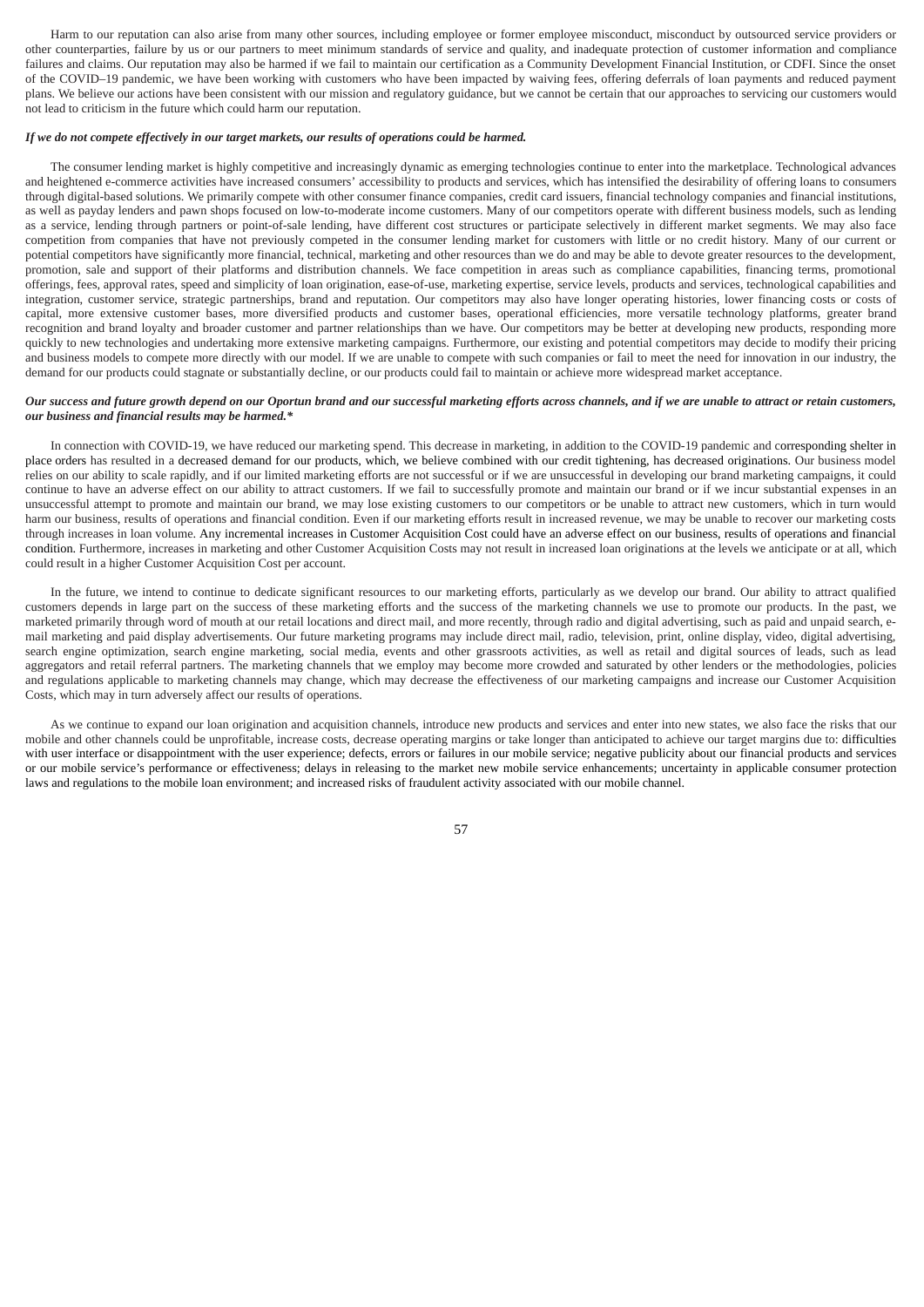## *Our current and future business growth strategy involves expanding into new markets with new retail location openings, and we may not effectively integrate or manage new retail locations we open or acquire.\**

Opening new retail locations and increasing originations at existing retail locations are important elements of our growth strategy. We opened 34, 50 and 42 new retail locations in 2019, 2018, and 2017, respectively. New retail location openings may impose significant costs on us and subject us to numerous risks, including:

- identification of new locations and negotiation of acceptable lease terms; and
- incurrence of additional indebtedness (if necessary to finance new retail locations).

Our continued growth is dependent upon a number of factors, including the availability of suitable retail locations, the ability to obtain any required government permits and licenses, zoning and occupancy requirements, hiring qualified management and customer service personnel, and other factors, some of which are beyond our control. If we fail to anticipate customers' needs or market dynamics related to the region or neighborhood of a new retail location, such retail location may not deliver the expected financial results. A recent trend among some municipalities has been to enact zoning restrictions in certain markets. These zoning restrictions may limit the number of non-bank lenders that can operate in an area or require certain distance requirements between competitors, residential areas or highways. Depending on the way a zoning restriction may be drafted, such restriction may restrict our ability to operate within those zoned areas. We may not be able to continue to expand our business successfully through new retail location openings in the future. Additionally, due to economic impact of COVID–19 and shelter–in–place orders, we have paused the opening of new retail locations until such time as economic activity recovers, which may reduce our opportunity for growth.

#### *We could experience a decline in repeat customers.\**

As of December 31, 2019, 2018, and 2017, returning customers comprised 80%, 80% and 78%, respectively, of our Owned Principal Balance at End of Period. In order for us to maintain or improve our operating results, it is important that we continue to extend loans to returning customers who have successfully repaid their previous loans. Our repeat loan rates may decline or fluctuate as a result of our expansion into new products and markets or because our customers are able to obtain alternative sources of funding based on their credit history with us, and new customers we acquire in the future may not be as loyal as our current customer base. If our repeat loan rates decline, including due to COVID-19 related issues, we may not realize consistent or improved operating results from our existing customer base.

## *We are, and intend in the future to continue, developing new financial products and services, and our failure to accurately predict their demand or growth could have an adverse effect on our business.\**

We are, and intend in the future to continue, developing new financial products and services, such as credit cards and auto loans. We intend to continue investing significant resources in developing new tools, features, services, products and other offerings. New initiatives are inherently risky, as each involves unproven business strategies and new financial products and services with which we have limited or no prior development or operating experience.

We can provide no assurance that we will be able to develop, commercially market and achieve acceptance of our new products and services. In addition, our investment of resources to develop new products and services may either be insufficient or result in expenses that are excessive in light of revenue actually originated from these new products and services. Product or service introductions may not always be successful. For example, we invested resources in development, marketing, and support for the pilot launch of OportunPath to a limited number of customers but decided in the fourth quarter of 2019 to discontinue the service in order to strategically realign our resources to focus on other products. In addition, the borrower profile of customers using our new products and services may not be as attractive as the customers that we currently serve, which may lead to higher levels of delinquencies or defaults than we have historically experienced. Failure to accurately predict demand or growth with respect to our new products and services could adversely impact our business, and there is always risk that these new products and services will be unprofitable, will increase our costs or will decrease operating margins or take longer than anticipated to achieve target margins. Additionally, due to the economic impact of COVID–19, we expect the growth of revenue from new products to be much slower than previously anticipated in the near term. Coupled with the fact that as newer initiatives the majority of the expenses associated with new products are fixed, so any potential future profitability of such new products will be delayed. Further, our development efforts with respect to these initiatives could distract management from current operations and will divert capital and other resources from our existing business.

# *We are, and intend in the future to continue, expanding into new geographic regions, and our failure to comply with applicable laws or regulations, or accurately predict demand or growth, related to these geographic regions could have an adverse effect on our business.*

We intend to continue expanding into new geographic regions. We can provide no assurance that we will achieve similar levels of success, if any, in the new geographic regions where we do not currently operate. In addition, each of the new states where we do not currently operate may have different laws and regulations that apply to our products and services. As such, we expect to be subject to significant additional legal and regulatory requirements, including various federal and state consumer lending laws. We have limited experience in managing risks and the compliance requirements attendant to these additional legal and regulatory requirements in new geographies. The costs of compliance and any failure by us to comply with such regulatory requirements in new geographies could harm our business.

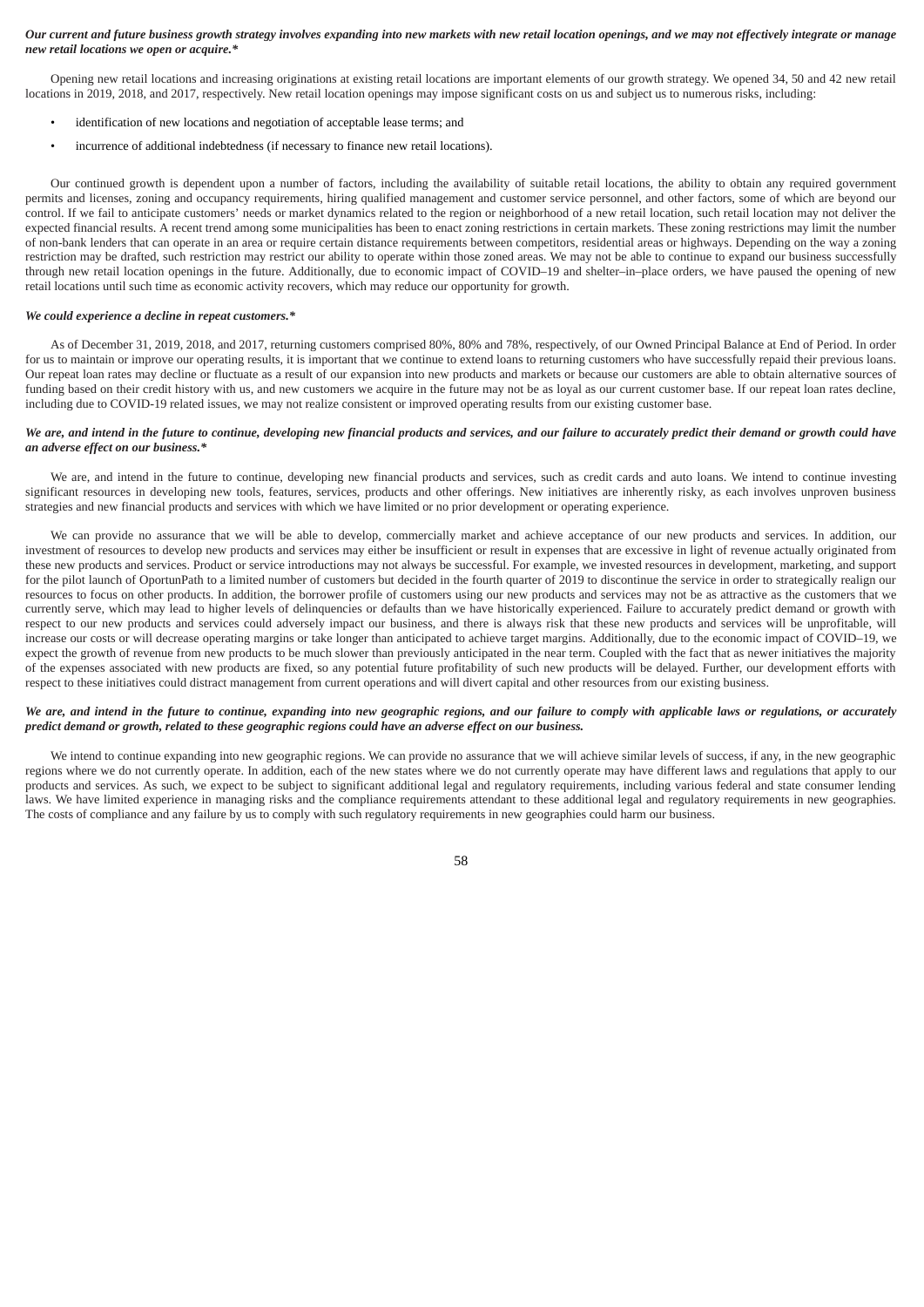## *Our proprietary credit risk models rely in part on the use of third-party data to assess and predict the creditworthiness of our customers, and if we lose the ability to license or use such third-party data, or if such third-party data contain inaccuracies, it may harm our results of operations.\**

We rely on our proprietary credit risk models, which are statistical models built using third-party alternative data, credit bureau data, customer application data and our credit experience gained through monitoring the payment performance of our customers over time. If we are unable to access certain third-party data used in our credit risk models, or our access to such data is limited, our ability to accurately evaluate potential customers will be compromised, and we may be unable to effectively predict probable credit losses inherent in our loan portfolio, which would negatively impact our results of operations. Third-party data sources include credit bureau data and other alternative data sources. Such data is electronically obtained from third parties and is aggregated by our risk engine to be used in our credit risk models to score applicants and make credit decisions and in our verification processes to confirm customer reported information. Data from consumer reporting agencies and other information that we receive from third parties about a customer may be inaccurate or may not accurately reflect the customer's creditworthiness, which may cause us to provide loans to higher risk customers than we intend through our underwriting process and/or inaccurately price the loans we make. In response to the economic impact of COVID–19, regulators may require banks and other lenders to not report negative performance data to the credit bureaus. As a result, credit bureau data may prove less reliable in predicting credit risk for borrowers. We use numerous third-party data sources and multiple credit factors within our proprietary credit risk models, which helps mitigate, but does not eliminate, the risk of an inaccurate individual report. In addition, there are risks that the costs of our access to third-party data may increase or our terms with such thirdparty data providers could worsen.

We follow procedures to verify each customer's identity, income, and address, which are designed to minimize fraud. These procedures may include visual inspection of customer identification documents to ensure authenticity, review of paystubs or bank statements for proof of income and employment, and review of analysis of information from credit bureaus, fraud detection databases and other alternative data sources for verification of employment, income and other debt obligations. If any of the information that is considered in the loan review process is inaccurate, whether intentional or not, and such inaccuracy is not detected prior to loan funding, the loan may have a greater risk of default than expected. If any of our procedures are not followed, or if these procedures fail, fraud may occur. Additionally, there is a risk that following the date of the loan application, a customer may have defaulted on, or become delinquent in the payment of, a pre-existing debt obligation, taken on additional debt, lost his or her job or other sources of income or experienced other adverse financial events. Fraudulent activity or significant increases in fraudulent activity could also lead to regulatory intervention, negatively impact our results of operations, brand and reputation and require us to take additional steps to reduce fraud risk, which could increase our costs.

## *If we are unable to collect payment on and service the loans we make to our customers, our business would be harmed.\**

Our ability to adequately service our loans is dependent upon our ability to grow and appropriately train our customer service and collections staff, our ability to expand existing and open new contact centers as our loans increase, and our ability to reach our customers via phone, text, or email when they default. Additionally, our customer service and collections staff are dependent upon our maintaining adequate information technology, telephony and internet connectivity such that they can perform their job functions. If we fail to adequately leverage these technologies to service and collect amounts owed in respect of our loans, or if consumers opt to block us from calling, texting, emailing or otherwise contacting them when they are in default, then payments to us may be delayed or reduced, which would increase our delinquency rate and loan losses. Additionally, if a national or local government were to require our contact centers to close in order to ensure social distancing in response to COVID–19, our ability to successfully perform collections activities could be severely impacted.

## *Because we receive a significant amount of cash in our retail locations through customer loan repayments, we may be subject to theft and cash shortages due to employee errors.*

Since our business requires us to receive a significant amount of cash in each of our retail locations, we are subject to the risk of theft (including by or facilitated by employees) and cash shortages due to employee errors. Although we have implemented various procedures and programs to reduce these risks, maintain insurance coverage for theft and provide security measures for our facilities, we cannot make assurances that theft and employee error will not occur. We have experienced theft and attempted theft in the past.

### *We are exposed to geographic concentration risk.\**

The geographic concentration of our loan originations may expose us to an increased risk of loss due to risks associated with certain regions. Certain regions of the United States from time to time will experience weaker economic conditions and higher unemployment and, consequently, will experience higher rates of delinquency and loss than on similar loans nationally. In addition, natural, man-made disasters or health epidemics or pandemics such as the current outbreak of COVID-19 in specific geographic regions may result in higher rates of delinquency and loss in those areas. A significant portion of our outstanding receivables is originated in certain states, and within the states where we operate, originations are generally more concentrated in and around metropolitan areas and other population centers. Therefore, economic conditions, natural, man-made disasters, health epidemics or pandemics or other factors affecting these states or areas in particular could adversely impact the delinquency and default experience of the receivables and could adversely affect our business. Further, the concentration of our outstanding receivables in one or more states would have a disproportionate effect on us if governmental authorities in any of those states take action against us or take action affecting how we conduct our business.

As of March 31, 2020, 59%, 25%, 5%, and 5% of our Owned Principal Balance at End of Period related to customers from California, Texas, Illinois, and Florida, respectively. If any of the events noted in these risk factors were to occur in or have a disproportionate impact in regions where we operate or plan to commence operations, it may negatively affect our business in many ways, including increased delinquencies and loan losses or a decrease in future originations.

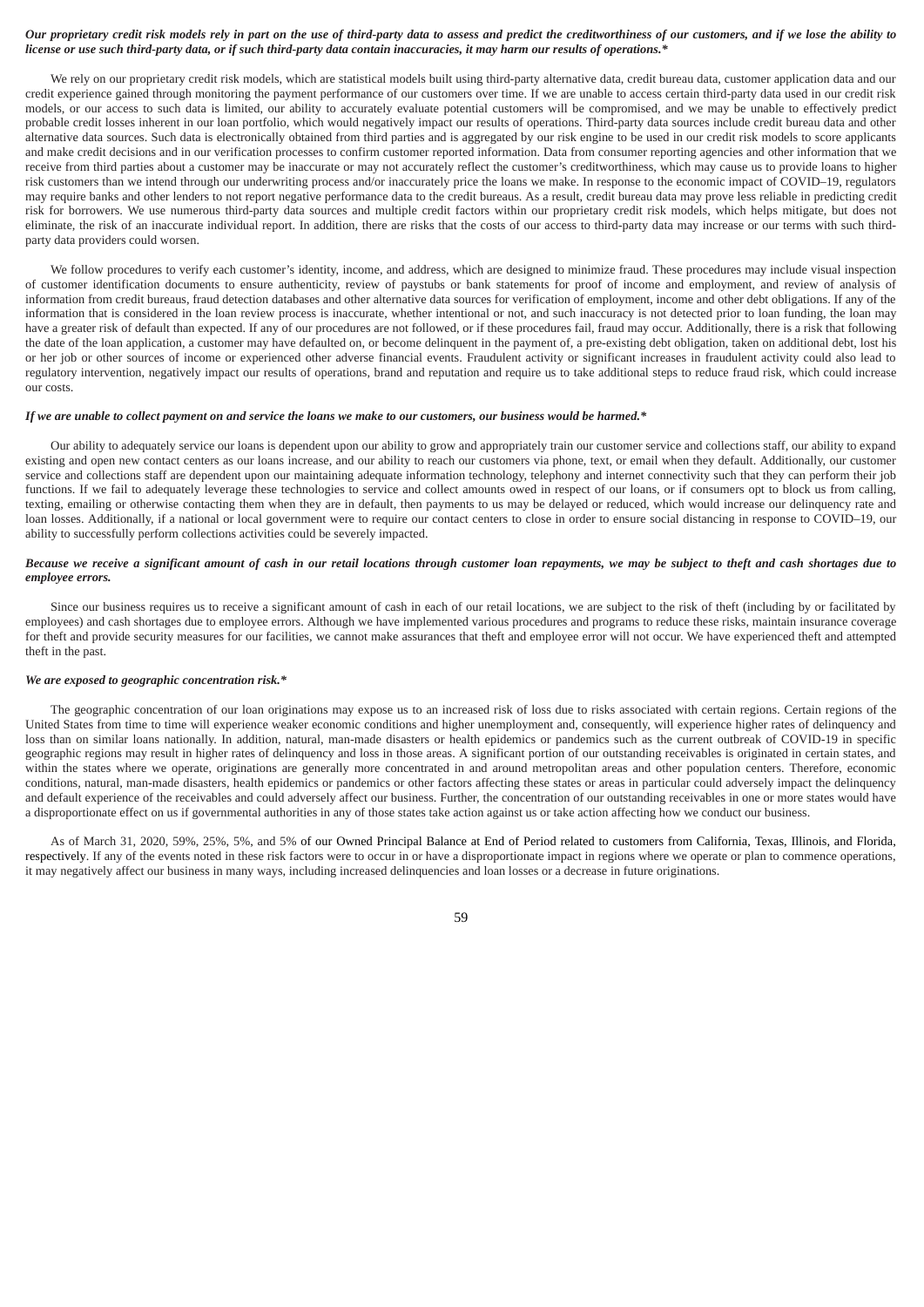### *Changes in immigration patterns, policy or enforcement could affect some of our customers, including those who may be undocumented immigrants, and consequently impact the performance of our loans, our business and results of operations.*

Some of our customers are immigrants and some may not be U.S. citizens or permanent resident aliens. We follow appropriate customer identification procedures as mandated by law, including accepting government issued picture identification that may be issued by non-U.S. governments, as permitted by the USA PATRIOT Act, but we do not verify the immigration status of our customers, which we believe is consistent with industry best practices and is not required by law. While our credit models look to approve customers who have stability of residency and employment, it is possible that a significant change in immigration patterns, policy or enforcement could cause some customers to emigrate from the United States, either voluntarily or involuntarily, or slow the flow of new immigrants to the United States. Immigration reform is a priority of the current administration, which could lead to changes in laws that make it more difficult or less desirable for immigrants to work in the United States, resulting in increased delinquencies and losses on our loans or a decrease in future originations due to more difficulty for potential customers to earn income. In addition, if we or our competitors receive negative publicity around making loans to undocumented immigrants, it may draw additional attention from regulatory bodies or consumer advocacy groups, all of which may harm our brand and business. We cannot predict the likelihood, nature or extent of government regulation that may arise from future legislation or administrative action.

## *Our current level of interest rate spread may decline in the future. Any material reduction in our interest rate spread could adversely affect our results of operations.\**

We earn over 90% of our revenue from interest payments on the loans we make to our customers. Financial institutions and other funding sources provide us with the capital to fund a substantial portion of the principal amount of our loans to customers and charge us interest on funds that we borrow. In the event that the spread between the interest rate at which we lend to our customers and the rate at which we borrow from our lenders decreases, our Net Revenue will decrease. The interest rates we charge to our customers and pay to our lenders could each be affected by a variety of factors, including our ability to access capital markets, the volume of loans we make to our customers, loan mix, competition and regulatory limitations. See "Part I, Item 1 Quantitative and Qualitative Disclosures About Market Risk."

Market interest rate changes may adversely affect our business forecasts and expectations and are highly sensitive to many macroeconomic factors beyond our control, such as inflation, recession, the state of the credit markets, global economic disruptions, unemployment and the fiscal and monetary policies of the federal government and its agencies. Interest rate changes may require us to make adjustments to the fair value of our Fair Value Loans or Fair Value Notes, which may in turn adversely affect our results of operations. For instance, interest rates recently declined significantly. When interest rates fall, the fair value of our Fair Value Loans increases, which increases Net Revenue. In addition, decreasing interest rates also increase the fair value of our Fair Value Notes, which reduces Net Revenue. Because the duration and fair value of our loans and asset- backed notes are different, the respective changes in fair value did not fully offset each other resulting in a negative impact on Net Revenue. Any reduction in our interest rate spread could have an adverse effect on our business, results of operations and financial condition. We do not currently hedge our interest rate exposure associated with our debt financing or fair market valuation of our loans.

# *In connection with our securitizations, Secured Financing facility, and whole loan sales, we make representations and warranties concerning these loans. If those representations and warranties are not correct, we could be required to repurchase the loans. Any significant required repurchases could have an adverse effect on our ability to operate and fund our business.*

In our asset-backed securitizations, our Secured Financing facility and our whole loan sales, we make numerous representations and warranties concerning the characteristics of the loans we transfer and sell, including representations and warranties that the loans meet the eligibility requirements of those facilities and investors. If those representations and warranties are incorrect, we may be required to repurchase the loans. Failure to repurchase so-called ineligible loans when required would constitute an event of default under our securitizations, our Secured Financing facility and our whole loan sales and a termination event under the applicable agreement. We can provide no assurance, however, that we would have adequate cash or other qualifying assets available to make such repurchases.

# *Fraudulent activity could negatively impact our business, operating results, brand and reputation and require us to take steps to reduce fraud risk.\**

Fraud is prevalent in the financial services industry and is likely to increase as perpetrators become more sophisticated, as well as during the COVID-19 crisis. We are subject to the risk of fraudulent activity associated with customers and third parties handling customer information. Also, we continue to develop and expand our mobile origination channel, which involves the use of internet and telecommunications technologies (including mobile devices) to offer our products and services. These new mobile technologies may be more susceptible to the fraudulent activities of organized criminals, perpetrators of fraud, hackers, terrorists and others. Our resources, technologies and fraud prevention tools may be insufficient to accurately detect and prevent fraud. If the level of our fraud losses increases, our results of operations could be harmed, our brand and reputation may be negatively impacted, we may be subjected to higher regulatory scrutiny and our costs may increase as we attempt to reduce such fraud.

## *Security breaches of customers' confidential information that we store may harm our reputation, adversely affect our results of operations, and expose us to liability.\**

We are increasingly dependent on information technology systems and infrastructure, including mobile technologies, to operate our business. In the ordinary course of our business, we collect, process, transmit and store large amounts of sensitive information, including the personal information, credit information and other sensitive data of our customers and potential customers. It is critical that we do so in a secure manner to maintain the confidentiality, integrity and availability of such sensitive information. We also have arrangements in place with certain of our third-party vendors that require us to share consumer information. We have also outsourced elements of our operations (including elements of our information technology infrastructure) to third parties, and as a result, we manage a number of third-party vendors who may have access to our computer networks or our confidential information. In addition, many of those third parties may in turn subcontract or outsource some of their responsibilities to third parties. As

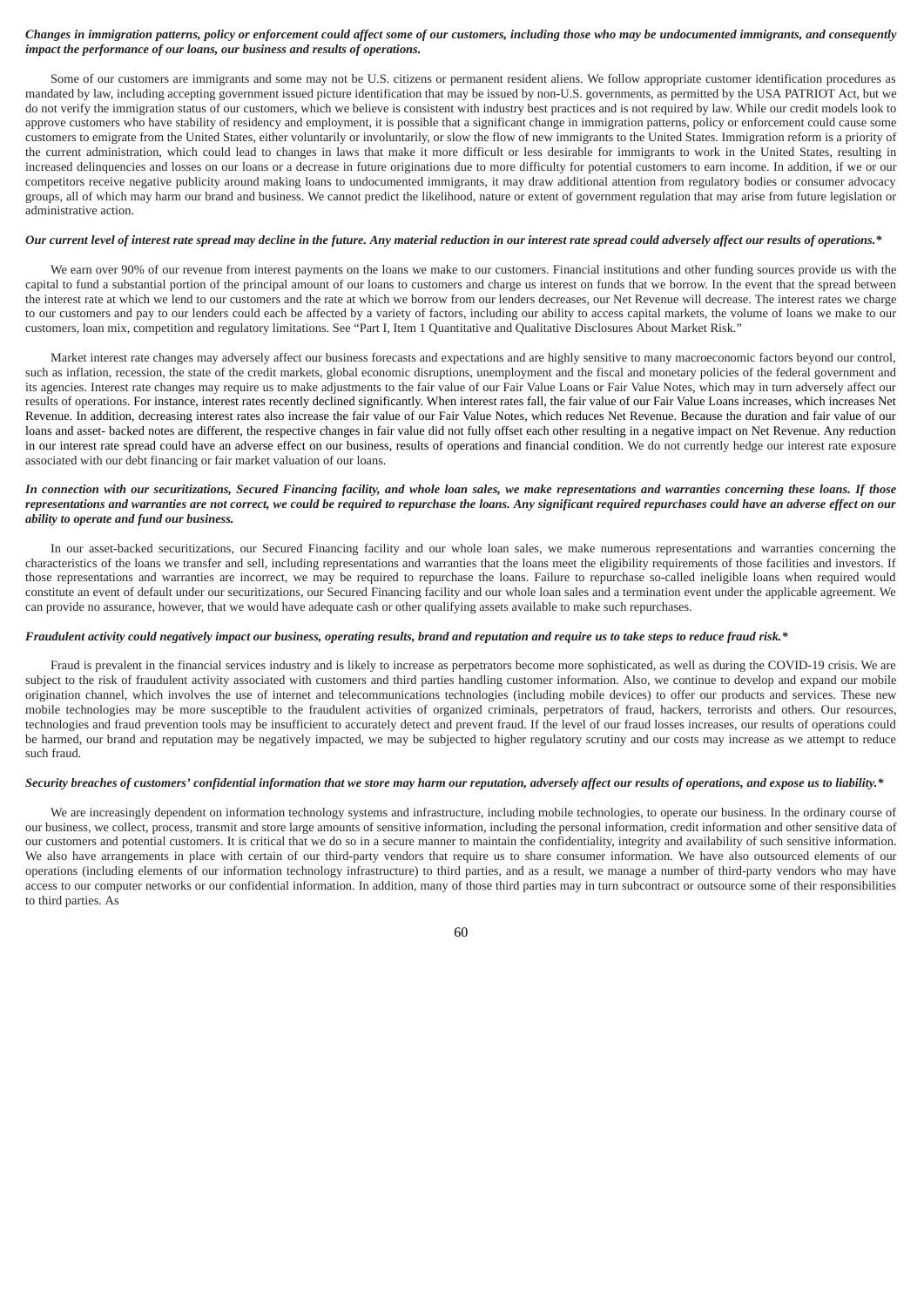a result, our information technology systems, including the functions of third parties that are involved or have access to those systems, is very large and complex. While all information technology operations are inherently vulnerable to inadvertent or intentional security breaches, incidents, attacks and exposures, the size, complexity, accessibility and distributed nature of our information technology systems, and the large amounts of sensitive information stored on those systems, make such systems potentially vulnerable to unintentional or malicious, internal and external attacks on our technology environment. Potential vulnerabilities can be exploited from inadvertent or intentional actions of our employees, third-party vendors, business partners, or by malicious third parties. Attacks of this nature are increasing in their frequency, levels of persistence, sophistication and intensity, and are being conducted by sophisticated and organized groups and individuals with a wide range of motives (including, but not limited to, industrial espionage) and expertise, including organized criminal groups, "hacktivists," nation states and others. In addition to the extraction of sensitive information, such attacks could include the deployment of harmful malware, ransomware, denial-of-service attacks, social engineering and other means to affect service reliability and threaten the confidentiality, integrity and availability of information and systems. In addition, the prevalent use of mobile devices increases the risk of data security incidents. Significant disruptions of our, our third-party vendors' and/ or business partners' information technology systems or other similar data security incidents could adversely affect our business operations and result in the loss, misappropriation, or unauthorized access, use or disclosure of, or the prevention of access to, sensitive information, which could result in financial, legal, regulatory, business and reputational harm to us.

Because techniques used to obtain unauthorized access or to sabotage systems change frequently and generally are not recognized until they are launched against a target, we and our third-party hosting facilities may be unable to anticipate these techniques or to implement adequate preventative measures. In addition, many governments have enacted laws requiring companies to notify individuals of data security breaches involving their personal data. These mandatory disclosures regarding a security breach are costly to implement and often lead to widespread negative publicity, which may cause our customers to lose confidence in the effectiveness of our data security measures. Any security breach, whether actual or perceived, would harm our reputation and we could lose customers.

We also face indirect technology, cybersecurity and operational risks relating to the customers, clients and other third parties with whom we do business or upon whom we rely to facilitate or enable our business activities, including vendors, payment processors, and other parties who have access to confidential information due to our agreements with them. In addition, any security compromise in our industry, whether actual or perceived, or information technology system disruptions, natural disasters, terrorism, war and telecommunication and electrical failures, could interrupt our business or operations, harm our reputation, erode customer confidence, negatively affect our ability to attract new customers, or subject us to third-party lawsuits, regulatory fines or other action or liability.

Like other financial services firms, we have been and continue to be the subject of actual or attempted unauthorized access, mishandling or misuse of information, computer viruses or malware, and cyber-attacks that could obtain confidential information, destroy data, disrupt or degrade service, sabotage systems or cause other damage, distributed denial of service attacks, data breaches and other infiltration, exfiltration or other similar events. On August 24, 2019, we identified an incident involving unauthorized access to a small number of company email accounts. Forensic investigation indicated that a small amount of consumer and employee sensitive information was contained in these email accounts, which has currently resulted in breach notices sent and credit monitoring provided to approximately 700 consumers.

Our retail locations also process physical customer loan documentation that contain confidential information about our customers, including financial and personally identifiable information. We retain physical records in various storage locations outside of our retail locations. The loss or theft of customer information and data from our retail locations or other storage locations could subject us to additional regulatory scrutiny, possible civil litigation and possible financial liability and losses.

While we regularly monitor data flow inside and outside the company, attackers have become very sophisticated in the way they conceal access to systems, and many companies that have been attacked are not aware that they have been attacked. Any event that leads to unauthorized access, use or disclosure of personal information, including but not limited to personal information regarding our customers, loan applicants or employees, could disrupt our business, harm our reputation, compel us to comply with applicable federal and/or state breach notification laws and foreign law equivalents, subject us to litigation, regulatory investigation and oversight, mandatory corrective action, require us to verify the correctness of database contents, or otherwise subject us to liability under laws, regulations and contractual obligations, including those that protect the privacy and security of personal information. This could result in increased costs to us, and result in significant legal and financial exposure and/or reputational harm. In addition, any failure or perceived failure by us or our vendors to comply with our privacy, confidentiality or data security-related legal or other obligations to third parties, or any security incidents or other inappropriate access events that result in the unauthorized access, release or transfer of sensitive information, which could include personally identifiable information, may result in governmental investigations, enforcement actions, regulatory fines, litigation, or public statements against us by advocacy groups or others, and could cause third parties, to lose trust in us or we could be subject to claims by third parties that we have breached our privacyor confidentiality- related obligations, which could harm our business and prospects. Moreover, data security incidents and other inappropriate access can be difficult to detect, and any delay in identifying them may lead to increased harm of the type described above. Cybersecurity experts are warning about a growing use of COVID-19 related themes by malicious cyber actors. At the same time, the surge in teleworking has increased the use of potentially vulnerable services, such as virtual private networks, amplifying the threat to individuals and organizations. Cybercriminals are targeting individuals, small and medium enterprises, and large organizations with COVID-19-related scams and phishing emails. There can be no assurance that our security measures intended to protect our information technology systems and infrastructure will successfully prevent service interruptions or security incidents.

We maintain errors, omissions, and cyber liability insurance policies covering certain security and privacy damages. However, we cannot be certain that our coverage will continue to be available on economically reasonable terms or will be available in sufficient amounts to cover one or more large claims, or that the insurer will not deny coverage as to any future claim. The successful assertion of one or more large claims against us that exceed available insurance coverage, or the occurrence of changes in our insurance policies, including premium increases or the imposition of large deductible or co-insurance requirements, could have an adverse effect on our business, financial condition and results of operations.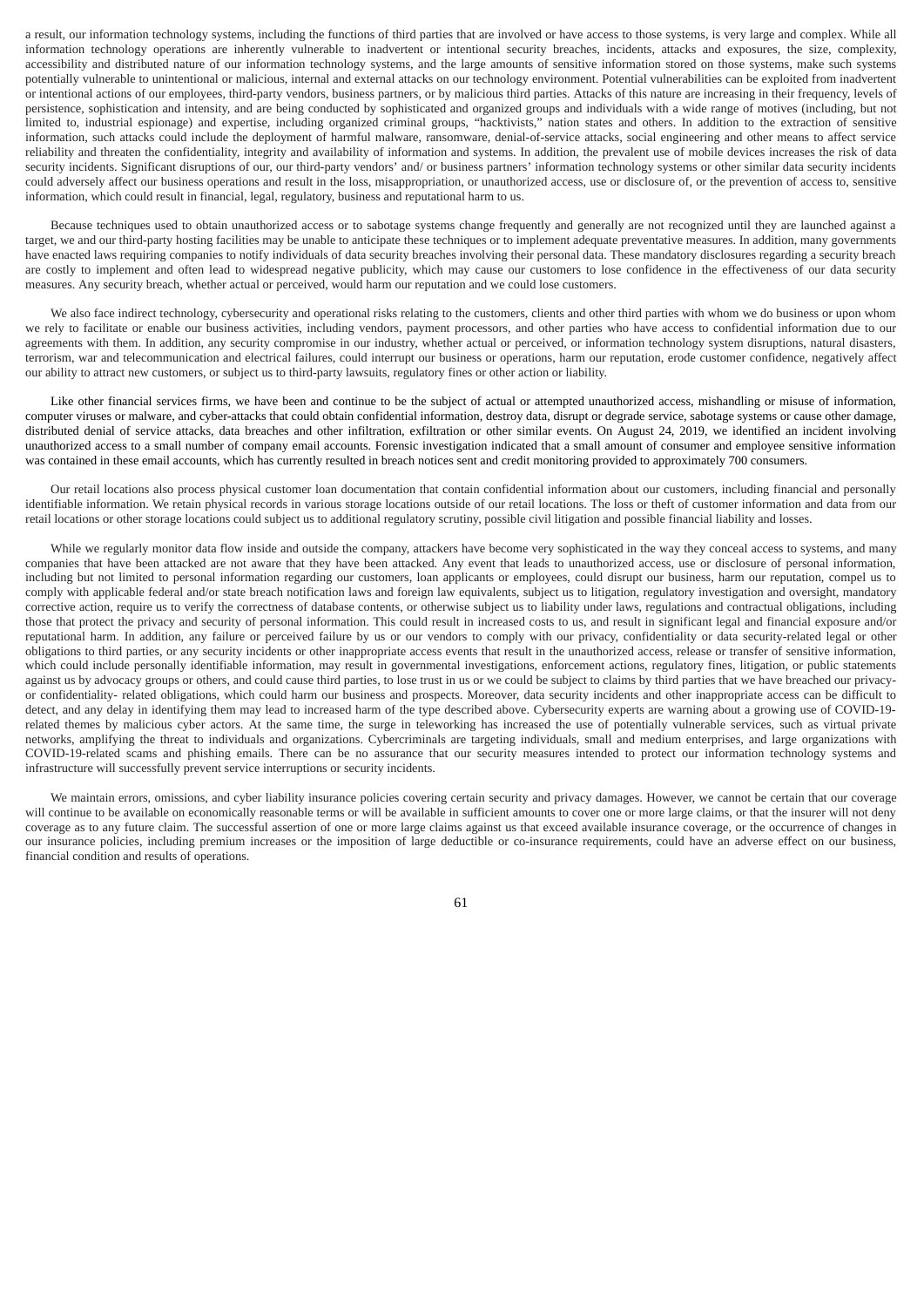## *Our ability to collect payment on loans and maintain accurate accounts may be adversely affected by computer viruses, physical or electronic break-ins, technical errors and similar disruptions.*

The automated nature of our business may make us attractive targets for hacking and potentially vulnerable to computer malware, physical or electronic break-ins and similar disruptions. Despite efforts to ensure the integrity of our systems, it is possible that we may not be able to anticipate or to implement effective preventive measures against all security breaches of these types, in which case there would be an increased risk of fraud or identity theft, and we may experience losses on, or delays in the collection of amounts owed on, a fraudulently induced loan.

In addition, the software that we have developed to use in our daily operations is highly complex and may contain undetected technical errors that could cause our computer systems to fail. Because each loan that we make involves our proprietary automated underwriting process and depends on the efficient and uninterrupted operation of our computer systems, and all of our loans are underwritten using an automated underwriting process that does not require manual review, any failure of our computer systems involving our automated underwriting process and any technical or other errors contained in the software pertaining to our automated underwriting process could compromise our ability to accurately evaluate potential customers, which would negatively impact our results of operations. Our computer systems may encounter service interruptions at any time due to system or software failure, natural disasters, severe weather conditions, health epidemics or pandemics, terrorist attacks, cyber-attacks, power outages or other events, and any failure of our computer systems could cause an interruption in operations and result in disruptions in, or reductions in the amount of, collections from the loans we make to our customers. While we have taken steps to prevent such activity from affecting our systems, if we are unable to prevent such activity, we may be subject to significant liability, negative publicity and a loss of customers, all of which may negatively affect our business.

## *Any significant disruption in our computer systems could prevent us from processing or posting payments on loans, reduce the effectiveness of our credit risk models and result in a loss of customers.*

In the event of a system outage and physical data loss, our ability to service our loans, process applications or make loans available would be adversely affected. We also rely on facilities, components, and services supplied by third parties, including data center facilities and cloud storage services. Any interference or disruption of our technology and underlying infrastructure or our use of our third-party providers' services could materially and adversely affect our business, relationships with our customers and our reputation. Also, as our business grows, we may be required to expand and improve the capacity, capability and reliability of our infrastructure. If we are not able to effectively address capacity constraints, upgrade our systems as needed and continually develop our technology and infrastructure to reliably support our business, our results of operations may be harmed.

Additionally, in the event of damage or interruption, our insurance policies may not adequately compensate us for any losses that we may incur. Our disaster recovery plan has not been tested under actual disaster conditions, and we may not have sufficient capacity to recover all data and services in the event of an outage. These factors could prevent us from processing or posting payments on the loans, damage our brand and reputation, divert our employees' attention, subject us to liability and cause customers to abandon our business, any of which could adversely affect our business, results of operations and financial condition.

### *It may be difficult and costly to protect our intellectual property rights, and we may not be able to ensure their protection.*

Our ability to lend to our customers depends, in part, upon our proprietary technology. We may be unable to protect our proprietary technology effectively which would allow competitors to duplicate our products and adversely affect our ability to compete with them. We rely on a combination of copyright, trade secret, trademark laws and other rights, as well as confidentiality procedures and contractual provisions to protect our proprietary technology, processes and other intellectual property and do not have patent protection. However, the steps we take to protect our intellectual property rights may be inadequate. For example, a third party may attempt to reverse engineer or otherwise obtain and use our proprietary technology without our consent. The pursuit of a claim against a third party for infringement of our intellectual property could be costly, and there can be no guarantee that any such efforts would be successful. Our failure to secure, protect and enforce our intellectual property rights could adversely affect our brand and adversely impact our business.

### *We have been, and may in the future be, sued by third parties for alleged infringement of their proprietary rights.*

Our proprietary technology, including our credit risk models, may infringe upon claims of third-party intellectual property, and we may face intellectual property challenges from such other parties. We may not be successful in defending against any such challenges or in obtaining licenses to avoid or resolve any intellectual property disputes. If we are unsuccessful, such claim or litigation could result in a requirement that we pay significant damages or licensing fees, which would negatively impact our financial performance. We may also be obligated to indemnify parties or pay substantial legal settlement costs, including royalty payments, and to modify applications or refund fees. Even if we were to prevail in such a dispute, any litigation regarding our intellectual property could be costly and time consuming and divert the attention of our management and key personnel from our business operations.

For example, in January 2018, we received a complaint by a third party alleging various claims for trademark infringement, unfair competition, trademark dilution and misappropriation against us. The complaint calls for monetary damages and injunctive relief requiring us to cease using our trademarks. We believe this claim is without merit and intend to vigorously defend this matter. The final outcome with respect to the claims in the lawsuits, including our liability, if any, is uncertain. Furthermore, we cannot be certain that any of these claims would be resolved in our favor. For example, an adverse litigation ruling against us could result in a significant damages award against us, could result in injunctive relief, could result in a requirement that we make substantial royalty payments, and could result in the cancellation of certain Oportun trademarks which would require that we rebrand. Moreover, an adverse finding could cause us to incur substantial expense, could be a distraction to management, and any rebranding as a result may not be well received in the market. To the extent that we reach a negotiated settlement, the settlement could require that we pay substantial compensation and could require that we make modifications to our name, branding, marketing materials and advertising that may not be well received in the market. See "Legal Proceedings" for more information regarding these proceedings.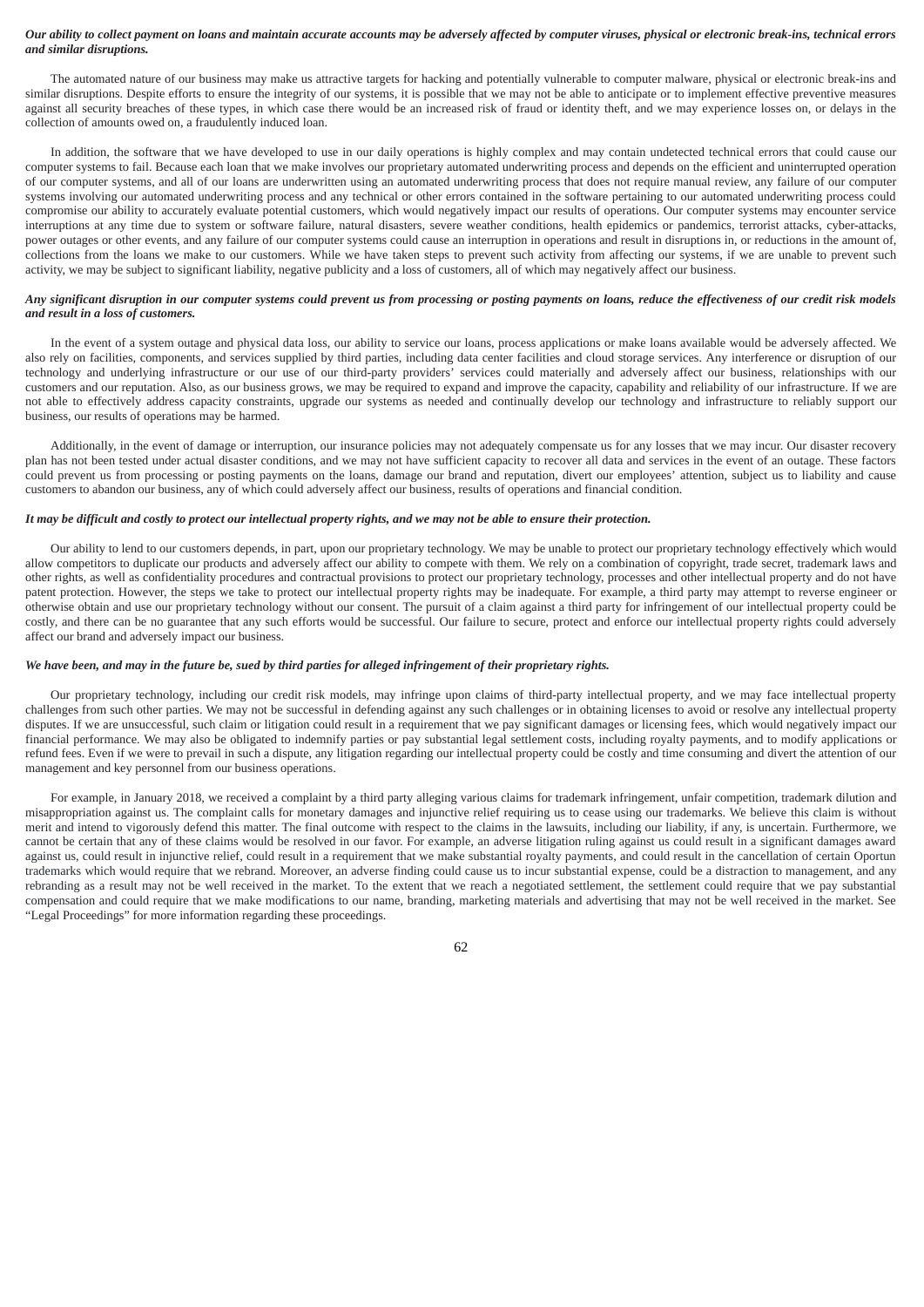Moreover, it has become common in recent years for individuals and groups to purchase intellectual property assets for the sole purpose of making claims of infringement and attempting to extract settlements from companies such as ours. Even in instances where we believe that claims and allegations of intellectual property infringement against us are without merit, defending against such claims is time consuming and expensive and could result in the diversion of time and attention of our management and employees. In addition, although in some cases a third party may have agreed to indemnify us for such costs, such indemnifying party may refuse or be unable to uphold its contractual obligations. In other cases, our insurance may not cover potential claims of this type adequately or at all, and we may be required to pay monetary damages, which may be significant.

# *Our credit risk models and internal systems rely on software that is highly technical, and if it contains undetected errors, our business could be adversely affected.\**

Our credit risk models and internal systems rely on internally developed software that is highly technical and complex. In addition, our models and internal systems depend on the ability of such software to store, retrieve, process and manage immense amounts of data. The software on which we rely has contained, and may now or in the future contain, undetected errors, bugs or other defects, which risk may be heightened in light of the numerous changes we have implemented to our systems in a short amount of time in reaction to the COVID-19 pandemic. Some errors may only be discovered after the code has been released for external or internal use. Errors, bugs or other defects within the software on which we rely may result in a negative experience for our customers, result in errors or compromise our ability to protect customer data or our intellectual property. Specifically, any defect in our credit risk models could result in the approval of unacceptably risky loans. Such defects could also result in harm to our reputation, loss of customers, loss of revenue, adjustments to the fair value of our Fair Value Loans or Fair Value Notes, challenges in raising debt or equity, or liability for damages, any of which could adversely affect our business and results of operations.

# Some aspects of our business processes include open source software, and any failure to comply with the terms of one or more of these open source licenses could *negatively affect our business.*

We incorporate open source software into processes supporting our business. Such open source software may include software covered by licenses like the GNU General Public License and the Apache License. The terms of various open source licenses have not been interpreted by U.S. courts, and there is a risk that such licenses could be construed in a manner that limits our use of the software, inhibits certain aspects of our systems and negatively affects our business operations.

Some open source licenses contain requirements that we make source code available at no cost for modifications or derivative works we create based upon the type of open source software we use. We may face claims from third parties claiming ownership of, or demanding the release or license of, such modifications or derivative works (which could include our proprietary source code or credit risk models) or otherwise seeking to enforce the terms of the applicable open source license. If portions of our proprietary credit risk models are determined to be subject to an open source license, or if the license terms for the open source software that we incorporate change, we could be required to publicly release the affected portions of our source code, re-engineer all or a portion of our model or change our business activities, any of which could negatively affect our business operations and our intellectual property rights.

In addition to risks related to license requirements, the use of open source software can lead to greater risks than the use of third-party commercial software, as open source licensors generally do not provide warranties or controls on the origin of the software. Use of open source software may also present additional security risks because the public availability of such software may make it easier for hackers and other third parties to determine how to breach our website and systems that rely on open source software.

## *We may not be able to make technological improvements as quickly as demanded by our customers, including to address their needs during the COVID-19 pandemic, which could harm our ability to attract customers and adversely affect our results of operations, financial condition and liquidity.\**

The financial services industry is undergoing rapid technological changes, with frequent introductions of new technology-driven products and services. The effective use of technology increases efficiency and enables financial and lending institutions to better serve customers and reduce costs. Our future success will depend, in part, upon our ability to address the needs of our customers by using technology, such as mobile and online services, to provide products and services that will satisfy customer demands for convenience, as well as to create additional efficiencies in our operations. We may not be able to effectively implement new technology-driven products and services as quickly as competitors or be successful in marketing these products and services to our customers. Furthermore, our technology may become obsolete or uncompetitive, and there is no guarantee that we will be able to successfully develop, obtain or use new technologies to adapt our models and systems. Failure to successfully keep pace with technological change affecting the financial services industry could harm our ability to attract customers and adversely affect our results of operations, financial condition and liquidity. Additionally, the economic impact of the COVID–19 is requiring us to make rapid changes to our systems in order to be able to offer our customers appropriate reduced payment plans and alternative payment options. If we are not able to implement these changes quickly enough, it could impact our credit performance.

# *A deterioration in the financial condition of counterparties, including financial institutions, could expose us to credit losses, limit access to liquidity or disrupt our business operations.\**

We have entered into, and may in the future enter into, financing and derivative transactions with counterparties in the financial services industry, including brokers and dealers, commercial banks, investment banks, hedge funds, and other financial institutions. Furthermore, the operations of U.S. and global financial services institutions are interconnected, and a decline in the financial condition of one or more financial services institutions, or the perceived lack of creditworthiness of such financial institutions, may expose us to credit losses or defaults, limit access to liquidity or otherwise disrupt

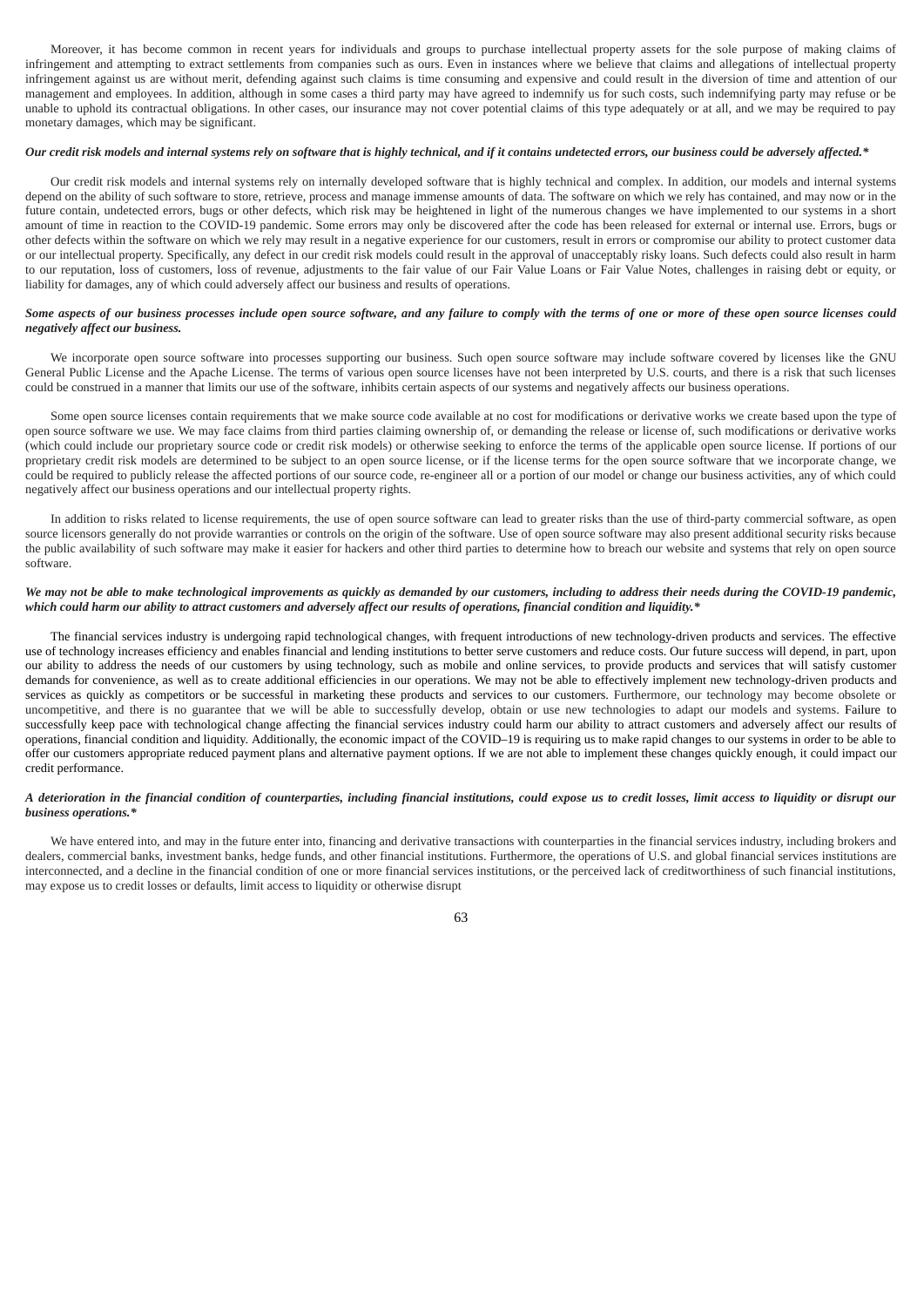the operations of our business. As such, our financing and derivative transactions expose us to credit risk in the event of a default by the counterparty, which can be exacerbated during periods of market illiquidity, such as is currently being experienced due to the COVID-19 pandemic.

# *Our vendor relationships subject us to a variety of risks, and the failure of third parties to comply with legal or regulatory requirements or to provide various services that are important to our operations could have an adverse effect on our business.*

We have vendors that, among other things, provide us with key services, including financial, technology and other services to support our loan servicing and other activities. The CFPB issued guidance stating that institutions under its supervision may be held responsible for the actions of the companies with which they contract. Accordingly, we could be adversely impacted to the extent our vendors fail to comply with the legal requirements applicable to the particular products or services being offered. Our use of third-party vendors is subject to increasing regulatory attention.

The CFPB and other regulators have issued regulatory guidance that has focused on the need for financial institutions to perform increased due diligence and ongoing monitoring of third-party vendor relationships, thus increasing the scope of management involvement and decreasing the benefit that we receive from using third-party vendors. Moreover, if our regulators conclude that we have not met the heightened standards for oversight of our third-party vendors, we could be subject to enforcement actions, civil monetary penalties, supervisory orders to cease and desist or other remedial actions.

In some cases, third-party vendors are the sole source, or one of a limited number of sources, of the services they provide to us. Most of our vendor agreements are terminable on little or no notice, and if our current vendors were to stop or were unable to continue providing services to us on acceptable terms, we may be unable to procure alternatives from other vendors in a timely and efficient manner on acceptable terms or at all. If any third-party vendor fails to provide the services we require, due to factors outside our control, we could be subject to regulatory enforcement actions, suffer economic and reputational harm and incur significant costs to resolve any such disruptions in service.

# *If we lose the services of any of our key management personnel, our business could suffer.*

Our future success significantly depends on the continued service and performance of our key management personnel. Competition for these employees is intense and we may not be able to replace, attract and retain key personnel. We do not maintain key-man insurance for every member of our senior management team. The loss of the service of our senior management team or key team members, and the process to replace any of them, or the inability to attract additional qualified personnel as needed, all of which would involve significant time and expense, could harm our business.

### *Competition for our highly skilled employees is intense, and we may not be able to attract and retain the employees we need to support the growth of our business.*

Competition for highly skilled personnel, including engineering and data analytics personnel, is extremely intense, particularly in the San Francisco Bay Area where our headquarters is located. We have experienced and expect to continue to face difficulty identifying and hiring qualified personnel in many areas, especially as we pursue our growth strategy. We may not be able to hire or retain such personnel at compensation levels consistent with our existing compensation and salary structure. Many of the companies with which we compete for experienced employees have greater resources than we have and may be able to offer more attractive terms of employment. In particular, employee candidates, specifically in high-technology industries, often consider the value of any equity they may receive in connection with their employment so significant volatility or a decline in the price of our stock may adversely affect our recruitment strategies.

In addition, we invest significant time and expense in training our employees, which increases their value to competitors who may seek to recruit them. If we fail to retain our employees, we could incur significant expenses in hiring and training their replacements and the quality of our services and our ability to serve our customers could be adversely affected.

# *We are dependent on hiring an adequate number of hourly bilingual employees to run our business and are subject to government regulations concerning these and our other employees, including minimum wage laws.*

Our workforce is comprised primarily of bilingual employees who work on an hourly basis. In certain areas where we operate, there is significant competition for hourly bilingual employees and the lack of availability of an adequate number of hourly bilingual employees could adversely affect our operations. In addition, we are subject to applicable rules and regulations relating to our relationship with our employees, including minimum wage and break requirements, health benefits, unemployment and sales taxes, overtime and working conditions and immigration status. We are from time to time subject to employment-related claims, including wage and hour claims. Further, legislated increases in minimum wage, as well as increases in additional labor cost components, such as employee benefit costs, workers' compensation insurance rates, compliance costs and fines would increase our labor costs, which could have an adverse effect on our business.

# *Our mission to provide inclusive, affordable financial services that empower our customers to build a better future may conflict with the short-term interests of our stockholders.*

Our mission is to provide inclusive, affordable financial services that empower our customers to build a better future. Therefore, we have made in the past, and may make in the future, decisions that we believe will benefit our customers and therefore provide long-term benefits for our business, even if our decision negatively impacts our short-term results of operations. For example, we constrain the maximum interest rates we charge in order to further our goal of making our loans affordable for our target customers. Our decisions may negatively impact our short-term financial results or not provide the long-term benefits that we expect and may decrease the spread between the interest rate at which we lend to our customers and the rate at which we borrow from our lenders.

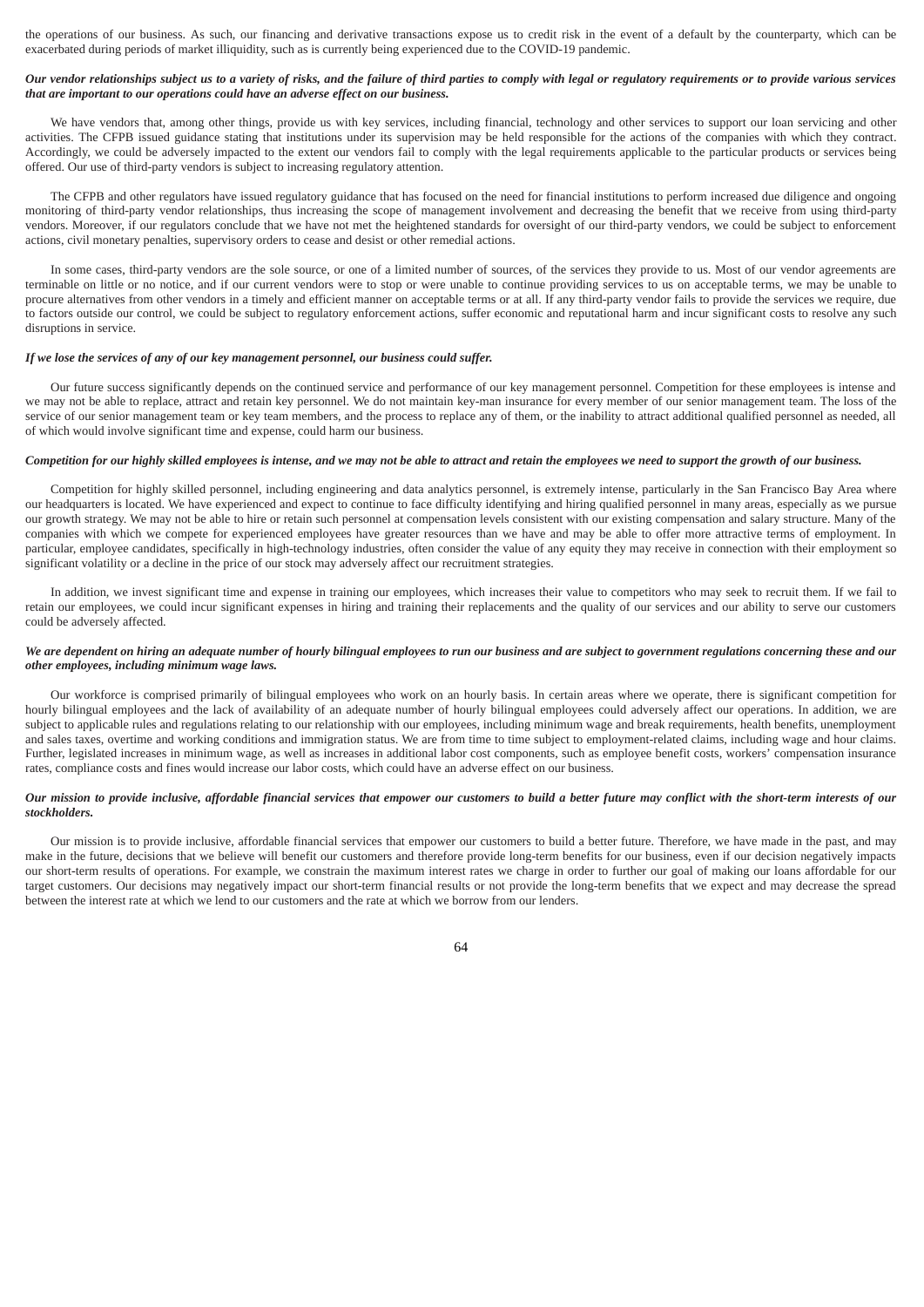### *If we cannot maintain our corporate culture as we grow, we could lose the innovation, collaboration and focus on the mission that contribute to our business.*

We believe that a critical component of our success is our corporate culture and our deep commitment to our mission. We believe this mission-based culture fosters innovation, encourages teamwork and cultivates creativity. Our mission defines our business philosophy as well as the emphasis that we place on our customers, our people and our culture and is consistently reinforced to and by our employees. As we develop the infrastructure of a public company and continue to grow, we may find it difficult to maintain these valuable aspects of our corporate culture and our long-term mission. Any failure to preserve our culture, including a failure due to the growth from becoming a public company, could negatively impact our future success, including our ability to attract and retain employees, encourage innovation and teamwork, and effectively focus on and pursue our mission and corporate objectives.

# *Misconduct by our employees could harm us by subjecting us to monetary loss, significant legal liability, regulatory scrutiny and reputational harm.\**

Our reputation is critical to maintaining and developing relationships with our existing and potential customers and third parties with whom we do business. There is a risk that our employees, including our employees that are working from their homes due to COVID-19 related shelter-in-place orders, could be accused of or engage in misconduct that adversely affects our business, including fraud, theft, the redirection, misappropriation or otherwise improper execution of loan transactions, disclosure of personal and business information and the failure to follow protocol when interacting with customers that could lead us to suffer direct losses from the activity as well as serious reputational harm. Employee misconduct could also lead to regulatory sanctions and prompt regulators to allege or to determine based upon such misconduct that we have not established adequate supervisory systems and procedures to inform employees of applicable rules or to detect and deter violations of such rules. Misconduct by our employees, or even unsubstantiated allegations of misconduct, could harm our reputation and our business.

### *Our international operations and offshore service providers involve inherent risks which could result in harm to our business.\**

As of March 31, 2020, we had 1,578 employees in three contact centers in Mexico. These employees provide certain English/Spanish bilingual support related to customer-facing contact center activities, administrative and technology support of the contact centers and back-office support services. We have also engaged outsourcing partners in the United States that provide offshore customer-facing contact center activities in Colombia, Jamaica and may in the future include additional locations in other countries. In addition, we have engaged vendors that utilize employees or contractors based outside of the United States. As of March 31, 2020, our business process outsourcing partners have provided us, on an exclusive basis, the equivalent of 766 full-time equivalents in Colombia and Jamaica. Additionally, in 2019, we began utilizing outsourcing partners in the United States to provide offshore technology delivery services in India. These activities in Mexico, Colombia, Jamaica, India and other future locations are subject to inherent risks that are beyond our control, including:

- risks related to government regulation or required compliance with local laws;
- local licensing and reporting obligations;
- difficulties in developing, staffing and simultaneously managing a number of varying foreign operations as a result of distance, language and cultural differences;
- different, uncertain, overlapping or more stringent local laws and regulations;
- political and economic instability, tensions, security risks and changes in international diplomatic and trade relations;
- state or federal regulations that restrict offshoring of business operational functions or require offshore partners to obtain additional licenses, registrations or permits to perform services on our behalf;
- geopolitical events, including natural disasters, public health issues, epidemics or pandemics, acts of war and terrorism;
- the impact of, and response of local governments to, the COVID-19 pandemic;
- compliance with applicable U.S. laws and foreign laws related to consumer protection, intellectual property, privacy, data security, corruption, money laundering and export/trade control;
- misconduct by our outsourcing partners and their employees or even unsubstantiated allegations of misconduct;
- risks due to lack of direct involvement in hiring and retaining personnel; and
- potentially adverse tax developments and consequences.

Violations of the complex foreign and U.S. laws, rules and regulations that apply to our international operations and offshore activities of our service providers may result in heightened regulatory scrutiny, fines, criminal actions or sanctions against us, our directors our officers or our employees, as well as restrictions on the conduct of our business and reputational damage.

## *If we discover a material weakness in our internal control over financial reporting that we are unable to remedy or otherwise fail to maintain effective internal control over financial reporting or disclosure controls and procedures, our ability to report our financial results on a timely and accurate basis and the market price of our common stock may be adversely affected.*

The Sarbanes-Oxley Act requires, among other things, that, as a public company, we maintain effective internal control over financial reporting and disclosure controls and procedures including implementation of financial systems and tools. In 2017, we implemented a company-wide integrated financial reporting and human capital management system, which resulted in identification of significant deficiencies and delays in closing the accounting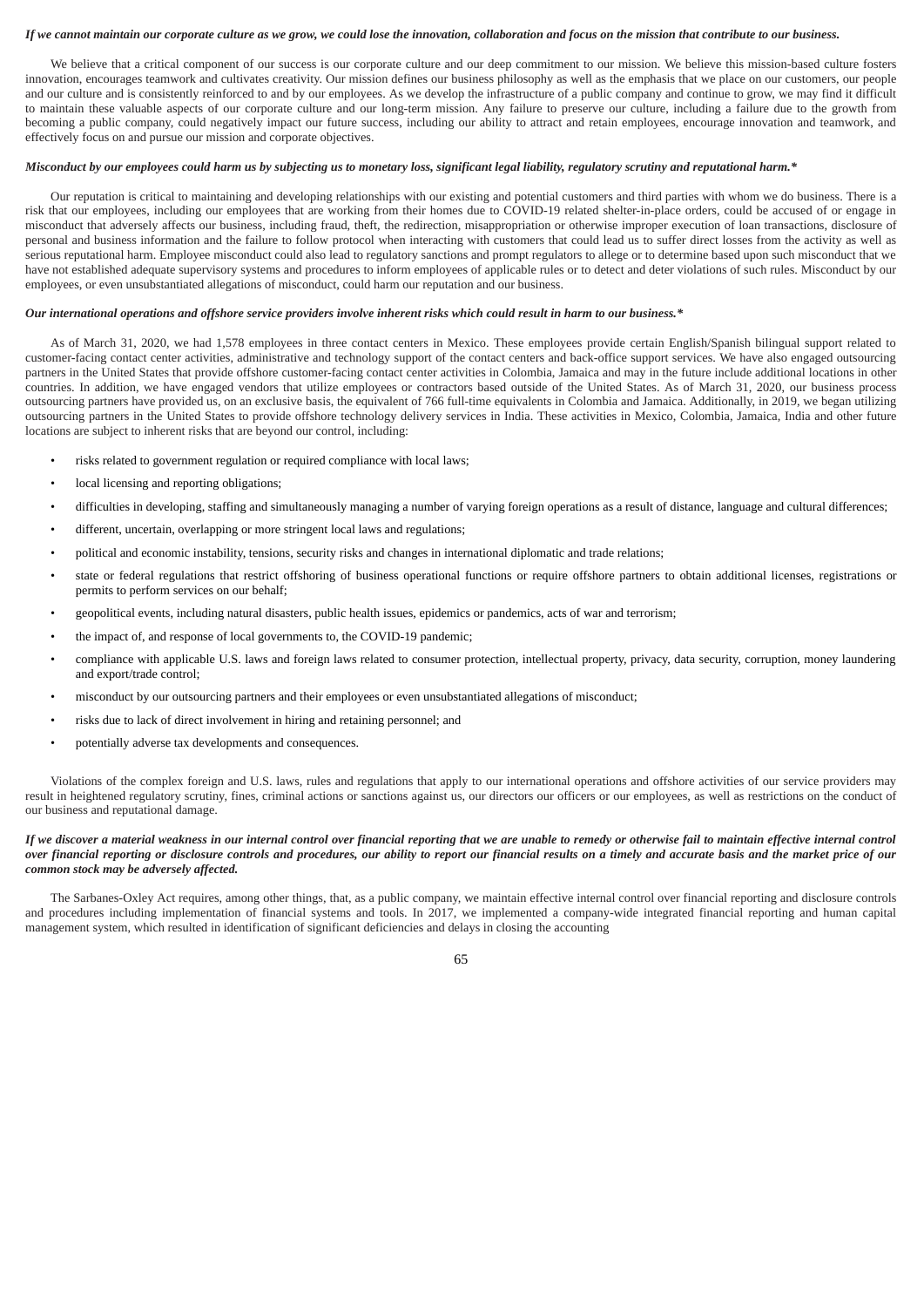records for 2017 and the first quarter of 2018 and required significant remediation efforts in 2017 and 2018. If our remediation measures in 2017 and 2018 or future remediation measures are not fully successful, we may identify errors related to prior periods that could require a restatement of our financial statements and which may result in delays in filing our periodic reports. Any failure to maintain effective disclosure controls and procedures or internal control over financial reporting could have an adverse effect on our ability to accurately report our financial information on a timely basis and result in material misstatements in our consolidated financial statements.

To comply with Section 404A of the Sarbanes-Oxley Act, we may incur substantial cost, expend significant management time on compliance-related issues and hire additional accounting, financial and internal audit staff with appropriate public company experience and technical accounting knowledge. Moreover, if we are not able to comply with the requirements of Section 404A in a timely manner or if we or our independent registered public accounting firm identify deficiencies in our internal control over financial reporting that are deemed to be material weaknesses, we could be subject to sanctions or investigations by the Securities and Exchange Commission, or the SEC, or other regulatory authorities, adversely affect our ability to access the credit markets and sell additional equity and commit additional financial and management resources to remediate deficiencies.

### *Our business is subject to the risks of natural disasters, public health crises and other catastrophic events, and to interruption by man-made problems.\**

A significant natural disaster, such as an earthquake, fire, hurricanes, flood or other catastrophic event (many of which are becoming more acute and frequent as a result of climate change), or interruptions by strikes, crime, terrorism, cyber-attacks, pandemics or other public health crises, power outages or other man-made problems, could have an adverse effect on our business, results of operations and financial condition. Our headquarters is located in the San Francisco Bay Area, and our systems are hosted in multiple data centers across Northern California, a region known for seismic activity and wildfires and related power outages. Additionally, certain of our contact centers and retail locations are located in areas prone to natural disasters, including earthquakes, tornadoes and hurricanes, and certain of our retail locations and our contact centers may be located in areas with high levels of criminal activities.

Our IT systems are backed up regularly to highly available, alternate data centers in a different region, and we have conducted disaster recovery testing of our mission critical systems. Despite any precautions we may take, however, the occurrence of a natural disaster or other unanticipated problems at our data centers could result in lengthy interruptions in our services. In addition, acts of war, terrorism and other geo-political unrest could cause disruptions in our business and lead to interruptions, delays or loss of critical data.

In addition, a large number of customers make payments and apply for loans at our retail locations. If one or more of our retail locations becomes unavailable for any reason, including as a result of the COVID-19 pandemic or other public health crisis, localized weather events or natural or man-made disasters, our ability to conduct business and collect payments from customers on a timely basis may be adversely affected, which could result in lower loan originations, higher delinquencies and increased losses.

All of the aforementioned risks may be further increased if our business continuity plans prove to be inadequate and there can be no assurance that both personnel and non-mission critical applications can be fully operational after a declared disaster within a defined recovery time. If our personnel, systems or primary data center facilities are impacted, we may suffer interruptions and delays in our business operations. In addition, to the extent these events impact our customers or their ability to timely repay their loans, our business could be negatively affected.

We may not maintain sufficient business interruption or property insurance to compensate us for potentially significant losses, including potential harm to our business that may result from interruptions in our ability to provide our financial products and services.

# *Unfavorable outcomes in legal proceedings may harm our business and results of operations.*

We are, and may in the future become, subject to litigation, claims, investigations, legal and administrative cases and proceedings, whether civil or criminal, or lawsuits by governmental agencies or private parties, which may affect our results of operations. In 2018, we settled a class action with common stockholders alleging that certain of our directors, officers, former directors and officers, and certain of our convertible preferred stockholders breached their fiduciary duties to our common stockholders in their capacities as officers, directors and/or controlling stockholders by approving certain of our convertible preferred stock financing rounds that diluted the ownership of our common stockholders and that certain defendants allegedly aided and abetted such breaches. In June 2017, certain plaintiffs that were previously part of the class action in the lawsuit described above, filed suit alleging the same claims, but covering a more limited series of financings. See "Legal Proceedings" for more information regarding this and other proceedings.

If the results of any pending or future legal proceedings are unfavorable to us or if we are unable to successfully defend against third-party lawsuits, we may be required to pay monetary damages or fulfill our indemnification obligations or we may be subject to fines, penalties, injunctions or other censure. Even if we adequately address the issues raised by an investigation or proceeding or successfully defend a third-party lawsuit or counterclaim, we may have to devote significant financial and management resources to address these issues.

### **Risks Related to our Industry and Regulation**

# *The lending industry is highly regulated. Changes in regulations or in the way regulations are applied to our business could adversely affect our business.*

Our business is subject to numerous federal, state and local laws and regulations. Following the financial crisis that began in 2008, supervisory efforts to enact and apply relevant laws, regulations and policies have become more intense. Statutes, regulations and policies affecting lending institutions are continually under review by Congress, state legislatures and federal and state regulatory agencies. Further changes in laws or regulations, or the regulatory application or interpretation of the laws and regulations applicable to us, could adversely affect our ability to operate in the manner in which we currently conduct business. Such changes in, and in the interpretation and enforcement of, laws and regulations may also make it more difficult or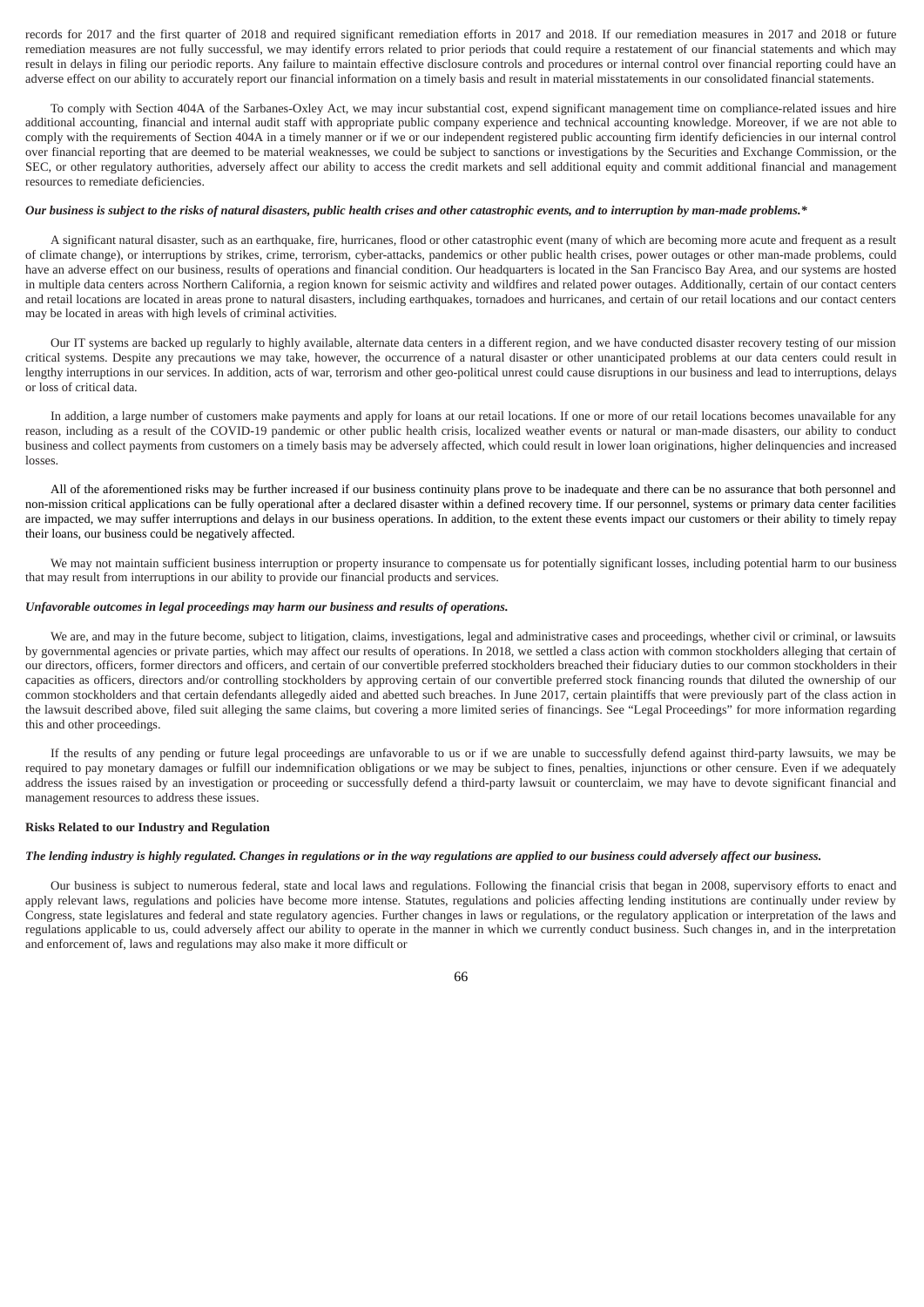costly for us to originate additional loans, or for us to collect payments on our loans to customers or otherwise operate our business by subjecting us to additional licensing, registration and other regulatory requirements in the future. For instance, in 2019, competing bills were introduced in the Senate, one bill which would create a national usury cap of 36% APR, the other which would create a national cap of the lesser of 15% APR or the maximum rate permitted by the state in which the consumer resides. Although there is no evidence that such bills would ever be enacted into law, if such a bill were to be enacted, it would greatly restrict profitability for us.

Furthermore, judges or regulatory agencies could interpret current rules or laws differently than the way we do, leading to such adverse consequences as described above. A failure to comply with any applicable laws or regulations could result in regulatory actions, loss of licenses, lawsuits and damage to our reputation, any of which could have an adverse effect on our business and financial condition and our ability to originate and service loans and perform our obligations to investors and other constituents. It could also result in a default or early amortization event under our debt facilities and reduce or terminate availability of debt financing to us to fund originations.

### *Our failure to comply with the regulations in the jurisdictions in which we conduct our business could harm our results of operations.*

Federal and state agencies have broad enforcement powers over us, including powers to periodically examine and continuously monitor our operations and to investigate our business practices and broad discretion to deem particular practices unfair, deceptive, abusive or otherwise not in accordance with the law. All of our operations are subject to regular examination by state regulators and, in the future, may be subject to regular examination by federal regulators. These examinations may result in requirements to change our policies or practices, and in some cases, we may be required to pay monetary fines or make reimbursements to customers.

State attorneys general have stated their intention to fill any void left by diminished CFPB enforcement and have a variety of tools at their disposal to enforce state and federal consumer financial laws. First, Section 1042 of the Dodd-Frank Act grants state attorneys general the ability to enforce the Dodd-Frank Act and regulations promulgated under the Dodd-Frank Act's authority and to secure remedies provided in the Dodd-Frank Act against entities within their jurisdiction. State attorneys general also have enforcement authority under state law with respect to unfair or deceptive practices. Generally, under these statutes, state attorneys general may conduct investigations, bring actions, and recover civil penalties or obtain injunctive relief against entities engaging in unfair, deceptive, or fraudulent acts. Attorneys general may also coordinate among themselves to enter into multi-state actions or settlements. Finally, several consumer financial laws like the Truth in Lending Act and Fair Credit Reporting Act grant enforcement or litigation authority to state attorneys general. Should the CFPB decrease its enforcement activity under the Trump administration, we expect to see an increase in actions brought by state attorneys general.

We believe that we maintain all material licenses and permits required for our current operations and are in substantial compliance with all applicable federal, state and local regulations, but we may not be able to maintain all requisite licenses and permits, and the failure to satisfy those and other regulatory requirements could have an adverse effect on our operations. There is also a chance that a regulator will believe that we or our service providers should obtain additional licenses above and beyond those currently held by us or our service providers, if any. Changes in laws or regulations applicable to us could subject us or our service providers to additional licensing, registration and other regulatory requirements in the future or could adversely affect our ability to operate or the manner in which we conduct business, including restrictions on our ability to open retail locations in certain counties, municipalities or other geographic locations.

A failure to comply with applicable laws and regulations could result in additional compliance requirements, limitations on our ability to collect all or part of the principal of or interest on loans, fines, an inability to continue operations, regulatory actions, loss of our license to transact business in a particular location or state, lawsuits, potential impairment, voiding, or voidability of loans, rescission of contracts, civil and criminal liability and damage to our reputation.

A proceeding relating to one or more allegations or findings of our violation of law could also result in modifications in our methods of doing business, including our servicing and collections procedures. It could result in the requirement that we pay damages and/or cancel the balance or other amounts owing under loans associated with such violation. It could also result in a default or early amortization event under certain of our debt facilities and reduce or terminate availability of debt financing to us to fund originations. To the extent it is determined that the loans we make to our customers were not originated in accordance with all applicable laws as we are required to represent under our securitization and other debt facilities and in loan sales to investors, we could be obligated to repurchase for cash, or swap for qualifying assets, any such loan determined not to have been originated in compliance with legal requirements. We may not have adequate liquidity and resources to make such cash repurchases or swap for qualifying assets.

For more information with respect to the regulatory framework affecting our businesses, see "Business - Regulations and Compliance" included in our Annual Report on Form 10-K for the year ended December 31, 2019 filed on February 28, 2020.

# Financial regulatory reform relating to asset-backed securities has not been fully implemented and could have a significant impact on our ability to access the asset*backed securities market.*

We rely upon asset-backed financing for a significant portion of our funds with which to carry on our business. Asset-backed securities and the securitization markets were heavily affected by the Dodd-Frank Act and have also been a focus of increased regulation by the SEC. For example, the Dodd-Frank Act mandates the implementation of rules requiring securitizers or originators to retain an economic interest in a portion of the credit risk for any asset that they securitize or originate. Furthermore, sponsors are prohibited from diluting the required risk retention by dividing the economic interest among multiple parties or hedging or transferring the credit risk the sponsor is required to maintain. Rules relating to securitizations rated by nationally-recognized statistical rating agencies require that the findings of any third-party due diligence service providers be made publicly available at least five business days prior to the first sale of securities, which has led and will continue to lead us to incur additional costs in connection with each securitization.

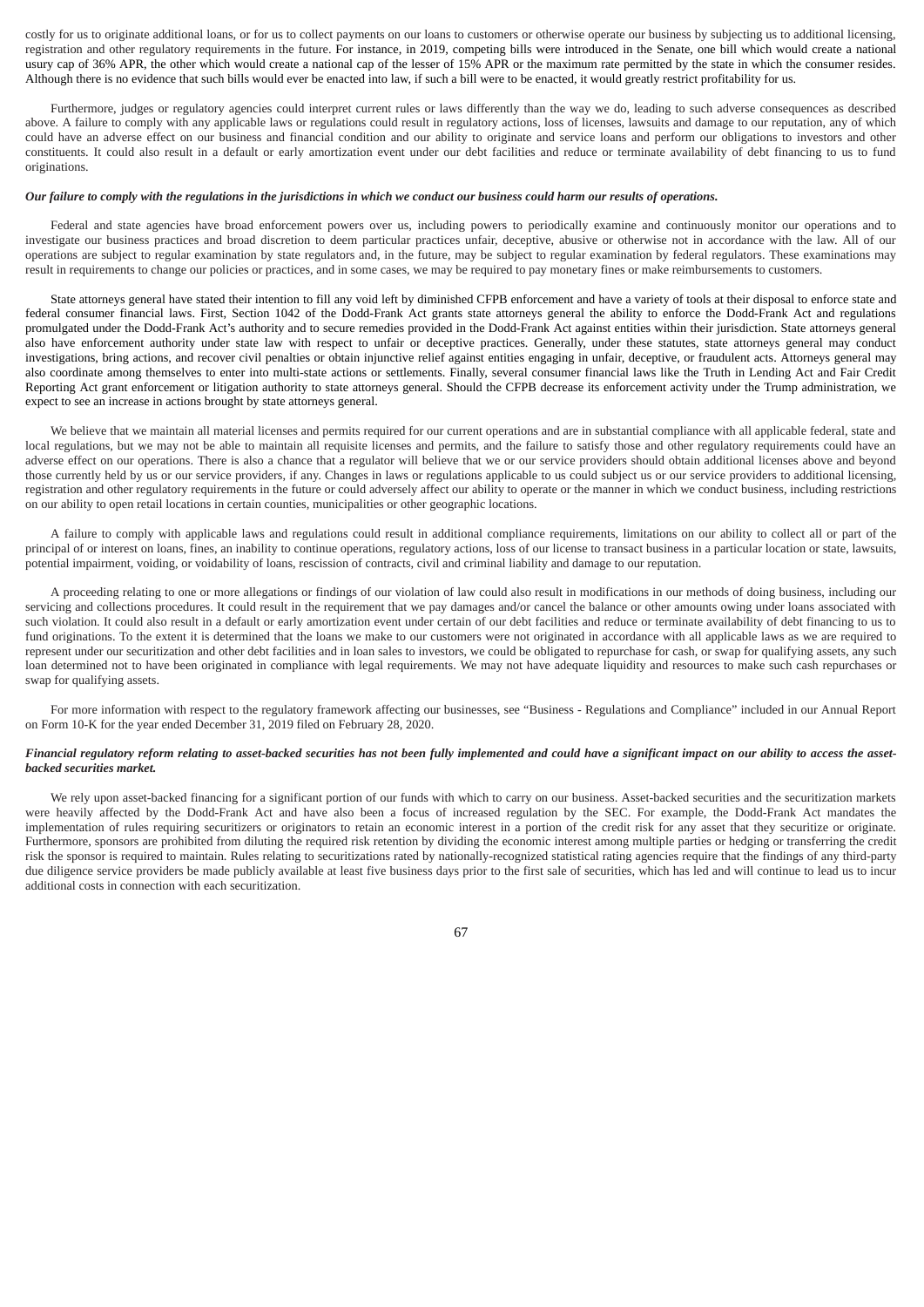However, some of the regulations to be implemented under the Dodd-Frank Act relating to securitization have not yet been finalized. Additionally, there is general uncertainty regarding what changes, if any, may be implemented with regard to the Dodd-Frank Act. Any new rules or changes to the Dodd-Frank Act (or the current rules thereunder) could adversely affect our ability and our cost to access the asset-backed securities market.

# *Litigation, regulatory actions and compliance issues could subject us to significant fines, penalties, judgments, remediation costs and/or requirements resulting in increased expenses.*

In the ordinary course of business, we have been named as a defendant in various legal actions, including class actions and other litigation. Generally, this litigation arises from the dissatisfaction of a consumer with our products or services; some of this litigation, however, has arisen from other matters, including claims of violation of do-not-call, credit reporting and collection laws, bankruptcy and practices. All such legal actions are inherently unpredictable and, regardless of the merits of the claims, litigation is often expensive, time-consuming, disruptive to our operations and resources, and distracting to management. In addition, certain of those actions include claims for indeterminate amounts of damages. Our involvement in any such matter also could cause significant harm to our reputation and divert management attention from the operation of our business, even if the matters are ultimately determined in our favor. If resolved against us, legal actions could result in excessive verdicts and judgments, injunctive relief, equitable relief, and other adverse consequences that may affect our financial condition and how we operate our business. We have in the past chosen to settle (and may in the future choose to settle) certain matters in order to avoid the time and expense of litigating them. Although none of the settlements has been material to our business, there is no assurance that, in the future, such settlements will not have a material adverse effect on our business.

In addition, a number of participants in the consumer financial services industry have been the subject of putative class action lawsuits, state attorney general actions and other state regulatory actions, federal regulatory enforcement actions, including actions relating to alleged unfair, deceptive or abusive acts or practices, violations of state licensing and lending laws, including state usury laws, actions alleging discrimination on the basis of race, ethnicity, gender or other prohibited bases, and allegations of noncompliance with various state and federal laws and regulations relating to originating and servicing consumer finance loans and other consumer financial services and products. The current regulatory environment, increased regulatory compliance efforts, and enhanced regulatory enforcement have resulted in significant operational and compliance costs and may prevent us from providing certain products and services. There is no assurance that these regulatory matters or other factors will not, in the future, affect how we conduct our business or adversely affect our business. In particular, legal proceedings brought under state consumer protection statutes or under several of the various federal consumer financial services statutes subject to the jurisdiction of the CFPB may result in a separate fine for each violation of the statute, which, particularly in the case of class action lawsuits, could result in damages substantially in excess of the amounts we earned from the underlying activities.

Some of our consumer financing agreements include arbitration clauses. If our arbitration agreements were to become unenforceable for any reason, we could experience an increase to our consumer litigation costs and exposure to potentially damaging class action lawsuits.

In addition, from time to time, through our operational and compliance controls, we identify compliance issues that require us to make operational changes and, depending on the nature of the issue, result in financial remediation to impacted customers. These self-identified issues and voluntary remediation payments could be significant, depending on the issue and the number of customers impacted, and could generate litigation or regulatory investigations that subject us to additional risk.

# *Internet-based and electronic signature-based loan origination processes may give rise to greater risks than paper-based processes.*

We use the internet and internet-enabled mobile phones to obtain application information, distribute certain legally required notices to applicants for, and borrowers of, the loans, and to obtain electronically signed loan documents in lieu of paper documents with tangible borrower signatures. In addition, we have introduced the use of electronic signature-based loan origination processes with a tablet in our retail locations. These processes may entail greater risks than would paper-based loan origination processes, including risks regarding the sufficiency of notice for compliance with consumer protection laws, risks that borrowers may challenge the authenticity of their signature or of the loan documents, risks that a court of law may not enforce electronically signed loan documents and risks that, despite controls, unauthorized changes are made to the electronic loan documents. If any of those factors were to cause any loans, or any of the terms of the loans, to be unenforceable against the borrowers, our ability to service these loans could be adversely affected.

## *The CFPB is a relatively new agency which has sometimes taken expansive views of its authority to regulate consumer financial services, creating uncertainty as to how the agency's actions or the actions of any other new agency could impact our business.*

The CFPB, which commenced operations in July 2011, has broad authority to create and modify regulations under federal consumer financial protection laws and regulations, such as the Truth in Lending Act and Regulation Z, the Equal Credit Opportunity Act and Regulation B, the Fair Credit Reporting Act, the Electronic Funds Transfer Act and Regulation E, and to enforce compliance with those laws. The CFPB is charged with the examination and supervision of certain participants in the consumer financial services market, including short-term, small dollar lenders, and larger participants in other areas of financial services. The CFPB is also authorized to prevent "unfair, deceptive or abusive acts or practices" through its regulatory, supervisory and enforcement authority. To assist in its enforcement, the CFPB maintains an online complaint system that allows consumers to log complaints with respect to various consumer finance products, including our loan products and our prepaid debit card program. This system could inform future CFPB decisions with respect to its regulatory, enforcement or examination focus. The CFPB may also request reports concerning our organization, business conduct, markets and activities and conduct on-site examinations of our business on a periodic basis if the CFPB were to determine, through its complaint system, that we were engaging in activities that pose risks to consumers.

There continues to be uncertainty about the future of the CFPB and as to how its strategies and priorities, including in both its examination and enforcement processes, will impact our business and our results of operations going forward. Actions by the CFPB could result in requirements to alter or cease offering affected financial products and services, making them less attractive and restricting our ability to offer them. The CFPB could also implement rules that restrict our effectiveness in servicing our financial products and services.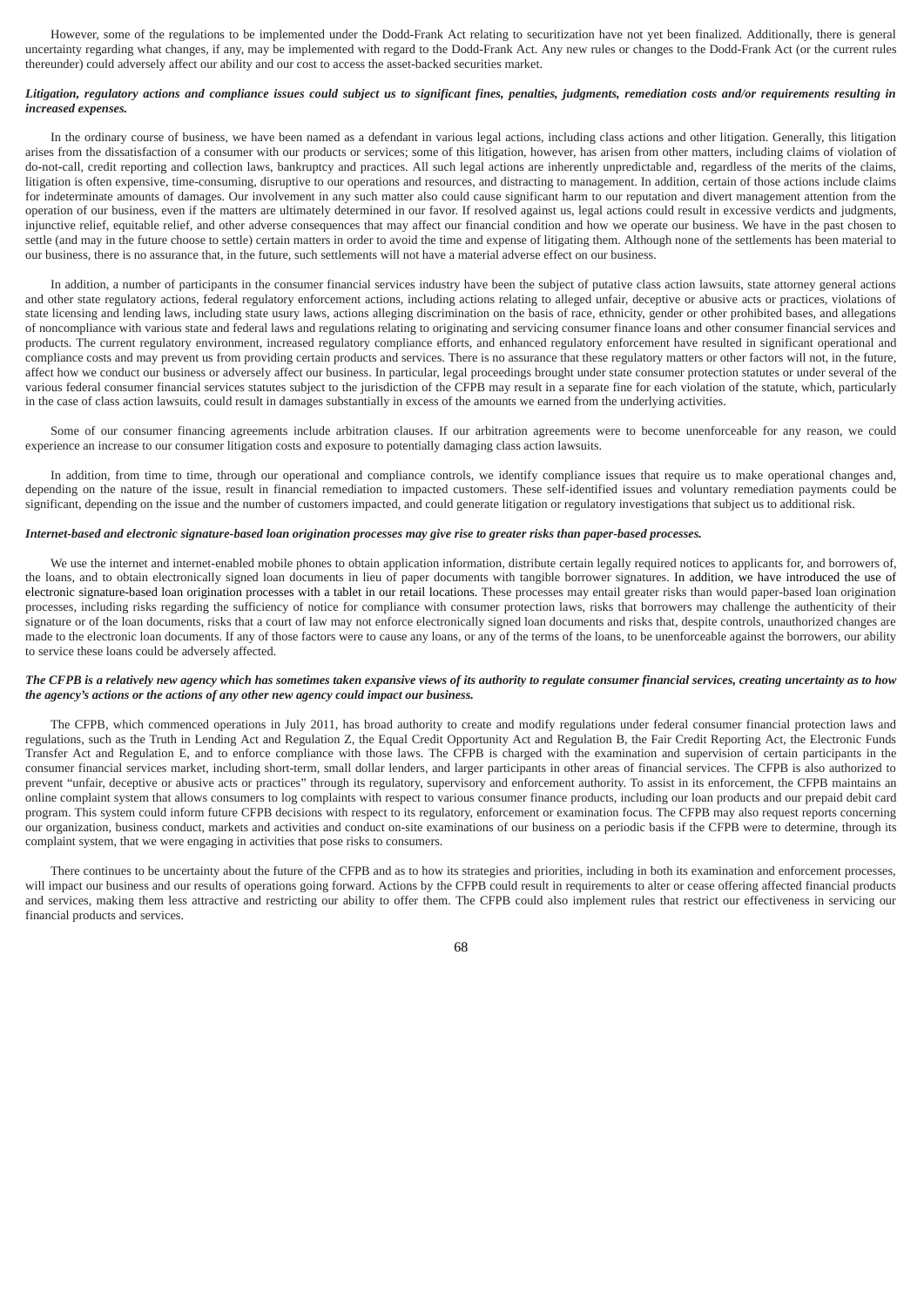Future actions by the CFPB (or other regulators) against us or our competitors that discourage the use of our or their services or restrict our business activities could result in reputational harm and adversely affect our business. If the CFPB changes regulations that were adopted in the past by other regulators and transferred to the CFPB by the Dodd-Frank Act, or modifies through supervision or enforcement past regulatory guidance or interprets existing regulations in a different or stricter manner than they have been interpreted in the past by us, the industry or other regulators, our compliance costs and litigation exposure could increase materially. If future regulatory or legislative restrictions or prohibitions are imposed that affect our ability to offer certain of our products or that require us to make significant changes to our business practices, and if we are unable to develop compliant alternatives with acceptable returns, our business could be adversely affected.

# As a prepaid debit card provider, we are subject to extensive and complex federal and state regulations, and new regulations, as well as changes to or inadvertent *noncompliance with existing regulations, that could adversely affect our business.*

We offer our customers a reloadable debit card marketed under the trade name "Ventiva" in six states in which we operate. Since March 2012, we are registered with the Financial Crimes Enforcement Network as a Money Services Business in relation to our reloadable debit card. Although we do not currently allow the Ventiva card to be reloaded with cash at our retail locations, in connection with our role as program manager for the issuer of our reloadable debit cards, we are required to be compliant with a variety of federal and state statutes and regulations which impact the manner in which we conduct our reloadable debit card business. These include, but are not limited to state money transmitter laws, the USA PATRIOT Act, the Office of Foreign Asset Control, the Bank Secrecy Act, Anti-Money Laundering laws, and Know-Your-Customer requirements, collectively referred to as AML Laws, indirect regulation and direct audit and examination by the Office of the Comptroller of the Currency, the Board of Governors of the Federal Reserve System, and the Federal Deposit Insurance Corporation. Although we have committed resources to our AML Laws compliance program to ensure compliance with these various requirements, there could be heightened liability for us, our officers and our Board members if a regulatory agency were to deem our compliance program to be deficient or there were to be a break-down in compliance controls related to these regulations or heightened enforcement in this area.

Additionally, each state in which we offer a prepaid debit card has regulations governing money transmitters which could apply to the Ventiva card activities we conduct, or previously conducted, in that particular state. These regulations could require us to obtain a money transmitter license in a particular state. Although we believe that our activities in our states of operation do not require such licensing, the laws applicable to our debit card business or the interpretation thereof change frequently, are often unclear and may differ or conflict between jurisdictions. As a result, ensuring compliance has become more difficult and costly. Any failure, or perceived failure, by us to comply with all applicable statutes and regulations could result in fines, penalties, regulatory enforcement actions, civil liability, criminal liability, and/or limitations on our ability to operate our business.

## *The collection, processing, storage, use and disclosure of personal data could give rise to liabilities as a result of existing or new governmental regulation, conflicting legal requirements or differing views of personal privacy rights.*

We receive, transmit and store a large volume of personally identifiable information and other sensitive data from customers and potential customers. There are federal, state and foreign laws regarding privacy and the storing, sharing, use, disclosure and protection of personally identifiable information and sensitive data. Specifically, cybersecurity and data privacy issues, particularly with respect to personally identifiable information are increasingly subject to legislation and regulations to protect the privacy and security of personal information that is collected, processed and transmitted. For example, in June 2018, California enacted the California Consumer Privacy Act, or the CCPA, which broadly defines personal information and took effect on January 1, 2020. The CCPA gives California residents expanded privacy rights and protections and provides for civil penalties for CCPA violations, in addition to providing for a private right of action for data breaches. Whereas we have implemented the CCPA, compliance with other current and future customer privacy data protection and information security laws and regulations could result in higher compliance, technical or operating costs. Further, any violations of these laws and regulations may require us to change our business practices or operational structure, address legal claims and sustain monetary penalties and/or other harms to our business. We could also be adversely affected if new legislation or regulations are adopted or if existing legislation or regulations are modified such that we are required to alter our systems or require changes to our business practices or privacy policies.

## *We may have to constrain our business activities to avoid being deemed an investment company under the Investment Company Act.*

The Investment Company Act of 1940, as amended, or the Investment Company Act, contains substantive legal requirements that regulate the manner in which "investment companies" are permitted to conduct their business activities. We believe we have conducted, and we intend to continue to conduct, our business in a manner that does not result in our company being characterized as an investment company, including by relying on certain exemptions from registration as an investment company. We rely on guidance published by the SEC staff or on our analyses of such guidance to determine our qualification under these and other exemptions. To the extent that the SEC staff publishes new or different guidance with respect to these matters, we may be required to adjust our business operations accordingly. Any additional guidance from the SEC staff could provide additional flexibility to us, or it could inhibit our ability to conduct our business operations. There can be no assurance that the laws and regulations governing our Investment Company Act status or SEC guidance regarding the Investment Company Act will not change in a manner that adversely affects our operations. If we are deemed to be an investment company, we may attempt to seek exemptive relief from the SEC, which could impose significant costs and delays on our business. We may not receive such relief on a timely basis, if at all, and such relief may require us to modify or curtail our operations. If we are deemed to be an investment company, we may also be required to institute burdensome compliance requirements and our activities may be restricted.

## *Our bank sponsorship products may lead to regulatory risk and may increase our regulatory burden.*

We are currently in two bank sponsorship programs, one with MetaBank for our prepaid debit card and one with WebBank for our credit card product. In addition, we are undertaking an effort to evaluate different options, including a bank sponsorship program, to offer standard, uniform installment loan products on a nationwide basis. State and federal agencies have broad discretion in their interpretation of laws and their interpretation of requirements related to such programs and may elect to alter standards or the interpretation of the standards applicable to these programs. Therefore,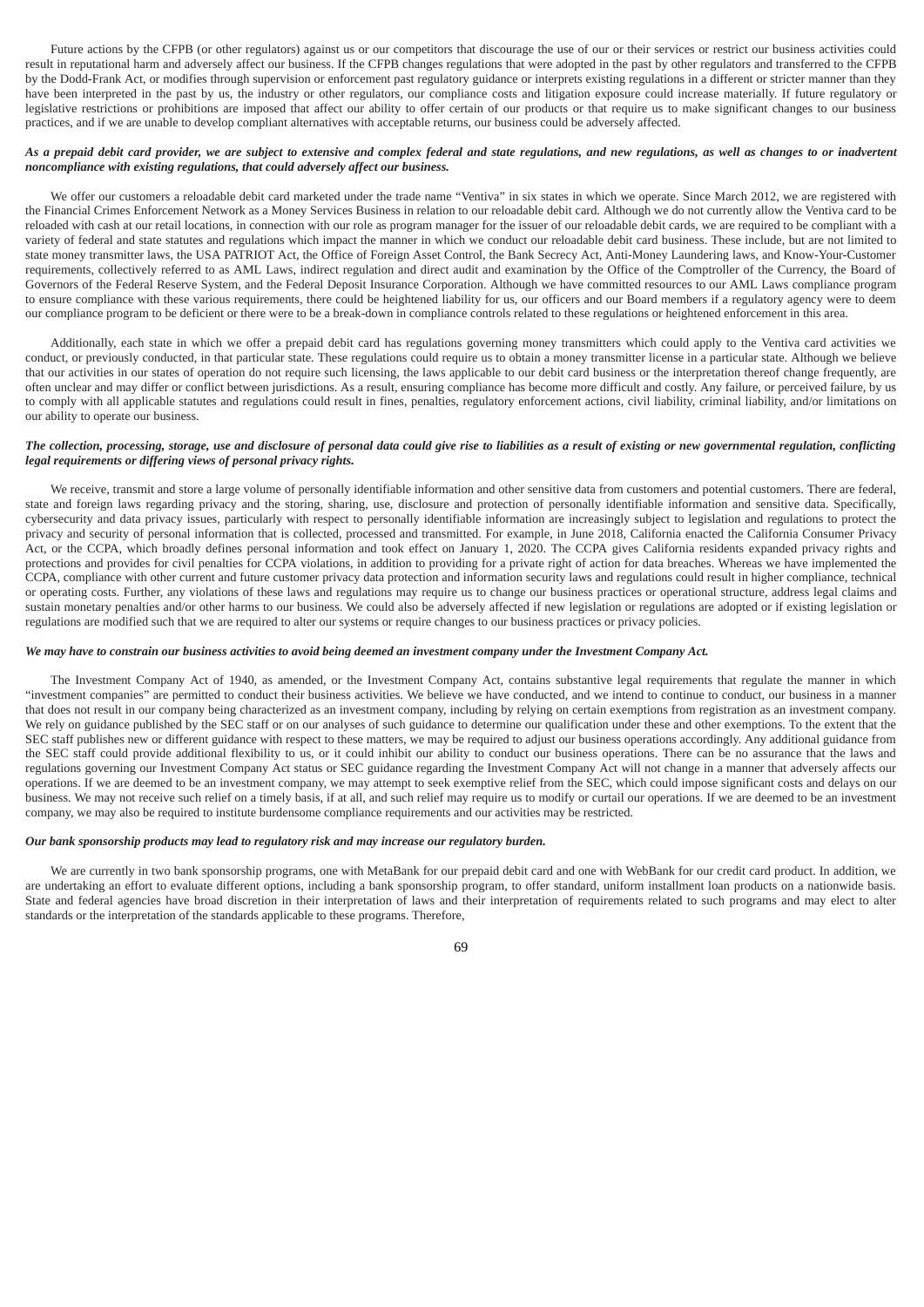our efforts to enter into a bank sponsorship related to our installment loan product may not ultimately be successful. Furthermore, federal regulation of the banking industry, along with tax and accounting laws, regulations, rules and standards may limit the business activity of banks and affiliates under these structures and control the method by which we can conduct business. Regulation by a federal banking regulator may also subject us to increased compliance, legal and operational costs, and could subject our business model to scrutiny or limit our ability to expand the scope of our activities in a manner that could have a material adverse effect on us.

### *Anti-money laundering, anti-terrorism financing and economic sanctions laws could have adverse consequences for us.*

We maintain a compliance program designed to enable us to comply with all applicable anti-money laundering and anti-terrorism financing laws and regulations, including the Bank Secrecy Act and the USA PATRIOT Act and U.S. economic sanctions laws administered by the Office of Foreign Assets Control. This program includes policies, procedures, processes and other internal controls designed to identify, monitor, manage and mitigate the risk of money laundering and terrorist financing and engaging in transactions involving sanctioned countries persons and entities. These controls include procedures and processes to detect and report suspicious transactions, perform customer due diligence, respond to requests from law enforcement, and meet all recordkeeping and reporting requirements related to particular transactions involving currency or monetary instruments. No assurance is given that our programs and controls will be effective to ensure compliance with all applicable anti-money laundering and anti-terrorism financing laws and regulations, and our failure to comply with these laws and regulations could subject us to significant sanctions, fines, penalties and reputational harm.

# *We are subject to governmental export and import controls that could subject us to liability, impair our ability to compete in international markets and adversely affect our business.*

Although our business does not involve the commercial sale or distribution of hardware, software or technology, in the normal course of our business activities we may from time to time ship general commercial equipment outside the United States to our subsidiaries or affiliates for their internal use. In addition, we may export, transfer or provide access to software and technology to non-U.S. persons such as employees and contractors, as well as third-party vendors and consultants engaged to support our business activities. In all cases, the sharing of software and/or technology is solely for the internal use of the company or for the use by business partners to provide services to us, including software development. However, such shipments and transfers may be subject to U.S. and foreign regulations governing the export and import of goods, software and technology. If we fail to comply with these laws and regulations, we and certain of our employees could be subject to significant sanctions, fines, penalties and reputational harm. Further, any change in applicable export, import or economic sanctions regulations or related legislation, shift in approach to the enforcement or scope of existing regulations or change in the countries, persons or technologies targeted by these regulations could adversely affect our business.

### **Risks Related to our Indebtedness**

## *We have incurred substantial debt and may issue debt securities or otherwise incur substantial debt in the future, which may adversely affect our financial condition and negatively impact our operations.*

We have in the past incurred, and expect to continue to incur, substantial debt to fund our loan activities. We depend on securitization transactions, warehouse facilities, whole loan sales and other forms of debt financing in order to finance the growth of our business and the origination of most of the loans we make to our customers. The incurrence of debt could have a variety of negative effects, including:

- default and foreclosure on our and our subsidiaries' assets if asset performance and our operating revenue are insufficient to repay debt obligations;
- mandatory repurchase obligations for any loans conveyed or sold into a debt financing or under a whole loan purchase facility if the representations and warranties we made with respect to those loans were not correct when made;
- acceleration of obligations to repay the indebtedness (or other outstanding indebtedness to the extent of cross default triggers), even if we make all principal and interest payments when due, if we breach any covenants that require the maintenance of certain financial ratios with respect to us or the loan portfolio securing our indebtedness or the maintenance of certain reserves or tangible net worth and do not obtain a waiver for such breach or renegotiate our covenant;
- our inability to obtain necessary additional financing if the debt security contains covenants restricting our ability to obtain such financing while the debt security is outstanding;
- our inability to obtain necessary additional financing if changes in the characteristics of our loans or our collection and other loan servicing activities change and cease to meet conditions precedent for continued or additional availability under our debt financings;
- diverting a substantial portion of cash flow to pay principal and interest on such debt, which would reduce the funds available for expenses, capital expenditures, acquisitions and other general corporate purposes;
- creating limitations on our flexibility in planning for and reacting to changes in our business and in the industry in which we operate;
- defaults based on loan portfolio performance or default in our collection and loan servicing obligations could result in our being replaced by a third-party or backup servicer and notification to our customers to redirect payments;
- downgrades or revisions of agency ratings for our debt financing; and
- monitoring, administration and reporting costs and expenses, including legal, accounting and other monitoring reporting costs and expenses, required under our debt financings.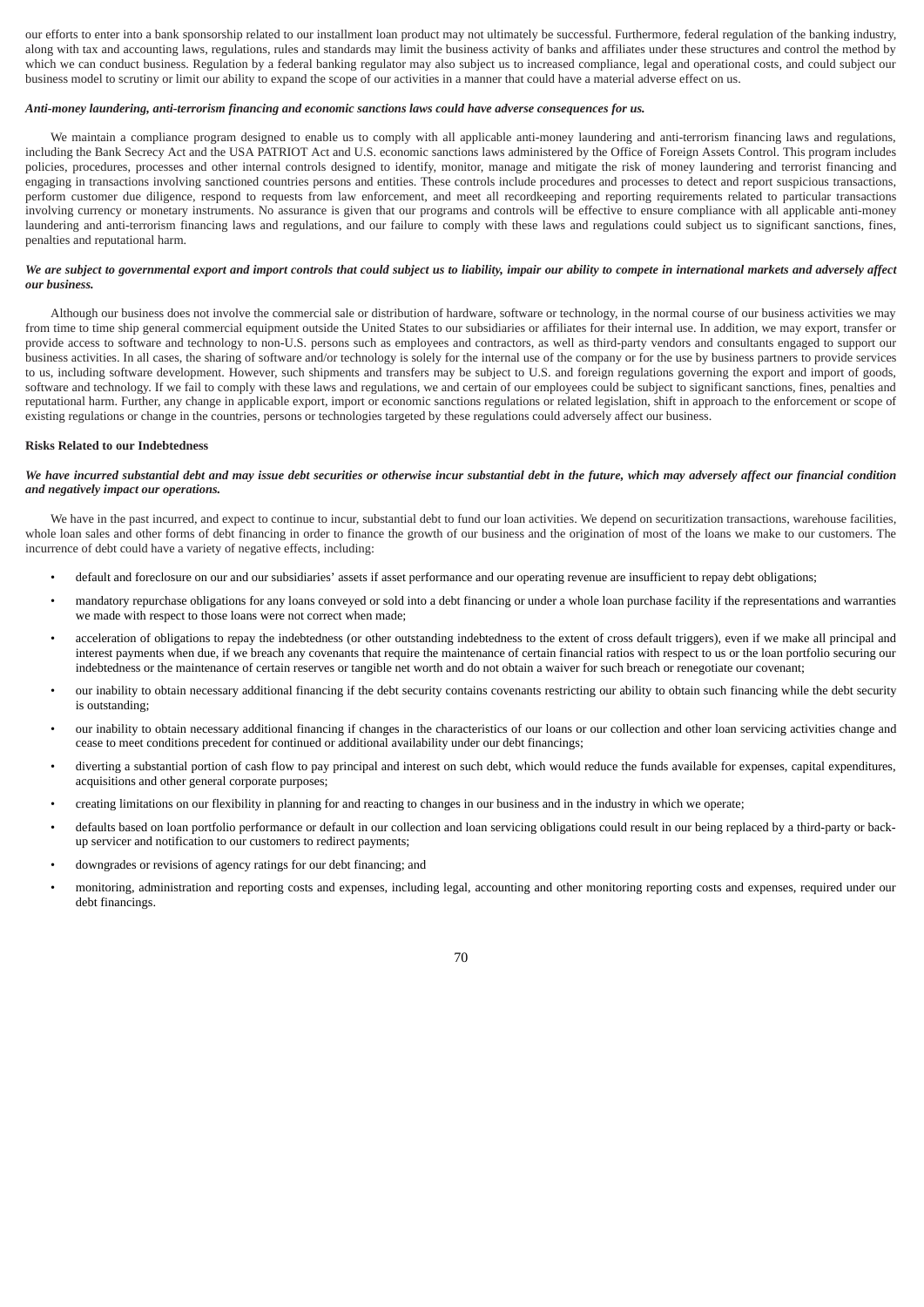In addition, our Secured Financing carries a floating rate of interest linked to LIBOR. In July 2017, the U.K. announced the discontinuation of LIBOR which could result in interest rate increases on our Secured Financing which could adversely affect our results of operations.

# *A breach of early payment triggers or covenants or other terms of our agreements with lenders could result in an early amortization, default, and/or acceleration of the related funding facilities.\**

The primary funding sources available to support the maintenance and growth of our business include, among others, asset-backed securitization, revolving debt facilities (including the Secured Financing facility) and whole loan sale facilities. Our liquidity would be adversely affected by our inability to comply with various conditions precedent to availability under these facilities (including the eligibility of our loans), covenants and other specified requirements set forth in our agreements with our lenders which could result in the early amortization, default and/or acceleration of our existing facilities. Such covenants and requirements include financial covenants, portfolio performance covenants and other events. For example, our securitizations contain collateral performance threshold triggers related to the three–month average annualized gross charge–off or net charge–off rate which, if exceeded, would lead to early amortization. We expect the economic impact of the COVID–19 pandemic to cause our charge–offs to increase; depending upon how high charge–offs increase, the thresholds on our securitizations could be exceeded leading to an early amortization event. In addition, in response to the COVID-19 pandemic, we implemented certain credit tightening measures. Those measures, combined with lower customer demand, have led to lower originations. As such, to support our collateral requirements under our financing agreements, we have been using a random selection process to take loans off our warehouse line to pledge to our securitizations. An inability to originate enough loans to meet the collateral requirements in our financing arrangements, could result in the early amortization, default and/or acceleration of our existing facilities. Moreover, we currently act as servicer with respect to the unsecured consumer loans held by our subsidiaries. If we default in our servicing obligations or fail to meet certain financial covenants, an early amortization event or event of default could occur, and/or we could be replaced by our backup servicer or another replacement servicer. If we are replaced as servicer to these loans, there is no guarantee that the backup services will be adequate. Any disruptions in services may cause the inability to collect and process repayments. For more information on covenants, requirements and events, see Note 8 of the Notes to the Condensed Consolidated Financial Statements (Unaudited) included elsewhere in this report.

During an early amortization period or if an event of default exists, principal and interest collections from the loans in our asset-backed facilities would be applied to repay principal under such facilities and principal collections would no longer be available on a revolving basis to fund purchases of newly originated loans. If an event of default exists under our revolving debt or loan sale facilities, the applicable lenders' or purchasers' commitments to extend further credit or purchase additional loans under the related facility would terminate. If loan collections were insufficient to repay the amounts due under our securitizations and our revolving debt facility, the applicable lenders, trustees and noteholders could seek remedies, including against the collateral pledged under such facilities.

An early amortization event or event of default would negatively impact our liquidity, including our ability to originate new loans, and require us to rely on alternative funding sources. This may increase our funding costs or alternative funding sources might not be available when needed. If we were unable to arrange new or alternative methods of financing on favorable terms, we might have to curtail the origination of loans, and we may be replaced by our backup servicer or another replacement servicer.

## *Our securitizations and whole loan sales may expose us to certain risks, and we can provide no assurance that we will be able to access the securitization or whole loan sales market in the future, which may require us to seek more costly financing.\**

We have securitized, and may in the future securitize, certain of our loans to generate cash to originate new loans or pay our outstanding indebtedness. In each such transaction and in connection with our warehouse facilities, we sell and convey a pool of loans to a special purpose entity ("SPE"). Concurrently, each SPE issues notes or certificates pursuant to the terms of an indenture. The securities issued by the SPE are secured by the pool of loans owned by the SPE. In exchange for the sale of a portion of the pool of loans to the SPE, we receive cash, which are the proceeds from the sale of the securities. We also contribute a portion of the pool of loans in consideration for the equity interests in the SPE. Subject to certain conditions in the indenture governing the notes issued by the SPE (or the agreement governing the SPE's revolving loan), the SPE is permitted to purchase additional loans from us or distribute to us residual amounts received by it from the loan pool, which residual amounts are the cash amounts remaining after all amounts payable to service providers and the noteholders have been satisfied. We also have the ability to swap pools of loans with the SPE. Our equity interest in the SPE is a residual interest in that it entitles us as the equity owner of the SPE to residual cash flows, if any, from the loans and to any assets remaining in the SPE once the notes are satisfied and paid in full (or in the case of a revolving loan, paid in full and all commitments terminated). As a result of challenging credit and liquidity conditions, the value of the subordinated securities we retain in our securitizations might be reduced or, in some cases, eliminated.

During the financial crisis that began in 2008, the securitization market was constrained, and we can give no assurances that we will be able to complete additional securitizations in the future. Similar to 2008, there is no assurance that sources of capital will continue to be available in the future on terms favorable to us or at all, particularly in light of capital markets volatility stemming from the COVID-19 pandemic. The availability of debt financing and other sources of capital depends on many factors, some of which are outside of our control. The risk of volatility surrounding the global economic system, including due to other disruptions and uncertainty surrounding the COVID-19 pandemic, continue to create uncertainty around access to the capital markets. Further, other matters, such as (i) accounting standards applicable to securitization transactions and (ii) capital and leverage requirements applicable to banks and other regulated financial institutions holding asset-backed securities, could result in decreased investor demand for securities issued through our securitization transactions, or increased competition from other institutions that undertake securitization transactions. In addition, compliance with certain regulatory requirements may affect the type of securitizations that we are able to complete.

If it is not possible or economical for us to securitize our loans in the future, we would need to seek alternative financing to support our operations and to meet our existing debt obligations, which may not be available on commercially reasonable terms, or at all. If the cost of such alternative financing were to be higher than our securitizations, we would likely reduce the fair value of our Fair Value Loans, which would negatively impact our results of operations.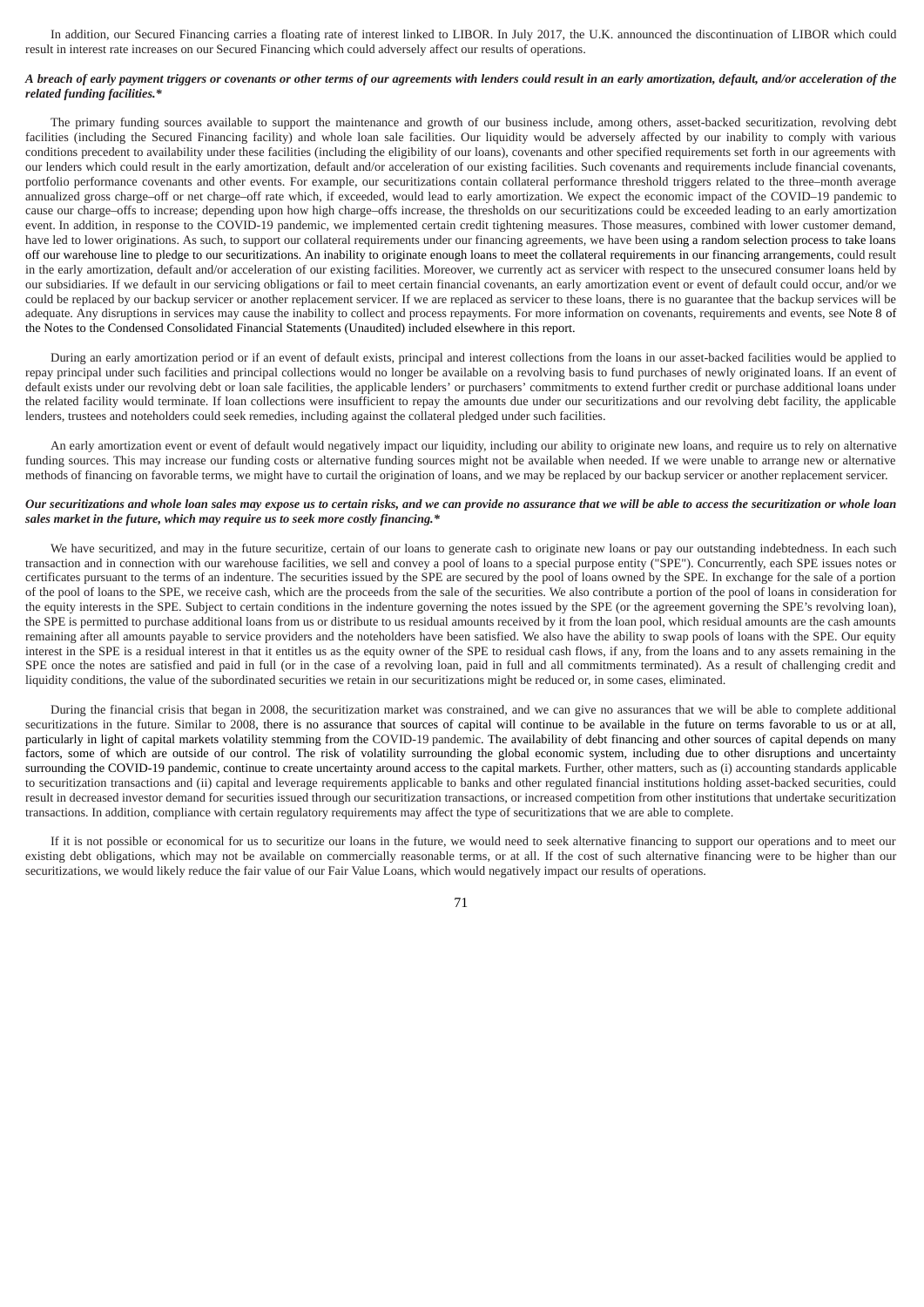The gain on sale generated by our whole loan sales and servicing fees earned on sold loans also represents a significant source of our earnings. Demand for our loans at the current premiums may be impacted by factors outside our control, including availability of loan pools, demand by investors for whole loan assets and attractiveness of returns offered by competing investment alternatives offered by other loan originators with more attractive characteristics than our loan pools and loan purchaser interest.

Our results of operations are affected by our ability to sell our loans for a premium over their net book value. Potential loan purchasers might reduce the premiums they are willing to pay, or even require a discount to principal balance, for the loans that they purchase during periods of economic slowdown or recession to compensate for any increased risks. A reduction in the sale price of the loans we sell under our whole loan sale program would likely result in a reduction in the fair value of our Fair Value Loans, which would negatively impact our results of operations. Any sustained decline in demand for our loans or increase in delinquencies, defaults or foreclosures may reduce the price we receive on future loan sales below our loan origination cost.

# **Risks Related to Ownership of Our Common Stock**

### *You may be diluted by the future issuance of additional common stock in connection with our equity incentive plans, acquisitions or otherwise.*

Our amended and restated certificate of incorporation authorizes us to issue shares of common stock authorized but unissued and rights relating to common stock for the consideration and on the terms and conditions established by our Board in its sole discretion, whether in connection with acquisitions or otherwise. We have reserved 8,677,294 shares for issuance under our 2019 Equity Incentive Plan and 996,217 shares for issuance under our 2019 Employee Stock Purchase Plan, subject to adjustment in certain events. Any common stock that we issue, including under our 2019 Equity Incentive Plan, our 2019 Employee Stock Purchase Plan or other equity incentive plans that we may adopt in the future, could dilute your percentage ownership.

### *The price of our common stock may be volatile, and you could lose all or part of your investment.*

The trading price of our common stock has been and may continue to be volatile and will depend on a number of factors, including those described in this "Risk Factors" section, many of which are beyond our control and may not be related to our operating performance. These fluctuations could cause you to lose all or part of your investment in our common stock, because you might be unable to sell your shares at or above the price you paid. Factors that could cause fluctuations in the trading price of our common stock include the following:

- failure to meet quarterly or annual guidance with regard to revenue, margins, earnings or other key financial or operational metrics;
- fluctuations in the trading volume of our share or the size of our public float;
- price and volume fluctuations in the overall stock market from time to time;
- changes in operating performance and stock market valuations of similar companies;
- failure of financial analysts to maintain coverage of us, changes in financial estimates by any analysts who follow our company, or our failure to meet these estimates or the expectations of investors;
- public reaction to our press releases, other public announcements and filings with the SEC;
- any major change in our management;
- sales of shares of our common stock by us or our stockholders;
- rumors and market speculation involving us or other companies in our industry;
- actual or anticipated changes in our results of operations or fluctuations in our results of operations;
- changes in prevailing interest rates;
- quarterly fluctuations in demand for our loans;
- actual or anticipated developments in our business or our competitors' businesses or the competitive landscape generally;
- litigation, government investigations and regulatory actions;
- developments or disputes concerning our intellectual property or other proprietary rights;
- new laws or regulations or new interpretations of existing laws or regulations applicable to our business;
- changes in accounting standards, policies, guidelines, interpretations or principles;
- other general market, political and economic conditions, including any such conditions and local conditions in the markets in which our customers, employees, and contractors are located.

# *If financial or industry analysts do not publish research or reports about our business, or if they issue an adverse or misleading opinion regarding our stock, our stock price and trading volume could decline.*

The trading market for our common stock is influenced by the research and reports that industry or financial analysts publish about us or our business. We do not control these analysts or the content and opinions included in their reports. Because we are a new public company, the analysts who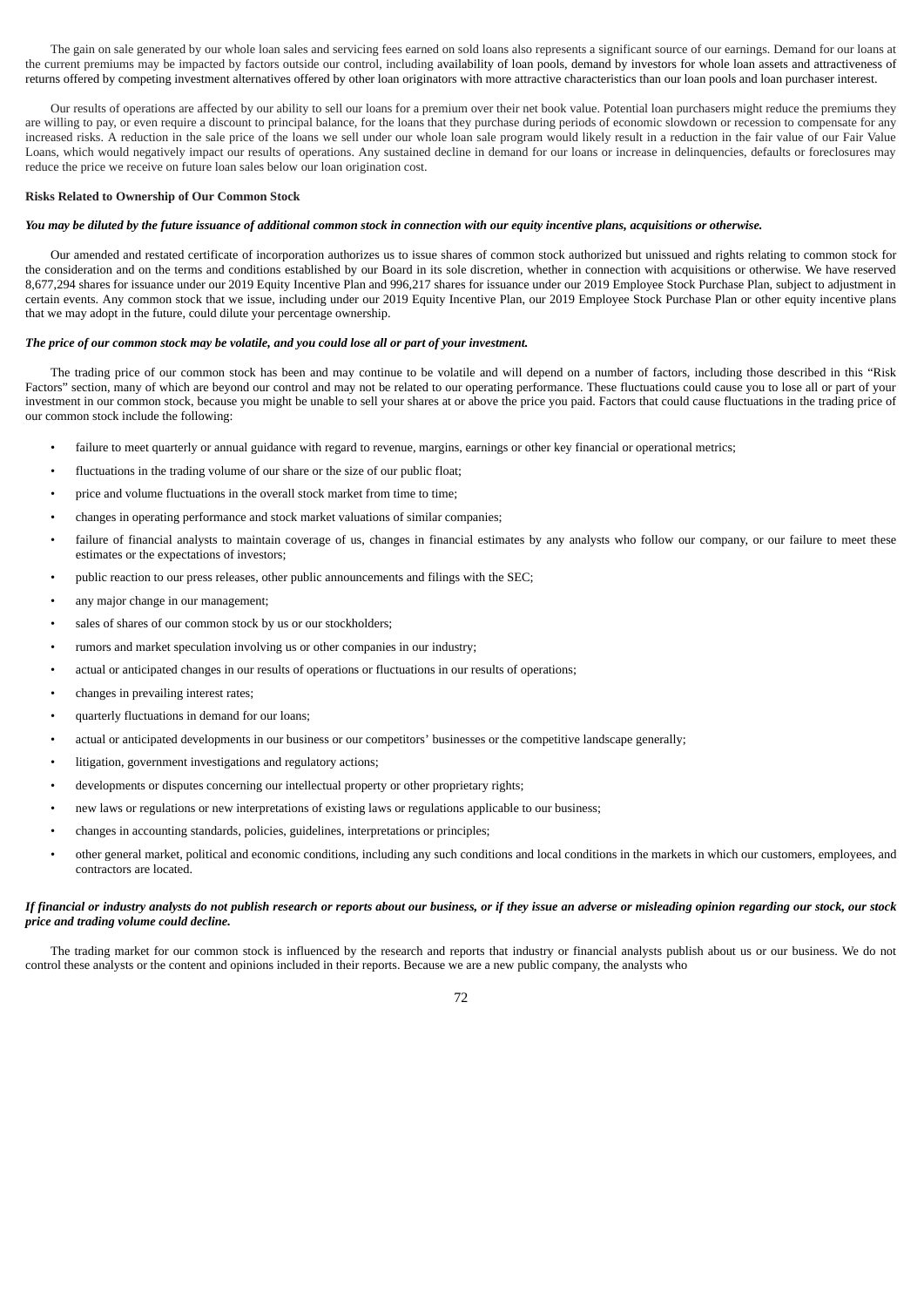publish information about our common stock have had relatively little experience with our company, which could affect their ability to accurately forecast our results and make it more likely that we fail to meet their estimates. If any of the analysts who cover us issue an adverse or misleading opinion regarding our stock price, our stock price would likely decline. If one or more of these analysts cease coverage of our company or fail to publish reports on us regularly, we could lose visibility in the financial markets, which in turn could cause our stock price or trading volume to decline.

### *Our directors, officers and principal stockholders have substantial control over our company, which could limit your ability to influence the outcome of key transactions, including a change of control.*

Our directors, executive officers and each of our 5% stockholders and their affiliates, in the aggregate, beneficially own a significant number of the outstanding shares of our common stock. As a result, these stockholders, if acting together, will be able to influence or control matters requiring approval by our stockholders, including the election of directors and the approval of mergers, acquisitions or other extraordinary transactions. They may also have interests that differ from yours, and they may vote in a way with which you disagree or which may be adverse to your interests. This concentration of ownership may have the effect of delaying, preventing or deterring a change of control of our company, could deprive our stockholders of an opportunity to receive a premium for their common stock as part of a sale of our company and might ultimately affect the market price of our common stock.

### *We may need to raise additional funds in the future, including through equity, debt or convertible debt financings, to support business growth and those funds may not be available on acceptable terms, or at all.*

We intend to continue to make investments to support our business growth and may require additional funds to respond to business challenges, including the need to develop new loan products, enhance our risk management model, improve our operating infrastructure, expand to new retail locations or acquire complementary businesses and technologies. Accordingly, we may need to engage in equity, debt or convertible debt financings to secure additional funds. If we raise additional funds by issuing equity securities or securities convertible into equity securities, our stockholders may experience dilution. Debt financing, if available, may involve covenants restricting our operations or our ability to incur additional debt. Any debt or additional equity financing that we raise may contain terms that are not favorable to us or our stockholders.

If we are unable to obtain adequate financing or on terms satisfactory to us when we require it, we may be unable to pursue certain opportunities and our ability to continue to support our growth and to respond to challenges could be impaired.

### *The requirements of being a public company may strain our resources, divert management's attention and affect our ability to attract and retain qualified Board members.*

As a public company, we are subject to the reporting requirements of the Securities Exchange Act of 1934, as amended, or the Exchange Act, the Sarbanes-Oxley Act, the Dodd-Frank Act, the listing standards of the Nasdaq Stock Market and other applicable securities rules and regulations, including changes in corporate governance practices and the establishment and maintenance of effective disclosure and financial controls. Compliance with these rules and regulations increases our legal and financial compliance costs, makes some activities more difficult, time-consuming or costly and increases demand on our systems and resources. We cannot predict or estimate the amount of additional costs we may incur as a result of being a public company or the timing of such costs.

Being a public company also makes it more expensive for us to obtain director and officer liability insurance, and we may be required to accept reduced coverage, incur substantially higher costs to obtain coverage or only obtain coverage with a significant deductible. These factors could also make it more difficult for us to attract and retain qualified executive officers and qualified members of our Board, particularly to serve on our audit and risk committee and compensation and leadership committee.

In addition, changing laws, regulations and standards or interpretations thereof relating to corporate governance and public disclosure are creating uncertainty for public companies, increasing legal and financial compliance costs and making some activities more time-consuming. We intend to invest resources to comply with evolving laws, regulations and standards, and this investment may result in increased general and administrative expenses and a diversion of management's time and attention. If our efforts to comply with new laws, regulations and standards differ from the activities intended by regulatory or governing bodies due to ambiguities related to their application and practice, regulatory authorities may initiate legal proceedings against us.

### *Certain of our market opportunity estimates, growth forecasts, and key metrics could prove to be inaccurate, and any real or perceived inaccuracies may harm our reputation and negatively affect our business.*

Market opportunity estimates and growth forecasts, including those we have generated ourselves, are subject to significant uncertainty and are based on assumptions and estimates that may not prove to be accurate. The estimates and forecasts relating to the size and expected growth of our target market may prove to be inaccurate. It is impossible to offer every loan product, term or feature that every customer wants, and our competitors may develop and offer loan products, terms or features that we do not offer. The variables that go into the calculation of our market opportunity are subject to change over time, and there is no guarantee that any particular number or percentage of the individuals covered by our market opportunity estimates will generate any particular level of revenues for us. Even if the markets in which we compete meet our size estimates and growth forecasts, our business could fail to grow at similar rates, if at all, for a variety of reasons outside of our control, including competition in our industry. Furthermore, in order for us to successfully address this broader market opportunity, we will need to successfully expand into new geographic regions where we do not currently operate. Our key metrics may differ from estimates published by third parties or from similarly titled metrics of our competitors due to differences in methodology. If investors or analysts do not perceive our metrics to be accurate representations of our business, or if we discover material inaccuracies in our metrics, our reputation, business, results of operations, and financial condition would be adversely affected.

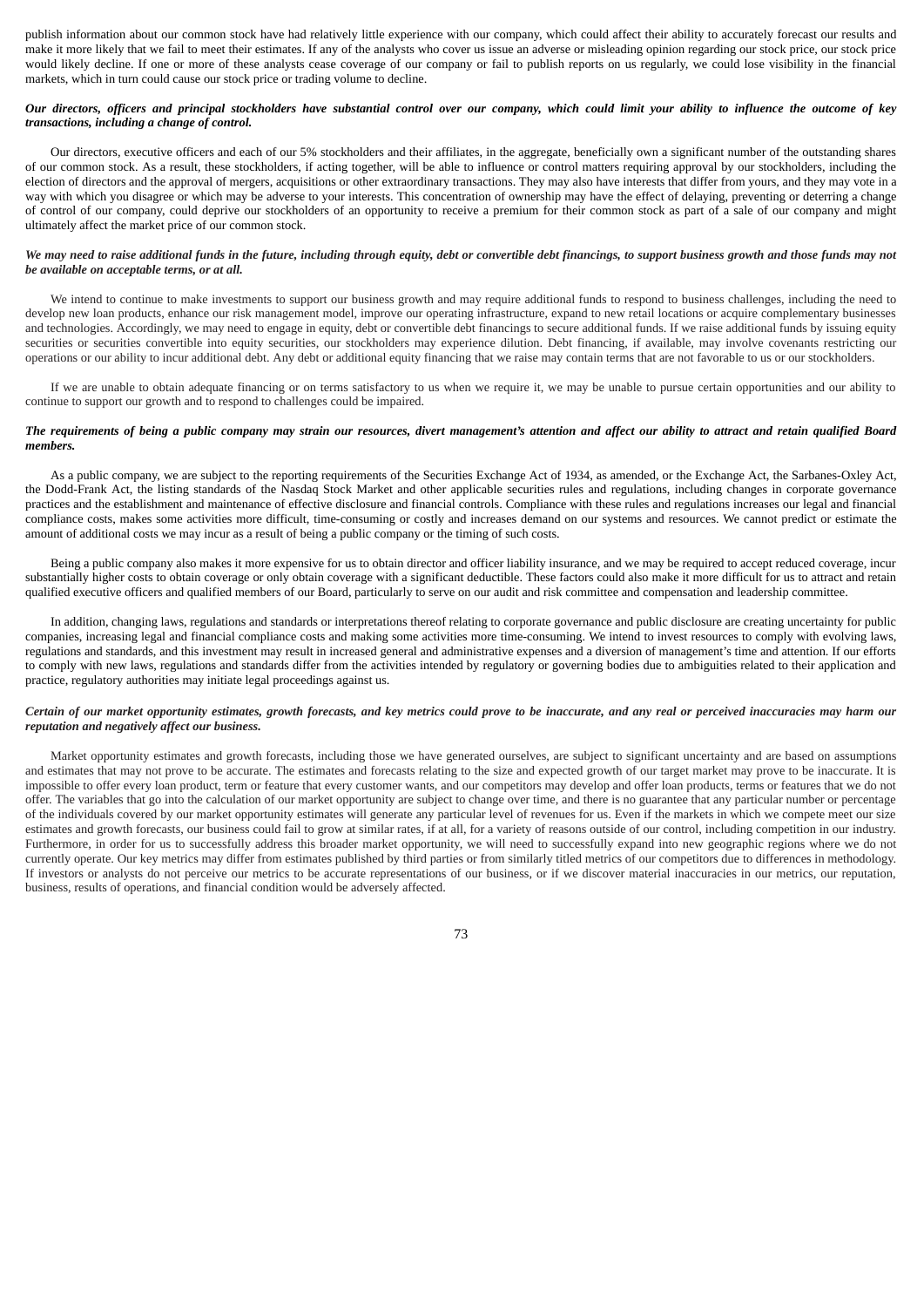### *Certain provisions in our charter documents and under Delaware law could limit attempts by our stockholders to replace or remove our Board, delay or prevent an acquisition of our company, and limit the market price of our common stock.*

Provisions in our amended and restated certificate of incorporation and amended and restated bylaws may have the effect of delaying or preventing a change of control or changes in our Board. These provisions include the following:

- a classified Board with three-year staggered terms, which may delay the ability of stockholders to change the membership of a majority of our Board;
- our Board has the right to elect directors to fill a vacancy created by the expansion of the Board or the resignation, death or removal of a director, which prevents stockholders from being able to fill Board vacancies;
- our stockholders may not act by written consent or call special stockholders' meetings;
- our amended and restated certificate of incorporation prohibits cumulative voting in the election of directors, which limits the ability of minority stockholders to elect director candidates;
- stockholders must provide advance notice and additional disclosures in order to nominate individuals for election to the Board or to propose matters that can be acted upon at a stockholders' meeting, which may discourage or deter a potential acquiror from conducting a solicitation of proxies to elect the acquiror's own slate of directors or otherwise attempting to obtain control of our company; and
- our Board may issue, without stockholder approval, shares of undesignated preferred stock, which may make it possible for our Board to issue preferred stock with voting or other rights or preferences that could impede the success of any attempt to acquire us.

As a Delaware corporation, we are also subject to certain Delaware anti-takeover provisions. Under Delaware law, a corporation may not engage in a business combination with any holder of 15% or more of its capital stock unless the holder has held the stock for three years or, among other things, the Board has approved the transaction. Such provisions could allow our Board to prevent or delay an acquisition of our company.

Certain of our executive officers may be entitled, pursuant to the terms of their employment arrangements, to accelerated vesting of their stock options following a change of control of our company under certain conditions. In addition to the arrangements currently in place with some of our executive officers, we may enter into similar arrangements in the future with other officers. Such arrangements could delay or discourage a potential acquisition.

Any provision of our amended and restated certificate of incorporation or amended and restated bylaws or Delaware law that has the effect of delaying or deterring a potential acquisition could limit the opportunity for our stockholders to receive a premium for their shares of our common stock in connection with such acquisition, and could also affect the price that some investors are willing to pay for our common stock.

### *Our amended and restated certificate of incorporation provides that the Court of Chancery of the State of Delaware or the U.S. federal district courts will be the exclusive forums for substantially all disputes between us and our stockholders, which could limit our stockholders' ability to obtain a favorable judicial forum for disputes with us or our directors, officers or other employees.\**

Our amended and restated certificate of incorporation provides that the Court of Chancery of the State of Delaware is the sole and exclusive forum for: (1) any derivative action or proceeding brought on our behalf, (2) any action asserting a claim of breach of a fiduciary duty owed by any of our directors, officers or other employees to us or our stockholders, (3) any action asserting a claim against us or any of our directors, officers or other employees arising pursuant to any provisions of the Delaware General Corporation Law, our amended and restated certificate of incorporation or our amended and restated bylaws, (4) any action to interpret, apply, enforce or determine the validity of our amended and restated certificate of incorporation or our amended and restated bylaws, or (5) any action asserting a claim against us or any of our directors, officers or other employees that is governed by the internal affairs doctrine. This provision would not apply to suits brought to enforce a duty or liability created by the Exchange Act or the rules and regulations thereunder. However, this provision applies to Securities Act claims and Section 22 of the Securities Act creates concurrent jurisdiction for federal and state courts over all suits brought to enforce a duty or liability created by the Securities Act or the rules and regulations thereunder. Accordingly, there is uncertainty as to whether a court would enforce such a provision, and our stockholders will not be deemed to have waived our compliance with the federal securities laws and the rules and regulations thereunder.

Our amended and restated certificate of incorporation further provides that the U.S. federal district courts will be the exclusive forum for resolving any complaint asserting a cause of action arising under the Securities Act, subject to and contingent upon a final adjudication in the State of Delaware of the enforceability of such exclusive forum provision. If a court were to find either exclusive forum provision in our amended and restated certificate of incorporation to be inapplicable or unenforceable in an action, we may incur additional costs associated with resolving such action in other jurisdictions, which could adversely affect our business and financial condition.

### *Item 2. Unregistered Sales of Equity Securities and Use of Proceeds*

#### **Unregistered Sale of Equity Securities**

None.

**Use of Proceeds**

74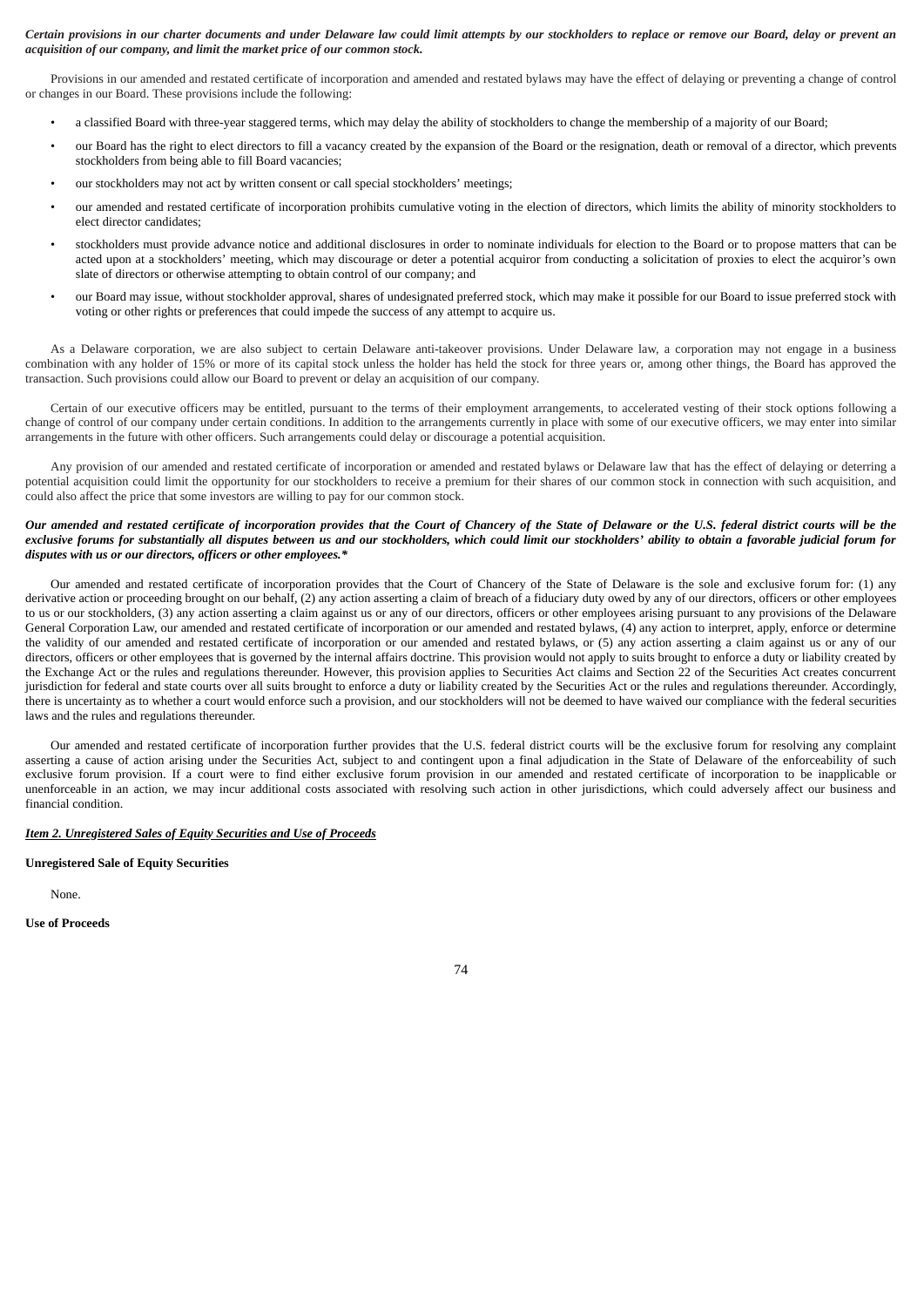On September 30, 2019, we completed our initial public offering, or the IPO. The offer and sale of all of the shares in the IPO were registered under the Securities Act pursuant to a registration statement on Form S-1 (File No. 333-232685), which was declared effective by the SEC on September 25, 2019. There has been no material change in the use of proceeds from our IPO as described in our final prospectus filed with the SEC pursuant to Rule 424(b) of the Securities Act and other periodic reports previously filed with the SEC.

# *Item 3. Defaults Upon Senior Securities*

None.

# *Item 4. Mine Safety Disclosures*

None.

## *Item 5. Other Information*

None.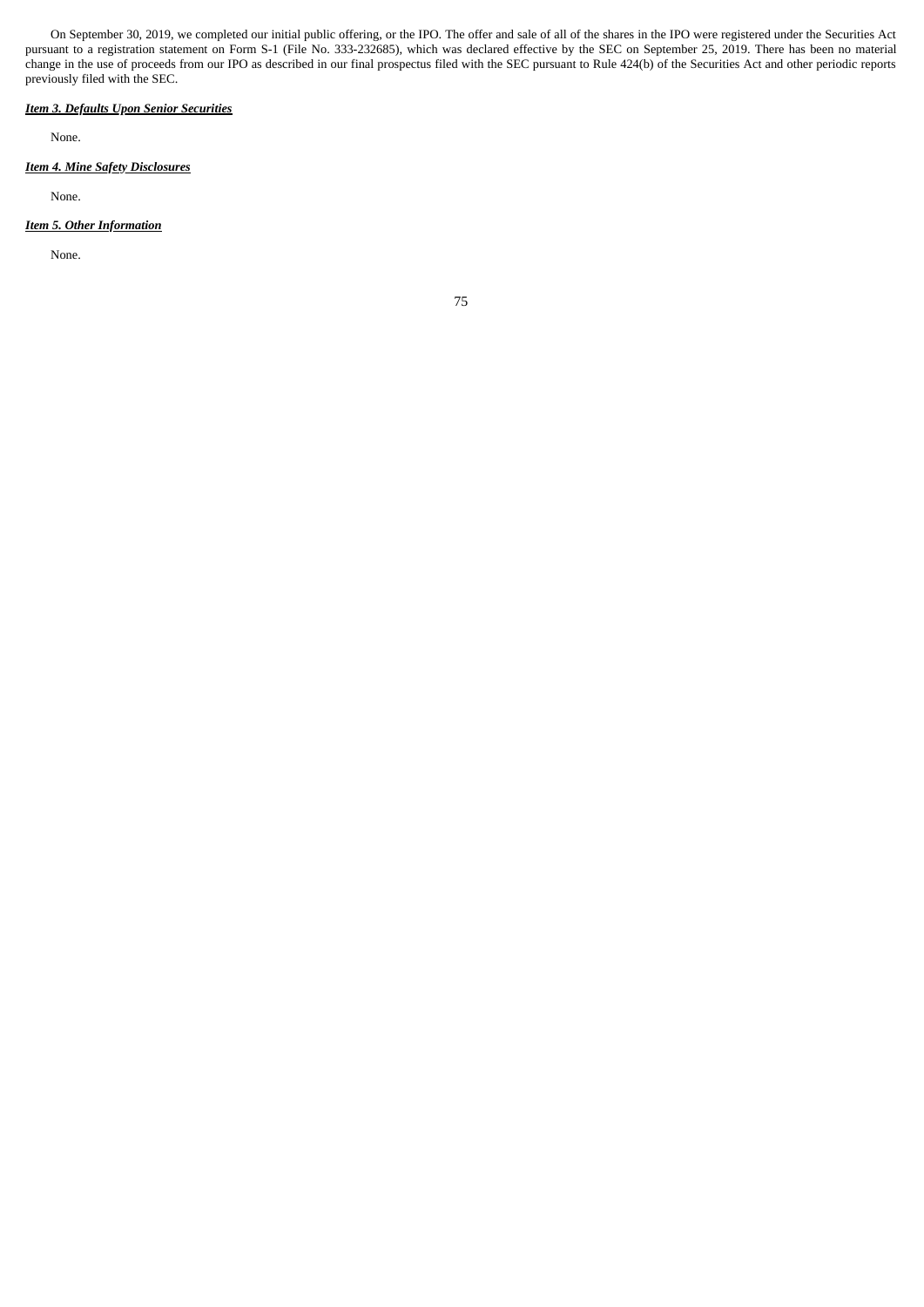|          |                                                                                                                                                          | <b>Incorporated by Reference</b> |           |                |                    |                       |
|----------|----------------------------------------------------------------------------------------------------------------------------------------------------------|----------------------------------|-----------|----------------|--------------------|-----------------------|
| Exhibit  | <b>Description</b>                                                                                                                                       | Form                             | File No.  | <b>Exhibit</b> | <b>Filing Date</b> | <b>Filed Herewith</b> |
| 3.1      | Amended and Restated Certificate of Incorporation                                                                                                        | $8-K$                            | 001-39050 | 3.1            | September 30, 2019 |                       |
| 3.2      | <b>Amended and Restated Bylaws</b>                                                                                                                       | 8-K                              | 001-39050 | 3.2            | September 30, 2019 |                       |
| $10.1$ ¥ | Amendment No. 4 to Amended and Restated Purchase and Sale<br>Agreement by and between Oportun, Inc. and ECL Funding LLC,<br>dated as of January 31, 2020 | $10-K$                           | 001-39050 | 10.2           | February 28, 2020  |                       |
| 31.1     | Rule 13a-14(a)/15d-14(a) Certifications of the Chief Executive<br><b>Officer and Director of Oportun Financial Corporation</b>                           |                                  |           |                |                    | X                     |
| 31.2     | Rule 13a-14(a)/15d-14(a) Certifications of the Chief Financial Officer<br>and Chief Administrative Officer of Oportun Financial Corporation              |                                  |           |                |                    | X                     |
| $32.1*$  | <b>Section 1350 Certifications</b>                                                                                                                       |                                  |           |                |                    | $\mathbf x$           |
| 101      | Interactive data files pursuant to Rule 405 of Regulation S-T:                                                                                           |                                  |           |                |                    |                       |
|          | (i) Condensed Consolidated Balance Sheets,                                                                                                               |                                  |           |                |                    |                       |
|          | (ii) Condensed Consolidated Statements of Operations and<br>Comprehensive Income,                                                                        |                                  |           |                |                    |                       |
|          | (iii) Condensed Consolidated Statements of Changes in Stockholders'<br>Equity,                                                                           |                                  |           |                |                    |                       |
|          | (iv) Condensed Consolidated Statements of Cash Flows, and                                                                                                |                                  |           |                |                    |                       |
|          | (v) Notes to the Condensed Consolidated Financial Statements                                                                                             |                                  |           |                |                    |                       |
| 104      | Cover Page Interactive Data File in Inline XBRL format (Included in<br>Exhibit 101).                                                                     |                                  |           |                |                    |                       |

¥ Portions of this exhibit have been omitted from the exhibit because they are both not material and would be competitively harmful if publicly disclosed.

\* The certifications attached as Exhibit 32.1 that accompany this Quarterly Report on Form 10-Q are not deemed filed with the Securities and Exchange Commission and are not to be incorporated by reference into any filing of the Registrant under the Securities Act of 1933, as amended, or the Securities Exchange Act of 1934, as amended, whether made before or after the date of this Quarterly Report on Form 10-Q, irrespective of any general incorporation language contained in such filing.

The instance document does not appear in the interactive data file because its XBRL tags are embedded within the Inline XBRL document.

76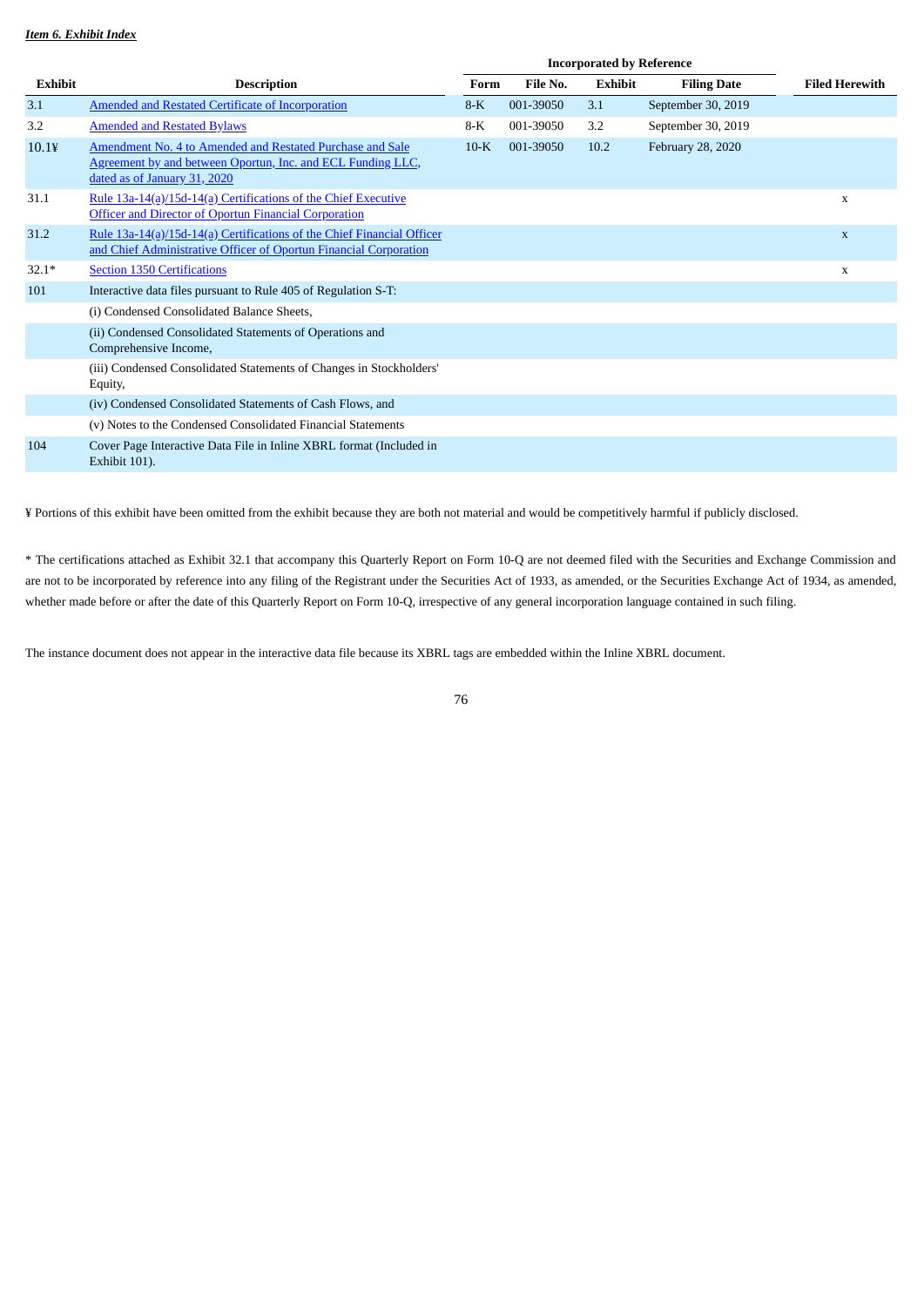# **Signature**

Pursuant to the requirements of Section 13 or 15(d) of the Securities Exchange Act of 1934, the registrant has duly caused this report to be signed on its behalf by the undersigned, thereunto duly authorized, on the date set forth below.

> OPORTUN FINANCIAL CORPORATION (Registrant)

## Date: May 15, 2020 By: /s/ Jonathan Coblentz

Jonathan Coblentz

Chief Financial Officer and Chief Administrative Officer (Principal Financial and Accounting Officer and duly authorized signatory of the Registrant)

77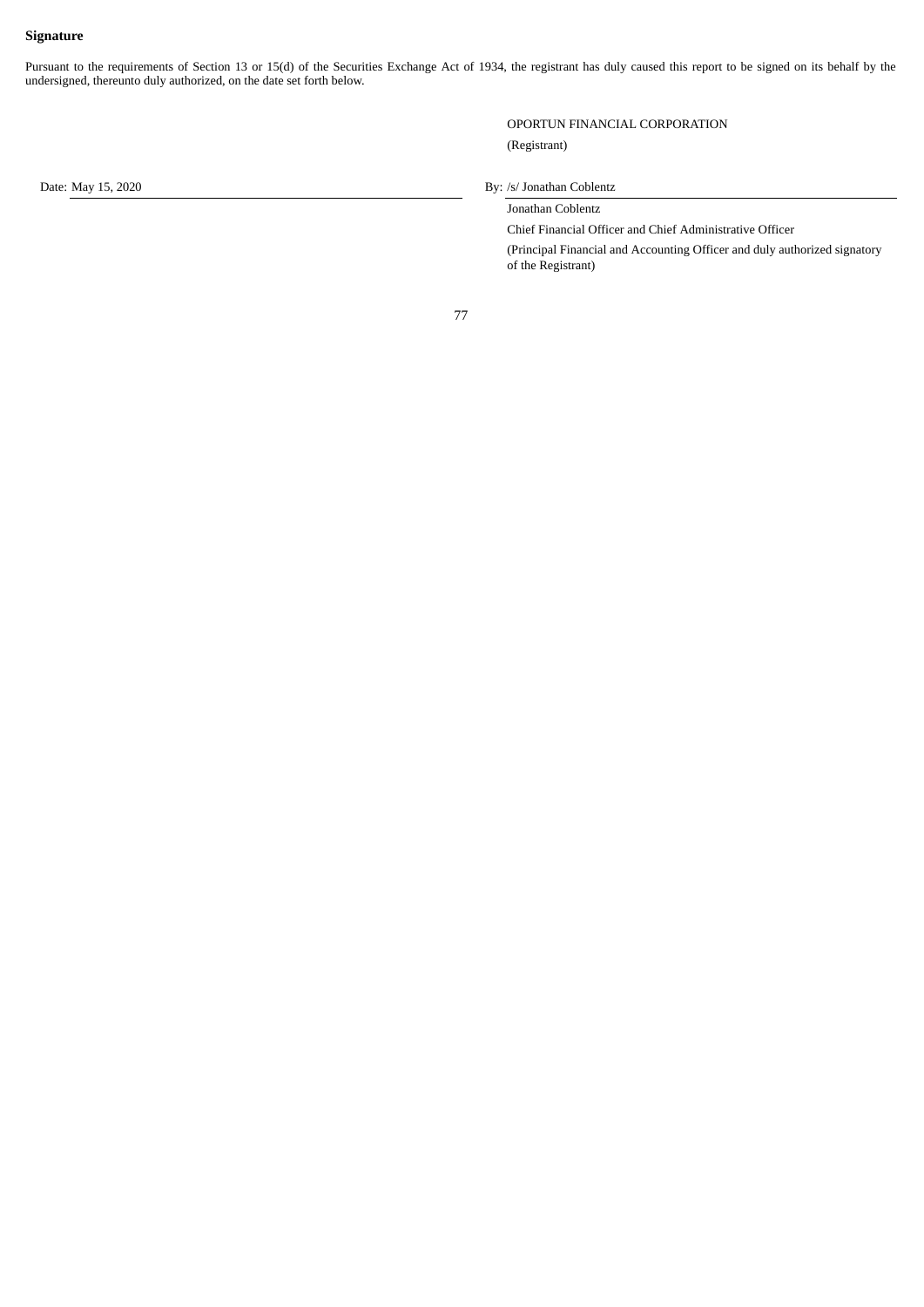# **CERTIFICATIONS**

<span id="page-77-0"></span>I, Raul Vazquez, certify that:

- 1. I have reviewed this Quarterly Report on Form 10-Q of Oportun Financial Corporation;
- Based on my knowledge, this report does not contain any untrue statement of a material fact or omit to state a material fact necessary to make the statements made, in light of the circumstances under which such statements were made, not misleading with respect to the period covered by this report;
- 3. Based on my knowledge, the financial statements, and other financial information included in this report, fairly present in all material respects the financial condition, results of operations and cash flows of the registrant as of, and for, the periods presented in this report;
- 4. The registrant's other certifying officer(s) and I are responsible for establishing and maintaining disclosure controls and procedures (as defined in Exchange Act Rules 13a-15(e) and 15d-15(e)) for the registrant and have:
	- a. Designed such disclosure controls and procedures, or caused such disclosure controls and procedures to be designed under our supervision, to ensure that material information relating to the registrant, including its consolidated subsidiaries, is made known to us by others within those entities, particularly during the period in which this report is being prepared;
	- b. Evaluated the effectiveness of the registrant's disclosure controls and procedures and presented in this report our conclusions about the effectiveness of the disclosure controls and procedures, as of the end of the period covered by this report based on such evaluation; and
	- c. Disclosed in this report any change in the registrant's internal control over financial reporting that occurred during the registrant's most recent fiscal quarter (the registrant's fourth fiscal quarter in the case of an annual report) that has materially affected, or is reasonably likely to materially affect, the registrant's internal control over financial reporting; and
- 5. The registrant's other certifying officer(s) and I have disclosed, based on our most recent evaluation of internal control over financial reporting, to the registrant's auditors and the audit committee of the registrant's board of directors (or persons performing the equivalent functions):
	- a. All significant deficiencies and material weaknesses in the design or operation of internal control over financial reporting which are reasonably likely to adversely affect the registrant's ability to record, process, summarize and report financial information; and
	- b. Any fraud, whether or not material, that involves management or other employees who have a significant role in the registrant's internal control over financial reporting.

Date: May 15, 2020

/s/ Raul Vazquez

Raul Vazquez

Chief Executive Officer and Director (Principal Executive Officer)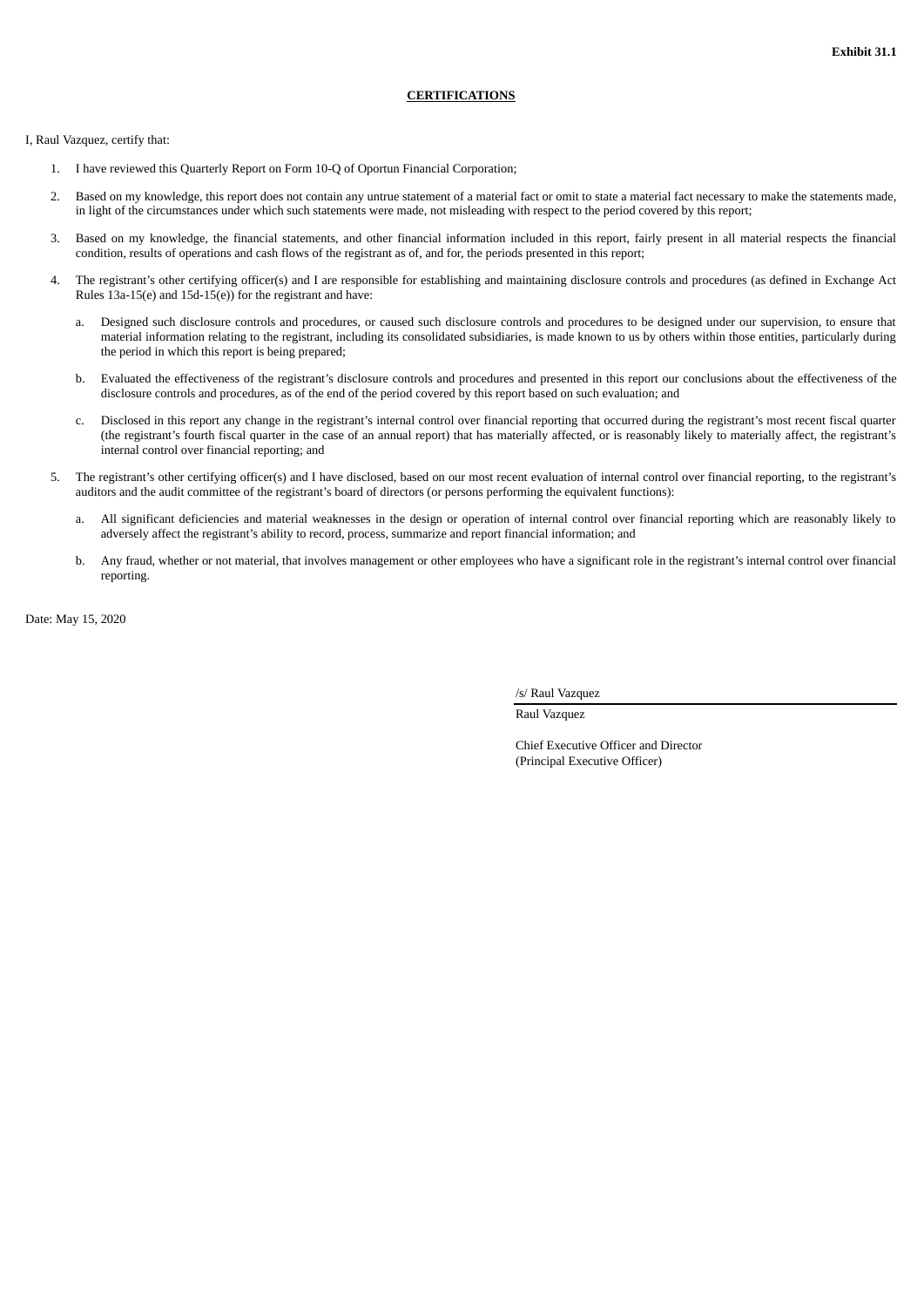## **CERTIFICATIONS**

<span id="page-78-0"></span>I, Jonathan Coblentz, certify that:

- 1. I have reviewed this Quarterly Report on Form 10-Q of Oportun Financial Corporation;
- 2. Based on my knowledge, this report does not contain any untrue statement of a material fact or omit to state a material fact necessary to make the statements made, in light of the circumstances under which such statements were made, not misleading with respect to the period covered by this report;
- 3. Based on my knowledge, the financial statements, and other financial information included in this report, fairly present in all material respects the financial condition, results of operations and cash flows of the registrant as of, and for, the periods presented in this report;
- 4. The registrant's other certifying officer(s) and I are responsible for establishing and maintaining disclosure controls and procedures (as defined in Exchange Act Rules 13a-15(e) and 15d-15(e)) for the registrant and have:
	- a. Designed such disclosure controls and procedures, or caused such disclosure controls and procedures to be designed under our supervision, to ensure that material information relating to the registrant, including its consolidated subsidiaries, is made known to us by others within those entities, particularly during the period in which this report is being prepared;
	- b. Evaluated the effectiveness of the registrant's disclosure controls and procedures and presented in this report our conclusions about the effectiveness of the disclosure controls and procedures, as of the end of the period covered by this report based on such evaluation; and
	- c. Disclosed in this report any change in the registrant's internal control over financial reporting that occurred during the registrant's most recent fiscal quarter (the registrant's fourth fiscal quarter in the case of an annual report) that has materially affected, or is reasonably likely to materially affect, the registrant's internal control over financial reporting; and
- 5. The registrant's other certifying officer(s) and I have disclosed, based on our most recent evaluation of internal control over financial reporting, to the registrant's auditors and the audit committee of the registrant's board of directors (or persons performing the equivalent functions):
	- a. All significant deficiencies and material weaknesses in the design or operation of internal control over financial reporting which are reasonably likely to adversely affect the registrant's ability to record, process, summarize and report financial information; and
	- b. Any fraud, whether or not material, that involves management or other employees who have a significant role in the registrant's internal control over financial reporting.

Date: May 15, 2020

/s/ Jonathan Coblentz

Jonathan Coblentz

Chief Financial Officer and Chief Administrative Officer (Principal Financial and Accounting Officer)